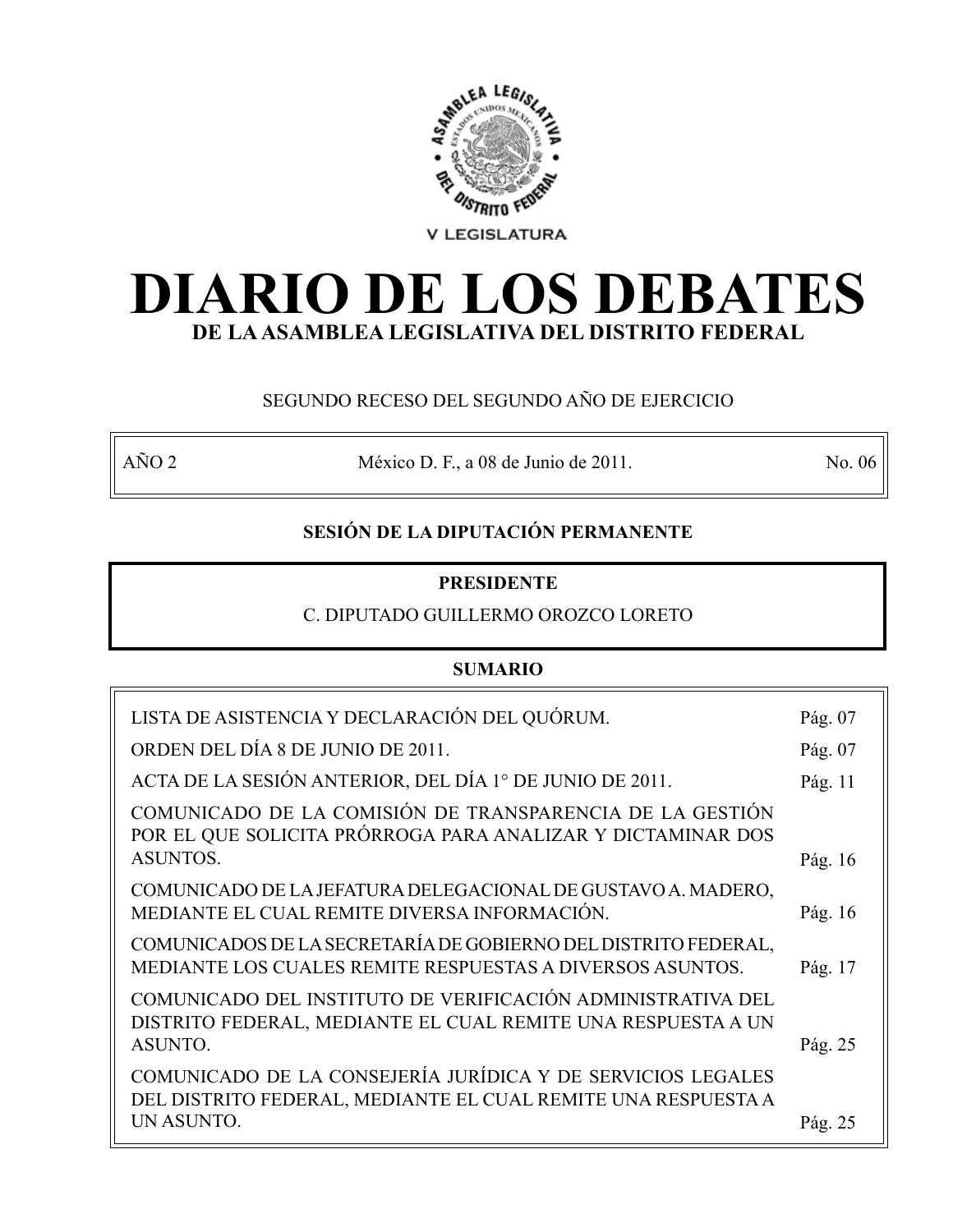| COMUNICADO DE LA OFICIALÍA MAYOR DEL DISTRITO FEDERAL,<br>MEDIANTE EL CUAL REMITE UNA RESPUESTA A UN ASUNTO.                                                                                                                                                                                                                                                                                                                                                                                                                                                                                                                                                                                                                                                                                                                                                                                                                                               | Pág. 26            |
|------------------------------------------------------------------------------------------------------------------------------------------------------------------------------------------------------------------------------------------------------------------------------------------------------------------------------------------------------------------------------------------------------------------------------------------------------------------------------------------------------------------------------------------------------------------------------------------------------------------------------------------------------------------------------------------------------------------------------------------------------------------------------------------------------------------------------------------------------------------------------------------------------------------------------------------------------------|--------------------|
| COMUNICADO DE LA SUBSECRETARÍA DE ENLACE LEGISLATIVO DE LA<br>SECRETARÍA DE GOBERNACIÓN, MEDIANTE EL CUAL REMITE RESPUESTA<br>A UN ASUNTO.                                                                                                                                                                                                                                                                                                                                                                                                                                                                                                                                                                                                                                                                                                                                                                                                                 | Pág. 27            |
| ACUERDO DE LA COMISIÓN DE GOBIERNO DE LA ASAMBLEA LEGISLATIVA<br>DEL DISTRITO FEDERAL POR EL QUE SE MODIFICA LA INTEGRACIÓN DE LA<br>COMISIÓN DE VIGILANCIA Y EVALUACIÓN DE POLÍTICAS Y PROGRAMAS<br>SOCIALES.                                                                                                                                                                                                                                                                                                                                                                                                                                                                                                                                                                                                                                                                                                                                             | Pág. 27            |
| LECTURA AL RESOLUTIVO DE LA PROPOSICIÓN CON PUNTO DE ACUERDO<br>MEDIANTE EL CUAL SE EXHORTA A LA COMISIÓN DE GOBIERNO DE<br>LA ASAMBLEA LEGISLATIVA DEL DISTRITO FEDERAL A PROPONER AL<br>PLENO DE ESTE ÓRGANO LEGISLATIVO AL TITULAR DE LA UNIDAD DE<br>ESTUDIOS Y FINANZAS PÚBLICAS E INSTALAR A LA BREVEDAD ESTE<br>ÓRGANO ADMINISTRATIVO INTERNO, A FIN DE EFICIENTAR LA EMISIÓN<br>DE LEYES Y CONOCER SU IMPACTO PRESUPUESTAL PARA SU ADECUADA<br>APLICABILIDAD, QUE SUSCRIBIÓ EL DIPUTADO MAURICIO TABE ECHARTEA,<br>DEL GRUPO PARLAMENTARIO DEL PARTIDO ACCIÓN NACIONAL.                                                                                                                                                                                                                                                                                                                                                                            |                    |
| PROPOSICIÓN CON PUNTO DE ACUERDO MEDIANTE EL CUAL SE<br>EXHORTA AL PRESIDENTE DE LA COMISIÓN DE DERECHOS HUMANOS<br>DEL DISTRITO FEDERAL A REALIZAR MESAS DE TRABAJO URGENTES<br>CON ESTA INSTITUCIÓN EN COMISIONES UNIDAS DE SALUD Y<br>ASISTENCIA SOCIAL, ADMINISTRACIÓN Y PROCURACIÓN DE JUSTICIA,<br>ATENCIÓN A GRUPOS VULNERABLES Y DERECHOS HUMANOS PARA QUE<br>CONJUNTAMENTE SE CONSTRUYAN POSIBILIDADES LEGISLATIVAS PARA<br>ATACAR INMEDIATAMENTE LAS VIOLACIONES CONTRA LAS NIÑAS Y<br>ADOLESCENTES QUE SEÑALA EN SU SEGUNDO INFORME DE TRABAJO EL<br>OMBUDSMAN CAPITALINO, LUIS GONZÁLEZ PLACENCIA, SE EXHORTA A<br>LA COMISIÓN DE GOBIERNO A EXPLORAR LA POSIBILIDAD DE CREAR UNA<br>COMISIÓN ESPECIAL SOBRE LAS VIOLACIONES A NIÑAS Y ADOLESCENTES<br>EN EL DISTRITO FEDERAL PARA DARLE CELERIDAD EN LA SOLUCIÓN<br>DE ESTE DELITO, QUE PRESENTÓ LA DIPUTADA ANA ESTELA AGUIRRE Y<br>JUÁREZ, DEL GRUPO PARLAMENTARIO DEL PARTIDO DEL TRABAJO. | Pág. 29<br>Pág. 30 |
| PROPOSICIÓN CON PUNTO DE ACUERDO POR EL QUE SE EXHORTA A LA<br>ASAMBLEA LEGISLATIVA DEL DISTRITO FEDERAL Y A LA SECRETARÍA DE<br>SEGURIDAD PÚBLICA DEL DISTRITO FEDERAL, A REALIZAR TALLERES<br>DE INFORMACIÓN PARA LOS ENCARGADOS DE LOS 66 MÓDULOS DE<br>ATENCIÓN CIUDADANA Y A LOS RESPONSABLES DE LOS CENTROS DE<br>SERVICIOS Y ATENCIÓN CIUDADANA DE LAS 16 DELEGACIONES DEL<br>DISTRITO FEDERAL, SOBRE LOS DIVERSOS PROGRAMAS CIUDADANOS<br>DE PREVENCIÓN DEL DELITO, A FIN DE QUE SE DIFUNDAN EN DICHOS<br>MÓDULOS Y EN BENEFICIO DE LA SEGURIDAD DE LOS HABITANTES DE LA<br>CIUDAD DE MÉXICO, QUE REMITIERON LOS DIPUTADOS JOSÉ ALBERTO<br>BENAVIDES CASTAÑEDA Y ADOLFO ORIVE BELLINGER, DEL GRUPO                                                                                                                                                                                                                                                 |                    |
| PARLAMENTARIO DEL PARTIDO DEL TRABAJO.                                                                                                                                                                                                                                                                                                                                                                                                                                                                                                                                                                                                                                                                                                                                                                                                                                                                                                                     | Pág. 31            |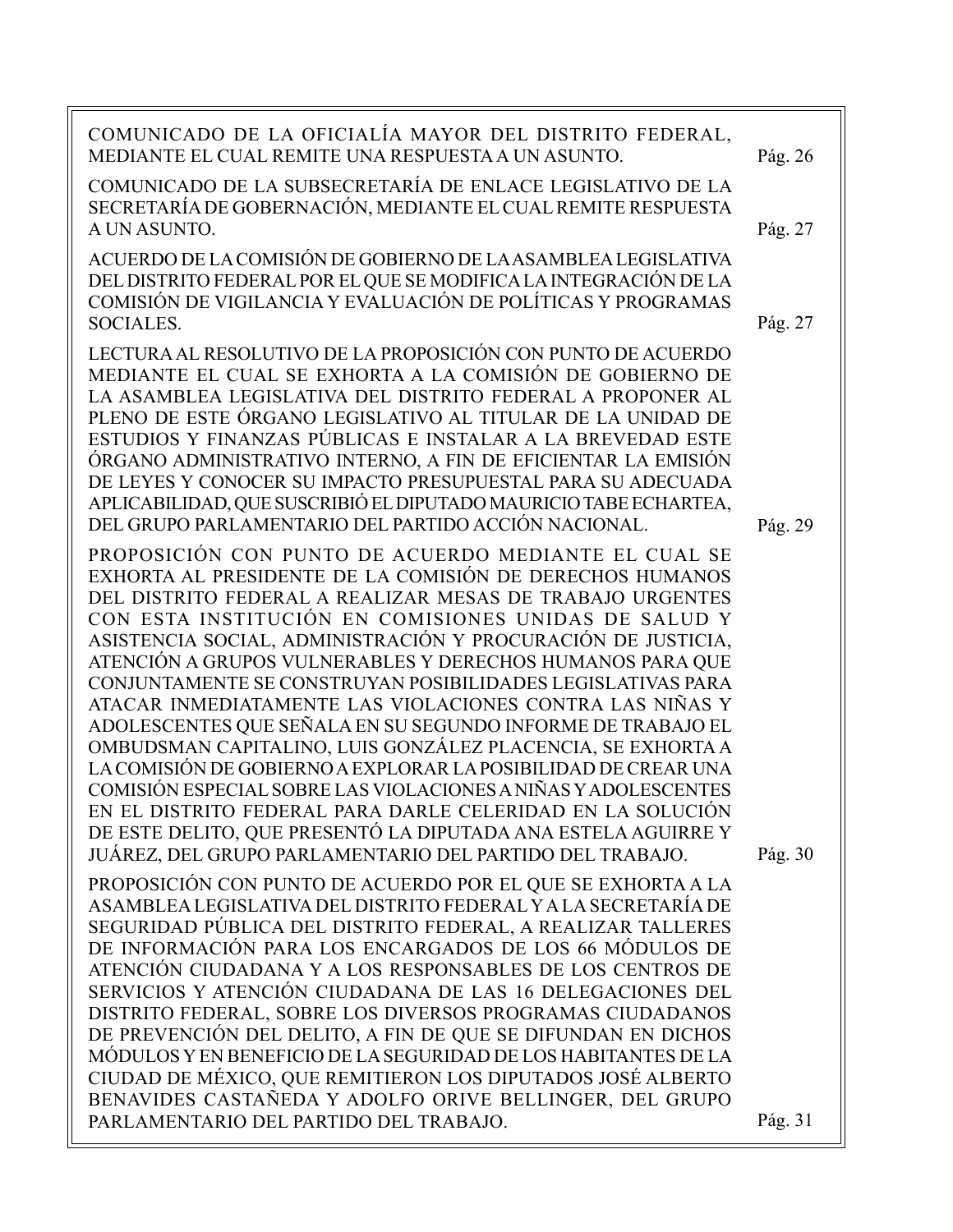PROPOSICIÓN CON PUNTO DE ACUERDO PARA SOLICITAR QUE LA SECRETARÍA DE SALUD DEL DISTRITO FEDERAL TOME ACCIONES URGENTES PARA MEJORAR EL TRATO Y CALIDAD DE LOS SERVICIOS MÉDICOS QUE BRINDA A LAS RECLUSAS DEL CENTRO DE REHABLITACIÓN FEMENIL DE SANTA MARTHA ACATITLA, QUE REMITIÓ EL DIPUTADO NORBERTO ASCENCIO SOLÍS CRUZ, DEL GRUPO PARLAMENTARIO DEL PARTIDO VERDE ECOLOGISTA DE MÉXICO.

PROPOSICIÓN CON PUNTO ACUERDO PARA EXHORTAR AL JEFE DE GOBIERNO DEL DISTRITO FEDERAL PARA QUE ORDENE EL ESTUDIO, DISEÑO Y CONSTRUCCIÓN DE UN PUENTE PEATONAL A MANERA DE CIRCUITO EN LA CONFLUENCIA DE LAS AVENIDAS PASEO DE LA REFORMA, HIDALGO, BALDERAS Y LA CALLE DE ZARCO, CRUCERO UBICADO EN LA DELEGACIÓN CUAUHTÉMOC, QUE REMITIÓ EL DIPUTADO NORBERTO ASCENCIO SOLÍS CRUZ, DEL GRUPO PARLAMENTARIO DEL PARTIDO VERDE ECOLOGISTA DE MÉXICO.

PROPOSICIÓN CON PUNTO DE ACUERDO PARA EXHORTAR AL JEFE DE GOBIERNO DEL DISTRITO FEDERAL A CONTEMPLAR DIVERSOS PUNTOS DE AGENDA ECOLÓGICA, QUE PRESENTÓ EL DIPUTADO ALAN CRISTIAN VARGAS SÁNCHEZ A NOMBRE PROPIO Y DEL DIPUTADO ISRAEL BETANZOS CORTES, DEL GRUPO PARLAMENTARIO DEL PARTIDO REVOLUCIONARIO INSTITUCIONAL.

PROPOSICIÓN CON PUNTO DE ACUERDO MEDIANTE EL CUAL SE EXHORTA A LA COMISIÓN DE GOBIERNO DE ESTA ASAMBLEA LEGISLATIVA CONSIDERE LA PROPUESTA DE QUE LAS PONENCIAS PRESENTADAS EN LOS FOROS PÚBLICOS DE ESTE ÓRGANO DE REPRESENTACIÓN POPULAR, SEAN ORGANIZADOS Y EXPUESTOS EN UN ENLACE ESPECÍFICO DE FÁCIL ACCESO EN LA PÁGINA DE INTERNET INSTITUCIONAL, QUE ESTARÍA A CARGO DEL COMITÉ DE ESTUDIOS Y ESTADÍSTICA SOBRE LA CIUDAD DE MÉXICO PARA QUE LOS LEGISLADORES, ESTUDIANTES, MEDIOS DE INFORMACIÓN E INTERESADOS EN LOS TEMAS DE LA CIUDAD PUEDAN TENER A DISPOSICIÓN ESTOS VALIOSOS ESTUDIOS, QUE PRESENTÓ LA DIPUTADA ANA ESTELA AGUIRRE Y JUÁREZ, DEL GRUPO PARLAMENTARIO DEL PARTIDO DEL TRABAJO.

Pág. 38

PROPOSICIÓN CON PUNTO DE ACUERDO PARA QUE LA ASAMBLEA LEGISLATIVA DEL DISTRITO FEDERAL EXHORTE AL GOBIERNO DEL DISTRITO FEDERAL (GDF) Y A LA Y LOS 16 JEFES DELEGACIONALES PARA INTENSIFICAR SUS ACCIONES DE PROMOCIÓN Y CUMPLIMIENTO, EN LA CIUDAD DE MÉXICO, DEL PLAN MUNDIAL PARA EL DECENIO DE ACCIÓN PARA LA SEGURIDAD VIAL 2011-2020 Y PARA PLANEAR, PRESUPUESTAR, CONSTRUIR E INAUGURAR EL 11 DE MAYO DE 2012, EN CADA UNA DE LAS 16 DEMARCACIONES TERRITORIALES DEL DISTRITO FEDERAL, UN CENTRO DE EDUCACIÓN VIAL, QUE PRESENTÓ EL DIPUTADO LEONEL LUNA ESTRADA A NOMBRE PROPIO Y DEL DIPUTADO HÉCTOR GUIJOSA MORA, DEL GRUPO PARLAMENTARIO DEL PARTIDO DE LA REVOLUCIÓN DEMOCRÁTICA.

Pág. 39

Pág. 34

Pág. 33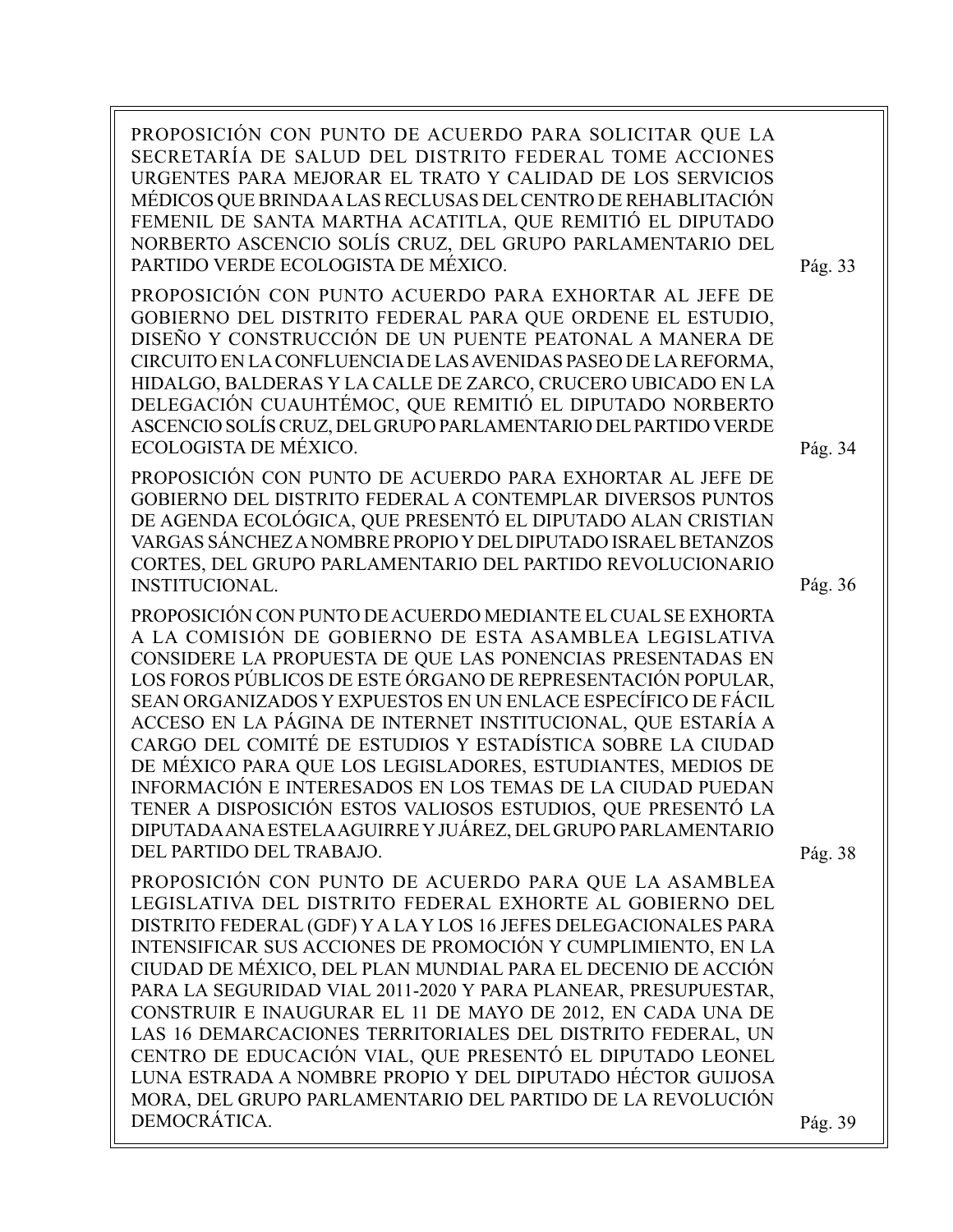PROPOSICIÓN CON PUNTO DE ACUERDO POR MEDIO DEL CUAL RESPETUOSAMENTE SE LE SOLICITA AL SECRETARIO DE GOBIERNO LICENCIADO JOSÉ ÁNGEL ÁVILA PÉREZ Y A LA SECRETARIA DE DESARROLLO ECONÓMICO, LICENCIADA LAURA VELÁZQUEZ ALZÚA AMBOS DEL DISTRITO FEDERAL, UN INFORME PORMENORIZADO DE LOS ESTABLECIMIENTOS MERCANTILES QUE CUENTAN CON LA AUTORIZACIÓN PARA FUNCIONAR Y CERRAR HASTA LAS 5:00 HORAS, QUE PRESENTÓ LA DIPUTADA LIZBETH EUGENIA ROSAS MONTERO A NOMBRE DEL DIPUTADO JOSÉ LUIS MUÑOZ SORIA, DEL GRUPO PARLAMENTARIO DEL PARTIDO DE LA REVOLUCIÓN DEMOCRÁTICA.

PROPOSICIÓN CON PUNTO DE ACUERDO POR EL CUAL SE EXHORTA A LA TITULAR DE LA DELEGACIÓN DE IZTAPALAPA PARA QUE INFORME LOS CRITERIOS UTILIZADOS PARA NOMBRAR A SU ACTUAL COORDINADORA DE PROTECCIÓN CIVIL Y LA DOCUMENTACIÓN QUE AVALE LO ESTABLECIDO EN EL ARTÍCULO 7- BIS DE LA LEY DE PROTECCIÓN CIVIL PARA EL DISTRITO FEDERAL, QUE PRESENTÓ EL DIPUTADO GUILLERMO SÁNCHEZ TORRES A NOMBRE DEL DIPUTADO HORACIO MARTÍNEZ MEZA, DEL GRUPO PARLAMENTARIO DEL PARTIDO DE LA REVOLUCIÓN DEMOCRÁTICA.

PROPOSICIÓN CON PUNTO DE ACUERDO PARA EXHORTAR AL LIC. FERNANDO JOSÉ ABOITIZ SARO, TITULAR DE LA SECRETARÍA DE OBRAS Y SERVICIOS DEL GOBIERNO DEL DISTRITO FEDERAL, CON LA FINALIDAD DE QUE GIRE SUS APRECIABLES INSTRUCCIONES A QUIEN CORRESPONDA, PARA RESTITUIR LAS TAPAS QUE HAN SIDO ROBADAS DE LOS REGISTROS UBICADOS A LO LARGO DEL CARRIL LATERAL DE LA LÍNEA 3 DEL METROBÚS CON DIRECCIÓN TENAYUCA-ETIOPIA, QUE PRESENTÓ EL DIPUTADO JORGE PALACIOS ARROYO, DEL GRUPO PARLAMENTARIO DEL PARTIDO ACCIÓN NACIONAL.

PROPOSICIÓN CON PUNTO DE ACUERDO PARA EXHORTAR A LA SECRETARIA DE DESARROLLO ECONÓMICO, LIC. LAURA VELÁZQUEZ ALZÚA Y AL JEFE DELEGACIONAL EN AZCAPOTZALCO, LIC. ENRIQUE VARGAS ANAYA, A FIN DE QUE DE MANERA CONJUNTA NO SE AUTORICE LA CONCESIÓN A UN NUEVO TIANGUIS QUE SE PRETENDE ESTABLECER LOS DÍAS DOMINGO SOBRE AV. RAFAEL BUELNA ENTRE TLAHUICA Y AMUZGO DE LA COL. NUEVA TEZOZOMOC EN LA DELEGACIÓN AZCAPOTZALCO, EN VIRTUD DE QUE EL ESTABLECIMIENTO DE UN NUEVO TIANGUIS DIFERENTE AL QUE REGULARMENTE SE INSTALA LOS DÍAS VIERNES AFECTARÁ AL COMERCIO ESTABLECIDO DE DICHA COLONIA, QUE REMITIÓ EL DIPUTADO JORGE PALACIOS ARROYO, DEL GRUPO PARLAMENTARIO DEL PARTIDO ACCIÓN NACIONAL.

PROPOSICIÓN CON PUNTO DE ACUERDO PARA EXHORTAR AL LIC. MARCELO LUIS EBRARD CASAUBON PARA QUE DE ACUERDO A SUS RESPECTIVAS ATRIBUCIONES Y COMPETENCIAS, PUBLIQUE A LA BREVEDAD EL REGLAMENTO DE LA LEY DE PUBLICIDAD EXTERIOR DEL DISTRITO FEDERAL, QUE PRESENTÓ EL DIPUTADO JORGE PALACIOS ARROYO, DEL GRUPO PARLAMENTARIO DEL PARTIDO ACCIÓN NACIONAL. Pág. 49

Pág. 42

Pág. 44

Pág. 46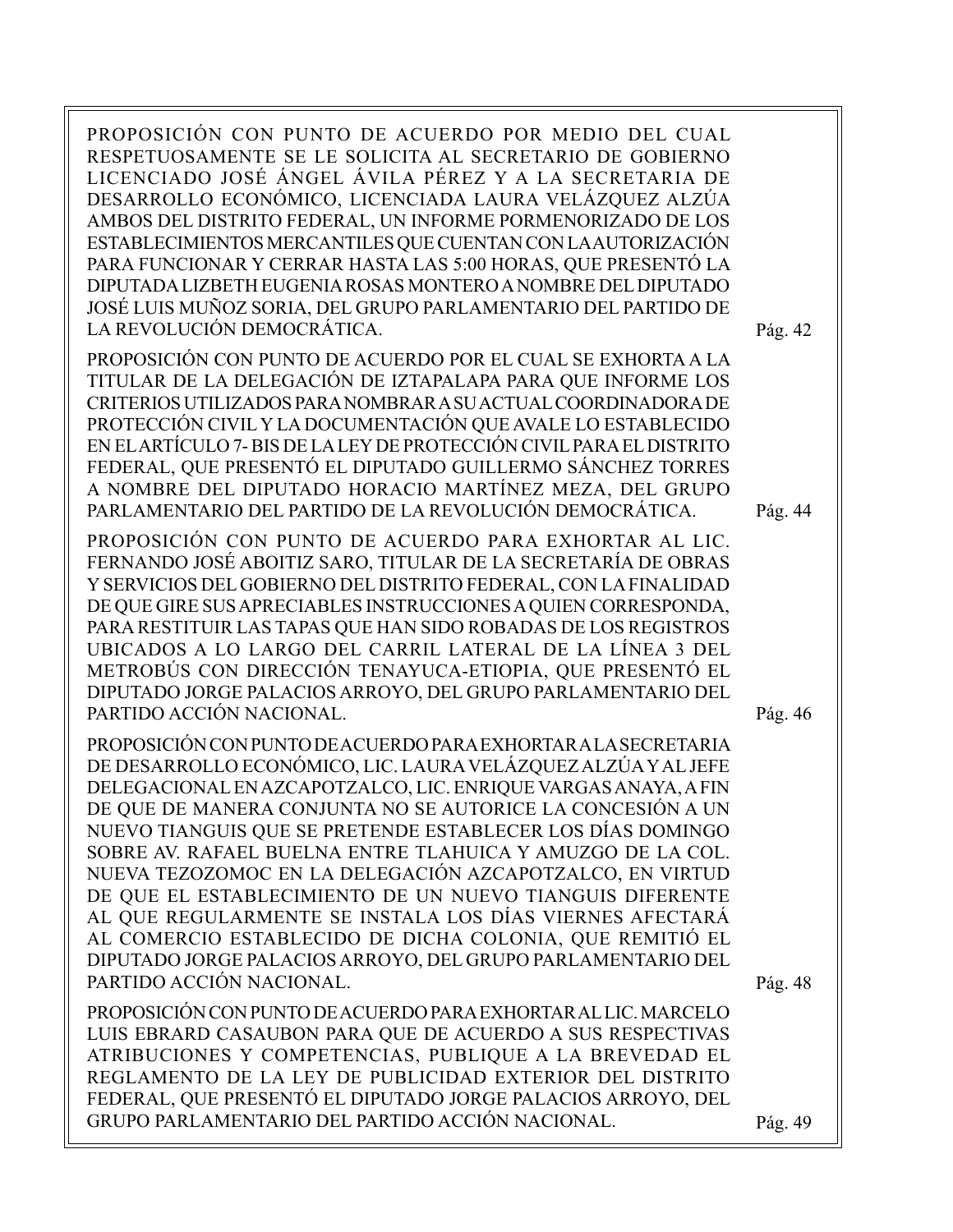PROPOSICIÓN CON PUNTO DE ACUERDO A TRAVÉS DEL CUAL LA DIPUTACIÓN PERMANENTE DE LA ASAMBLEA LEGISLATIVA DEL DISTRITO FEDERAL EXHORTA AL JEFE DE GOBIERNO DEL DISTRITO FEDERAL, LIC. MARCELO EBRARD CASAUBON Y AL SECRETARIO DEL TRABAJO Y FOMENTO AL EMPLEO, LIC. BENITO MIRÓN LINCE, PARA QUE PRESUPUESTEN RECURSOS SUFICIENTES PARA LA CIUDAD COOPERATIVA, QUE PRESENTÓ LA DIPUTADA ANA ESTELA AGUIRRE Y JUÁREZ A NOMBRE PROPIO Y DE LOS DIPUTADOS JOSÉ ARTURO LÓPEZ CÁNDIDO Y JUAN PABLO PÉREZ MEJÍA, DEL GRUPO PARLAMENTARIO DEL PARTIDO DEL TRABAJO. PROPOSICIÓN CON PUNTO DE ACUERDO PARA EXHORTAR AL DOCTOR MARIO DELGADO CARRILLO, TITULAR DE LA SECRETARÍA DE EDUCACIÓN DEL DISTRITO FEDERAL, ASÍ COMO AL JEFE DELEGACIONAL EN AZCAPOTZALCO, LIC. ENRIQUE VARGAS ANAYA, A FIN DE QUE EN CONJUNTA COLABORACIÓN SEAN COLOCADAS BARRERAS DE PROTECCIÓN EN LAS ENTRADAS Y SALIDAS DE LAS ESCUELAS DE NIVEL PRE-ESCOLAR Y PRIMARIAS OFICIALES DE LA DELEGACIÓN AZCAPOTZALCO, PARA EVITAR EL PASO PEATONAL DE LOS ESTUDIANTES AL ARROYO VEHICULAR A LA ENTRADA Y SALIDA DE LAS ESCUELAS, QUE PRESENTÓ EL DIPUTADO JORGE PALACIOS ARROYO, DEL GRUPO PARLAMENTARIO DEL PARTIDO ACCIÓN NACIONAL. PROPOSICIÓN CON PUNTO DE ACUERDO POR EL QUE SE EXHORTA AL Pág. 51 Pág. 50

INGENIERO MANUEL GONZÁLEZ GONZÁLEZ, JEFE DELEGACIONAL EN XOCHIMILCO A QUE INFORME SOBRE EL PROCESO DE INSTALACIÓN DEL ESTABLECIMIENTO MERCANTIL BAJO EL SISTEMA DE AUTOSERVICIO BODEGA AURRERA EXPRESS EN EL CIRCUITO MARTÍNEZ DE CASTRO DEL PUEBLO DE SAN MATEO XALPA, QUE PRESENTÓ LA DIPUTADA LIZBETH EUGENIA ROSAS MONTERO A NOMBRE DE LA DIPUTADA MARÍA DE LOURDES AMAYA REYES, DEL GRUPO PARLAMENTARIO DEL PARTIDO DE LA REVOLUCIÓN DEMOCRÁTICA.

PROPOSICIÓN CON PUNTO DE ACUERDO PARA EXHORTAR AL TITULAR DE LA SECRETARÍA DE SEGURIDAD PÚBLICA, DR. MANUEL MONDRAGÓN Y KALB PARA QUE DOTE A LOS ELEMENTOS POLICÍACOS DE UNIFORMES ACORDES A LAS TEMPERATURAS QUE SE VIVEN EN LA CIUDAD DE MÉXICO, QUE REMITIÓ EL DIPUTADO RAÚL ANTONIO NAVA VEGA, DEL GRUPO PARLAMENTARIO DEL PARTIDO VERDE ECOLOGISTA DE MÉXICO.

PROPOSICIÓN CON PUNTO DE ACUERDO PARA SOLICITAR AL SECRETARIO DE GOBIERNO DEL DISTRITO FEDERAL, LICENCIADO JOSÉ ÁNGEL ÁVILA PÉREZ PARA QUE ANALICE SI EL PROGRAMA MUÉVETE EN BICI ES VIABLE QUE SE REALICE SOBRE LOS CARRILES CENTRALES DE LA AVENIDA PASEO DE LA REFORMA EN LA CIUDAD DE MÉXICO, QUE REMITIÓ EL DIPUTADO RAÚL ANTONIO NAVA VEGA, DEL GRUPO PARLAMENTARIO DEL PARTIDO VERDE ECOLOGISTA DE MÉXICO.

PROPOSICIÓN CON PUNTO DE ACUERDO POR EL QUE SE EXHORTA A LA SECRETARÍA DE DESARROLLO URBANO Y VIVIENDA DEL DISTRITO

Pág. 53

Pág. 54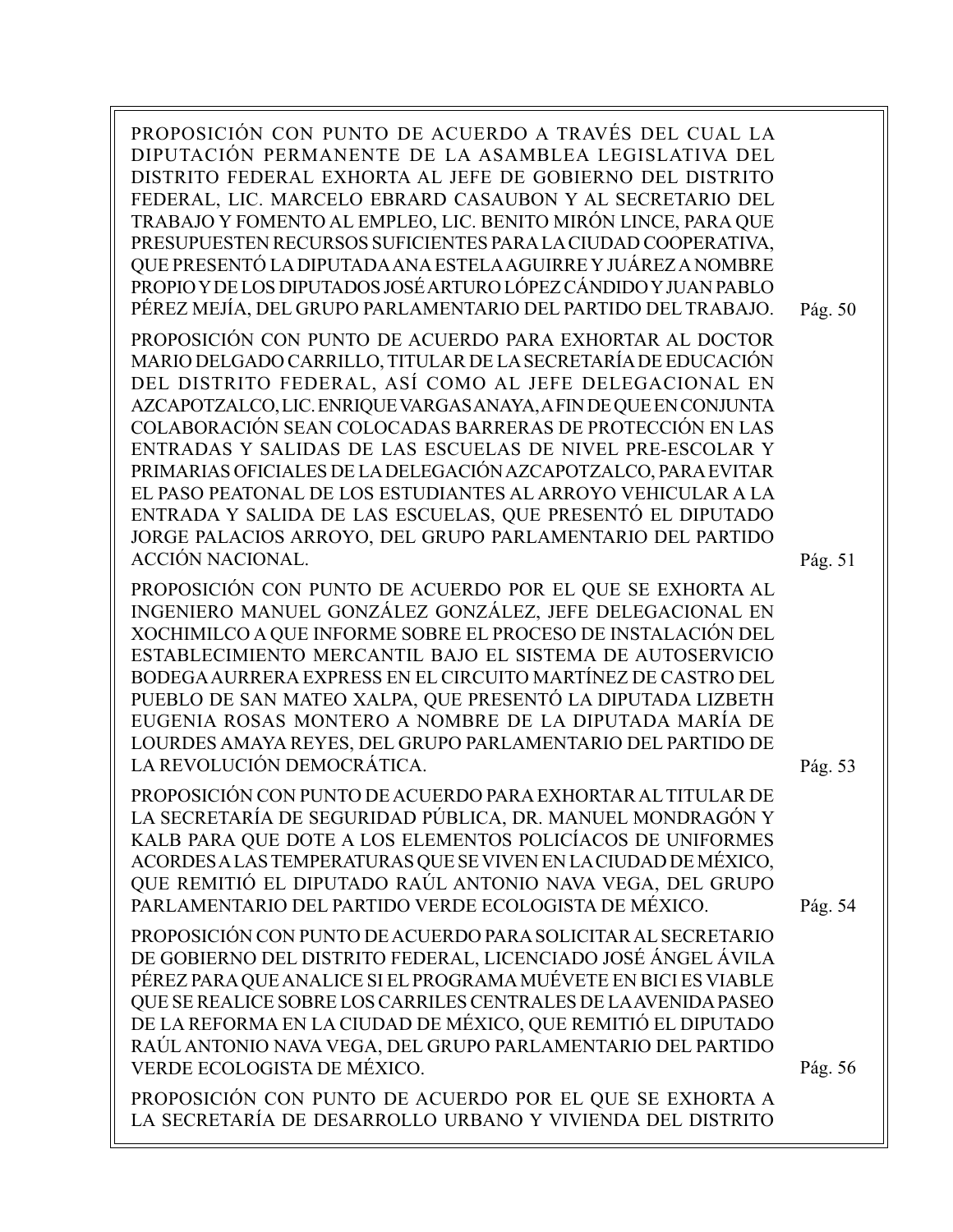FEDERAL QUE REMITA UN INFORME DETALLADO Y PORMENORIZADO RESPECTO DE LAS OBRAS QUE ACTUALMENTE SE ENCUENTRAN EN PROCESO DE CONSTRUCCIÓN EN LAS COLONIAS ROMA, POLANCO, ANÁHUAC Y CHAPULTEPEC MORELOS, UBICADAS EN LA DELEGACIÓN MIGUEL HIDALGO, QUE PRESENTÓ EL DIPUTADO CARLO FABIÁN PIZANO SALINAS A NOMBRE DE LA DIPUTADA LÍA LIMÓN GARCÍA DEL GRUPO PARLAMENTARIO DEL PARTIDO ACCIÓN NACIONAL. PROPOSICIÓN CON PUNTO DE ACUERDO PARA EXHORTAR AL ING. RAMÓN AGUIRRE DÍAZ, DIRECTOR GENERAL DEL SISTEMA DE AGUAS DE LA CIUDAD DE MÉXICO, PARA QUE DE ACUERDO A SUS ATRIBUCIONES Y COMPETENCIAS GIRE SUS APRECIABLES INSTRUCCIONES A QUIEN CORRESPONDA A FIN DE CONCLUIR A LA BREVEDAD LAS OBRAS QUE QUEDARON INCONCLUSAS EN LA CALZADA DE SANTIAGO AHUIZOTLA ENTRE CALZADA DE LA NARANJA Y CALLE DE CAMINO A NEXTENGO COLONIA SANTIAGO AHUIZOTLA EN LA DELEGACIÓN AZCAPOTZALCO, QUE PRESENTÓ EL DIPUTADO JORGE PALACIOS ARROYO, DEL GRUPO PARLAMENTARIO DEL PARTIDO ACCIÓN NACIONAL. PROPOSICIÓN CON PUNTO DE ACUERDO PARA EXHORTAR A LA SECRETARIA DEL MEDIO AMBIENTE DEL DISTRITO FEDERAL A FIN DE QUE EN EL ÁMBITO DE SUS ATRIBUCIONES Y FACULTADES IMPLEMENTE UN PROGRAMA DE SUPERVISIÓN Y VERIFICACIÓN DE EMISIONES DE CONTAMINANTES A TODOS LOS VEHÍCULOS ADSCRITOS A LAS DIFERENTES DEPENDENCIAS CENTRALIZADAS Y DESCENTRALIZADAS DEL GOBIERNO DEL DISTRITO FEDERAL, QUE REMITIÓ EL DIPUTADO LEOBARDO JUAN URBINA MOSQUEDA, DEL GRUPO PARLAMENTARIO DEL PARTIDO REVOLUCIONARIO INSTITUCIONAL. PROPOSICIÓN CON PUNTO DE ACUERDO RELATIVO A LA CENTRAL DE ABASTO DEL DISTRITO FEDERAL, QUE PRESENTÓ LA DIPUTADA ALICIA Pág. 62 Pág. 57

PROPOSICIÓN CON PUNTO DE ACUERDO PARA EXHORTAR A LA TITULAR DE LA SECRETARÍA DEL MEDIO AMBIENTE DEL DISTRITO FEDERAL, LIC. MARTHA DELGADO PERALTA, PARA QUE DÉ CABAL CUMPLIMIENTO A LO ESTIPULADO EN EL ARTÍCULO TERCERO TRANSITORIO DE LAS REFORMAS PUBLICADAS EL 26 DE NOVIEMBRE DE 2010 EN LA LEY DE RESIDUOS SÓLIDOS DEL DISTRITO FEDERAL, REFERENTE A LAS BOLSAS DE PLÁSTICO, QUE PRESENTÓ LA DIPUTADA LIZBETH EUGENIA ROSAS MONTERO A NOMBRE DEL DIPUTADO LEONEL LUNA ESTRADA A NOMBRE PROPIO Y DE DIVERSOS DIPUTADOS INTEGRANTES DE DIFERENTES GRUPOS PARLAMENTARIOS.

VIRGINIA TÉLLEZ SÁNCHEZ, DEL GRUPO PARLAMENTARIO DEL PARTIDO

REVOLUCIONARIO INSTITUCIONAL.

PRONUNCIAMIENTO SOBRE LA MATANZA DE ESTUDIANTES DEL 10 DE JUNIO DE 1971, QUE PRESENTÓ LA DIPUTADA ANA ESTELA AGUIRRE Y JUÁREZ, DEL GRUPO PARLAMENTARIO DEL PARTIDO DEL TRABAJO.

Pág. 60

Pág. 63

Pág. 65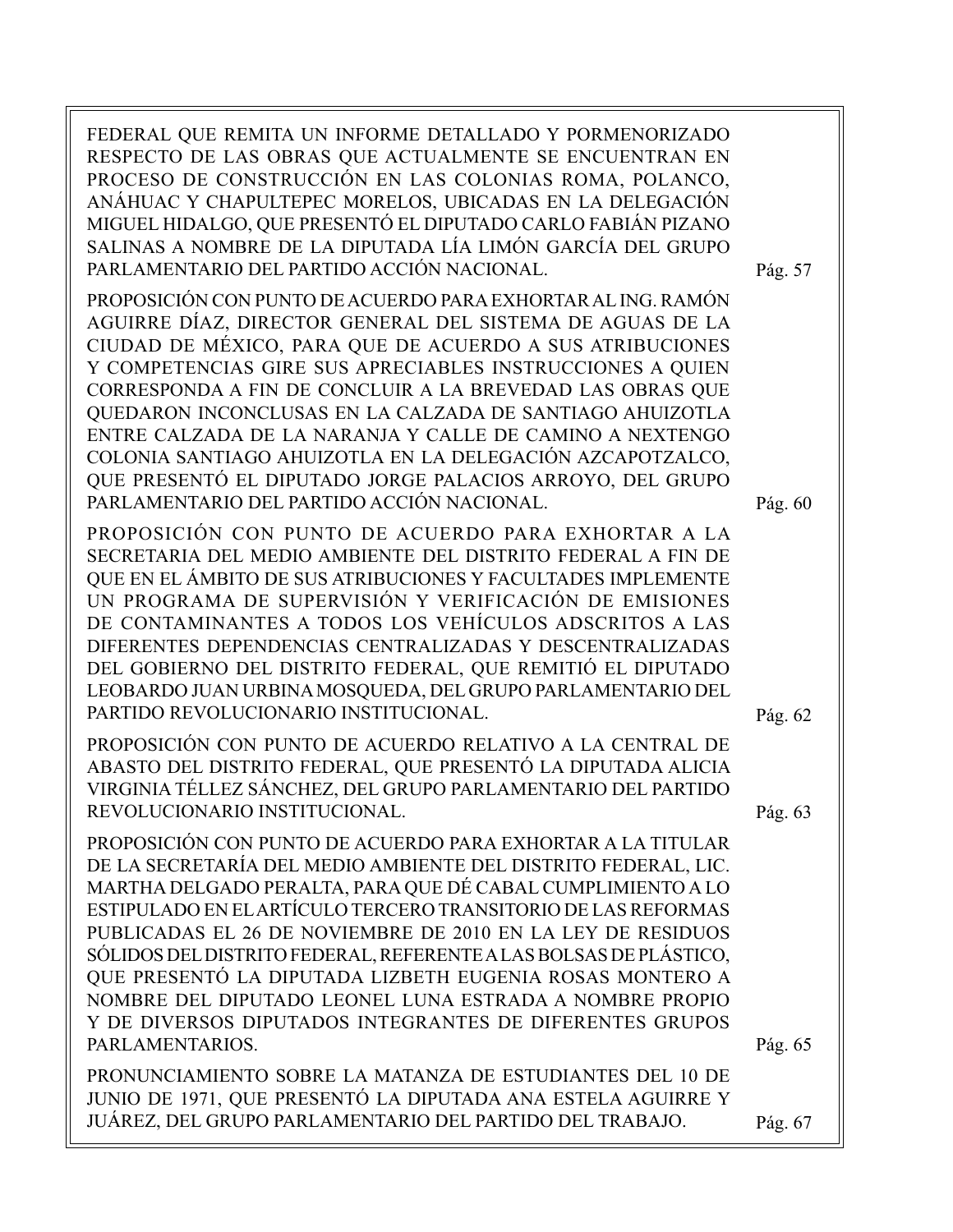# **A las 11:20 horas.**

**EL C. PRESIDENTE DIPUTADO GUILLERMO OROZCO LORETO.** Muy buenos días. Proceda la Secretaría a pasar lista de asistencia a las Diputadas y Diputados.

**LA C. SECRETARIA DIPUTADA ABRIL JANNETTE TRUJILLO VÁZQUEZ**. Por instrucciones de la Presidencia, se va a proceder a pasar lista de asistencia.

#### *(Pasa lista de asistencia)*

Diputado Presidente, hay una asistencia de 11 Diputados. Hay quórum.

**EL C. PRESIDENTE**. Gracias, Diputada Secretaria. Se abre la Sesión.

Proceda la Secretaría a preguntar a la Diputación Permanente en votación económica si es de dispensarse la lectura del Orden del Día, toda vez que se encuentra en las pantallas táctiles de cada Diputado en el apartado de Gaceta Parlamentaria.

**LA C. SECRETARIA**. Por instrucciones de la Presidencia se pregunta a la Diputación Permanente si es de dispensarse la lectura del Orden del Día. Los que estén por la afirmativa, sírvanse manifestarlo levantando la mano.

Los que estén por la negativa, sírvanse manifestarlo levantando la mano.

Dispensada la lectura, Diputado Presidente.

# **ORDEN DEL DÍA**

Diputación Permanente. 8 de junio de 2011.

1. Lista de asistencia.

2. Lectura del Orden del Día.

3. Lectura y en su caso aprobación del Acta de la Sesión Anterior.

# *Comunicados*

4. Uno de la Comisión de Transparencia de la Gestión por el que solicita prórroga para analizar y dictaminar dos asuntos.

5. Uno de la Jefatura Delegacional de Gustavo A. Madero, mediante el cual remite diversa información.

6. Veinticuatro de la Secretaría de Gobierno del Distrito Federal, mediante los cuales remite respuestas a diversos asuntos.

7. Uno del Instituto de Verificación Administrativa del Distrito Federal, mediante el cual remite una respuesta a un asunto.

8. Uno de la Consejería Jurídica y de Servicios Legales del Distrito Federal, mediante el cual remite una respuesta a un asunto.

9. Uno de la Oficialía Mayor del Distrito Federal, mediante el cual remite una respuesta a un asunto.

10. Uno de la Subsecretaría de Enlace Legislativo de la Secretaría de Gobernación, mediante el cual remite respuesta a un asunto.

#### *Acuerdos*

11. Uno de la Comisión de Gobierno de la Asamblea Legislativa del Distrito Federal por el que se modifica la integración de la Comisión de Vigilancia y Evaluación de Políticas y Programas Sociales.

### *Proposiciones*

12. Con Punto de Acuerdo mediante el cual se exhorta a la Comisión de Gobierno de la Asamblea Legislativa del Distrito Federal a proponer al Pleno de este Órgano Legislativo al Titular de la Unidad de Estudios y Finanzas Públicas e instalar a la brevedad este órgano administrativo interno, a fin de eficientar la emisión de Leyes y conocer su impacto presupuestal para su adecuada aplicabilidad, que presenta el Diputado Carlo Fabián Pizano Salinas a nombre del Diputado Mauricio Tabe Echartea, del Grupo Parlamentario del Partido Acción Nacional.

13. Con Punto de Acuerdo por el que se solicita al titular de la Dirección General de Regularización Territorial del Distrito Federal realice una mesa de trabajo con habitantes de la colonia Solidaridad en la Delegación Gustavo A. Madero, a efecto de continuar con el procedimiento de regularización de los predios ubicados en esta colonia, que presenta el Diputado Juan Carlos Zárraga Sarmiento, del Grupo Parlamentario del Partido Acción Nacional.

14. Con Punto de Acuerdo mediante el cual se exhorta al Presidente de la Comisión de Derechos Humanos del Distrito Federal a realizar mesas de trabajo urgentes con esta Institución en Comisiones Unidas de salud y Asistencia Social, Administración y Procuración de Justicia, Atención a Grupos Vulnerables y Derechos Humanos para que conjuntamente se construyan posibilidades legislativas para atacar inmediatamente las violaciones contra las niñas y adolescentes que señala en su segundo informe de trabajo el Ombudsman capitalino, Luis González Placencia, se exhorta a la Comisión de Gobierno a explorar la posibilidad de crear una Comisión Especial sobre las Violaciones a Niñas y Adolescentes en el Distrito Federal para darle celeridad en la solución de este delito, que presenta la Diputada Ana Estela Aguirre y Juárez, del Grupo Parlamentario del Partido del Trabajo.

15. Con Punto de Acuerdo por el que se exhorta al C. Procurador General de Justicia del Distrito Federal y al C. Director General del Sistema de Transporte Colectivo Metro para que en el ámbito de sus respectivas atribuciones promuevan la existencia de las agencias de atención especializada a usuarios del Sistema de Transporte Colectivo Metro, que presenta la Diputada Karen Quiroga Anguiano, del Grupo Parlamentario del Partido de la Revolución Democrática.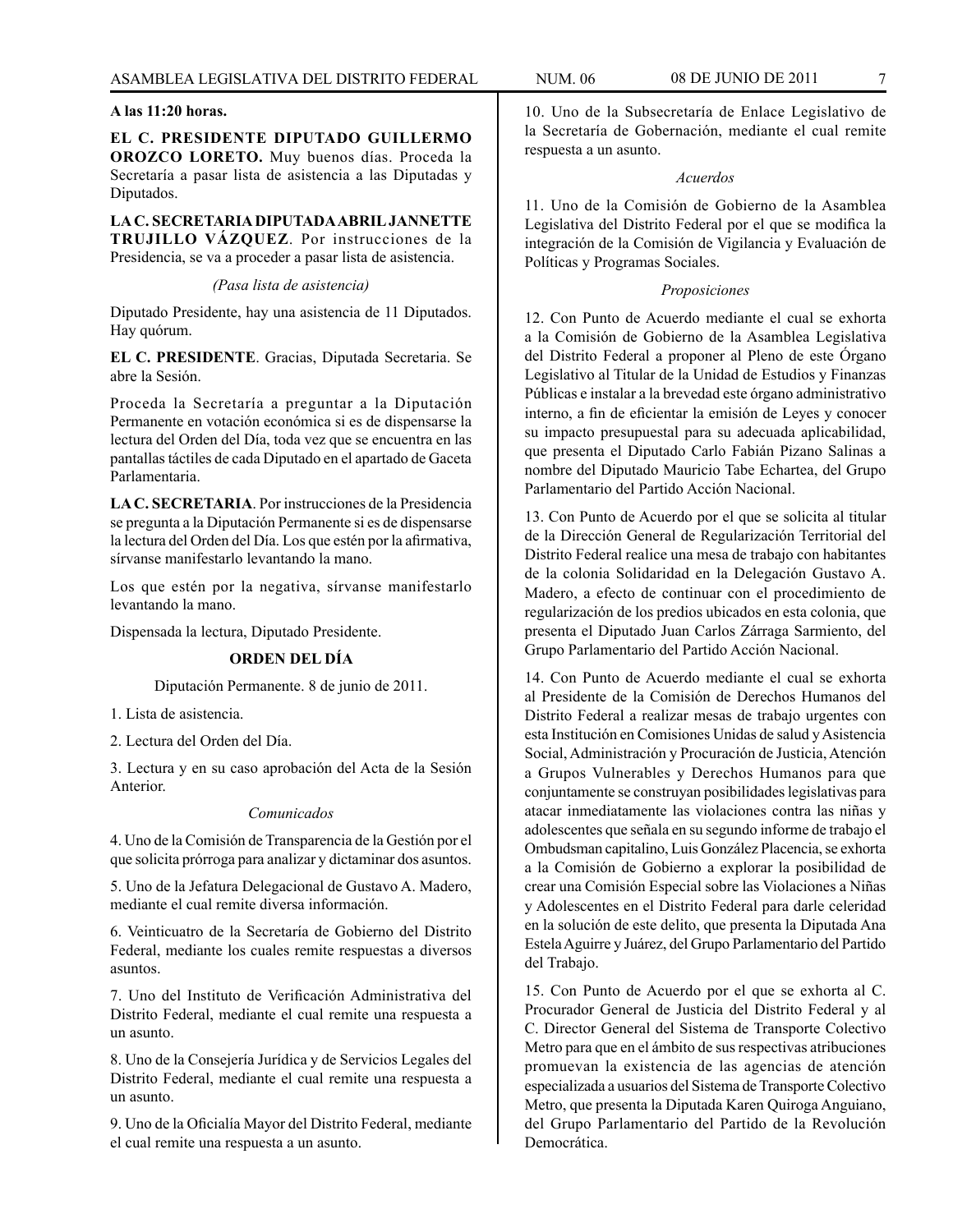16. Con Punto de Acuerdo por el que se exhorta a la Asamblea Legislativa del Distrito Federal y a la Secretaría de Seguridad Pública del Distrito Federal, a realizar talleres de información para los encargados de los 66 Módulos de Atención Ciudadana y a los responsables de los Centros de Servicios y Atención Ciudadana de las 16 Delegaciones del Distrito Federal, sobre los diversos programas ciudadanos de prevención del delito, a fin de que se difundan en dichos módulos y en beneficio de la seguridad de los habitantes de la Ciudad de México, que remiten los Diputados José Alberto Benavides Castañeda y Adolfo Orive Bellinger, del Grupo Parlamentario del Partido del Trabajo.

17. Con Punto de Acuerdo para solicitar que la Secretaría de Salud del Distrito Federal tome acciones urgentes para mejorar el trato y calidad de los servicios médicos que brinda a las reclusas del Centro de Rehablitación Femenil de Santa Martha Acatitla, que remite el Diputado Norberto Ascencio Solís Cruz, del Grupo Parlamentario del Partido Verde Ecologista de México.

18. Con punto acuerdo para exhortar al jefe de Gobierno del Distrito Federal para que ordene el estudio, diseño y construcción de un puente peatonal a manera de circuito en la confluencia de las avenidas Paseo de la Reforma, Hidalgo, Balderas y la calle de Zarco, crucero ubicado en la Delegación Cuauhtémoc, que remite el Diputado Norberto Ascencio Solís Cruz, del Grupo Parlamentario del Partido Verde Ecologista de México.

19. Con Punto de Acuerdo para exhortar al Jefe Delegacional Lic. Demetrio Javier Sodi de la Tijera, informe a esta Soberanía del estado actual que guarda el programa de rescate urbano y de seguridad denominado R*enace Tacuba*, que presenta el Diputado Erasto Ensástiga Santiago a nombre del Diputado Víctor Hugo Romo Guerra, del Grupo Parlamentario del Partido de la Revolución Democrática.

20. Con Punto de Acuerdo para exhortar al Jefe Delegacional Lic. Demetrio Javier Sodi de la Tijera, brinde la documentación pertinente sobre los números oficiales, alineamientos y declaraciones de apertura de las razones sociales Convertidora de Polietileno, SA de CV que se ubica en Lago Ladoga Nº 236 y Nº 234 esquina Lago Onega y la empresa Industrial de Polietileno, SA de CV, que se ubica en Lago Onega Nº 241 y Nº 245 ambas en la colonia Anáhuac, que presenta el Diputado Erasto Ensástiga Santiago a nombre del Diputado Víctor Hugo Romo Guerra, del Grupo Parlamentario del Partido de la Revolución Democrática.

21. Con Punto de Acuerdo mediante la cual se hace un extrañamiento a los servidores públicos Lic. Fernando Aboitiz Saro Secretario de Obras y Servicios E Ing. Víctor Hugo Lobo Román, Jefe Delegacional en Gustavo A. Madero y se les cita a comparecer ante la Comisión de Desarrollo e Infraestructura Urbana el día 10 de junio del año en curso a las 10 horas en el salón *Luis Donaldo Colosio* de este H. Recinto para que informen sobre el asunto que se indica, que presenta el Diputado Leonel Luna Estrada a nombre propio y de los Diputados Lizbeth Eugenia Rosas Montero y Guillermo Sánchez Torres, del Grupo Parlamentario del Partido de la Revolución Democrática.

22. Con Punto de Acuerdo para exhortar al Jefe de Gobierno del Distrito Federal a contemplar diversos puntos de agenda ecológica, que presenta el Diputado Cristian Vargas Sánchez a nombre propio y del Diputado Israel Betanzos Cortes, del Grupo Parlamentario del Partido Revolucionario Institucional.

23. Con Punto de Acuerdo relativo a la Central de Abasto del Distrito Federal, que presenta la Diputada Alicia Virginia Téllez Sánchez, del Grupo Parlamentario del Partido Revolucionario Institucional.

24. Con Punto de Acuerdo mediante el cual se exhorta a la Comisión de Gobierno de esta Asamblea Legislativa considere la propuesta de que las ponencias presentadas en los foros públicos de este órgano de representación popular, sean organizados y expuestos en un enlace específico de fácil acceso en la página de Internet institucional, que estaría a cargo del Comité de Estudios y Estadística sobre la Ciudad de México para que los legisladores, estudiantes, medios de información e Interesados en los temas de la Ciudad puedan tener a disposición estos valiosos estudios, que presenta la Diputada Ana Estela Aguirre y Juárez, del Grupo Parlamentario del Partido del Trabajo.

25. Con Punto de Acuerdo para que la Asamblea Legislativa del Distrito Federal exhorte al Gobierno del Distrito Federal (GDF) y a la y los 16 jefes delegacionales para Intensificar sus acciones de promoción y cumplimiento, en la Ciudad de México, del Plan mundial para el decenio de acción para la seguridad vial 2011-2020 y para planear, presupuestar, construir e inaugurar el 11 de mayo de 2012, en cada una de las 16 Demarcaciones territoriales del Distrito Federal, un centro de educación vial, que presenta el Diputado Leonel Luna Estrada a nombre propio y del Diputado Héctor Guijosa Mora, del Grupo Parlamentario del Partido de la Revolución Democrática.

26. Con Punto de Acuerdo por medio del cual respetuosamente se le solicita al Secretario de Gobierno Licenciado José Ángel Ávila Pérez y a la Secretaria de Desarrollo Económico, Licenciada Laura Velázquez Alzúa ambos del Distrito Federal, un informe pormenorizado de los establecimientos mercantiles que cuentan con la autorización para funcionar y cerrar hasta las 5:00 horas, que presenta el Diputado José Luis Muñoz Soria, del Grupo Parlamentario del Partido de la Revolución Democrática.

27. Con Punto de Acuerdo por el cual se exhorta a la titular de la Delegación de Iztapalapa para que informe los criterios utilizados para nombrar a su actual Coordinadora de Protección Civil y la documentación que avale lo establecido en el Artículo 7- bis de la Ley de Protección Civil para el Distrito Federal, que presenta el Diputado Horacio Martínez Meza, del Grupo Parlamentario del Partido de la Revolución Democrática.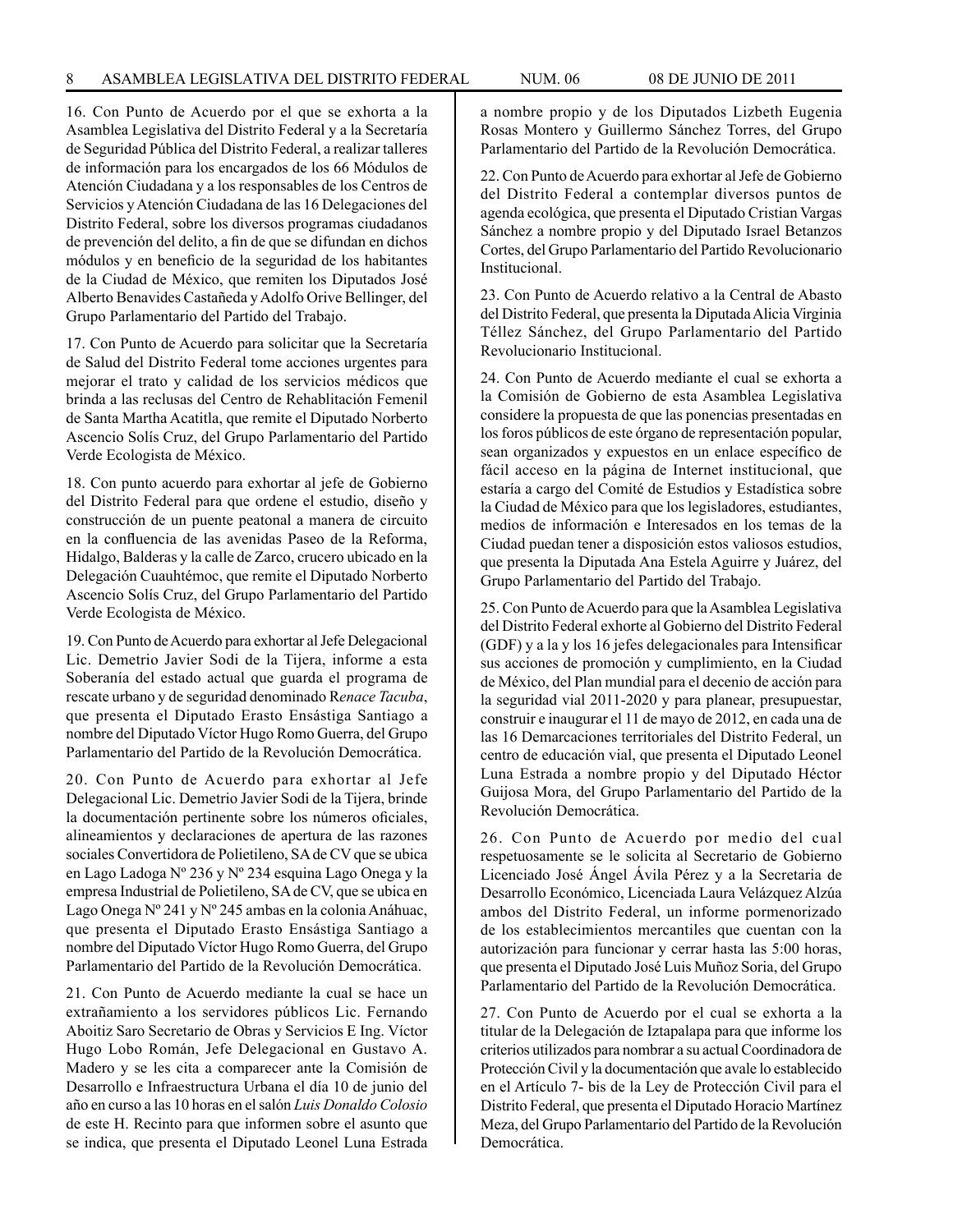28. Con Punto de Acuerdo para exhortar al Lic. Fernando José Aboitiz Saro, Titular de la Secretaría de Obras y Servicios del Gobierno del Distrito Federal, con la finalidad de que gire sus apreciables instrucciones a quien corresponda, para restituir las tapas que han sido robadas de los registros ubicados a lo largo del carril lateral de la Línea 3 del Metrobús con dirección Tenayuca-Etiopia, que presenta el Diputado Jorge Palacios Arroyo, del Grupo Parlamentario del Partido Acción Nacional.

29. Con Punto de Acuerdo para exhortar a la Secretaria de Desarrollo Económico, Lic. Laura Velázquez Alzúa y al Jefe Delegacional en Azcapotzalco, Lic. Enrique Vargas Anaya, a fin de que de manera conjunta no se autorice la concesión a un nuevo tianguis que se pretende establecer los días domingo sobre Av. Rafael Buelna entre Tlahuica y Amuzgo de la Col. Nueva Tezozomoc en la Delegación Azcapotzalco, en virtud de que el establecimiento de un nuevo tianguis diferente al que regularmente se instala los días viernes afectará al comercio establecido de dicha colonia, que presenta el Diputado Jorge Palacios Arroyo, del Grupo Parlamentario del Partido Acción Nacional.

30. Con Punto de Acuerdo para exhortar al Lic. Marcelo Luis Ebrard Casaubon para que de acuerdo a sus respectivas atribuciones y competencias, publique a la brevedad el reglamento de la Ley de Publicidad Exterior del Distrito Federal, que presenta el Diputado Jorge Palacios Arroyo, del Grupo Parlamentario del Partido Acción Nacional.

31. Con Punto de Acuerdo para solicitar un informe pormenorizado en un término de 3 días a la Coordinación General de Comunicación Social de esta Asamblea Legislativa, así como exhortar de manera enérgica a servidores públicos de la misma área a fin de que se revise a fondo los criterios para la difusión de las actividades de los Diputados integrantes de esta V Legislatura, que presenta la Diputada Lizbeth Eugenia Rosas Montero, del Grupo Parlamentario del Partido de la Revolución Democrática.

32. Con Punto de Acuerdo a través del cual la Diputación Permanente de la Asamblea Legislativa del Distrito Federal exhorta al Jefe de Gobierno del Distrito Federal, Lic. Marcelo Ebrard Casaubon y al Secretario del Trabajo y Fomento al Empleo, Lic. Benito Mirón Lince, para que presupuesten recursos suficientes para la Ciudad cooperativa, que presenta la Diputada Ana Estela Aguirre y Juárez a nombre propio y de los Diputados José Arturo López Cándido y Juan Pablo Pérez Mejía, del Grupo Parlamentario del Partido del Trabajo.

33. Con Punto de Acuerdo mediante la cual de manera respetuosa se solicita al C. Secretario de Finanzas del Gobierno del Distrito Federal, Mtro. Armando López Cárdenas: informe a esta Asamblea Legislativa del Distrito Federal de la cartera y evolución de los compromisos y garantías autorizados durante el primer trimestre de 2011, con los cuales se hayan afectado los ingresos del Distrito

Federal en los términos previstos en la Ley de Coordinación Fiscal y conforme lo establece el Artículo 6 de la Ley de Presupuesto y Gasto Eficiente del Distrito Federal", que presenta la Diputada Valentina Valia Batres Guadarrama, del Grupo Parlamentario del Partido de la Revolución Democrática.

34. Con Punto de Acuerdo para exhortar al Doctor Mario Delgado Carrillo, Titular de la Secretaría de Educación del Distrito Federal, así como al Jefe Delegacional en Azcapotzalco, Lic. Enrique Vargas Anaya, a fin de que en conjunta colaboración sean colocadas barreras de protección en las entradas y salidas de las escuelas de nivel pre-escolar y primarias oficiales de la Delegación Azcapotzalco, para evitar el paso peatonal de los estudiantes al arroyo vehicular a la entrada y salida de las escuelas, que presenta el Diputado Jorge Palacios Arroyo, del Grupo Parlamentario del Partido Acción Nacional.

35. Con Punto de Acuerdo por el que se exhorta al Ingeniero Manuel González González, Jefe Delegacional en Xochimilco a que informe sobre el proceso de instalación del establecimiento mercantil bajo el sistema de autoservicio Bodega Aurrera Express en el circuito Martínez de Castro del pueblo de San Mateo Xalpa, que presenta la Diputada Lizbeth Eugenia Rosas Montero a nombre de la Diputada María de Lourdes Amaya Reyes, del Grupo Parlamentario del Partido de la Revolución Democrática.

36. Con Punto de Acuerdo para exhortar al titular de la Secretaría de Seguridad Pública, Dr. Manuel Mondragón y Kalb para que dote a los elementos policíacos de uniformes acordes a las temperaturas que se viven en la Ciudad de México, que remite el Diputado Raúl Antonio Nava Vega, del Grupo Parlamentario del partido verde Ecologista de México.

37. Con Punto de Acuerdo para solicitar al Secretario de Gobierno del Distrito Federal, Licenciado José Ángel Ávila Pérez para que analice si el programa *Muévete en Bici* es viable que se realice sobre los carriles centrales de la avenida Paseo de la Reforma en la Ciudad de México, que remite el Diputado Raúl Antonio Nava Vega, del Grupo Parlamentario del Partido Verde Ecologista de México.

38. Con Punto de Acuerdo por el que se exhorta a la Secretaría de Desarrollo Urbano y Vivienda del Distrito Federal que remita un informe detallado y pormenorizado respecto de las obras que actualmente se encuentran en proceso de construcción en las colonias Roma, Polanco, Anáhuac y Chapultepec Morelos, ubicadas en la Delegación Miguel Hidalgo, que presenta el Grupo Parlamentario del Partido Acción Nacional.

39. Con Punto de Acuerdo para exhortar al Ing. Ramón Aguirre Díaz, Director General del Sistema de Aguas de la Ciudad de México, para que de acuerdo a sus atribuciones y competencias gire sus apreciables instrucciones a quien corresponda a fin de concluir a la brevedad las obras que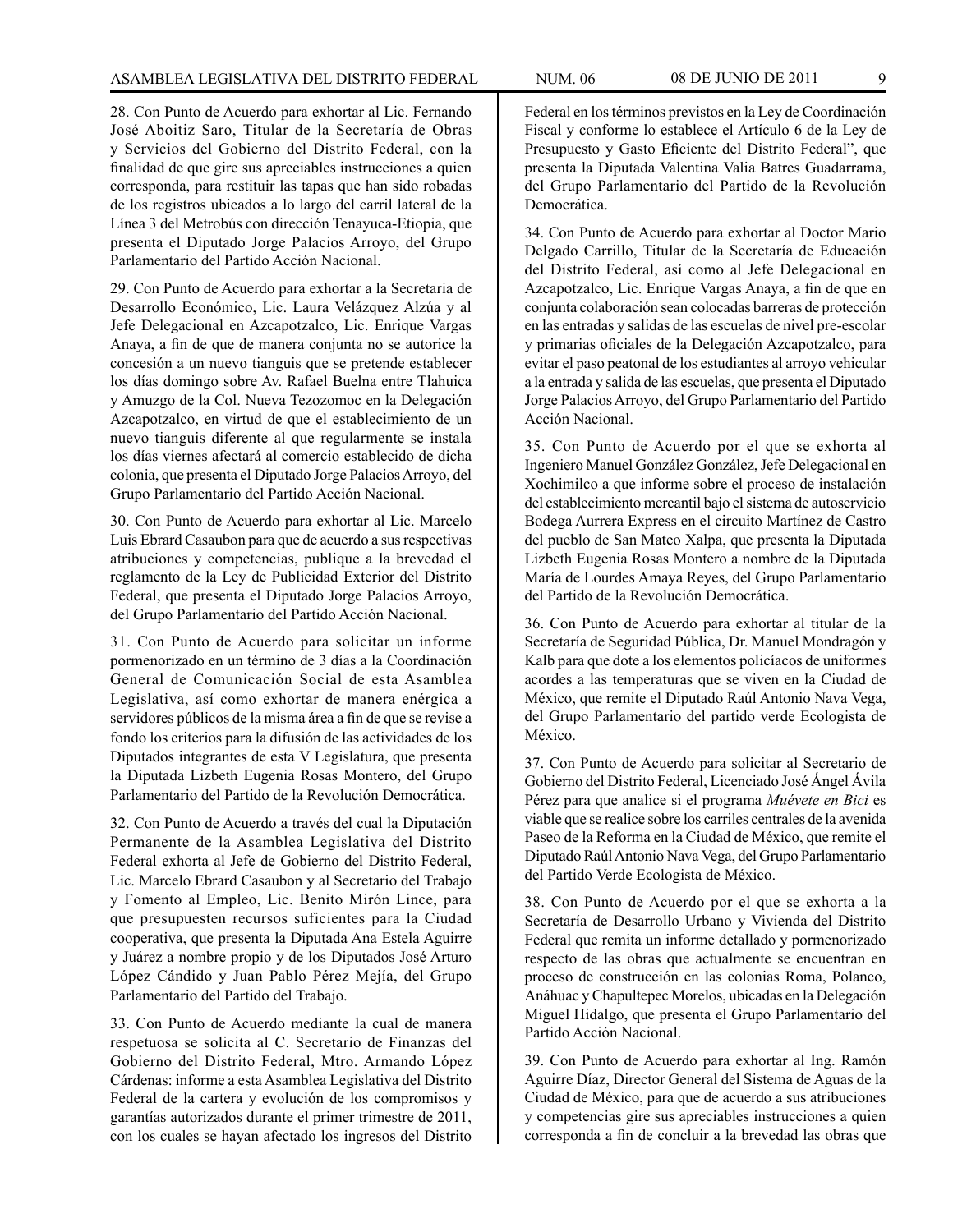quedaron inconclusas en la calzada de Santiago Ahuizotla entre calzada de La Naranja y calle de Camino a Nextengo colonia Santiago Ahuizotla en la Delegación Azcapotzalco, que presenta el Diputado Jorge Palacios Arroyo, del Grupo Parlamentario del Partido Acción Nacional.

40. Con Punto de Acuerdo mediante la cual se solicita al Tesorero del Distrito Federal, Doctor Luis Rosendo Gutiérrez Romano, tenga a bien adecuar el formato de reclasificación de manzana a lo dispuesto por la fracción V del Artículo 172 del Código Fiscal del Distrito Federal vigente, de reciente promulgación en la Gaceta Oficial del Distrito Federal el 19 de mayo de 2011, que presenta la Diputada Valentina Valia Batres Guadarrama, del Grupo Parlamentario del Partido de la Revolución Democrática.

41. Con Punto de Acuerdo por el que se exhorta respetuosamente al Procurador Fiscal del Distrito Federal, Doctor Jesús Anlén Alemán publique a la brevedad posibles el formato oficial de solicitud de disminución de crédito fiscal, de conformidad con lo dispuesto por el inciso b) del Artículo Segundo Transitorio del decreto por el que se reforman, adicionan y derogan diversas disposiciones del Código Fiscal del Distrito Federal, publicado en la Gaceta Oficial del Distrito Federal el 19 de mayo de 2011, que presenta la Diputada Valentina Valia Batres Guadarrama, del Grupo Parlamentario del Partido de la Revolución Democrática.

42. Con Punto de Acuerdo por el cual se exhorta a la Secretaría de Finanzas del Distrito Federal, al Instituto de Vivienda del Distrito Federal, a la Dirección General de Servicios Metropolitanos SA de CV, así como a la Secretaría de Gobierno para que en el ámbito de sus respectivas atribuciones agilice la regularización y escrituración de la unidad habitacional Cuchilla del Moral número 1 Delegación Iztapalapa, que presenta la Diputada Karen Quiroga Anguiano, del Grupo Parlamentario del Partido de la Revolución Democrática.

43. Con Punto de Acuerdo por el cual se exhorta a la Secretaría de Transporte y Vialidad del Distrito Federal, a fin de que brinde todas las facilidades a la Red de Transporte de Pasajeros del Distrito Federal con el propósito de que se implemente el programa de transporte *Atenea* en beneficio de las mujeres de la unidad habitacional Peñón Viejo, que presenta la Diputada Karen Quiroga Anguiano, del Grupo Parlamentario del Partido de la Revolución Democrática.

44. Con Punto de Acuerdo para exhortar a la titular de la Secretaría del Medio Ambiente del Distrito Federal, Lic. Martha Delgado Peralta, para que dé cabal cumplimiento a lo estipulado en el Artículo Tercero Transitorio de las reformas publicadas el 26 de noviembre de 2010 en la Ley de Residuos Sólidos del Distrito Federal, referente a las bolsas de plástico, que presenta el Diputado Leonel Luna Estrada a nombre propio y de diversos Diputados integrantes de diferentes Grupos Parlamentarios.

45. Con Punto de Acuerdo para exhortar a la Secretaria del Medio Ambiente Lic. Martha Delgado Peralta, al Director General de Bosques Urbanos Lic. José Ignacio Campillo García, a la Directora del Bosque de San Juan de Aragón Lic. Rosalía Tostado Benítez, al Director del Bosque de Chapultepec, Lic. Rubén Arturo Jasso, así como a los 16 jefes delegacionales, a efecto de llevar a cabo una amplia campaña de reforestación en su respectivo ámbito de competencia, en el marco del Día Internacional del Medio Ambiente, que presenta la Diputada Valentina Valia Batres Guadarrama a nombre de la Diputada Claudia Elena Águila Torres, del Grupo Parlamentario del Partido de la Revolución Democrática.

46. Con Punto de Acuerdo para exhortar a la Secretaria del Medio Ambiente del Distrito Federal a fin de que en el ámbito de sus atribuciones y facultades implemente un programa de supervisión y verificación de emisiones de contaminantes a todos los vehículos adscritos a las diferentes dependencias centralizadas y descentralizadas del Gobierno del Distrito Federal, que remite el Diputado Leobardo Juan Urbina Mosqueda, del Grupo Parlamentario del Partido Revolucionario Institucional.

47. Con Punto de Acuerdo mediante el cual se hace un atento exhorto al señor Presidente de la República a instruir al15 Procurador General de la República y al Secretario de Seguridad Pública a que en el ámbito de sus funciones den a conocer a la opinión publica de la existencia de evidencias serias y demostrables sobre pesquisas, indagaciones o todo tipo de investigaciones, que presenta el Diputado Cristian Vargas Sánchez a nombre propio y del Diputado Leobardo Juan Urbina Mosqueda, del Grupo Parlamentario del Partido Revolucionario Institucional.

#### *Pronunciamiento*

48. Pronunciamiento sobre la matanza de estudiantes del 10 de junio de 1971, que presenta la Diputada Ana Estela Aguirre y Juárez, del Grupo Parlamentario del Partido del Trabajo.

**EL C. PRESIDENTE**. Gracias, Diputada Secretaria. En consecuencia, esta Presidencia deja constancia que el Orden del Día cuenta con 48 puntos.

Se solicita a la Secretaría dar cuenta a la Asamblea con el Acta de la Sesión Anterior.

**LA C. SECRETARIA**. Diputado Presidente, esta Secretaría le informa que ha sido distribuida el Acta de la Sesión Anterior a los integrantes de la Mesas Directivas, por lo que se solicita su autorización para preguntar a la Diputación Permanente si es de aprobarse.

**EL C. PRESIDENTE**. Adelante, Diputada Secretaria.

**LA C. SECRETARIA**. Está a consideración el Acta.

No habiendo quien haga uso de la palabra, en votación económica se pregunta a la Diputación Permanente si es de aprobarse el Acta de referencia. Los que estén por la afirmativa sírvanse manifestarlo levantando la mano.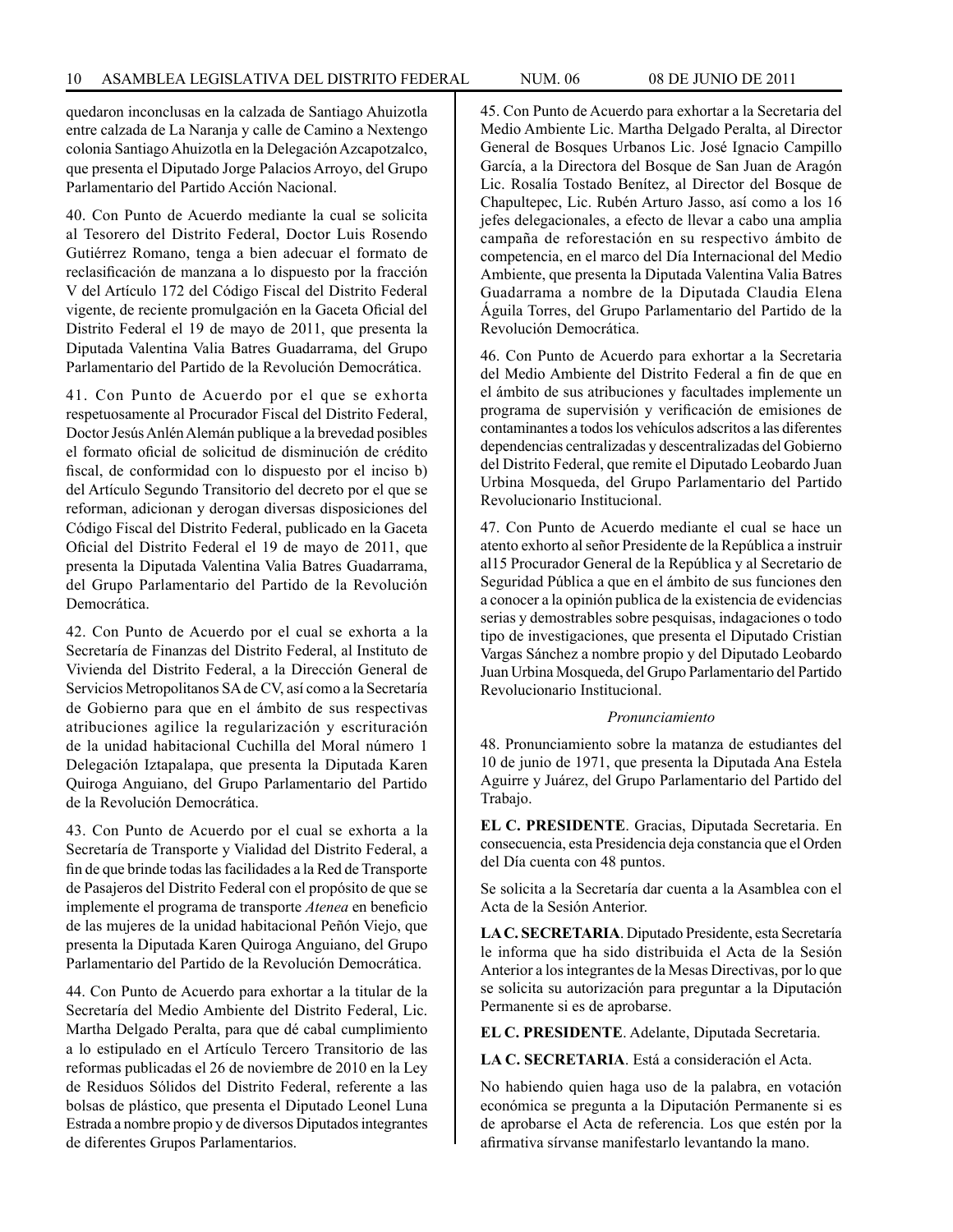Los que estén por la negativa, sírvanse manifestarlo levantando la mano.

Aprobada el Acta, Diputado Presidente.

*ACTA DE LA SESIÓN DEL 01 DE JUNIO DE 2011*

# *PRESIDENCIA DEL DIPUTADO GUILLERMO OROZCO LORETO*

*En la Ciudad de México, Distrito Federal, siendo las once horas con treinta y cinco minutos, del día miércoles primero de junio del año dos mil once, con una asistencia de 12 Diputadas y Diputados la Presidencia declaró abierta la Sesión; en votación económica se dispensó la lectura del Orden del Día toda vez que se encontraba en las pantallas táctiles de los Diputados; dejando constancia que estuvo compuesto por 45 puntos, asimismo se aprobó el Acta de la Sesión Anterior.*

*Enseguida, la Presidencia hizo del conocimiento de la Diputación Permanente que recibió un comunicado de la Comisión de Cultura, mediante el cual solicitó prórroga para analizar y dictaminar una iniciativa; en votación económica se autorizó la prórroga por lo que se instruyó se hiciera del conocimiento de la Presidencia de la Comisión solicitante para los efectos correspondientes.*

*Acto continuo, la Presidencia hizo del conocimiento de la Diputación Permanente que recibió un comunicado de la Secretaría Técnica de la Comisión de Gobierno, por lo que instruyó a la Secretaría dar lectura del comunicado en comento, así como distribuir copia a los Diputados integrantes de la Diputación Permanente.*

*Posteriormente, la Presidencia hizo del conocimiento de la Diputación Permanente que recibió los siguientes comunicados: 1 de la Secretaría de Gobierno, 1 del Instituto de Verificación Administrativa del Distrito Federal y 2 de la Subsecretaría de Enlace Legislativo de la Secretaría de Gobernación; toda vez que los comunicados a los que se hizo referencia contenían respuestas relativas a asuntos aprobados por este Órgano Legislativo, la Presidencia instruyó se hiciera del conocimiento de los Diputados promoventes y tomara nota la Secretaría.*

*Asimismo, la Presidencia hizo del conocimiento de la Diputación Permanente que recibió un comunicado de la Secretaría de Seguridad Pública del Gobierno del Distrito Federal; toda vez que el comunicado al que se hizo referencia contenía información en cumplimiento a la Ley de Presupuesto y Gasto Eficiente del Distrito Federal, se instruyó su remisión a las Comisiones de Seguridad Pública, de Presupuesto y Cuenta Pública y de Administración Pública Local para su conocimiento, así como tomar nota la Secretaría.*

*Enseguida, la Presidencia hizo del conocimiento de la Diputación Permanente que el punto enlistado en el numeral 10 del Orden del Día había sido retirado.* 

*Prosiguiendo con el Orden del Día, para presentar una Proposición con Punto de Acuerdo para exhortar al Secretario de Seguridad Pública del Distrito Federal, Doctor Manuel Mondragón y Kalb, para que rinda un informe del avance de los exámenes de control de confianza realizados a los elementos de la Secretaría de Seguridad Pública a su cargo, en el cual precise y detalle cuántos elementos han sido evaluados y de los resultados de los mismos cuántos han sido destituidos, inhabilitados o puestos a disposición de la Procuraduría General de Justicia del Distrito Federal por haber cometido un ilícito; se concedió el uso de la Tribuna a la Diputada Lizbeth Eugenia Rosas Montero, del Grupo Parlamentario del Partido de la Revolución Democrática; en votación económica se consideró de urgente y obvia resolución; asimismo se aprobó y se ordenó remitirla a las autoridades correspondientes para los efectos legales a que hubiese lugar.*

*Posteriormente, la Presidencia hizo del conocimiento de la Diputación Permanente que recibió una solicitud del Diputado Guillermo Octavio Huerta Ling, del Grupo Parlamentario del Partido Acción Nacional, con la finalidad de incluir un Punto de Acuerdo en el Orden del Día, por el que se solicita al Jefe de Gobierno del Distrito Federal, Licenciado Marcelo Luis Ebrard Casaubon, remita a esta Soberanía el informe sobre el viaje oficial que realizó a la Ciudad de Ginebra, Suiza, con motivo del Foro Mundial de Desastres; por lo que se instruyó a la Secretaría consultar a la Diputación Permanente si era de aprobarse la inclusión del punto en comento; en votación económica no se autorizó la incorporación del punto.* 

*Enseguida, para presentar una Proposición con Punto de Acuerdo para exhortar al Secretario de Desarrollo Urbano y Vivienda a realizar un padrón de las familias que se encuentran viviendo en albergues, campamentos y módulos considerados ciudades perdidas; se concedió el uso de la Tribuna al Diputado Cristian Vargas Sánchez, a nombre propio y del Diputado Israel Betanzos Cortés, del Grupo Parlamentario del Partido Revolucionario Institucional; en votación económica no se consideró de urgente y obvia resolución, por lo que fue turnada para su análisis y dictamen a la Comisión de Desarrollo e Infraestructura Urbana.*

*Acto continuo, para presentar una Proposición con Punto de Acuerdo por el que se exhorta al Secretario de Salud del Distrito Federal, para que implemente acciones de promoción dirigidas a mujeres sobre la importancia de las revisiones periódicas; se concedió el uso de la Tribuna a la Diputada Lizbeth Eugenia Rosas Montero, a nombre propio y de la Diputada Maricela Contreras Julián, del Grupo Parlamentario del Partido de la Revolución Democrática; en votación económica se consideró de urgente y obvia resolución; asimismo se aprobó y se ordenó remitirla a las autoridades correspondientes para los efectos legales a que hubiese lugar.*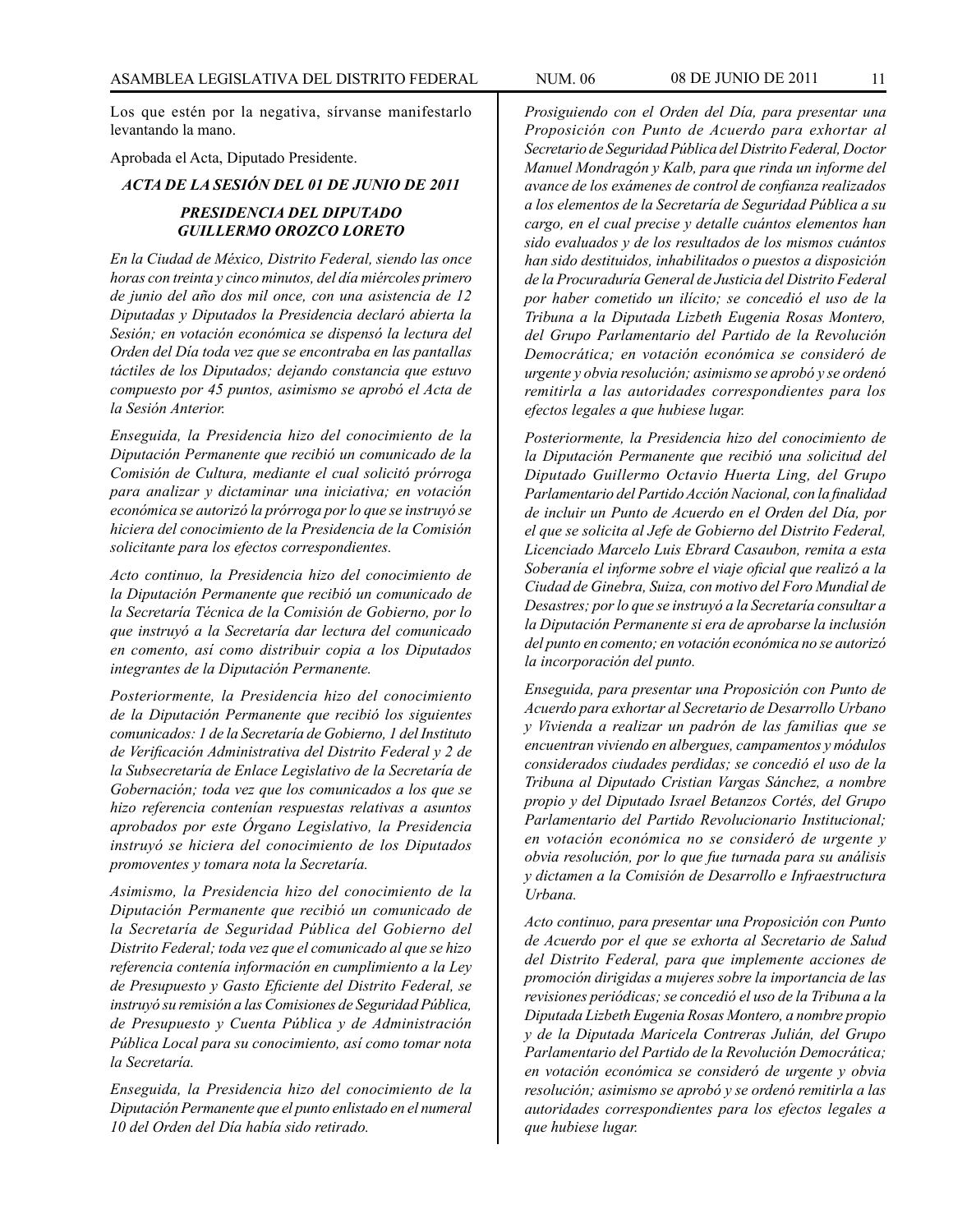*Prosiguiendo con el Orden del Día, para presentar una Proposición con Punto de Acuerdo por el que se solicita a los 16 Jefes Delegacionales, al Instituto de Verificación Administrativa y a la Procuraduría General de Justicia para que se implemente el programa "Cero Venta de Activos en Tlapalerías"; se concedió el uso de la Tribuna a la Diputada Alicia Virginia Téllez Sánchez, del Grupo Parlamentario del Partido Revolucionario Institucional; en votación económica se consideró de urgente y obvia resolución; asimismo se aprobó y se ordenó remitirla a las autoridades correspondientes para los efectos legales a que hubiese lugar.* 

*Asimismo, para presentar una Proposición con Punto de Acuerdo por el que se solicita información al Instituto Electoral del Distrito Federal; se concedió el uso de la Tribuna a la Diputada Alicia Virginia Téllez Sánchez, del Grupo Parlamentario del Partido Revolucionario Institucional; en votación económica se consideró de urgente y obvia resolución; asimismo se aprobó y se ordenó remitirla a las autoridades correspondientes para los efectos legales a que hubiese lugar.* 

*Acto continuo, la Presidencia informó que recibió las siguientes propuestas con Punto de Acuerdo suscritas por el Diputado Víctor Hugo Romo Guerra, del Grupo Parlamentario del Partido de la Revolución Democrática:*

*Con Punto de Acuerdo mediante el cual se exhorta respetuosamente a la Contraloría General del Distrito Federal a que realice una auditoría integral al Parque Lineal de la Delegación Miguel Hidalgo y que el Delegado Demetrio Sodi informe sobre las obras que contempla el plan rector de la obra, sobre las megaobras de Grupo Carso, las fallas en la realización del Parque Lineal y los recursos aportados por Carlos Slim a la Delegación Miguel Hidalgo por donativos u otros conceptos; turnada para su análisis y dictamen a la Comisión de Administración Pública Local.*

*Con Punto de Acuerdo para exhortar al Instituto Federal Electoral a que tome las medidas pertinentes para evitar que la irregularidad que existe en los domicilios y secciones electorales se corrija de manera que los problemas que existieron el domingo 24 de octubre de 2010 en la elección de Consejos Vecinales no se presente en futuras elecciones; turnada para su análisis y dictamen a las Comisiones Unidas de Asuntos Político Electorales y de Participación Ciudadana.*

*Con Punto de Acuerdo para exhortar al Titular de la Procuraduría Social del Distrito Federal a que acate de manera fehaciente y responsable las disposiciones de la Ley de Propiedad de Condominio de Inmuebles para el Distrito Federal y la Ley de la Procuraduría Social para el Distrito Federal en relación a las querellas que se susciten en las unidades habitacionales en el Distrito Federal; turnada para su análisis y dictamen a las Comisiones Unidas de Desarrollo Social y de Vivienda.*

*Prosiguiendo con el Orden del Día, para presentar una Proposición con Punto de Acuerdo para exhortar a la Licenciada Martha Delgado Peralta, Secretaria de Medio Ambiente, así como al Licenciado Fernando José Aboitiz Saro, Secretario de Obras; y a los 16 Jefes Delegacionales del Distrito Federal, para que en forma coordinada implementen un programa periódico de limpieza de los contenedores (depósitos) de basura orgánica e inorgánica que se encuentran distribuidos en los parques, jardines y andadores de la Ciudad de México; se concedió el uso de la Tribuna al Diputado Juan Carlos Zárraga Sarmiento, a nombre del Diputado Jorge Palacios Arroyo, del Grupo Parlamentario del Partido Acción Nacional; en votación económica no se consideró de urgente y obvia resolución, por lo que fue turnada para su análisis y dictamen a la Comisión de Preservación del Medio Ambiente, Protección Ecológica y Cambio Climático.*

*Posteriormente, la Presidencia hizo del conocimiento de la Diputación Permanente que los puntos enlistados en los numerales 20 y 21 del Orden del Día habían sido retirados.*

*Acto continuo, para presentar una Proposición con Punto de Acuerdo mediante el cual se exhorta a la Comisión de Gobierno de la Asamblea Legislativa del Distrito Federal a proponer al pleno de este Órgano Legislativo al Titular de la Unidad de Estudios y Finanzas Públicas e instalar a la brevedad este Órgano Administrativo interno a fin de eficientar la emisión de Leyes y conocer su impacto presupuestal para su adecuada aplicabilidad; se concedió el uso de la Tribuna al Diputado Carlo Fabián Pizano Salinas, a nombre del Diputado Mauricio Tabe Echartea, del Grupo Parlamentario del Partido Acción Nacional; en votación económica no se consideró de urgente y obvia resolución por lo que el Diputado Carlo Fabián Pizano Salinas, solicitó a la Presidencia repetir la votación debido a que existía duda sobre la misma; enseguida, en votación económica se considero de urgente y obvia resolución; posteriormente y con fundamento el lo dispuesto por el Artículo 139 del Reglamento para el Gobierno Interior de la Asamblea Legislativa y toda vez que la votación resultó empatada dos veces la Presidencia trasladó la discusión y votación de la propuesta para la siguiente Sesión.*

*Enseguida, la Presidencia informó que recibió una Proposición con Punto de Acuerdo para exhortar a diversas autoridades del Gobierno del Distrito Federal para que se declare Patrimonio Cultural de la Ciudad de México a las fiestas de carnaval que desde hace más de 100 años se realizan a iniciativa ciudadana en los pueblos originarios de Santiago Zapotitlán y San Francisco Tlaltenco de la Delegación Tláhuac; suscrita por el Diputado Norberto Ascencio Solís Cruz, del Grupo Parlamentario del Partido Verde Ecologista de México; la cual fue turnada para su análisis y dictamen a la Comisión de Cultura.*

*Asimismo, la Presidencia informó que recibió una Proposición con Punto de Acuerdo por el que se solicita*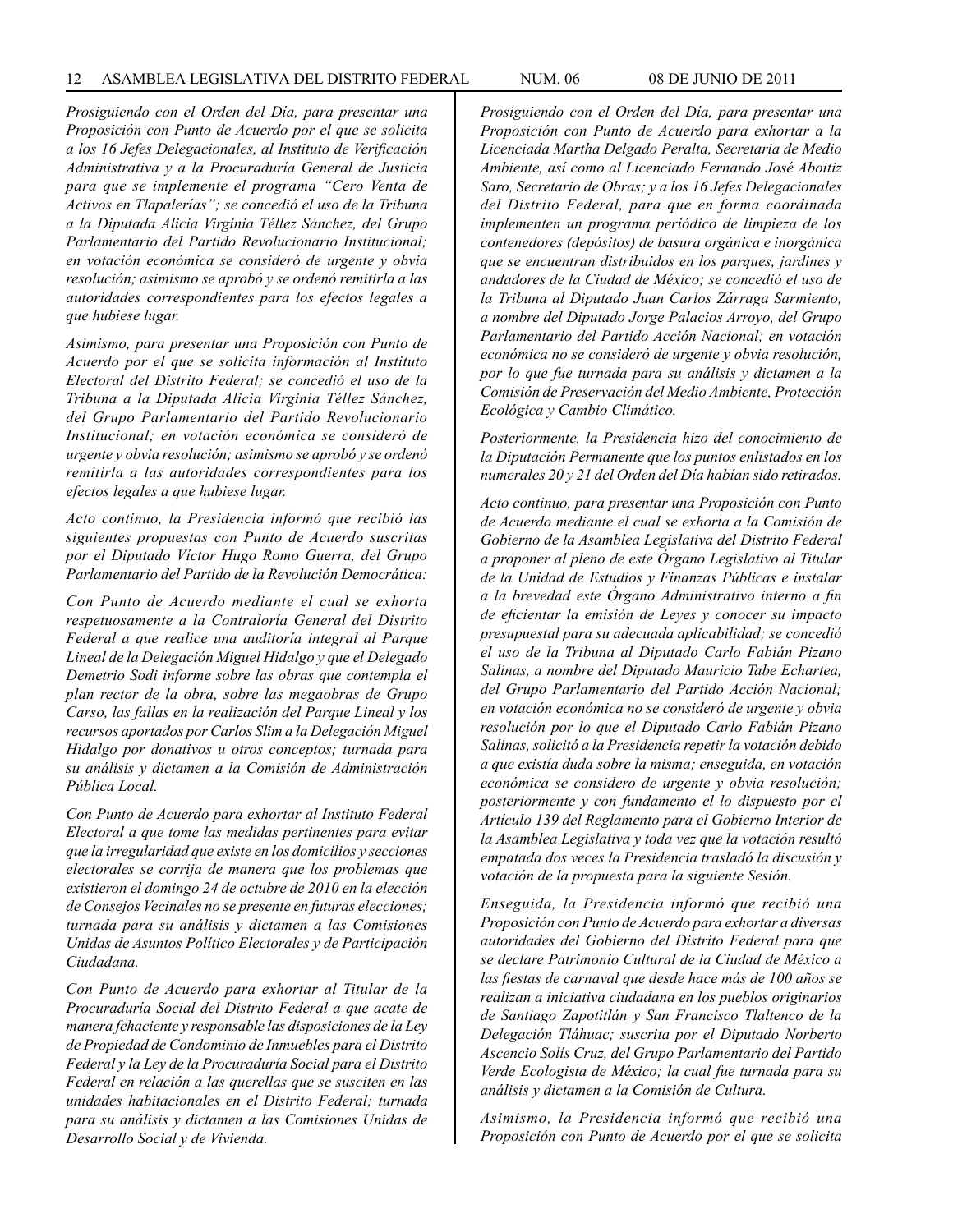*a la Secretaría de Desarrollo Social del Distrito Federal, supervisar y verificar los comedores comunitarios que operan en la Ciudad de México; suscrita por la Diputada Lía Limón García del Grupo Parlamentario del Partido Acción Nacional; la cual fue turnada para su análisis y dictamen a la Comisión de Desarrollo Social.* 

*Prosiguiendo con el Orden del Día, para presentar una Proposición con Punto de Acuerdo a fin de exhortar a la Comisión Nacional Bancaria y de Valores y a la Procuraduría General del Consumidor a que tome las medidas pertinentes para evitar las irregularidades que se presentan en la Casa de Empeño Monte de la República, S.A.P.I.; se concedió el uso de la Tribuna a la Diputada Valentina Valia Batres Guadarrama, a nombre propio y del Diputado Erasto Ensástiga Santiago, del Grupo Parlamentario del Partido de la Revolución Democrática; en votación económica se consideró de urgente y obvia resolución; asimismo se aprobó y se ordenó remitirla a las autoridades correspondientes para los efectos legales a que hubiese lugar.* 

*Posteriormente, la Presidencia hizo del conocimiento de la Diputación Permanente que el punto enlistado en el numeral 26 del Orden del Día había sido retirado.*

*Enseguida, la Presidencia informó que recibió una Proposición con Punto de Acuerdo por el que se exhorta a diversas autoridades del Distrito Federal sobre el tema relacionado con la concentración Margarita Maza de Juárez, "Mercado Rosa", ubicado en la calle Maní, entre Dzemul y Tixmehuac, de la Colonia Pedregal de San Nicolás, Cuarta Sección, Delegación Tlalpan; suscrita por el Diputado Rafael Calderón Jiménez, del Grupo Parlamentario del Partido Acción Nacional; la cual fue turnada para su análisis y dictamen a la Comisión de Abasto y Distribución de Alimentos.* 

*Posteriormente la Presidencia informó que recibió las siguientes propuestas con Punto de Acuerdo suscritas por el Diputado Rafael Calderón Jiménez, del Grupo Parlamentario del Partido Acción Nacional:*

*Con Punto de Acuerdo por el que se solicita al Jefe Delegacional de Tlalpan, ciudadano Higinio Chávez García, y al Secretario de Seguridad Pública del Distrito Federal, el Doctor Manuel Mondragón y Kalb, información referente al índice de robo de menores en la Demarcación citada, así como las medidas preventivas y de ejecución que se están llevando a cabo para erradicar tan lamentable problema; turnada para su análisis y dictamen a las Comisiones Unidas de Atención a Grupos Vulnerables y de Seguridad Pública.* 

*Con Punto de Acuerdo por el que se solicita a la Jefa Delegacional de Iztapalapa, ciudadana Clara Brugada Molina, y al Secretario de Seguridad Pública del Distrito Federal, el Doctor Manuel Mondragón y Kalb, información referente al índice de robo de menores en la Demarcación* 

*citada, así como las medidas preventivas y de ejecución que se están llevando a cabo para erradicar tan lamentable problema; turnada para su análisis y dictamen a las Comisiones Unidas de Atención a Grupos Vulnerables y de Seguridad Pública.*

*Con Punto de Acuerdo por el que se solicita al Jefe Delegacional de Gustavo A. Madero, ciudadano Víctor Hugo Lobo Román, y al Secretario de Seguridad Pública del Distrito Federal, el Doctor Manuel Mondragón y Kalb, información referente al índice de robo de menores en la Demarcación citada, así como las medidas preventivas y de ejecución que se están llevando a cabo para erradicar tan lamentable problema; turnada para su análisis y dictamen a las Comisiones Unidas de Atención a Grupos Vulnerables y de Seguridad Pública.*

*Con Punto de Acuerdo por el que se solicita al Jefe Delegacional de Cuauhtémoc, ciudadano Agustín Torres Pérez, y al Secretario de Seguridad Pública del Distrito Federal, el Doctor Manuel Mondragón y Kalb, información referente al índice de robo de menores en la Demarcación citada, así como las medidas preventivas y de ejecución que se están llevando a cabo para erradicar tan lamentable problema; turnada para su análisis y dictamen a las Comisiones Unidas de Atención a Grupos Vulnerables y de Seguridad Pública.* 

*Acto continuo, la Presidencia informó que recibió una Proposición con Punto de Acuerdo para exhortar al Titular de la Secretaría de Transportes y Vialidad del Distrito Federal, el Licenciado Armando Quintero Martínez, para que haga un recorrido en los diferentes medios de transporte público que existen en la Ciudad, así como también que haga extensiva la invitación a los empleados de su Secretaría y midan de manera personal la calidad y eficiencia del transporte; suscrita por el Diputado Raúl Antonio Nava Vega, del Grupo Parlamentario del Partido Verde Ecologista de México; la cual fue turnada para su análisis y dictamen a la Comisión de Transporte y Vialidad.*

*Posteriormente, la Presidencia hizo del conocimiento de la Diputación Permanente que los puntos enlistados en los numerales 35, 36, 37, 38 y 39 del Orden del Día se trasladaban al final del capítulo de proposiciones.*

*Prosiguiendo con el Orden del Día, para presentar una Proposición con Punto de Acuerdo para solicitar respetuosamente a la Secretaría de Cultura del Distrito Federal, Licenciada Elena Cepeda de León, para que en el ámbito de sus atribuciones se implemente el programa Música Viva en las plazas públicas, en las 16 plazas de San Juan de Aragón de la Delegación Gustavo A. Madero, con la finalidad de fortalecer la identidad y la convivencia vecinal; se concedió el uso de la Tribuna a la Diputada Valentina Valia Batres Guadarrama, a nombre de la Diputada Claudia Elena Águila Torres, ambas del Grupo Parlamentario del Partido de la Revolución Democrática; en votación económica se consideró de urgente y obvia*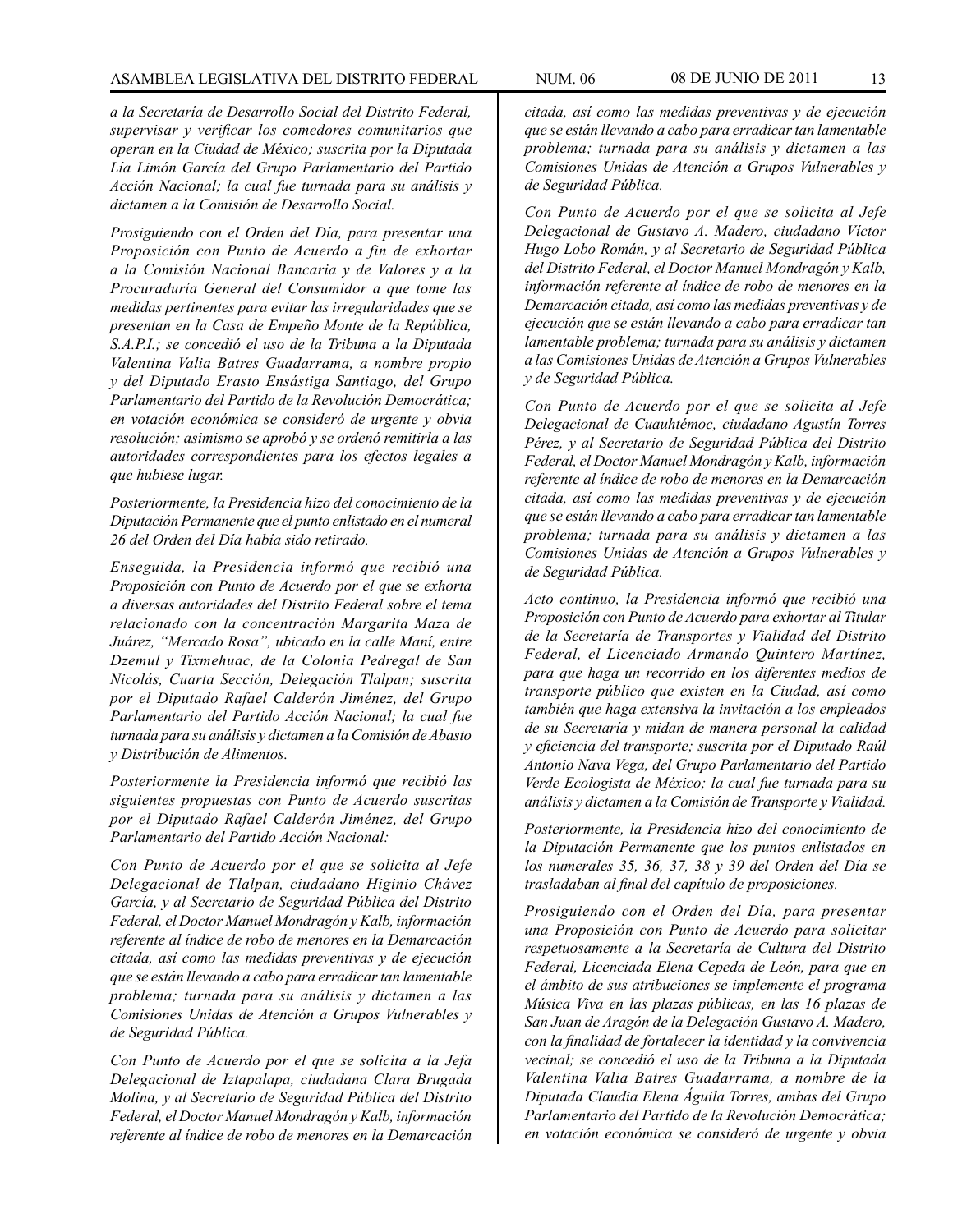*resolución; asimismo se aprobó y se ordenó remitirla a las autoridades correspondientes para los efectos legales a que hubiese lugar.*

*Enseguida, para presentar una Proposición con Punto de Acuerdo para solicitar respetuosamente al Licenciado Fernando José Aboitiz Saro, Secretario de Obras y Servicios del Gobierno del Distrito Federal, para que en el ámbito de sus atribuciones aplique el presupuesto etiquetado para la sustitución de la carpeta asfáltica por concreto hidráulico en la Avenida 661, entre la Avenida 602 y 606, en la Delegación Gustavo A. Madero, consistente en 9, 200, 000 pesos; se concedió el uso de la Tribuna a la Diputada Valentina Valia Batres Guadarrama, a nombre de la Diputada Claudia Elena Águila Torres, ambas del Grupo Parlamentario del Partido de la Revolución Democrática; en votación económica se consideró de urgente y obvia resolución; asimismo se aprobó y se ordenó remitirla a las autoridades correspondientes para los efectos legales a que hubiese lugar.*

*Asimismo, para presentar una Proposición con Punto de Acuerdo para exhortar al Secretario de Transportes y Vialidad del Distrito Federal para que en el ámbito de sus atribuciones y facultades autorice una prórroga hasta el 31 de diciembre de 2011 para que los automovilistas lleven a cabo la renovación de la tarjeta de circulación con chip; se concedió el uso de la Tribuna al Diputado Cristian Vargas Sánchez, a nombre propio y del Diputado Leobardo Juan Urbina Mosqueda, del Grupo Parlamentario del Partido Revolucionario Institucional; en votación económica se consideró de urgente y obvia resolución; asimismo se aprobó y se ordenó remitirla a las autoridades correspondientes para los efectos legales a que hubiese lugar.*

*Posteriormente, la Presidencia hizo del conocimiento de la Diputación Permanente que el punto enlistado en el numeral 43 del Orden del Día había sido retirado.*

*Acto continuo, para presentar una Proposición con Punto de Acuerdo por el cual se exhorta al Jefe de Gobierno del Distrito Federal y al Secretario de Finanzas del Distrito Federal, a la condonación total del pago de los derechos del suministro de agua, así como de los recargos y sanciones que correspondan al ejercicio fiscal 2011 a favor de los contribuyentes de las 4 Colonias señaladas en el cuerpo de este acuerdo, esto en el ejercicio de sus respectivas competencias; se concedió el uso de la Tribuna a la Diputada Valentina Valia Batres Guadarrama, a nombre de la Diputada Karen Quiroga Anguiano, del Grupo Parlamentario del Partido de la Revolución Democrática; en votación económica se consideró de urgente y obvia resolución; asimismo se aprobó y se ordenó remitirla a las autoridades correspondientes para los efectos legales a que hubiese lugar.* 

*Prosiguiendo con el Orden del Día, para presentar una Proposición con Punto de Acuerdo por el que se solicita* 

*respetuosamente al Gobierno del Distrito Federal, para que en el inmueble identificado con el número 11 del Segundo Callejón de Manzanares de la Delegación Venustiano Carranza, que era utilizado para la prostitución de menores de edad, el tráfico de mujeres con fines de explotación sexual y el lenocinio; y una vez concluido el procedimiento de extinción de dominio sea destinado como un Centro de Atención para las Mujeres Víctimas de Violencia; se concedió el uso de la Tribuna a la Diputada Ana Estela Aguirre y Juárez, a nombre de la Diputada Beatriz Rojas Martínez, del Grupo Parlamentario del Partido del Trabajo y de la Revolución Democrática, respectivamente; en votación económica se consideró de urgente y obvia resolución; asimismo se aprobó y se ordenó remitirla a las autoridades correspondientes para los efectos legales a que hubiese lugar.*

*Enseguida, para presentar una Proposición con Punto de Acuerdo por el que se exhorta al Jefe de Gobierno de la Ciudad de México, Marcelo Ebrard Casaubon, quien funge como Presidente de la Confederación Nacional de Gobernadores, a proponer en la próxima reunión de la CONAGO un frente nacional de gobernadores contra los sistemas de empleo que atenten contra los derechos constitucionales y humanos de los trabajadores mexicanos; se concedió el uso de la Tribuna a la Diputada Ana Estela Aguirre y Juárez, a nombre propio y de los Diputados José Arturo López Cándido y Juan Pablo Pérez Mejía, del Grupo Parlamentario del Partido del Trabajo; en votación económica se consideró de urgente y obvia resolución; asimismo se aprobó y se ordenó remitirla a las autoridades correspondientes para los efectos legales a que hubiese lugar.*

*Asimismo, para presentar una Proposición con Punto de Acuerdo por el que se exhorta respetuosamente a los Titulares de las Secretarías de Salud, de Educación y a los 16 Órganos Político Administrativos, todos del Distrito Federal, para que en base a la transversalidad de perspectiva de género en las políticas públicas en referencia a la Ley de Acceso de las Mujeres a una Vida Libre de Violencia del Distrito Federal, realicen en conjunto un programa de talleres con respecto a la prevención y causas que genera el embarazo en adolescentes, que sean implementados y difundidos conforme a derecho, donde tengan acceso las y los habitantes del Distrito Federal; se concedió el uso de la Tribuna a la Diputada Ana Estela Aguirre y Juárez, a nombre de la Diputada Beatriz Rojas Martínez, del Grupo Parlamentario del Partido del Trabajo y de la Revolución Democrática, respectivamente; en votación económica se consideró de urgente y obvia resolución; asimismo se aprobó y se ordenó remitirla a las autoridades correspondientes para los efectos legales a que hubiese lugar.*

*Acto continuo, para presentar una Proposición con Punto de Acuerdo por el que se solicita al Jefe Delegacional de Tlalpan, el ciudadano Higinio Chávez García, y a la*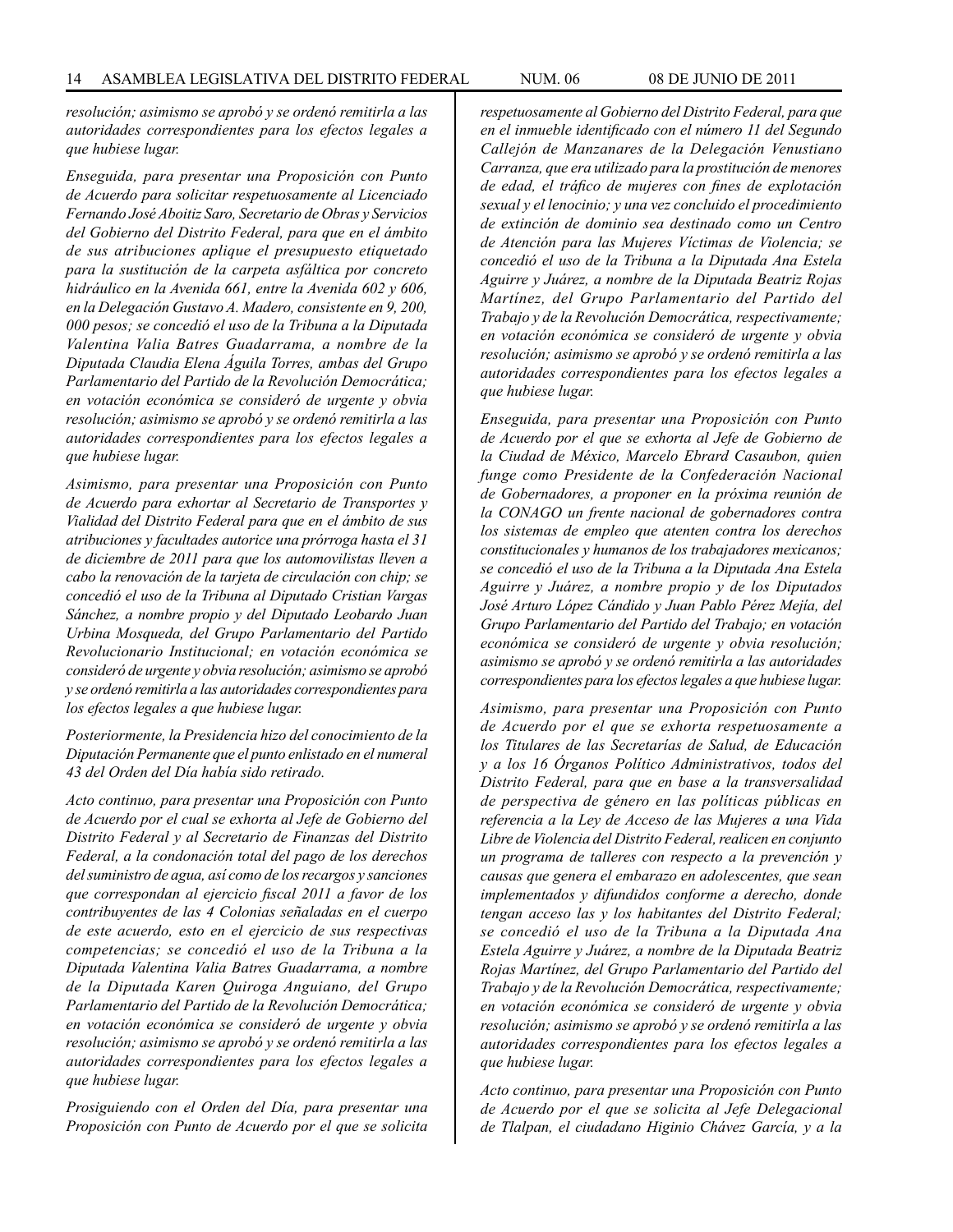*Secretaría de Seguridad Pública del Distrito Federal, información sobre los motivos por los cuales permitieron que el Diputado Federal Héctor Hugo Hernández, perteneciente al Grupo Parlamentario del Partido de la Revolución Democrática, violara los sellos de suspensión de un establecimiento mercantil ubicado en la Delegación Tlalpan, para así poder llevar a cabo un festejo del Día de las Madres; se concedió el uso de la Tribuna al Diputado Juan Carlos Zárraga Sarmiento, a nombre del Diputado Rafael Calderón Jiménez, del Grupo Parlamentario del Partido Acción Nacional; en votación económica se consideró de urgente y obvia resolución; posteriormente en votación económica se desechó la propuesta por lo que la Presidencia instruyó se hiciera del conocimiento del Diputado promovente.*

*Prosiguiendo con el Orden del Día, la Presidencia informó que recibió una Proposición con Punto de Acuerdo por el que se exhorta a los 16 Jefes Delegacionales para que dentro de la reglamentación de permisos para la colocación y funcionamiento de las ferias en la vía pública se establezca: 1) La utilización de planta de luz de manera obligatoria. 2) La prohibición de sustraer corriente eléctrica de los postes de alumbrado público (colgarse). 3) El visto bueno de la oficina de Protección Civil en cuanto al funcionamiento, mantenimiento y riesgo de los juegos; suscrita por la Diputada Abril Yannette Trujillo Vázquez, del Grupo Parlamentario del Partido de la Revolución Democrática; la cual fue turnada para su análisis y dictamen a las Comisiones Unidas de Administración Pública Local y de Protección Civil.*

*Enseguida, para presentar una Proposición con Punto de Acuerdo por el que se exhorta al Secretario de Gobierno de la Ciudad, Licenciado José Ángel Ávila Pérez y al Secretario de Protección Civil, Doctor Elías Miguel Moreno Brizuela, a conjugar esfuerzos para constituir un banco de datos único con un flanco público sobre los sitios que se encuentran en zonas de riesgo, así como desarrollar programas de comunicación social para enterar a los habitantes de su condición habitacional; se concedió el uso de la Tribuna a la Diputada Ana Estela Aguirre y Juárez, del Grupo Parlamentario del Partido del Trabajo; en Votación económica se consideró de urgente y obvia resolución; asimismo se aprobó y se ordenó remitirla a las autoridades correspondientes para los efectos legales a que hubiese lugar.*

*Asimismo, para presentar una Proposición con Punto de Acuerdo mediante el cual se exhorta a la Comisión de Derechos Humanos del Estado de Michoacán, a prestar la exposición de dibujo infantil "El México que yo vivo" recientemente presentada en su entidad, para que los habitantes de la Ciudad de México tengamos el honor de presenciarla y exhortar a la Comisión de Derechos Humanos del Distrito Federal, para que convoque a un concurso de dibujo infantil para tener la oportunidad de admirar las* 

*expresiones infantiles y saber su opinión de cómo ven a su país; se concedió el uso de la Tribuna a la Diputada Ana Estela Aguirre y Juárez, del Grupo Parlamentario del Partido del Trabajo; en votación económica se consideró de urgente y obvia resolución; asimismo se aprobó y se ordenó remitirla a las autoridades correspondientes para los efectos legales a que hubiese lugar.*

*Acto continuo, para presentar una Proposición con Punto de Acuerdo en donde se exhorta a la Comisión de Gobierno de esta Asamblea a lanzar una convocatoria a instituciones educativas, académicas, Secretarías de Gobierno, Gobierno Central, Delegaciones, organizaciones, órganos autónomos, empresas socialmente responsables, organizaciones no gubernamentales, para realizar juntos una convocatoria a un concurso de cartel Antibullying y posteriormente realizar, una vez elegido el cartel ganador, un tiraje masivo conjunto para ser colocado alrededor de las escuelas primarias y secundarias capitalinas, centros de reunión juvenil e infantil; se concedió el uso de la Tribuna a la Diputada Ana Estela Aguirre y Juárez, del Grupo Parlamentario del Partido del Trabajo; en votación económica se consideró de urgente y obvia resolución; asimismo se aprobó y se ordenó remitirla a las autoridades correspondientes para los efectos legales a que hubiese lugar.*

*Posteriormente, para presentar una Proposición con Punto de Acuerdo en donde se exhorta al Jefe de Gobierno del Distrito Federal, Licenciado Marcelo Ebrard Casaubon, en su calida de Presidente de la Confederación de Gobernadores, incluir en la agenda de prioridades a tratar con la Jefa y Jefes de Ejecutivos Locales el tema de la descentralización educativa del Distrito Federal, los daños que ha acarreado a la educación y los beneficios que procuraría a millones de estudiantes capitalinos presentes y futuros tal proceso; se concedió el uso de la Tribuna a la Diputada Ana Estela Aguirre y Juárez, del Grupo Parlamentario del Partido del Trabajo; en votación económica se consideró de urgente y obvia resolución; asimismo se aprobó y se ordenó remitirla a las autoridades correspondientes para los efectos legales a que hubiese lugar.* 

*Enseguida, la Presidencia hizo del conocimiento de la Diputación Permanente que el punto enlistado en el numeral 39 del Orden del Día había sido retirado.* 

*Habiéndose agotado los asuntos en cartera la Presidencia ordenó a la Secretaría dar lectura al Orden del Día de la siguiente Sesión; acto seguido y siendo las catorce horas con quince minutos, se levantó la Sesión y se citó para la que tendría verificativo el día miércoles 08 de junio a las 11:00 horas, rogando a todos su puntual asistencia.*

**EL C. PRESIDENTE**. Gracias, Diputada. Esta Presidencia hace del conocimiento de la Diputación Permanente que se recibió un comunicado de la Comisión de la Transparencia de la Gestión por medio del cual solicita prórroga para realizar y dictaminar diversos asuntos.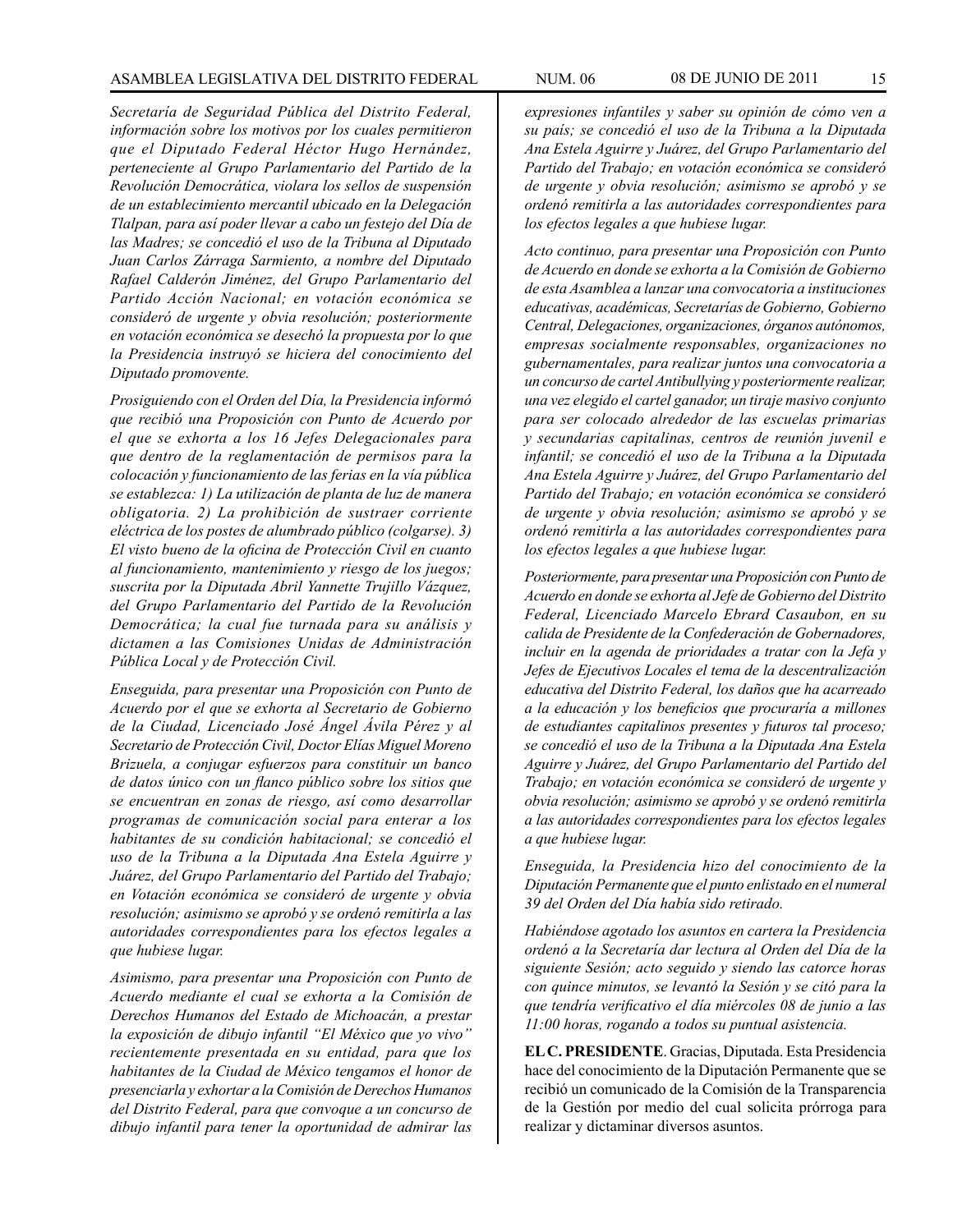#### *COMISIÓN DE TRANSPARENCIA A LA GESTIÓN*

*México, D.F., a 7 de Junio de 2011 Oficio Nº DLLG/CTG/126/11*

# *DIP. GUILLERMO OROZCO LORETO PRESIDENTE DE LA MESA DIRECTIVA EN LA ALDF, V LEGISLATURA PRESENTE*

*Con fundamento en lo dispuesto por el Artículo 87 del Reglamento para el Gobierno Interior de la Asamblea Legislativa del Distrito Federal, solicito a Usted, que someta a consideración del Pleno de este Órgano Legislativo, la solicitud de prórroga para que la Comisión de Transparencia a la Gestión, realice el análisis de los siguientes Puntos de Acuerdo e Iniciativas que a continuación se detallan:*

*1. Proposición con Punto de Acuerdo sobre la irregularidad en la verificación de medidores de agua en el Distrito Federal. Presentado por et Diputado Federico Manzo Sarquis, integrante del Grupo Parlamentario del Partido Acción Nacional.*

*2. Iniciativa con Proyecto de Decreto por lo que se adiciona una fracción XI al Artículo 15 de la Ley de Transparencia y Acceso a la Información Pública del Distrito Federal. Presentada por el Diputado Rafael Calderón Jiménez del Grupo Parlamentario del Partido Acción Nocional.*

*3. Iniciativa con Proyecto de Decreto por el que se reforman y adicionan diversas disposiciones de la Ley de Transparencia y Acceso a la Información Pública del Distrito Federal. Presentada por la Diputada Lía Limón García, integrante del Grupo Parlamentario del Partido Acción Nacional.*

*4. Iniciativa con Proyecto de Decreto por el que se reforman diversos Artículos de la Ley de Transparencia y Acceso a la Información Pública del Distrito federal. Presentado por el Diputado Víctor Hugo Romo Guerra a nombre propio y de la Diputado María Alejandra Barrales Magdaleno y de los Diputados Guillermo Orozco Loreto y David Razú Aznar, del Grupo Parlamentario del Partido de la Revolución Democrática.* 

*5. Iniciativa de Reforma al Artículo 30 de la Ley de Transparencia y Acceso a la Información Pública del Distrito Federal. Presentado por el Diputado Gilberto Arturo Sánchez Osorio integrante del Grupo Parlamentario del Partido Revolucionario Institucional.*

*Lo anterior, toda vez que el Punto de Acuerdo e Iniciativa referida, se encuentra en estudio respectivo para su correspondiente dictaminación.*

*Sin más por el momento y en espera de su oportuna atención al particular, me despido de Usted, enviándole un cordial saludo.*

#### *ATENTAMENTE*

*Dip. Lía Limón García*

Esta Presidencia después de revisar la solicitud recibida, considera que se actualiza la hipótesis establecida por los párrafos segundo y tercero del Artículo 32 del Reglamento para el Gobierno Interior de la Asamblea Legislativa del Distrito Federal. En tal virtud, proceda la Secretaría a consultar a la Diputación Permanente en votación económica si es de autorizarse la solicitud presentada por la comisión señalada.

**LA C. SECRETARIA**. Por instrucciones de la Presidencia y en votación económica, se pregunta a la Diputación Permanente si es de autorizarse la solicitud de prórroga de la Comisión de Transparencia de la Gestión. Los que estén por la afirmativa, sírvanse manifestarlo levantando la mano.

Los que estén por la negativa, sírvanse manifestarlo levantando la mano.

Se autoriza, Diputado Presidente.

**EL C. PRESIDENTE**. Hágase del conocimiento de la Presidencia de la comisión solicitante para los efectos correspondientes.

Esta Presidencia informa que se recibió un comunicado de la Jefatura Delegacional de Gustavo A. Madero. Se solicita a la Secretaría dar lectura al comunicado de referencia.

**LA C. SECRETARIA DIPUTADA ANA ESTELA AGUIRRE Y JUÁREZ.** Por instrucciones de la Presidencia, se procede a dar lectura al comunicado de la Delegación Gustavo A. Madero.

# *JEFATURA DELEGACIONAL EN GUSTAVO A. MADERO*

*México, D. F., a 07 de Junio de 2011 Oficio Nº JDGAM/ 087 /2011*

*DIP. GUILLERMO OROZCO LORETO PRESIDENTE DE LA MESA DIRECTIVA DE LA DIPUTACIÓN PERMANENTE ASAMBLEA LEGISLATIVA DEL DISTRITO FEDERAL PRESENTE*

*Derivado del acuerdo del pleno de Diputación permanente de la Asamblea Legislativa que usted dignamente preside en el que resolvió aprobar un Punto de Acuerdo para solicitar información sobre el proyecto denominado "Viaducto elevado Indios Verdes y Santa Clara, me permito informarle lo siguiente:* 

*PRIMERO. Con oportunidad a través del oficio número SG/5878/2011, de fecha 3 de junio de 2011, el Secretario de Gobierno del Distrito Federal, Lic. José Ángel Ávila Pérez, dio a conocer a la Comisión de Gobierno de la Asamblea Legislativa, la imposibilidad de asistir a dicha reunión.*

*SEGUNDO. Me permito comunicar que en este Órgano Político Administrativo no cuenta con ningún antecedente o registro alguno sobre el proyecto en mención por lo que*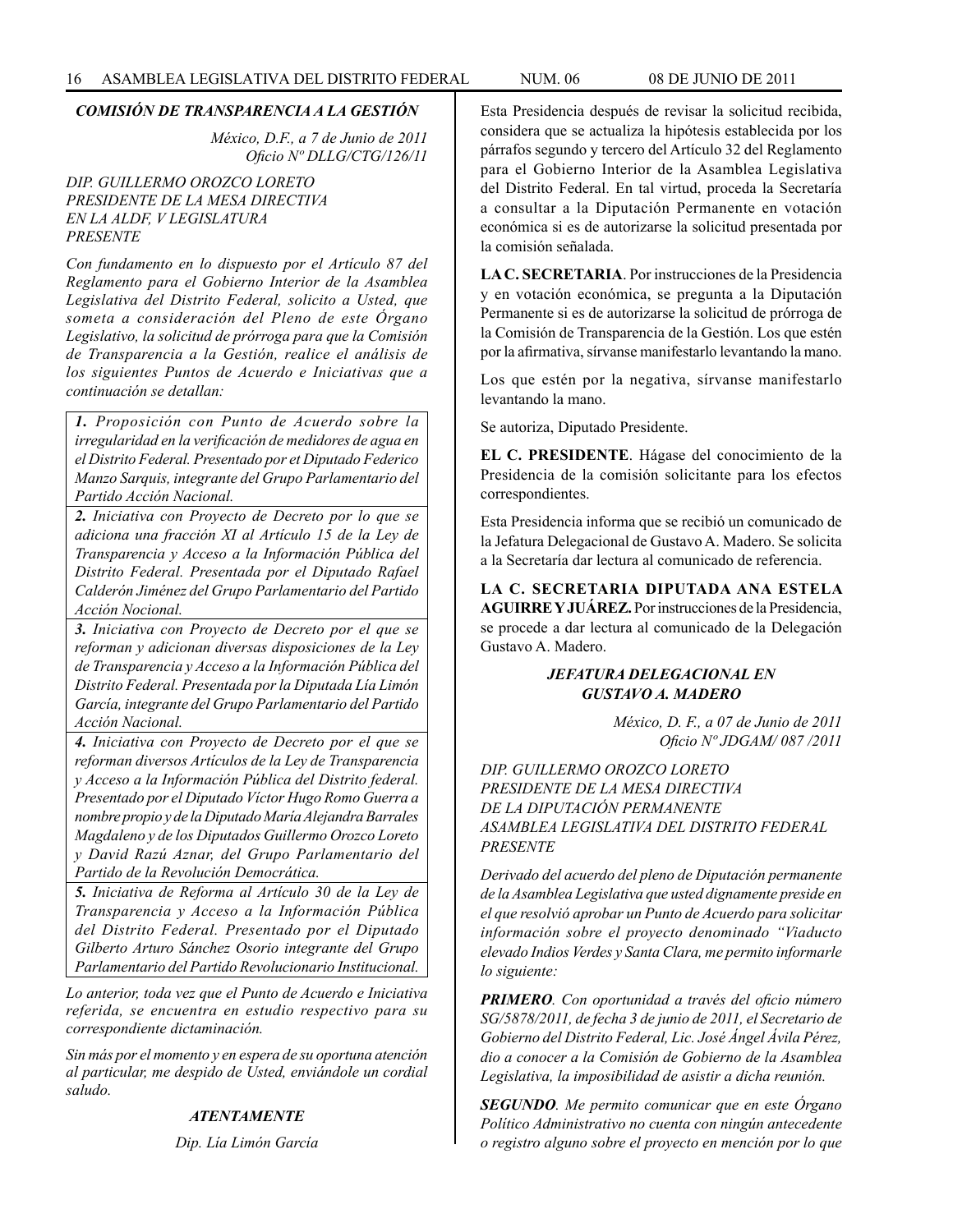# ASAMBLEA LEGISLATIVA DEL DISTRITO FEDERAL NUM. 06 08 DE JUNIO DE 2011 17

*hemos solicitado formalmente la información existente a las dependencias federales como la Secretaría de Comunicaciones y Transportes, Fideicomiso de Autopistas y Puentes del Golfo-Centro, Secretaría de Hacienda y Crédito Público y la Secretaría del Medio Ambiente y Recursos Naturales, con el propósito de estar en condiciones de informar a dicha comisión legislativa sobre los alcances del proyecto y sus eventuales afectaciones a los ciudadanos.*

*Cabe mencionar, que esta Demarcación Política no cuenta con los antecedentes necesarios a efecto de dar cumplimiento a la solicitud de información respecto de la construcción de dicha vialidad.*

*Quedo de usted y estoy a la disposición de la información que requiera la Comisión permanente que usted dignamente preside.*

# *ATENTAMENTE*

*Dip. Víctor Hugo Lobo Román Jefe Delegacional*

Cumplida su instrucción, Diputado Presidente.

**EL C. PRESIDENTE.** Gracias, Diputada Secretaria. Esta Diputación Permanente queda debidamente enterada.

Hágase del conocimiento de la Comisión de Desarrollo e Infraestructura Urbana, así como de la Diputada promovente.

Esta Presidencia hace del conocimiento de la Diputación Permanente que se recibieron los siguientes comunicados: 24 de la Secretaría de Gobierno, 1 del Instituto de Verificación Administrativa del Distrito Federal, 1 de la Consejería Jurídica y de Servicios Legales del Distrito Federal, 1 de la Oficialía Mayor del Distrito Federal y 1 de la Subsecretaría de Enlace Legislativo de la Secretaría de Gobernación.

# *SECRETARÍA DE GOBIERNO*

*"2011 Año del Turismo"*

*México, D.F., 27 de mayo del 2011 SG/5688/2011*

*DIP. MARÍA ALEJANDRA BARRALES MAGDALENO PRESIDENTA DE LA COMISIÓN DE GOBIERNO ASAMBLEA LEGISLATIVA DEL DISTRITO FEDERAL PRESENTE*

*En ejercicio de la facultad conferida en la fracción III del Artículo 23 de la Ley Orgánica de la Administración Pública del Distrito Federal, relativa a la conducción de las relaciones del Jefe de Gobierno con otros Órganos de Gobierno Local, Poderes de la Unión, con los Gobiernos de los Estados y con las Autoridades Municipales, adjunto oficio SMA/MDP/210/11, mediante el cual la Secretaría del Medio Ambiente, da respuesta al Punto de Acuerdo,* 

*por el que se solicita proporcionar en el ámbito de su competencia la información de que dispongan en relación con la construcción de un conjunto habitacional consistente de seis torres de 16 pisos cada uno, que pretenden edificar la inmobiliaria Lemonce S.A. de C.V. en Avenida Las Culturas Nº 33 unidad habitacional "El Rosario", de la Delegación Azcapotzalco.*

*Lo anterior, en relación con el oficio MDSPSA/CSP/130/2011, en donde se comunicó por parte del Vicepresidente de la Mesa Directiva de ese Órgano Legislativo, la aprobación de un Punto de Acuerdo relacionado con el asunto antes citado.*

*Aprovecho la oportunidad para enviarle un cordial saludo.*

#### *ATENTAMENTE*

*Lic. José Ángel Ávila Pérez Secretario de Gobierno del Distrito Federal*

*\_\_\_\_\_\_ O \_\_\_\_\_\_*

# *SECRETARÍA DE GOBIERNO*

*"2011 Año del Turismo"*

*México, D.F., 27 de mayo del 2011 SG/5689/2011*

*DIP. MARÍA ALEJANDRA BARRALES MAGDALENO PRESIDENTA DE LA COMISIÓN DE GOBIERNO ASAMBLEA LEGISLATIVA DEL DISTRITO FEDERAL PRESENTE*

*En ejercicio de la facultad conferida en la fracción III del Artículo 23 de la Ley Orgánica de la Administración Pública del Distrito Federal, relativa a la conducción de las relaciones del Jefe de Gobierno con otros Órganos de Gobierno Local, Poderes de la Unión, con los Gobiernos de los Estados y con las Autoridades Municipales, adjunto oficio SMA/MDP/208/11, mediante el cual la Secretaría del Medio Ambiente, da respuesta al Punto de Acuerdo, por el que se exhorta para que en conjunta colaboración se realicen las medidas necesarias para la eliminación y control de la plaga del Muerdago, así como un programa de reforestación para sustituir los árboles derribados a causa de dicha plaga en las áreas verdes de sus respectivas demarcaciones.* 

*Lo anterior, en relación con el oficio MDDPPRSA/CSP/675 /2011, en donde se comunicó por parte del Presidente del Pleno de la Diputación Permanente de ese Órgano Legislativo, la aprobación de un Punto de Acuerdo relacionado con el asunto antes citado.*

*Aprovecho la oportunidad para enviarle un cordial saludo.*

# *ATENTAMENTE*

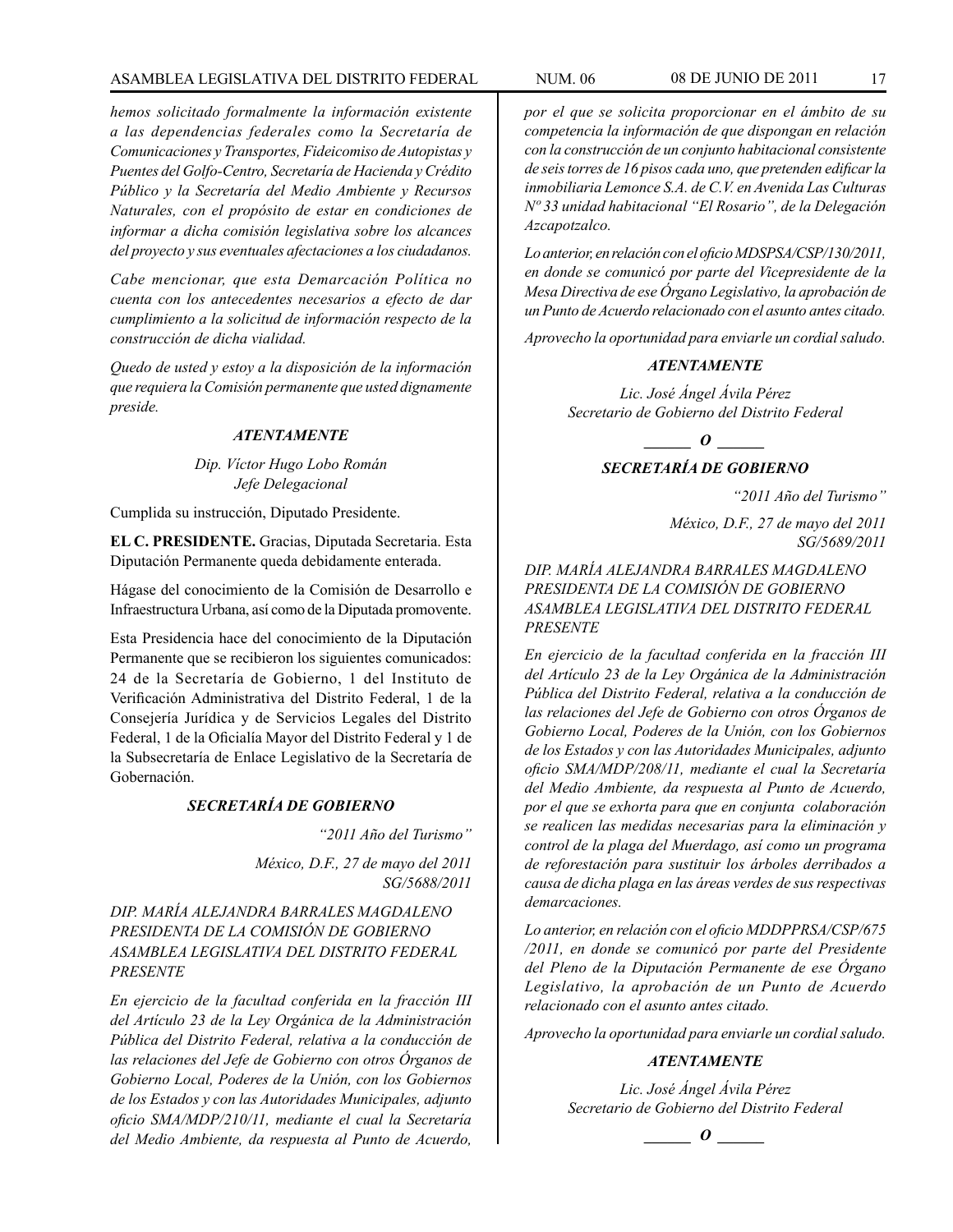*"2011 Año del Turismo"*

*México, D.F., 27 de mayo del 2011 SG/5690/2011*

# *DIP. MARÍA ALEJANDRA BARRALES MAGDALENO PRESIDENTA DE LA COMISIÓN DE GOBIERNO ASAMBLEA LEGISLATIVA DEL DISTRITO FEDERAL PRESENTE*

*En ejercicio de la facultad conferida en la fracción III del Artículo 23 de la Ley Orgánica de la Administración Pública del Distrito Federal, relativa a la conducción de las relaciones del Jefe de Gobierno con otros Órganos de Gobierno Local, Poderes de la Unión, con los Gobiernos de los Estados y con las Autoridades Municipales, adjunto oficio SMA/MDP/209/11, mediante el cual la Secretaría del Medio Ambiente, da respuesta al Punto de Acuerdo, por el que se exhorta a que realice la recuperación de las casetas de acceso al Parque Nacional Desierto de los Leones.* 

*Lo anterior, en relación con el oficio MDDPPRSA/CSP/215 /2011, en donde se comunicó por parte del Presidente del Pleno de la Diputación Permanente de ese Órgano Legislativo, la aprobación de un Punto de Acuerdo relacionado con el asunto antes citado.*

*Aprovecho la oportunidad para enviarle un cordial saludo.*

# *ATENTAMENTE*

*Lic. José Ángel Ávila Pérez Secretario de Gobierno del Distrito Federal*

> *\_\_\_\_\_\_ O \_\_\_\_\_\_ SECRETARÍA DE GOBIERNO*

> > *"2011 Año del Turismo"*

*México, D.F., 27 de mayo del 2011 SG/5691/2011*

# *DIP. MARÍA ALEJANDRA BARRALES MAGDALENO PRESIDENTA DE LA COMISIÓN DE GOBIERNO ASAMBLEA LEGISLATIVA DEL DISTRITO FEDERAL PRESENTE*

*En ejercicio de la facultad conferida en la fracción III del Artículo 23 de la Ley Orgánica de la Administración Pública del Distrito Federal, relativa a la conducción de las relaciones del Jefe de Gobierno con otros Órganos de Gobierno Local, Poderes de la Unión, con los Gobiernos de los Estados y con las Autoridades Municipales, adjunto oficio SMA/MDP/212/11, mediante el cual la Secretaría del Medio Ambiente, da respuesta al Punto de Acuerdo, por el que se exhorta para que se implemente un programa para la conservación, mantenimiento y protección a los árboles de la especie ahuehuete que se encuentran en la Delegación Azcapotzalco, garantizando de esta manera su preservación.*

*Lo anterior, en relación con el oficio MDPPSA/CSP/ 784/2010, en donde se comunicó por parte del Presidente de la Mesa Directiva de ese Órgano Legislativo, la aprobación de un Punto de Acuerdo relacionado con el asunto antes citado.* 

*Aprovecho la oportunidad para enviarle un cordial saludo,*

# *ATENTAMENTE*

*Lic. José Ángel Ávila Pérez Secretario de Gobierno del Distrito Federal*

*\_\_\_\_\_\_ O \_\_\_\_\_\_*

# *SECRETARÍA DE GOBIERNO*

*"2011 Año del Turismo"*

*México, D.F., 27 de mayo del 2011 SG/5692/2011*

*DIP. MARÍA ALEJANDRA BARRALES MAGDALENO PRESIDENTA DE LA COMISIÓN DE GOBIERNO ASAMBLEA LEGISLATIVA DEL DISTRITO FEDERAL PRESENTE*

*En ejercicio de la facultad conferida en la fracción III del Artículo 23 de la Ley Orgánica de la Administración Pública del Distrito Federal, relativa a la conducción de las relaciones del Jefe de Gobierno con otros Órganos de Gobierno Local, Poderes de la Unión, con los Gobiernos de los Estados y con las Autoridades Municipales, adjunto oficio SMA/MDP/211/11, mediante el cual la Secretaría del Medio Ambiente, da respuesta al Punto de Acuerdo, por el que se solicita realizar una auditoria ambiental a la Empresa American Roll, SA de C.V. que se ubica en calle de Iturbide número 71 del Barrio de San Lucas en la Delegación Iztapalapa y se informe el resultado de la misma.*

*Lo anterior, en relación con el oficio MDPPSA/CSP/1004 /2010, en donde se comunicó por parte del Presidente de la Mesa Directiva de ese Órgano Legislativo, la aprobación de un Punto de Acuerdo relacionado con el asunto antes citado.*

*Aprovecho la oportunidad para enviarle un cordial saludo.*

#### *ATENTAMENTE*

*Lic. José Ángel Ávila Pérez Secretario de Gobierno del Distrito Federal*

*\_\_\_\_\_\_ O \_\_\_\_\_\_*

# *SECRETARÍA DE GOBIERNO*

*"2011 Año del Turismo"*

*México, D.F., 27 de mayo del 2011 SG/5693 /2011*

*DIP. MARÍA ALEJANDRA BARRALES MAGDALENO PRESIDENTA DE LA COMISIÓN DE GOBIERNO ASAMBLEA LEGISLATIVA DEL DISTRITO FEDERAL PRESENTE*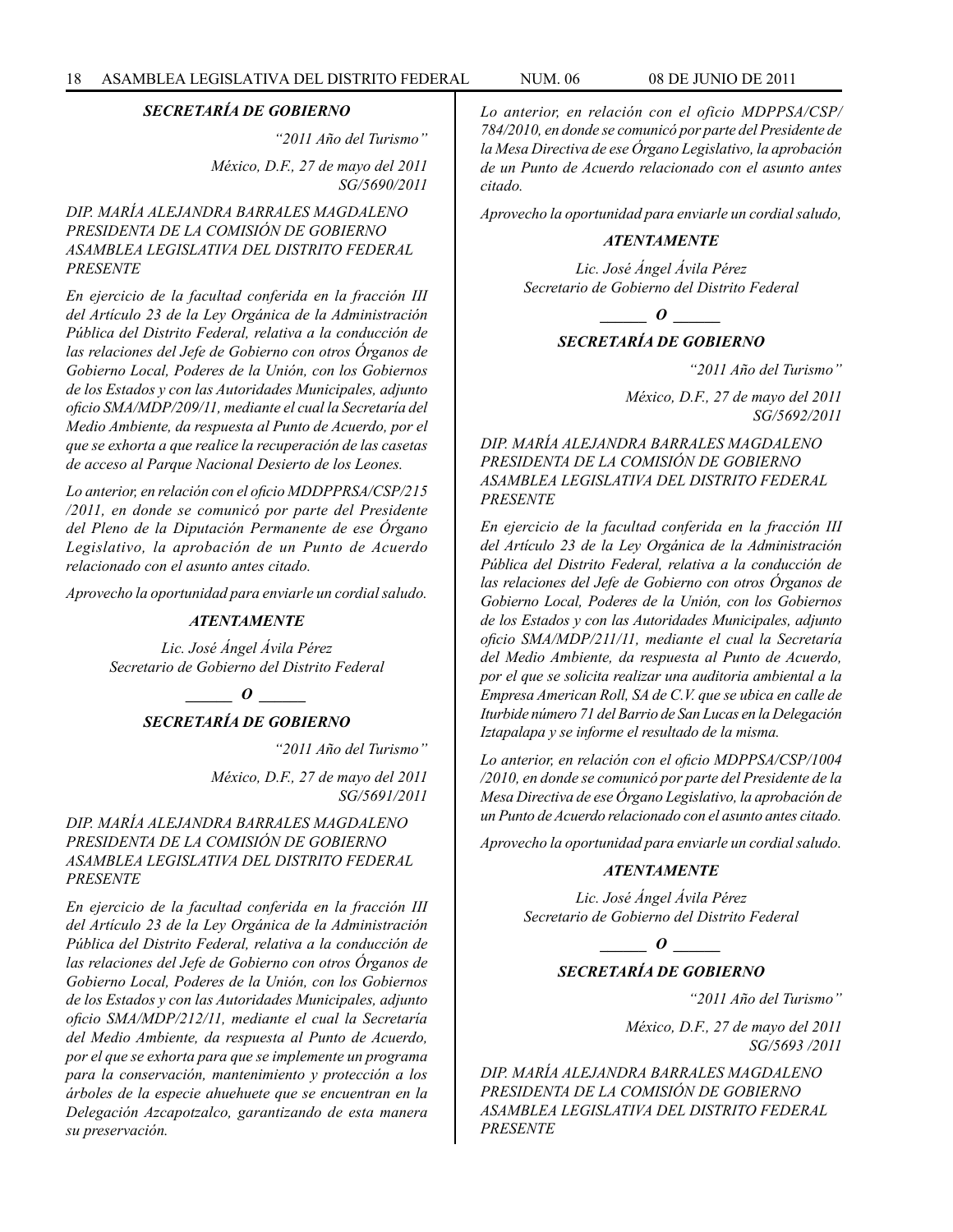# ASAMBLEA LEGISLATIVA DEL DISTRITO FEDERAL NUM. 06 08 DE JUNIO DE 2011 19

*En ejercicio de la facultad conferida en la fracción III del Artículo 23 de la Ley Orgánica de la Administración Pública del Distrito Federal, relativa a la conducción de las relaciones del Jefe de Gobierno con otros Órganos de Gobierno Local, Poderes de la Unión, con los Gobiernos de los Estados y con las Autoridades Municipales, adjunto oficio SMA/MDP/213/11, mediante el cual la Secretaría del Medio Ambiente, da respuesta al Punto de Acuerdo, por el que se solicita un informe sobre el estado que guarda el Bosque de Aragón y el Zoológico de Aragón; el gasto ejecutado hasta el momento en la rehabilitación del Bosque de Aragón y los puntos principales del plan Maestro del Bosque de Aragón que están implementando.*

*Lo anterior, en relación con el oficio MDPPSA/CSP/1252/ 2010, en donde se comunicó por parte del Presidente de la Mesa Directiva de ese Órgano Legislativo, la aprobación de un Punto de Acuerdo relacionado con el asunto antes citado.*

*Aprovecho la oportunidad para enviarle un cordial saludo.*

#### *ATENTAMENTE*

*Lic. José Ángel Ávila Pérez Secretario de Gobierno del Distrito Federal*

*o*  $\theta$ 

# *SECRETARÍA DE GOBIERNO*

*"2011 Año del Turismo"*

*México, D.F., 27 de mayo del 2011 SG/5694 /2011*

*DIP. MARÍA ALEJANDRA BARRALES MAGDALENO PRESIDENTA DE LA COMISIÓN DE GOBIERNO ASAMBLEA LEGISLATIVA DEL DISTRITO FEDERAL PRESENTE*

*En ejercicio de la facultad conferida en la fracción III del Artículo 23 de la Ley Orgánica de la Administración Pública del Distrito Federal, relativa a la conducción de las relaciones del Jefe de Gobierno con otros Órganos de Gobierno Local, Poderes de la Unión, con los Gobiernos de los Estados y con las Autoridades Municipales, adjunto oficio SC/376/2011, mediante el cual la Secretaría de Cultura, da respuesta al Punto de Acuerdo, por el que se exhorta a realizar de manera conjunta un homenaje en reconocimiento a la obra y trayectoria del Ciudadano Gabriel Vargas Bernal.*

*Lo anterior, en relación con el oficio MDSPSA/CSP/495/2011, en donde se comunicó por parte del Presidente del Pleno de la Diputación Permanente de ese Órgano Legislativo, la aprobación de un Punto de Acuerdo relacionado con el asunto antes citado.*

*Aprovecho la oportunidad para enviarle un cordial saludo.*

#### *ATENTAMENTE*

*Lic. José Ángel Ávila Pérez Secretario de Gobierno del Distrito Federal*

*\_\_\_\_\_\_ O \_\_\_\_\_\_*

*SECRETARÍA DE GOBIERNO*

*"2011 Año del Turismo"*

*México, D.F., 27 de mayo del 2011 SG/5695 /2011*

*DIP. MARÍA ALEJANDRA BARRALES MAGDALENO PRESIDENTA DE LA COMISIÓN DE GOBIERNO ASAMBLEA LEGISLATIVA DEL DISTRITO FEDERAL PRESENTE*

*En ejercicio de la facultad conferida en la fracción III del Artículo 23 de la Ley Orgánica de la Administración Pública del Distrito Federal, relativa a la conducción de las relaciones del Jefe de Gobierno con otros Órganos de Gobierno Local, Poderes de la Unión, con los Gobiernos de los Estados y con las Autoridades Municipales, adjunto oficio SSP/93/2011, mediante el cual el Secretario de Seguridad Pública, da respuesta al Punto de Acuerdo, por el que se solicita informe sobre la colocación de una estructura, aproximadamente el 20 de noviembre del año próximo pasado, en la calle de Francisco I. Madero esquina con la calle de Fray Pedro de Gante, Colonia Centro.*

*Lo anterior, en relación con el oficio MDSPSA/CSP/256/2011, en donde se comunicó por parte del Presidente de la Mesa Directiva de ese Órgano Legislativo, la aprobación de un Punto de Acuerdo relacionado con el asunto antes citado.*

*Aprovecho la oportunidad para enviarle un cordial saludo.*

#### *ATENTAMENTE*

*Lic. José Ángel Ávila Pérez Secretario de Gobierno del Distrito Federal*

*o*  $\theta$ *SECRETARÍA DE GOBIERNO*

*"2011 Año del Turismo"*

*México, D.F., 27 de mayo del 2011 SG/5696 /2011*

*DIP. MARÍA ALEJANDRA BARRALES MAGDALENO PRESIDENTA DE LA COMISIÓN DE GOBIERNO ASAMBLEA LEGISLATIVA DEL DISTRITO FEDERAL PRESENTE*

*En ejercicio de la facultad conferida en la fracción III del Artículo 23 de la Ley Orgánica de la Administración Pública del Distrito Federal, relativa a la conducción de las relaciones del Jefe de Gobierno con otros Órganos de Gobierno Local, Poderes de la Unión, con los Gobiernos de los Estados y con las Autoridades Municipales, adjunto oficio SSP/95/2011, mediante el cual el Secretario de Seguridad Pública, da respuesta al Punto de Acuerdo, por el que se solicita gire sus instrucciones para que se suspenda la imposición de sanciones a aquellas multas por exceso de velocidad que sean captadas por los cinemómetros en las cuales las imágenes de las matriculas no sean nítidas y*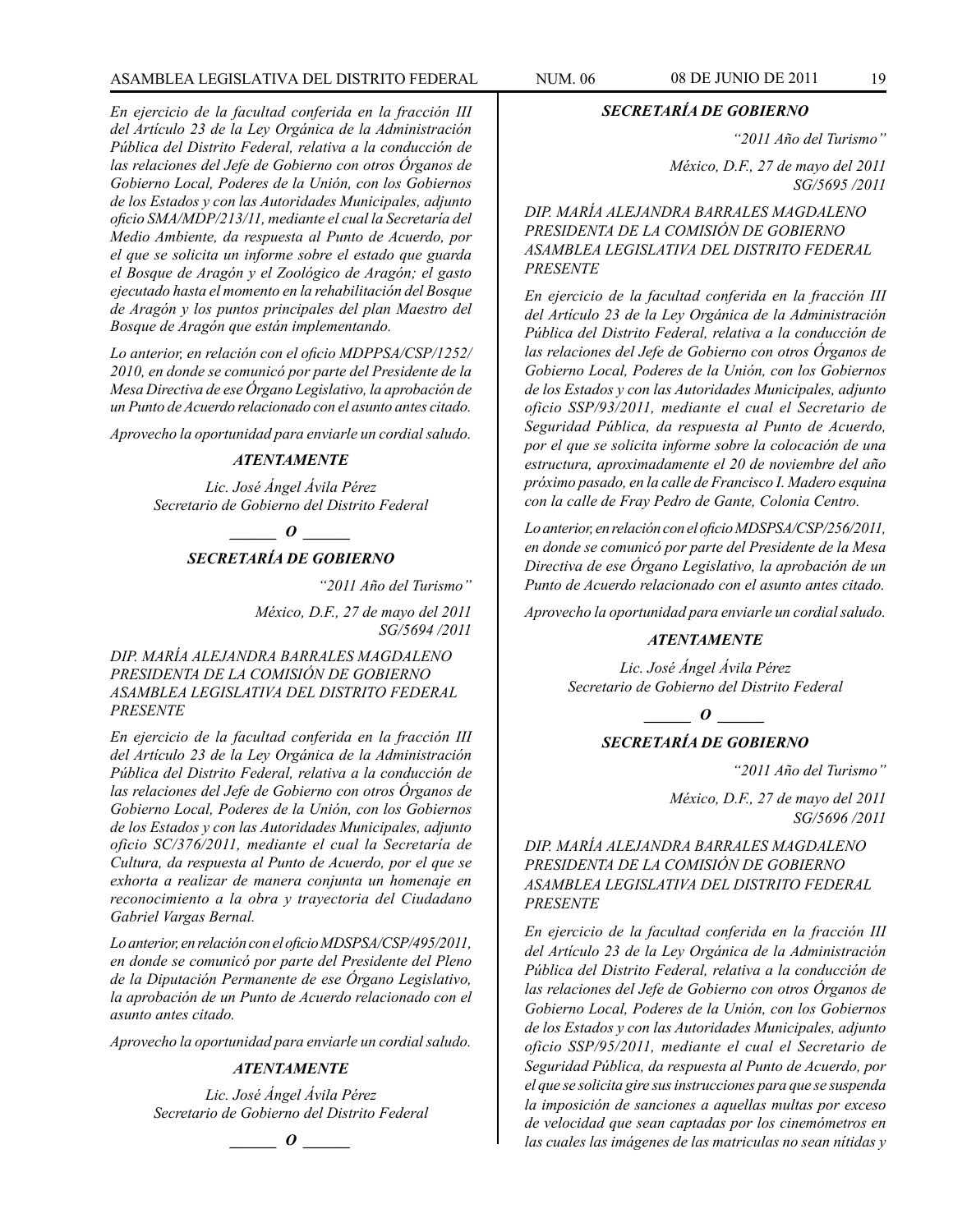*se realice el mantenimiento de los cinemómetros en activo de manera periódica y permanente a fin de garantizar su buen funcionamiento y prevenir la imposición de sanciones injustificadas, así como realizar una evaluación de los resultados obtenidos por los cinemómetros en la imposición de sanciones por rebasar los limites de velocidad".*

*Lo anterior, en relación con el oficio MDSPSA/ CSP/1244/2011, en donde se comunicó por parte de la Presidenta de la Mesa Directiva de ese Órgano Legislativo, la aprobación de un Punto de Acuerdo relacionado con el asunto antes citado,*

*Aprovecho la oportunidad para enviarle un cordial saludo.*

#### *ATENTAMENTE*

*Lic. José Ángel Ávila Pérez Secretario de Gobierno del Distrito Federal*

*\_\_\_\_\_\_ O \_\_\_\_\_\_*

# *SECRETARÍA DE GOBIERNO*

*"2011 Año del Turismo"*

*México, D.F., 27 de mayo del 2011 SG/5697 /2011*

# *DIP. MARÍA ALEJANDRA BARRALES MAGDALENO PRESIDENTA DE LA COMISIÓN DE GOBIERNO ASAMBLEA LEGISLATIVA DEL DISTRITO FEDERAL PRESENTE*

*En ejercicio de la facultad conferida en la fracción III del Artículo 23 de la Ley Orgánica de la Administración Pública del Distrito Federal, relativa a la conducción de las relaciones del Jefe de Gobierno con otros Órganos de Gobierno Local, Poderes de la Unión, con los Gobiernos de los Estados y con las Autoridades Municipales, adjunto oficio SSP/96/2011, mediante el cual el Secretario de Seguridad Pública, da respuesta al Punto de Acuerdo, por el que se solicita realizar los acuerdos pertinentes con el Titular del Órgano Político Administrativo en Iztacalco, Francisco Sánchez Cervantes, con la finalidad de buscar una alternativa conjunta para reubicar el deposito vehicular ubicado en el camellón ubicado en Calzada de la Viga con la Avenida Juan Álvarez, en la Colonia Benito Juárez, Delegación Iztacalco.*

*Lo anterior, en relación con el oficio MDSPSA/CSP/1242/201, en donde se comunicó por parte de la Presidenta de la Mesa Directiva de ese Órgano Legislativo, la aprobación de un Punto de Acuerdo relacionado con el asunto antes citado.*

*Aprovecho la oportunidad para enviarle un cordial saludo.*

# *ATENTAMENTE*

*Lic. José Ángel Ávila Pérez Secretario de Gobierno del Distrito Federal*

$$
\_\_o\_
$$

#### *SECRETARÍA DE GOBIERNO*

*"2011 Año del Turismo"*

*México, D.F., 27 de mayo del 2011 SG/5698 /2011*

*DIP. MARÍA ALEJANDRA BARRALES MAGDALENO PRESIDENTA DE LA COMISIÓN DE GOBIERNO ASAMBLEA LEGISLATIVA DEL DISTRITO FEDERAL PRESENTE*

*En ejercicio de la facultad conferida en la fracción III del Artículo 23 de la Ley Orgánica de la Administración Pública del Distrito Federal, relativa a la conducción de las relaciones del Jefe de Gobierno con otros Órganos de Gobierno Local, Poderes de la Unión, con los Gobiernos de los Estados y con las Autoridades Municipales, adjunto oficio SSP/94/2011, mediante el cual el Secretario de Seguridad Pública, da respuesta al Punto de Acuerdo, por el que se exhorta a verificar el adecuado funcionamiento de los radares detectores de velocidad instalados en las vialidades primarias del Distrito Federal y se informe de ello.*

*Lo anterior, en relación con el oficio MDSPSA/ CSP/1125/2011, en donde se comunicó por parte de la Presidenta de la Mesa Directiva de ese Órgano Legislativo, la aprobación de un Punto de Acuerdo relacionado con el asunto antes citado.*

*Aprovecho la oportunidad para enviarle un cordial saludo.*

# *ATENTAMENTE*

*Lic. José Ángel Ávila Pérez Secretario de Gobierno del Distrito Federal*

*\_\_\_\_\_\_ O \_\_\_\_\_\_*

# *SECRETARÍA DE GOBIERNO*

*"2011 Año del Turismo"*

*México, D.F., 30 de mayo del 2011 SG/5699 /2011*

# *DIP. MARÍA ALEJANDRA BARRALES MAGDALENO PRESIDENTA DE LA COMISIÓN DE GOBIERNO ASAMBLEA LEGISLATIVA DEL DISTRITO FEDERAL PRESENTE*

*En ejercicio de la facultad conferida en la fracción III del Artículo 23 de la Ley Orgánica de la Administración Pública del Distrito Federal, relativa a la conducción de las relaciones del Jefe de Gobierno con otros Órganos de Gobierno Local, Poderes de la Unión, con los Gobiernos de los Estados y con las Autoridades Municipales, adjunto oficio S-34/0413/2011, mediante el cual el Secretario de Desarrollo Urbano y Vivienda del Distrito Federal, da respuesta al Punto de Acuerdo, por el que se exhorta instalar una mesa de trabajo con las personas flsicas y morales incorporadas al Programa de Reordenamiento de Anuncios y Recuperación de la Imagen urbana del Distrito Federal.*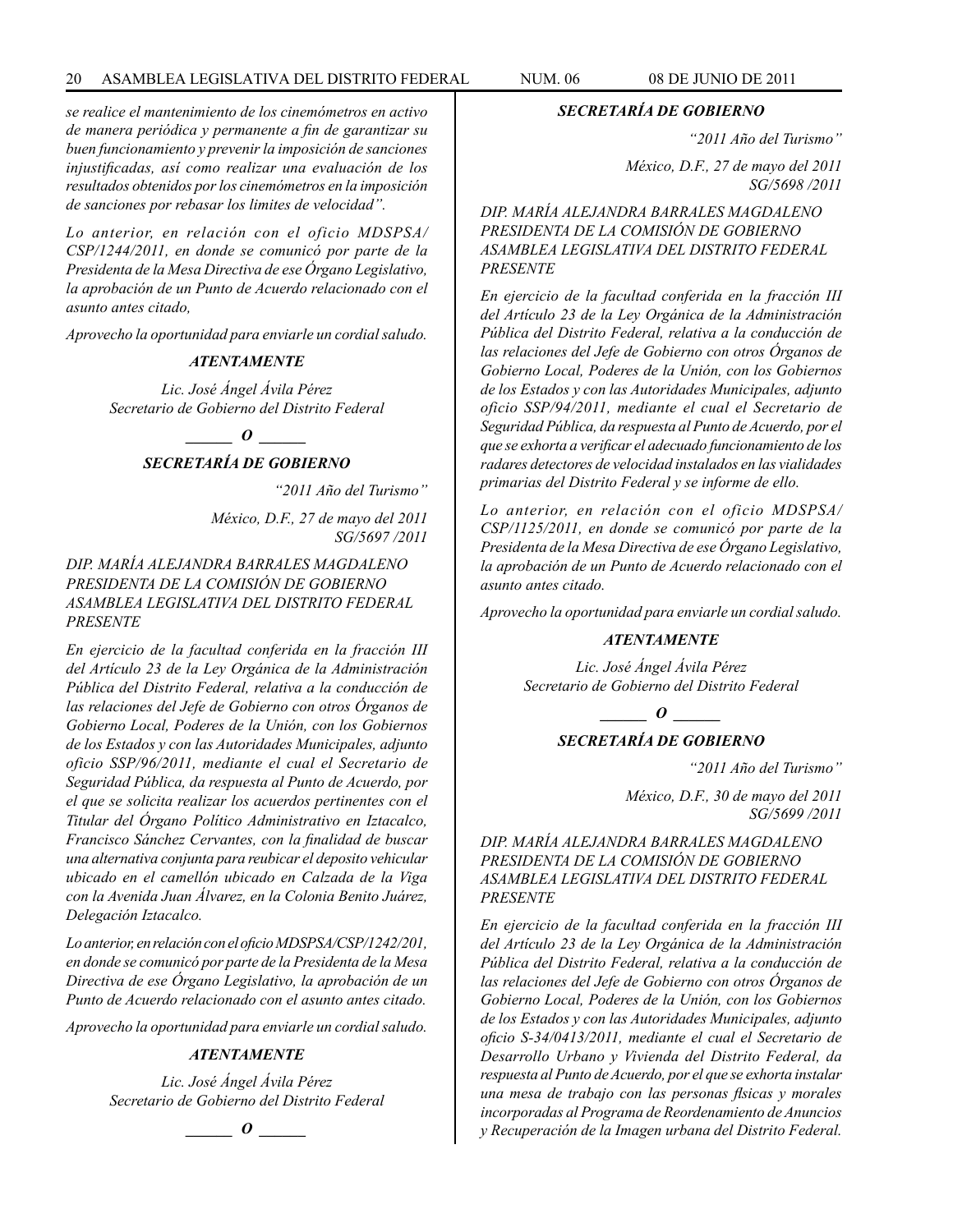*Lo anterior, en relación con el oficio MDDPSRSA/CSP/264 /2011, en donde se comunicó por parte del Presidente de la Mesa Directiva de la Diputación Permanente de ese Órgano Legislativo, la aprobación de un Punto de Acuerdo relacionado con el asunto antes citado.*

*Aprovecho la oportunidad para enviarle un cordial saludo.*

# *ATENTAMENTE*

*Lic. José Ángel Ávila Pérez Secretario de Gobierno del Distrito Federal*

*\_\_\_\_\_\_ O \_\_\_\_\_\_*

# *SECRETARÍA DE GOBIERNO*

*"2011 Año del Turismo"*

*México, D.F., 30 de mayo del 2011 SG/5700 /2011*

*DIP. MARÍA ALEJANDRA BARRALES MAGDALENO PRESIDENTA DE LA COMISIÓN DE GOBIERNO ASAMBLEA LEGISLATIVA DEL DISTRITO FEDERAL PRESENTE*

*En ejercicio de la facultad conferida en la fracción III del Artículo 23 de la Ley Orgánica de la Administración Pública del Distrito Federal, relativa a la conducción de las relaciones del Jefe de Gobierno con otros Órganos de Gobierno Local, Poderes de la Unión, con los Gobiernos de los Estados y con las Autoridades Municipales, adjunto oficio SC/404/2011, mediante el cual la Secretaría de Cultura del Distrito Federal, da respuesta al Punto de Acuerdo, por el que se exhorta al Consejo de Fomento y Desarrollo Cultural del Distrito Federal emita las propuestas para las declaratorias de Patrimonio Cultural intangible en la Ciudad de México a la festividad del Niñopan que se celebra en la Delegación Xochimilco.*

*Lo anterior, en relación con el oficio MOSPSA/CSP/1437 /2011, en donde se comunicó por parte de la Presidenta de la Mesa Directiva de ese Órgano Legislativo, la aprobación de un Punto de Acuerdo relacionado con el asunto antes citado.*

*Aprovecho la oportunidad para enviarle un cordial saludo.*

# *ATENTAMENTE*

*Lic. José Ángel Ávila Pérez Secretario de Gobierno del Distrito Federal*

*\_\_\_\_\_\_ O \_\_\_\_\_\_*

# *SECRETARÍA DE GOBIERNO*

*"2011 Año del Turismo"*

*México, D.F., 30 de mayo del 2011 SG/5701/2011*

*DIP. MARÍA ALEJANDRA BARRALES MAGDALENO PRESIDENTA DE LA COMISIÓN DE GOBIERNO ASAMBLEA LEGISLATIVA DEL DISTRITO FEDERAL PRESENTE*

*En ejercicio de la facultad conferida en la fracción III del Artículo 23 de la Ley Orgánica de la Administración Pública del Distrito Federal, relativa a la conducción de las relaciones del Jefe de Gobierno con otros Órganos de Gobierno Local, Poderes de la Unión, con los Gobiernos de los Estados y con las Autoridades Municipales, adjunto oficio SC/403/2011, mediante el cual la Secretaría de Cultura del Distrito Federal, da respuesta al Punto de Acuerdo, por el que se exhorta al Consejo de Fomento y Desarrollo Cultural del Distrito Federal emita las propuestas para las declaratorias de Patrimonio Cultural de la Ciudad de México a los conjuntos urbanos Arquitectónicos ubicados en el barrio de la conchita y en el barrio del Carmen, de la Delegación Coyoacán.* 

*Lo anterior, en relación con el oficio MDSPSA/CSP/1436 /2011, en donde se comunicó por parte de la Presidenta de la Mesa Directiva de ese Órgano Legislativo, la aprobación de un Punto de Acuerdo relacionado con el asunto antes citado.*

*Aprovecho la oportunidad para enviarle un cordial saludo.*

#### *ATENTAMENTE*

*Lic. José Ángel Ávila Pérez Secretario de Gobierno del Distrito Federal*

*d*  $\theta$ 

# *SECRETARÍA DE GOBIERNO*

*"2011 Año del Turismo"*

*México, D.F., 25 de mayo del 2011 SG/5702 /2011*

*DIP. MARÍA ALEJANDRA BARRALES MAGDALENO PRESIDENTA DE LA COMISIÓN DE GOBIERNO ASAMBLEA LEGISLATIVA DEL DISTRITO FEDERAL PRESENTE*

*En ejercicio de la facultad conferida en la fracción III del Artículo 23 de la Ley Orgánica de la Administración Pública del Distrito Federal, relativa a la conducción de las relaciones del Jefe de Gobierno con otros Órganos de Gobierno Local, Poderes de la Unión, con los Gobiernos de los Estados y con las Autoridades Municipales, adjunto oficio SPC/C/107/11, mediante el cual el Secretario de Protección Civil del Distrito Federal, da respuesta al Punto de Acuerdo, por el que se exhorta a que la Junta de Gobierno del Heroico Cuerpo de Bomberos, impulse la constitución del Patronato.* 

*Lo anterior, en relación con el oficio MDSPSA/CSP/808/2011, en donde se comunicó por parte de la Presidenta de la Mesa Directiva de ese Órgano Legislativo, la aprobación de un Punto de Acuerdo relacionado con el asunto antes citado.*

*Aprovecho la oportunidad para enviarle un cordial saludo.*

#### *ATENTAMENTE*

*Lic. José Ángel Ávila Pérez Secretario de Gobierno del Distrito Federal*

*\_\_\_\_\_\_ O \_\_\_\_\_\_*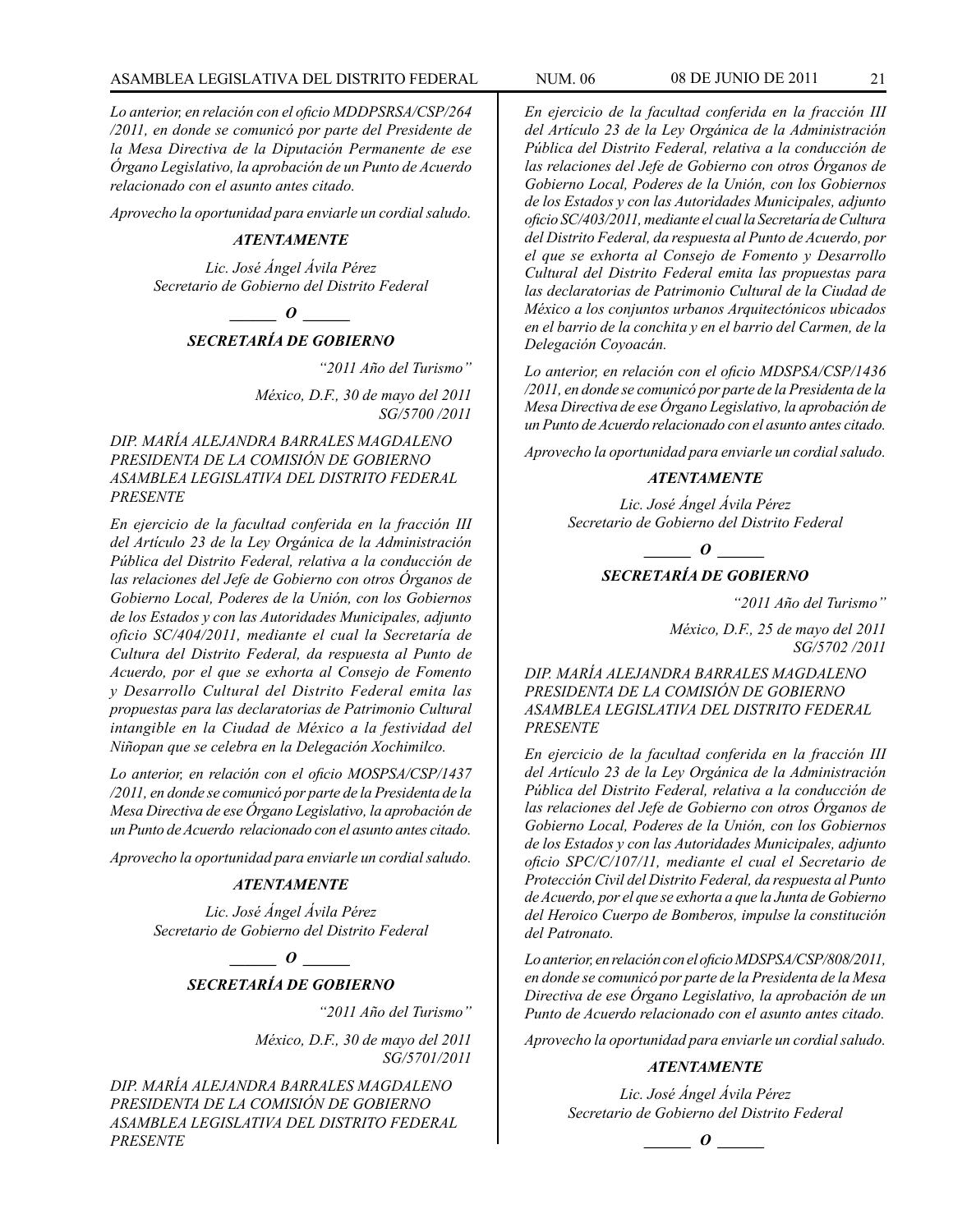*"2011 Año del Turismo" México, D.F., 25 de mayo del 2011 SG/5702 /2011*

# *DIP. MARÍA ALEJANDRA BARRALES MAGDALENO PRESIDENTA DE LA COMISIÓN DE GOBIERNO ASAMBLEA LEGISLATIVA DEL DISTRITO FEDERAL PRESENTE*

*En ejercicio de la facultad conferida en la fracción III del Artículo 23 de la Ley Orgánica de la Administración Pública del Distrito Federal, relativa a la conducción de las relaciones del Jefe de Gobierno con otros Órganos de Gobierno Local, Poderes de la Unión, con los Gobiernos de los Estados y con las Autoridades Municipales, adjunto oficio SC/280/11, mediante el cual la Secretaría de Cultura, da respuesta al Punto de Acuerdo, por el que se solicita que dentro de sus atribuciones, diseñe e implemente un programa en conjunto para el aprovechamiento de las Casas de Cultura.* 

*Lo anterior, en relación con el oficio MDSPSA/CSP/134/2011, en donde se comunicó por parte del Vicepresidente de la Mesa Directiva de ese Órgano Legislativo, la aprobación de un Punto de Acuerdo relacionado con el asunto antes citado.*

*Aprovecho la oportunidad para enviarle un cordial saludo.*

# *ATENTAMENTE*

*Lic. José Ángel Ávila Pérez Secretario de Gobierno del Distrito Federal*

> *\_\_\_\_\_\_ O \_\_\_\_\_\_ SECRETARÍA DE GOBIERNO*

> > *"2011 Año del Turismo"*

*México, D.F., 25 de mayo del 2011 SG/5704 /2011*

# *DIP. MARÍA ALEJANDRA BARRALES MAGDALENO PRESIDENTA DE LA COMISIÓN DE GOBIERNO ASAMBLEA LEGISLATIVA DEL DISTRITO FEDERAL PRESENTE*

*En ejercicio de la facultad conferida en la fracción III del Artículo 23 de la Ley Orgánica de la Administración Pública del Distrito Federal, relativa a la conducción de las relaciones del Jefe de Gobierno con otros Órganos de Gobierno Local, Poderes de la Unión, con los Gobiernos de los Estados y con las Autoridades Municipales, adjunto oficio SEDF/089/2011, mediante el cual el Secretario de Educación, da respuesta al Punto de Acuerdo, por el que se exhorta organizar una mesa de trabajo a fin de organizar acciones dirigidas para fomentar la educación para una nutrición sana desde los padres de familia con el fin de inhibir el consumo de alimentos nocivos para la salud que incluso se venden dentro de los planteles de educación*  *básica capitalina y que los "Lineamientos Generales para el Expendio o Distribución de Alimentos y Bebidas en Escuelas", emitido por la SEP, no alcanzará a evitar su oferta en los centros escolares.*

*Lo anterior, en relación con el oficio MDDPPRSA/CSP/162 /2011, en donde se comunicó por parte del Presidente del Pleno de la Diputación Permanente de ese Órgano Legislativo, la aprobación de unPunto de Acuerdo relacionado con el asunto antes citado.* 

*Aprovecho la oportunidad para enviarle un cordial saludo.*

# *ATENTAMENTE*

*Lic. José Ángel Ávila Pérez Secretario de Gobierno del Distrito Federal*

*\_\_\_\_\_\_ O \_\_\_\_\_\_*

# *SECRETARÍA DE GOBIERNO*

*"2011 Año del Turismo"*

*México, D.F., 25 de mayo del 2011 SG/5705 /2011*

# *DIP. MARÍA ALEJANDRA BARRALES MAGDALENO PRESIDENTA DE LA COMISIÓN DE GOBIERNO ASAMBLEA LEGISLATIVA DEL DISTRITO FEDERAL PRESENTE*

*En ejercicio de la facultad conferida en la fracción III del Artículo 23 de la Ley Orgánica de la Administración Pública del Distrito Federal, relativa a la conducción de las relaciones del Jefe de Gobierno con otros Órganos de Gobierno Local, Poderes de la Unión, con los Gobiernos de los Estados y con las Autoridades Municipales, adjunto oficio SEDF/090/2011, mediante el cual el Secretario de Educación, da respuesta al Punto de Acuerdo, por el que se exhorta crear en seguimiento a la idea de la Delegación Iztapalapa, una estructura de instructores de activación flsica especializada, orientadores y canalizadores a institutos de salud por zonas, parques, espacios y explanadas de las Delegaciones o de Gobierno para combatir la problemática de la obesidad y promover la salud pública; y solicita se le informen las acciones que se estime conveniente realizar para dar cumplimiento al citado Punto de Acuerdo.*

*Lo anterior, en relación con el oficio MDDPPRSA/ CSP/825/2011, en donde se comunicó por parte del Presidente del Pleno de la Diputación Permanente de ese Órgano Legislativo, la aprobación de un Punto de Acuerdo relacionado con el asunto antes citado.*

*Aprovecho la oportunidad para enviarle un cordial saludo.*

# *ATENTAMENTE*

$$
\_\_o\_
$$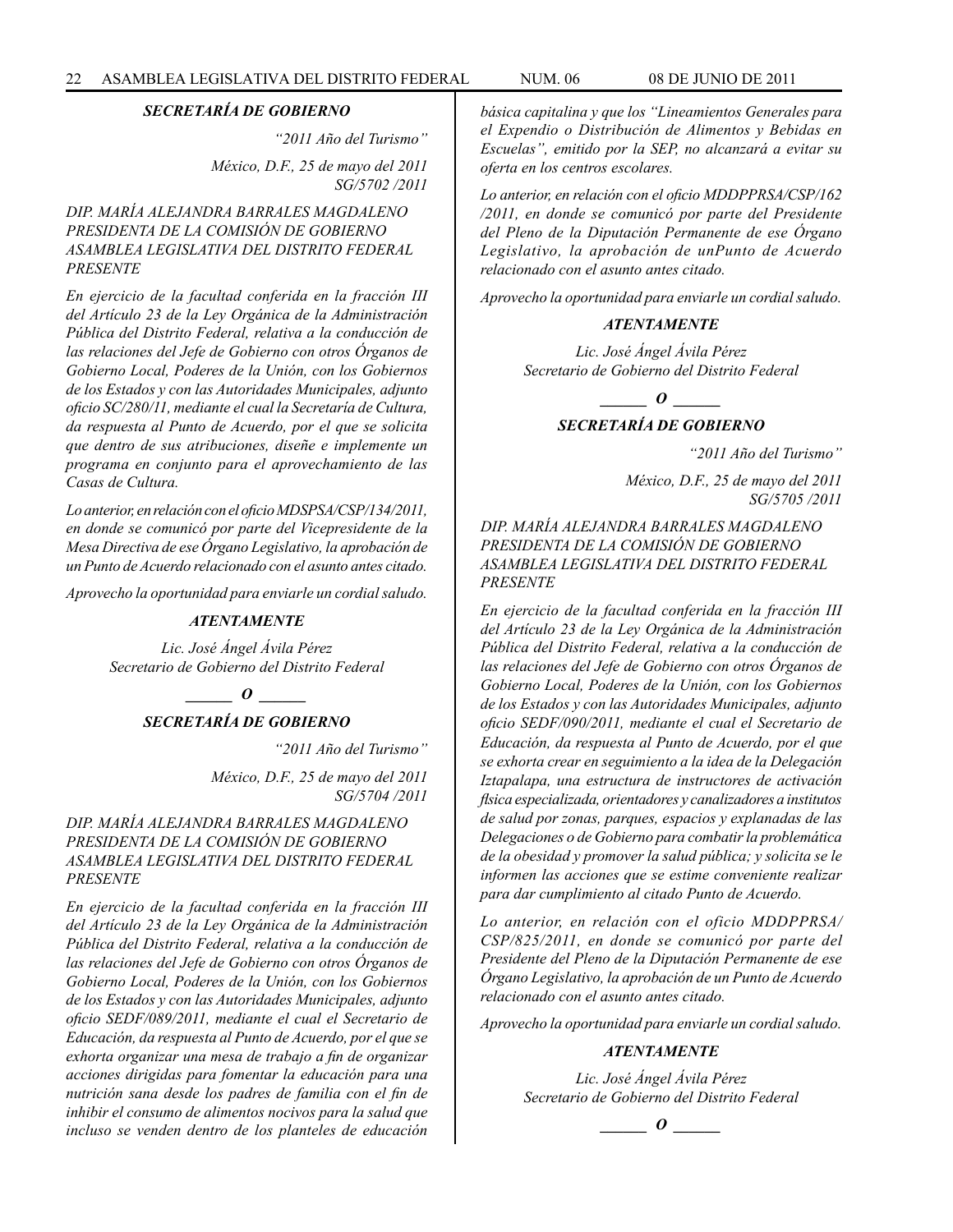*"2011 Año del Turismo"*

*México, D.F., 25 de mayo del 2011 SG/5706 /2011*

# *DIP. MARÍA ALEJANDRA BARRALES MAGDALENO PRESIDENTA DE LA COMISIÓN DE GOBIERNO ASAMBLEA LEGISLATIVA DEL DISTRITO FEDERAL PRESENTE*

*En ejercicio de la facultad conferida en la fracción III del Artículo 23 de la Ley Orgánica de la Administración Pública del Distrito Federal, relativa a la conducción de las relaciones del Jefe de Gobierno con otros Órganos de Gobierno Local, Poderes de la Unión, con los Gobiernos de los Estados y con las Autoridades Municipales, adjunto oficio DGPII1586/2011, mediante el cual el Director General de Patrimonio Inmobiliario, da respuesta al Punto de Acuerdo, a efecto de proporcionar información sobre el estado que guarda el predio denominado "Deportivo Culhuacan", ubicado en la calle Vicente Guerrero s/n, Marina Nacional, Agrario y Gobernación, Pueblo de Culhuacan, Delegación Iztapalapa, con una superficie de 12,466.00 m2 .*

*Lo anterior, en relación con el oficio MDSPSA/CSP/1137/20 11, en donde se comunicó por parte de la Presidenta del Pleno de la Diputación Permanente de ese Órgano Legislativo, la aprobación de un Punto de Acuerdo relacionado con el asunto antes citado.*

*Aprovecho la oportunidad para enviarle un cordial saludo.*

# *ATENTAMENTE*

*Lic. José Ángel Ávila Pérez Secretario de Gobierno del Distrito Federal*

*o*  $\theta$ 

# *SECRETARÍA DE GOBIERNO*

*"2011 Año del Turismo"*

*México, D.F., 25 de mayo del 2011 SG/5707 /2011*

*DIP. MARÍA ALEJANDRA BARRALES MAGDALENO PRESIDENTA DE LA COMISIÓN DE GOBIERNO ASAMBLEA LEGISLATIVA DEL DISTRITO FEDERAL PRESENTE*

*En ejercicio de la facultad conferida en la fracción III del Artículo 23 de la Ley Orgánica de la Administración Pública del Distrito Federal, relativa a la conducción de las relaciones del Jefe de Gobierno con otros Órganos de Gobierno Local, Poderes de la Unión, con los Gobiernos de los Estados y con las Autoridades Municipales, adjunto oficio STV/OS/0337/11, mediante el cual el Secretario de*  *Transportes y Vialidad del Distrito Federal, da respuesta al Punto de Acuerdo, por el que se exhorta reubicar las bases de mudanzas que operan en el área de San Ángel por ser un área de gran valor patrimonial y cultural de la Ciudad de México.*

*Lo anterior, en relación con el oficio MDDPPRSA/CSP/ 064/2011, en donde se comunicó por parte del Presidente de la Mesa Directiva de la Diputación Permanente de ese Órgano Legislativo, la aprobación de un Punto de Acuerdo relacionado con el asunto antes citado.*

*Aprovecho la oportunidad para enviarle un cordial saludo.*

# *ATENTAMENTE*

*Lic. José Ángel Ávila Pérez Secretario de Gobierno del Distrito Federal*

*\_\_\_\_\_\_ O \_\_\_\_\_\_*

# *SECRETARÍA DE GOBIERNO*

*"2011 Año del Turismo"*

*México, D.F., 25 de mayo del 2011 SG/5708 /2011*

*DIP. MARÍA ALEJANDRA BARRALES MAGDALENO PRESIDENTA DE LA COMISIÓN DE GOBIERNO ASAMBLEA LEGISLATIVA DEL DISTRITO FEDERAL PRESENTE*

*En ejercicio de la facultad conferida en la fracción III del Artículo 23 de la Ley Orgánica de la Administración Pública del Distrito Federal, relativa a la conducción de las relaciones del Jefe de Gobierno con otros Órganos de Gobierno Local, Poderes de la Unión, con los Gobiernos de los Estados y con las Autoridades Municipales, adjunto oficio SSP/090/2011, mediante el cual el Secretario de Seguridad Pública del Distrito Federal, da respuesta al Punto de Acuerdo, por el que se solicita adecuar el Programa de Verificación vehicular Obligatoria para el primer semestre del año 2011, en lo referente al condicionamiento de la verificación de emisores contaminantes de los automotores al pago de adeudo de multas de tránsito.*

*Lo anterior, en relación con el oficio MDSPSA/CSP/1649/ 2011, en donde se comunicó por parte de la Presidenta de la Mesa Directiva de ese Órgano Legislativo, la aprobación de un Punto de Acuerdo relacionado con el asunto antes citado.*

*Aprovecho la oportunidad para enviarle un cordial saludo.*

# *ATENTAMENTE*

*\_\_\_\_\_\_ O \_\_\_\_\_\_*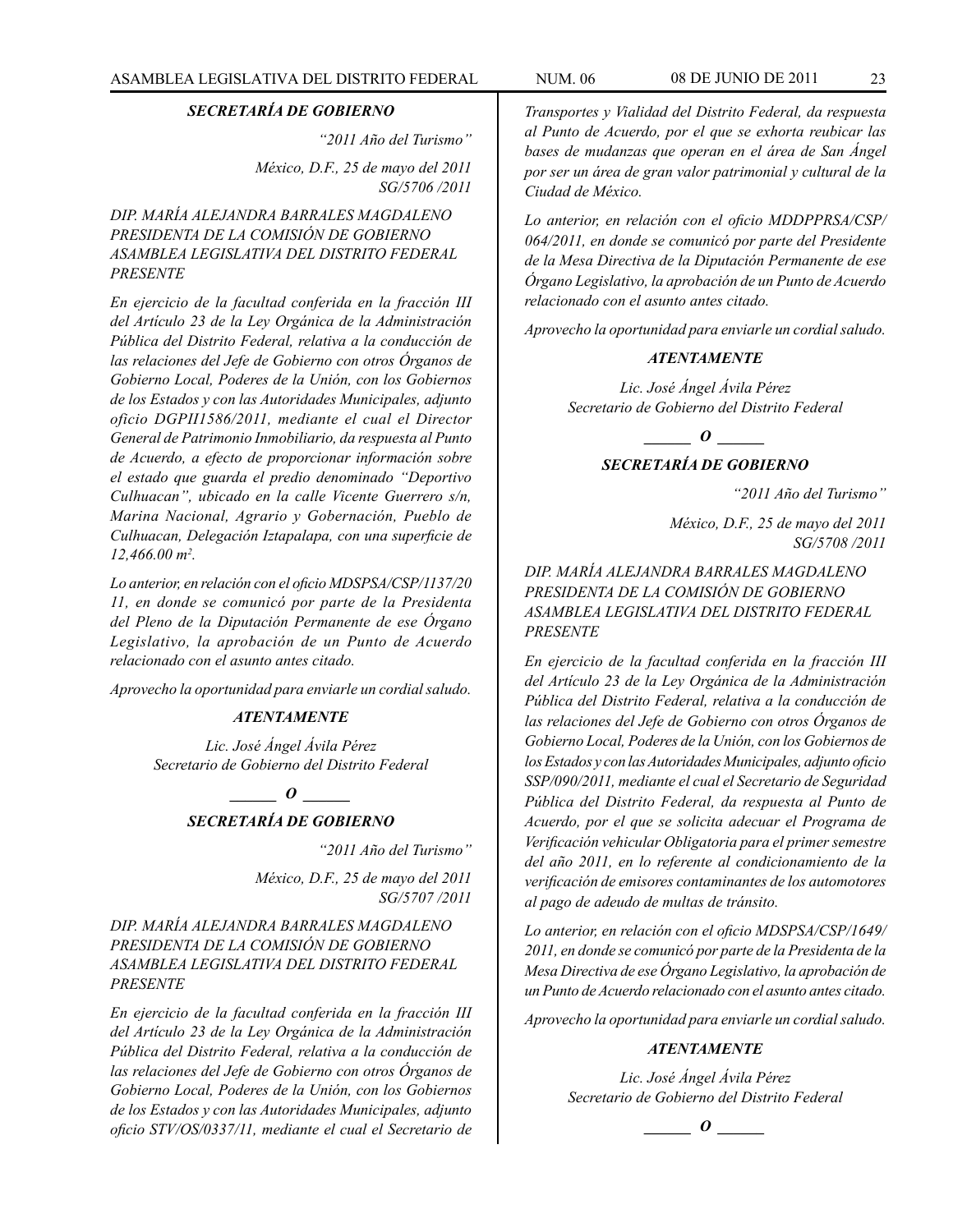*"2011 Año del Turismo"*

*México, D.F., 25 de mayo del 2011 SG/5709 /2011*

# *DIP. MARÍA ALEJANDRA BARRALES MAGDALENO PRESIDENTA DE LA COMISIÓN DE GOBIERNO ASAMBLEA LEGISLATIVA DEL DISTRITO FEDERAL PRESENTE*

*En ejercicio de la facultad conferida en la fracción III del Artículo 23 de la Ley Orgánica de la Administración Pública del Distrito Federal, relativa a la conducción de las relaciones del Jefe de Gobierno con otros Órganos de Gobierno Local, Poderes de la Unión, con los Gobiernos de los Estados y con las Autoridades Municipales, adjunto oficio DG/000657/11, mediante el cual el Director General del Sistema de Transporte Colectivo Metro, da respuesta al Punto de Acuerdo, por el que se exhorta asignar un vagón del metro exclusivo para las personas adultas mayores con el fin de brindar un mejor servicio a este sector de población, asi como realizar una campaña cultural de respeto a los espacios reservados, para personas con discapacidad, mujeres, niños o adultos mayores.*

*Lo anterior, en relación con el oficio MDSPSA/CSP/1440 /2011, en donde se comunicó por parte de la Presidenta de la Mesa Directiva de ese Órgano Legislativo, la aprobación de un Punto de Acuerdo relacionado con el asunto antes citado.*

*Aprovecho la oportunidad para enviarle un cordial saludo.*

# *ATENTAMENTE*

*Lic. José Ángel Ávila Pérez Secretario de Gobierno del Distrito Federal*

> *o*  $\theta$ *SECRETARÍA DE GOBIERNO*

> > *"2011 Año del Turismo" México, D.F., 25 de mayo del 2011 SG/5710 /2011*

# *DIP. MARÍA ALEJANDRA BARRALES MAGDALENO PRESIDENTA DE LA COMISIÓN DE GOBIERNO ASAMBLEA LEGISLATIVA DEL DISTRITO FEDERAL PRESENTE*

*En ejercicio de la facultad conferida en la fracción III del Artículo 23 de la Ley Orgánica de la Administración Pública del Distrito Federal, relativa a la conducción de las relaciones del Jefe de Gobierno con otros Órganos de Gobierno Local, Poderes de la Unión, con los Gobiernos de los Estados y con las Autoridades Municipales, adjunto oficio STV/OS/0336/11, mediante el cual el Secretario de Transportes y Vialidad del Distrito Federal, da respuesta al Punto de Acuerdo, por el que se solicita informar si existe un programa y en su caso se implemente de manera*  *permanente para la inspección, vigilancia y regulación del transporte público de pasajeros concesionado en su modalidad de colectivo de baja capacidad, en atención a la gran demanda de transporte que éste presenta, en relación a sus deficiencias, y con el fin de garantizar la seguridad de los usuarios.*

*Lo anterior, en relación con el oficio MDDPPRSA/CSP/1030 /2011, en donde se comunicó por parte del Presidente de la Mesa Directiva de la Diputación Permanente de ese Órgano Legislativo, la aprobación de un Punto de Acuerdo relacionado con el asunto antes citado.*

*Aprovecho la oportunidad para enviarle un cordial saludo.*

# *ATENTAMENTE*

*Lic. José Ángel Ávila Pérez Secretario de Gobierno del Distrito Federal*

*\_\_\_\_\_\_ O \_\_\_\_\_\_*

# *SECRETARÍA DE GOBIERNO*

*"2011 Año del Turismo"*

*México, D.F., 25 de mayo del 2011 SG/5711 /2011*

*DIP. MARÍA ALEJANDRA BARRALES MAGDALENO PRESIDENTA DE LA COMISIÓN DE GOBIERNO ASAMBLEA LEGISLATIVA DEL DISTRITO FEDERAL PRESENTE*

*En ejercicio de la facultad conferida en la fracción III del Artículo 23 de la Ley Orgánica de la Administración Pública del Distrito Federal, relativa a la conducción de las relaciones del Jefe de Gobierno con otros Órganos de Gobierno Local, Poderes de la Unión, con los Gobiernos de los Estados y con las Autoridades Municipales, adjunto oficio SSP/100/2011 y anexo del mismo, mediante el cual el Secretario de Seguridad Pública del Distrito Federal, da respuesta al Punto de Acuerdo, por el que se solicita para que en cumplimiento a lo dispuesto en el Artículo 18 de la Ley de Seguridad Pública del Distrito Federal se capacite de manera permanente al personal de la policía auxiliar que se asigna en el Centro histórico para el cumplimiento de la Ley de Cultura Cívica.*

*Lo anterior, en relación con el oficio MDSPSA/CSP/195/2011, en donde se comunicó por parte del Presidente de la Mesa Directiva de ese Órgano Legislativo, la aprobación de un Punto de Acuerdo relacionado con el asunto antes citado.*

*Aprovecho la oportunidad para enviarle un cordial saludo.*

# *ATENTAMENTE*

$$
\_\_o\_
$$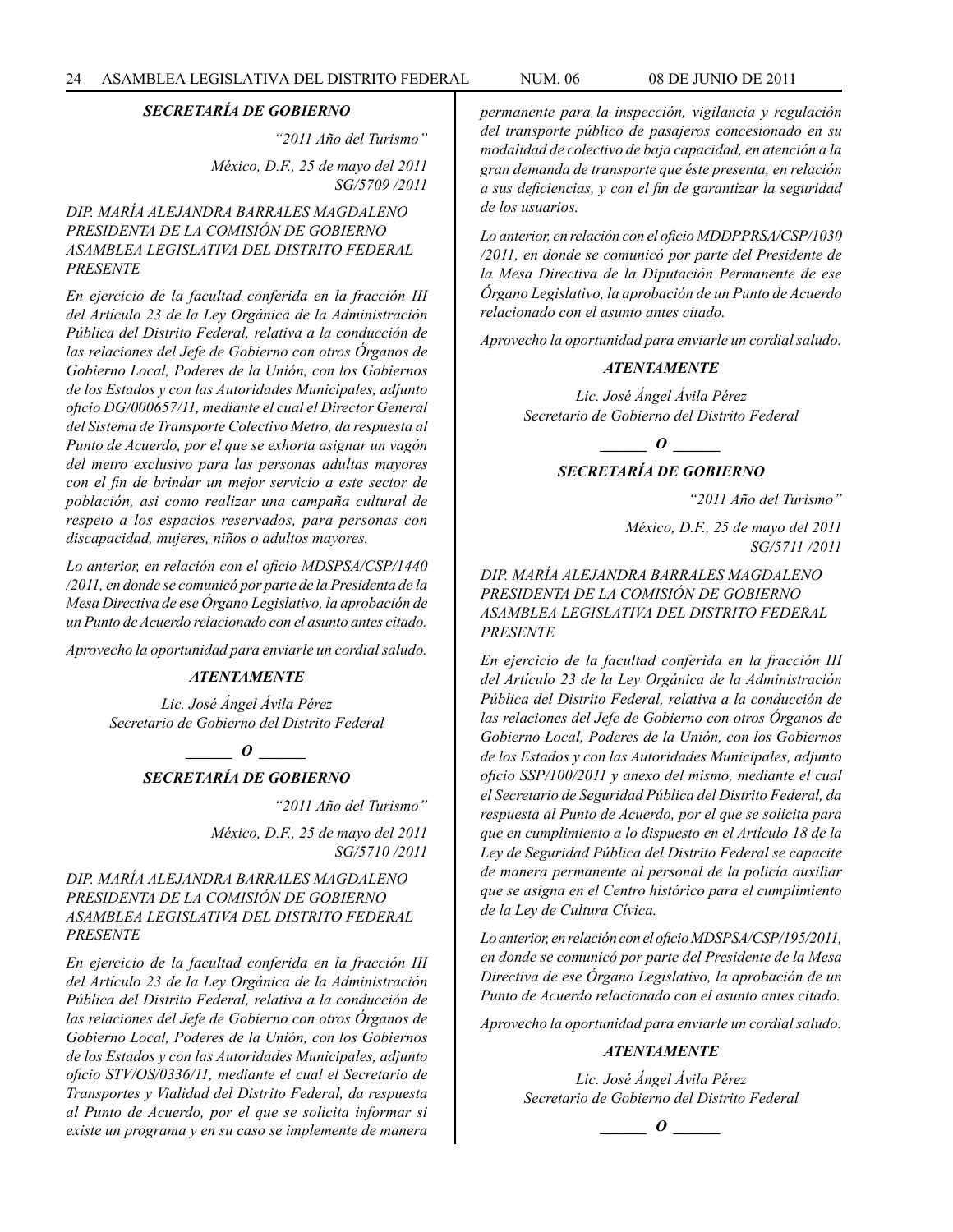# *INSTITUTO DE VERIFICACIÓN ADMINISTRATIVA DEL DISTRITO FEDERAL*

*México, D. F. a 31 de mayo de 2011 INVEAOF/121/2011*

*DIP. JOSÉ ARTURO LÓPEZ CÁNDIDO PRESIDENTE DEL PLENO DE LA DIPUTACIÓN PERMANENTE DE LA ASAMBLEA LEGISLATIVA DEL DISTRITO FEDERAL PRESENTE.*

*Con su oficio No. MDDPPRSA/CSP/1030/2011, de fecha 02 de marzo del año en curso, por el cual da a conocer el Punto de Acuerdo, aprobado por el Pleno de esa Asamblea Legislativa, en esa fecha, en el que se exhorta a la Secretaría de Transportes y Vialidad del Distrito Federal, informe si existe programa para la inspección, vigilancia y regularización del transporte público y de ser así se implemente y realice de forma permanente.*

*Al respecto, me permito hacer de su conocimiento que atento a reforma publicada en la Gaceta Oficial del Distrito Federal, el 14 de febrero del presente año, la facultad de practicar visitas de verificación administrativa en materia de transporte público, mercantil y privado de pasajeros y de carga corresponde, a partir de esa fecha, a este Instituto.*

*Por lo anterior le comúnico que en cumplimiento de esta nueva responsabilidad y atendiendo las necesidades se participa en diversos programas cuyas acciones al 16 de mayo del presente año han dado como resultado un total de 12,899 revisiones al transporte público individual y colectivo de pasajeros y en 327 remisiones de unidades a depósitos vehiculares por prestar el servicio de manera irregular, de los cuales 233 fueron taxis de los denominados Piratas.*

*No obstante lo anterior, los operativos continúan de conformidad con los programas dirigidos a tener un transporte seguro y ordenado.*

*Sin otro particular, le reitero la seguridad de mi más distinguida consideración.*

# *ATENTAMENTE*

*Ing. Mario Klip Gervitz Consejero Presidente*

#### *\_\_\_\_\_\_ O \_\_\_\_\_\_*

# *CONSEJERÍA JURÍDICA Y DE SERVICIOS LEGALES DEL DISTRITO FEDERAL*

*Ciudad de México, 31 de mayo de 2011 Oficio No. DGSLI 3636 /2011*

*DIPUTADO GUILLERMO OROZCO LORETO PRESIDENTE DE LA ASAMBLEA LEGISLATIVA DEL DISTRITO FEDERAL*

*At'n* 

*Licenciado Luis Villanueva Herrera Asesor Jurídico del Secretario de Gobierno del Distrito Federal*

*Me refiero a los oficios número MDDPSRSA/CSP/230/2011 y SG/L VH/583/2011 de fechas 18 y 23 de mayo de 2011 respectivamente, turnados a esta Dirección el día 24 del mismo mes y año, relativos al Punto de Acuerdo emitido por el Pleno de la Diputación Permanente de la Asamblea Legislativa del Distrito Federal, en Sesión celebrada el 18 de mayo de 2011, en el cual se aprueba lo siguiente:*

*"ÚNICO. Para exhortar a la Consejería Jurídica y de Servicios Legales del Distrito Federal a establecer a través de la Dirección de Asuntos Legales, una oficina en cada uno de los 16 Órganos Político Administrativos del Distrito Federal, para brindar con un mayor alcance a toda la Ciudadanía, los servicios de asesoría y asistencia jurídica de fuero común".*

*Al respecto, me permito rendir el presente informe:* 

*- De conformidad con lo dispuesto por los Artículos 35 Fracción XIII de la Ley Orgánica de la Administración Púbica del Distrito Federal, 3 y 4 de la Ley de la Defensoría de Oficio del Distrito Federal, y 116 Fracción XV del Reglamento Interior de la Administración Pública del Distrito Federal, corresponde a la Administración Pública del Distrito Federal prestar los servicios de orientación y asistencia jurídica gratuita, en asuntos del Fuero Común, a través de la Defensoría de Oficio del Distrito Federal, dependiente de la Dirección General de Servicios Legales.*

*Conscientes de la relevancia de los servicios que le corresponde brindar a la ciudadanía y de que el Gobierno de la Ciudad de México distingue a las personas como su principal centro de atención, durante la presente administración, la Consejería Jurídica y, de Servicios Legales, ha venido implementando acciones tendientes a optimizar los servicios que presta por conducto de la Defensoría de Oficio del Distrito Federal, apegándose siempre, a un estricto marco de transparencia y legalidad.*

*Entre algunas otras acciones, se ha incrementado el número de Defensores de Oficio y de personal administrativo, se ha brindado capacitación constante tanto en materia jurídica como en lagunas otra materias relacionadas con el servicio público, se han mejorado las instalaciones y las condiciones de trabajo del personal, se han creado Coordinaciones Mixtas de atención a usuarios, etcétera.*

*Esta mejora constante, ha sido siempre encaminada a generar las condiciones para garantizar que ningún habitante de la Ciudad sea excluido o privado del ejercicio de sus derechos, así como de alcanzar una mayor equidad, bienestar y crecimiento para todos, para lo cual resulta de suma importancia, garantizar el acceso a una defensa adecuada para todas aquellas personas que por cualquier motivo se vean precisados a comparecer ante las Autoridades del Fuero Común, sin importar su situación económica.*

*En razón de lo anterior y atendiendo al contenido del Único Punto de Acuerdo emitido por el Pleno de la Diputación*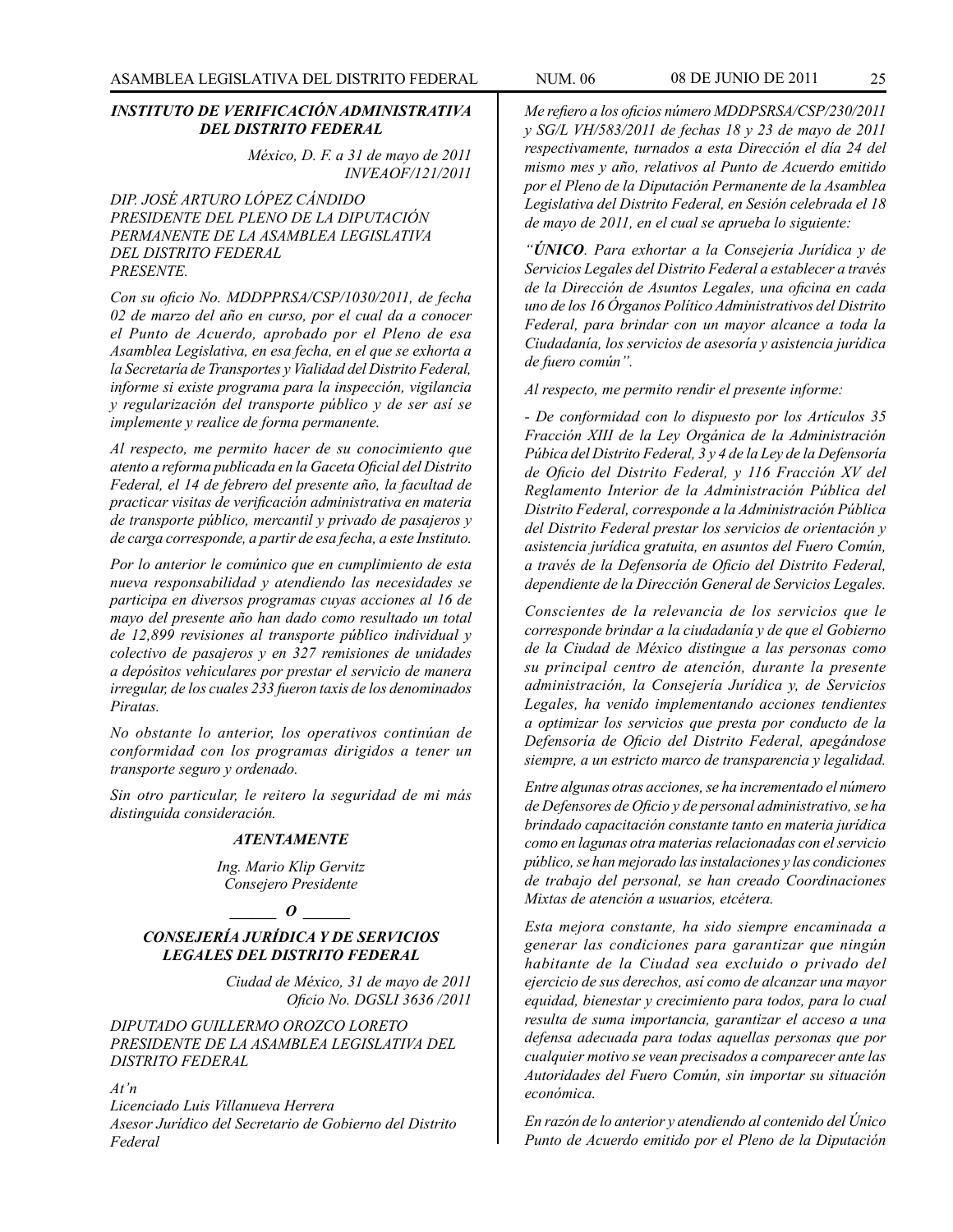#### 26 ASAMBLEA LEGISLATIVA DEL DISTRITO FEDERAL NUM. 06 08 de JUNIO de 2011

*Permanente de la Asamblea Legislativa del Distrito Federal en Sesión celebrada el 18 de mayo del año en curso, se informa que la Defensoría de Oficio del Distrito Federal, cuenta con oficinas en las 16 Demarcaciones Territoriales del Distrito Federal, en los siguientes lugares:*

*- Coordinaciones T erritoríales, Agencias del Ministerio Público, Juzgados de Paz Penal y Juzgados Cívicos.*

*- Reclusorios Preventivos del Distrito Federal Norte, Sur y Oriente.*

*- Penitenciaría del Distrito Federal.*

*- Centro de Readaptación Social Varonil Santa Martha Acatitla (CEROSOVA).*

*- Centro de Rehabilitación Psicosocial (CEVAREPSI).*

*- Centros Femeniles de Readaptación Social Santa Martha y Tepepan.* 

*En todas estas áreas se brinda asistencia jurídica en materia penal, contando con una Coordinación Territorial que brinda asesoría tanto en materia penal, como civil y familiar, por lo que se denomina Mixta y que se ubica en las Delegación Iztapalapa.* 

*Por lo que respecta a la asistencia jurídica en las áreas Civil y Familiar, me es grato comunicarle que la Defensoría de Oficio del Distrito Federal, cuenta en la actualidad con un Centro de Asistencia Jurídica en Línea en donde vía telefónica, se brinda asesoría jurídica en asuntos del orden civil, familiar, mercantil y de arrendamiento inmobiliario, y de ser necesario, se otorgan citas programadas a los interesados para recibir asistencia jurídica presencial y en su caso, asignar un defensor de oficio para el trámite de algún juicio en cualquiera de estas materias. Este Centro de Asistencia Jurídica en Línea recibe usuarios de todo el Distrito Federal que requieran demandar o contestar alguna demanda de juicios radicados en el Tribunal Superior de Justicia del Distrito Federal.*

*Finalmente, se informa que se cuenta además con una Unidad de Defensa Especializada en materia de Justicia para Adolescentes, en la cual, se atiende también a personas de todo el Distrito Federal que por alguna causa están relacionados con adolescentes implicados en algún asunto de carácter penal.*

*Todas estas oficinas, cuentan con Defensores de Oficio que se encargan de brindar asesoría jurídica gratuita y en su caso patrocinio o defensa gratuita ante las autoridades correspondientes, a todas aquellas personas que lo solicitan.*

#### *ATENTAMENTE*

*Mtro. León Javier Martínez Sánchez Director General*

$$
\_\_o\_
$$

#### *OFICIALÍA MAYOR DEL DISTRITO FEDERAL*

*México, D.F. a 2 5 mayo 2011 Oficio DGPI/1830//2011*

*Asunto: Se emite respuesta*

# *DIP. JOSÉ ARTURO LÓPEZ CÁNDIDO PRESIDENTE DEL PLENO DE LA ASAMBLEA LEGISLATIVA DEL DISTRITO FEDERAL PRESENTE*

*Me refiero a su oficio MDDPPRSA/CSP/1040/2011 de fecha 02 de marzo de 2011, mediante el cual en su parte medular nos informa que durante la Sesión del Pleno de la Diputación Permanente de la Asamblea Legislativa del Distrito Federal realizada con fecha 02 de marzo de 2011, se resolvió acordar solicitar a la Oficialía Mayor del Distrito Federal que en la próxima Sesión del Comité de Patrimonio Inmobiliario, se efectué la desincorporación a título gratuito de los predios ubicados en Avenida Prolongación Telecomunicaciones s/n, esquina Prolongación Plutarco Elías Calles, Colonia Chinampac, Delegación Iztapalapa con un total de 33,491.311 metros cuadrados fusionándolos en la misma escritura a favor de la Secretaría de Educación Pública a través de la Dirección General de Educación Superior Tecnológica.*

*Sobre el particular, me permito hacer de su conocimiento que mediante oficio DGJG.1580/2010 de fecha 22 de septiembre del año 2010, suscrito por la Licenciada Margarita Darlene Rojas Olvera, Directora General Jurídica y de Gobierno de la Delegación Iztapalapa, emitió opinión en sentido negativo, respecto a la solicitud de desincorporar y enajenar a título gratuito el total de la superficie de 33,401.96 metros cuadrados; motivo por el cual, solo emite opinión favorable para la desincorporación de una superficie de 14,195.69 metros cuadrados; dejando a salvo la superficie de 19,206.27 metros cuadrados, ya que considera de suma importancia para ese Organismo Público Administrativo mantener los espacios de servicios públicos, ocurso que me permito adjuntar a la presente en copia simple.*

*En virtud de lo anterior, con fecha 02 de diciembre de 2010 se celebró la Vigésima Cuarta Sesión Extraordinaria (24- Ej2010) del Comité del Patrimonio Inmobiliario en la cual se dictaminó procedente la desincorporación del inmueble ubicado en Av. Prolongación Telecomunicaciones esquina Plutarco Elías Calles, Colonia Chinampac de Juárez, Delegación Iztapalapa, con superficie de 14,195.699 metros cuadrados, para su posterior enajenación a título gratuito a favor de la Secretaría de Educación Pública Federal, para la construcción de instalaciones del Instituto Tecnológico de Iztapalapa, reservándose el Distrito Federal el derecho de revocar en su caso la donación, de conformidad con el Artículo 47 de la Ley del Régimen Patrimonial y del Servicio Público del Distrito Federal; acuerdo que consta en el oficio No. CPI/284/2010 de fecha 02 de diciembre de 2010, el cual me permito compañar en copia simple para pronta referencia.*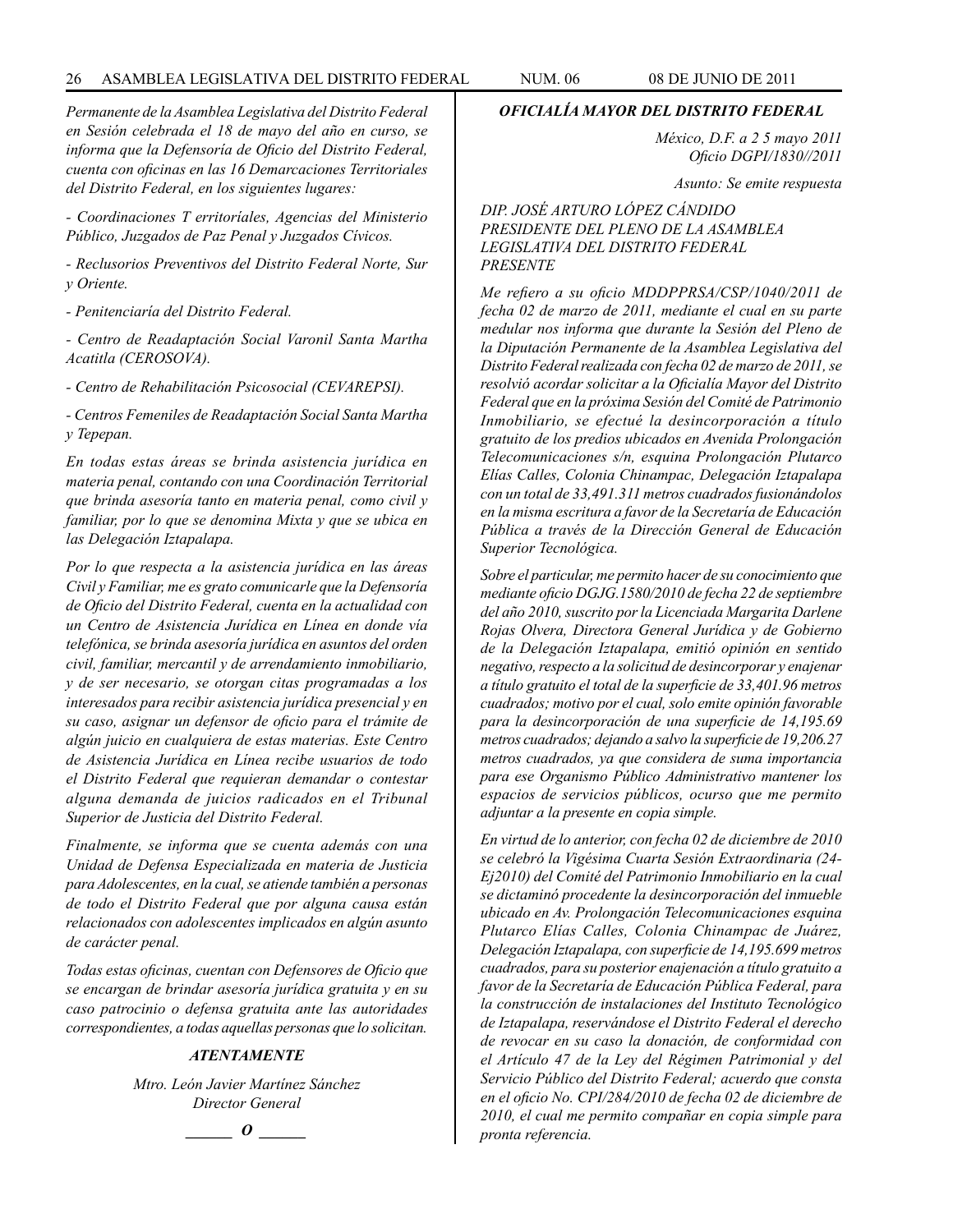*Asimismo, esta Dirección General a mi cargo ha realizado los trámites correspondientes tendientes a dar cumplimiento al acuerdo del Comité señalado en el párrafo anterior; de conformidad con el contenido de mi similar DGPI/4801/2010 de fecha 22 de diciembre de 2010 dirigido al Lic. Julio César Sotelo Rodríguez (sic), Director General de Administración Urbana de la Secretaría de Desarrollo Urbano y Vivienda, mediante el cual se solicitó se realicen los trámites tendientes a la elaboración y Publicación del Decreto Desincorporatorio del inmueble en comento; oficio que me permito adjuntar al presente en copia simple.*

*Es importante señalar que, mediante oficio DGPI/029/2011 de fecha 07 de enero de 2011, de nueva cuenta se solicitó la opinión a la Delegación Iztapalapa para llevar a cabo la donación de 9,000.00 metros cuadrados de los 19,206.27 metros cuadrados del predio antes referido; sin embargo, con fecha 19 de enero de 2011 dicho Organismo Político Administrativo emitió el Oficio Nº DGJG/0133/2011, en el que reitera su opinión de que se otorgue un Permiso Administrativo Temporal Revocable para una superficie de 19,265.61 metros cuadrados.*

*Sin otro particular por el momento, aprovecho la ocasión para enviarle un cordial saludo.*

#### *ATENTAMENTE*

*Lic. Guillermo Guzmán Verduzco Director General*

# *D*

# *SUBSECRETARÍA DE ENLACE LEGISLATIVO UNIDAD DE ENLACE LEGISLATIVO*

*"2011, Año del Turismo en México".*

*Oficio Nº SEUUEU311/1717/11 México, D.F., a 6 de junio de 2011*

# *SECRETARIOS DE LA H. ASAMBLEA LEGISLATIVA DEL DISTRITO FEDERAL PRESENTES*

*En respuesta al atento oficio MDDPSRSA/CSP/039/2011 signado por el Dip. Guillermo Orozco Loreto, Presidente de la Mesa Directiva de la Diputación Permanente de ese Órgano Legislativo, me permito remitir para los fines procedentes, copia del similar número 100.UVEE.021/2011, suscrito por el Lic. Luis Eduardo Lara Gutiérrez, Jefe de la Unidad de Vinculación y Enlace Energético de la Secretaría de Energía, así como el anexo que en el mismo se menciona, mediante los cuales responde el Punto de Acuerdo relativo a los montos económicos destinados para el 2011 en programas de obra para el centro histórico del Distrito Federal.* 

*Sin otro particular, reciban un cordial saludo.*

# *ATENTAMENTE*

*Lic. Carlos Angulo Parra Titular de la Unidad*

Asimismo, se informa a esta Diputación Permanente que toda vez que los comunicados a los que se ha hecho referencia contienen respuestas relativas a asuntos aprobados por este Órgano Legislativo, por economía procesal parlamentaria se toma la siguiente determinación:

Hágase del conocimiento de los Diputados promoventes y tome nota la Secretaría.

Esta Presidencia informa que se recibió un Acuerdo de la Comisión de Gobierno de la Asamblea Legislativa del Distrito Federal por el que se modifica la integración de la Comisión de Vigilancia y Evaluación de Políticas y Programas Sociales. Proceda la Secretaría a dar lectura al Acuerdo de referencia.

**LA C. SECRETARIA.** Por instrucciones de la Presidencia, se procede a dar lectura al Acuerdo de la Comisión de Gobierno de la Asamblea Legislativa el Distrito Federal, por el que se modifica la integración de la Comisión de Vigilancia y Evaluación los Programas y Políticas Sociales del 8 de junio del 2011.

# *ACUERDO DE LA COMISIÓN DE GOBIERNO DE LA ASAMBLEA LEGISLATIVA DEL DISTRITO FEDERAL POR EL QUE SE MODIFICA LA INTEGRACIÓN DE LA COMISIÓN DE VIGILANCIA Y EVALUACIÓN DE LOS PROGRAMAS Y POLÍTICAS SOCIALES.*

# *CONSIDERANDOS*

*1. Que el Artículo 122 de la Constitución Política de los Estados Unidos Mexicanos establece en su párrafo segundo que la Asamblea Legislativa del Distrito Federal es una de las autoridades locales en el Distrito Federal.*

*2. Que de conformidad con lo dispuesto en el Artículo 36 del Estatuto de Gobierno del Distrito Federal, la función legislativa de esta Entidad Capital corresponde a la Asamblea Legislativa en las materias que expresamente le confiere la Constitución Política de los Estados Unidos Mexicanos.*

*3. Que acorde con lo establecido en el Artículo 50 del propio Estatuto de Gobierno, en la Asamblea Legislativa el Distrito Federal habrá una Comisión de Gobierno que se elegirá e instalará durante el Primer Período Ordinario del Primer Año de Ejercicio.*

*4. Que con fundamento en el Artículo 41 de la Ley Orgánica de este Órgano Legislativo, la Comisión de Gobierno es el órgano de gobierno permanente de la Asamblea encargado de dirigir y optimizar el ejercicio de las funciones legislativas, políticas y administrativas de la misma.*

*5. Que según dispone la fracción I del Artículo 17 de la Ley Orgánica antes citada, es derecho de los Diputados elegir y ser electos para integrar las Comisiones.*

*6. Que la fracción II del Artículo 18 de la Ley Orgánica aludida señala que es obligación de los Diputados formar parte de hasta cinco Comisiones.*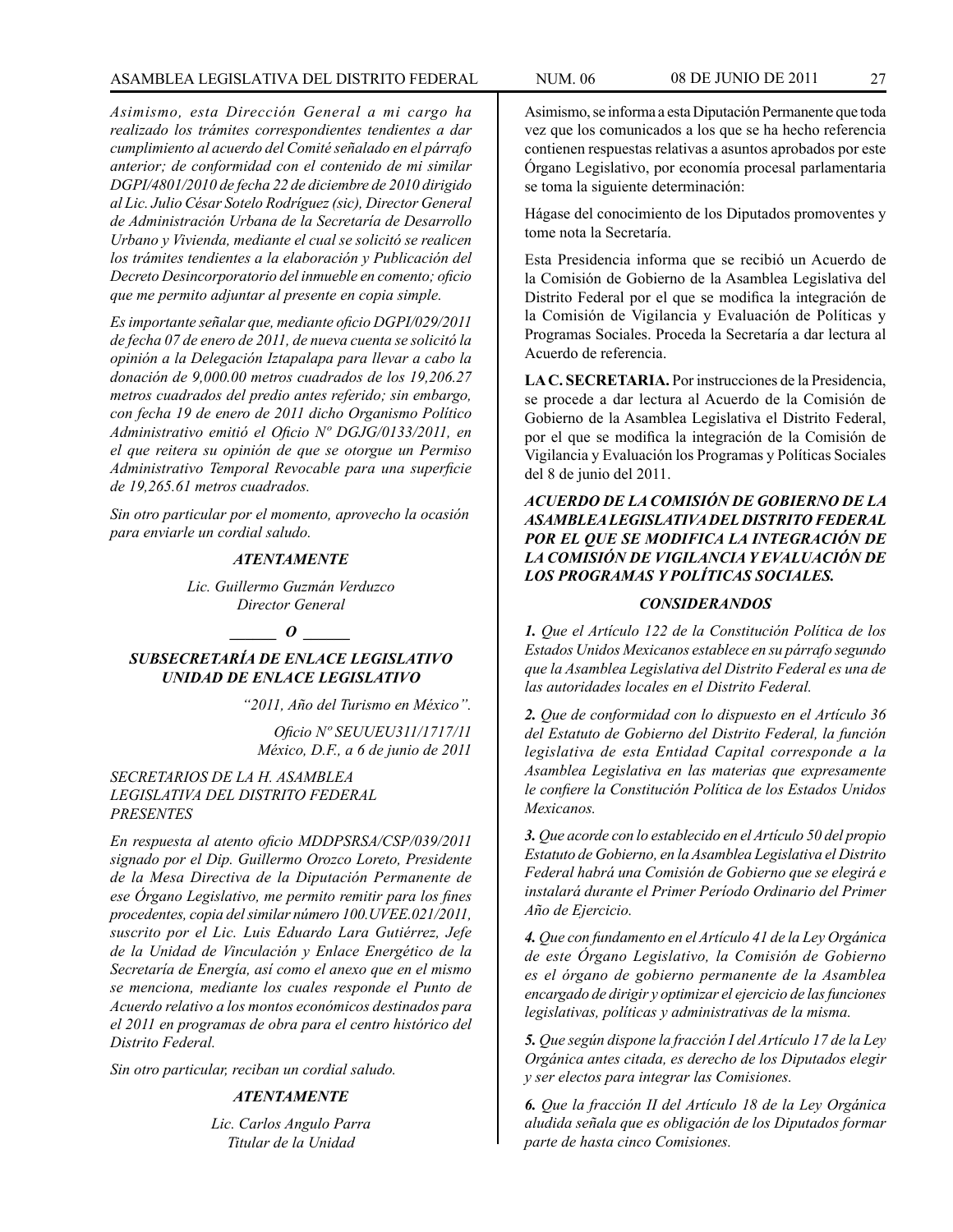#### 28 ASAMBLEA LEGISLATIVA DEL DISTRITO FEDERAL NUM. 06 08 de JUNIO de 2011

*7. Que el Artículo 59 de la Ley Orgánica y 15 del Reglamento Interior de las Comisiones, ambas de la Asamblea Legislativa del Distrito Federal, establece que las Comisiones deberán integrarse proporcionalmente por el número de Diputados que determine la Comisión de Gobierno de la Asamblea y que ésta no podrá ser menor de 5 y mayor de 9 miembros.*

*8. Que conforme a lo dispuesto en los Artículos 62 y 63 de la Ley Orgánica, el párrafo tercero del Artículo 28 del Reglamento para el Gobierno Interior y el Artículo 5 del Reglamento Interior de las Comisiones, todas de la Asamblea Legislativa del Distrito Federal, las 36 Comisiones Ordinarias se integrarán por los miembros electos por el Pleno de la Asamblea a consideración de la Comisión de Gobierno.*

*9. Que el Diputado Israel Betanzos Cortes, coordinador del Grupo Parlamentario del Partido Revolucionario Institucional, solicitó, en Sesión de Comisión de Gobierno celebrada el 9 de mayo del año en curso, integrar al Diputado Alan Cristian Vargas Sánchez a la Comisión de Vigilancia y Evaluación de Políticas y Programas Sociales, en sustitución del Diputado Emiliano Aguilar Esquivel.*

*10. Que el Artículo 6 del Reglamento Interior de las Comisiones de la Asamblea Legislativa del Distrito Federal establece que serán integrantes de las Comisiones los Diputados que sean incorporados en posteriores acuerdos emitidos por la Comisión de Gobierno de la Asamblea.*

*Por lo anteriormente expuesto y fundado, los integrantes de la Comisión de Gobierno tienen a bien suscribir el siguiente:*

#### *ACUERDO*

*PRIMERO. Se propone al Pleno de la Asamblea la modificación en la integración de la Comisión de Vigilancia y Evaluación de los Programas y Políticas y Sociales, quedando de la siguiente manera:*

| Comisión de Vigilancia y Evaluación de Políticas<br>y Programas Sociales |            |                |
|--------------------------------------------------------------------------|------------|----------------|
| Dip. Alicia Virginia Téllez Sánchez                                      | PRI        | Presidenta     |
| Dip. Karen Quiroga Anguiano                                              | <b>PRD</b> | Vicepresidenta |
| Dip. Federico Manzo Sarquis                                              | <i>PAN</i> | Secretario     |
| Dip. Alan Cristian Vargas Sánchez                                        | PRI        | Integrante     |
| Dip. Juan José Larios Méndez                                             | <b>PRD</b> | Integrante     |
| Dip. María de Lourdes Amaya Reyes                                        | <i>PRD</i> | Integrante     |
| Dip. Armando Jiménez Hernández                                           | <i>PRD</i> | Integrante     |

*SEGUNDO. Notifíquese a la Presidente de la Comisión de Vigilancia y Evaluación de los Programas y Políticas y Sociales.*

*Dado en la Sala de Juntas de la Comisión de Gobierno de la Asamblea Legislativa del Distrito Federal, V Legislatura, a los 25 días del mes de mayo del año 2011.*

### *POR LA COMISIÓN DE GOBIERNO*

*Dip. Adolfo Orive Bellinger Coordinador del Grupo Parlamentario del Partido del Trabajo*

*Dip. Raúl Antonio Nava Vega Coordinador del Grupo Parlamentario del Partido Verde Ecologista de México*

*Dip. Alejandro Carbajal González Integrante*

*Dip. Maximiliano Reyes Zúñiga Integrante*

*Dip. Rafael Miguel Medina Pederzini Integrante*

*Dip. Adolfo Uriel González Monzón Integrante*

Cumplida su instrucción, Diputado Presidente.

**EL C. PRESIDENTE.** Gracias, Diputada Secretaria. Proceda la Secretaría a consultar a la Asamblea en votación económica si es de aprobarse el acuerdo de referencia.

**LA C. SECRETARIA.** Por instrucciones de la Presidencia y en votación económica se consulta a la Diputación Permanente si es de aprobarse el acuerdo de referencia. Los que estén por la afirmativa sírvanse manifestarlo levantando la mano.

Los que estén por la negativa sírvanse manifestarlo levantando la mano.

Se aprueba el acuerdo, Diputado Presidente.

**EL C. PRESIDENTE.** Hágase del conocimiento de la Presidenta de la Comisión de referencia.

Esta Presidencia informa que han sido retirados del Orden del Día los puntos enlistados 13, 31 y 47.

Esta Presidencia informa que de conformidad con el Artículo 139 del Reglamento para el Gobierno Interior de la Asamblea Legislativa del Distrito Federal, se solicitará a la Secretaría dar lectura a los resolutivos de la Proposición con Punto de Acuerdo mediante el cual se exhorta a la Comisión de Gobierno de la Asamblea Legislativa del Distrito Federal a proponer al Pleno de este Órgano Legislativo al Titular de la Unidad de Estudios y Finanzas Públicas e instalar a la brevedad este órgano administrativo interno a fin de eficientar la emisión de Leyes y conocer su impacto presupuestal para su adecuada aplicabilidad, que fue presentada por el Diputado Carlo Fabián Pizano Salinas, a nombre del Diputado Mauricio Tabe Echartea, del Grupo Parlamentario del Partido Acción Nacional.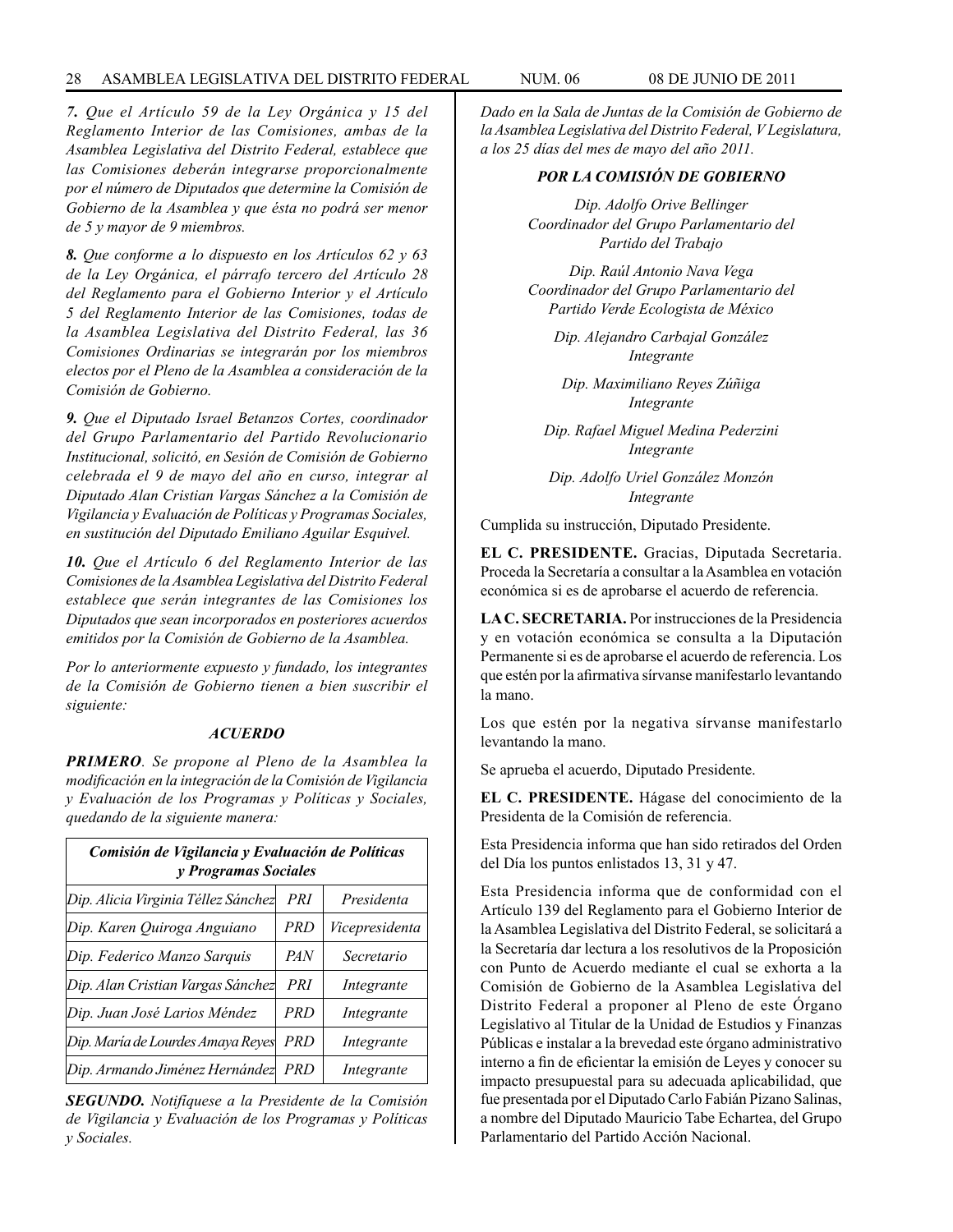Toda vez que la misma se pospuso para su discusión y en su caso aprobación para la presente, en virtud de la actualización de la hipótesis señalada por el Artículo antes citado relativo al empate en la votación de un asunto, por lo tanto proceda la Secretaría a dar lectura al resolutivo de la propuesta de referencia.

**LA C. SECRETARIA.** Por instrucciones de la Presidencia se procede a dar lectura de los resolutivos del Punto de Acuerdo antes mencionado.

*LECTURA AL RESOLUTIVO DE LA PROPOSICIÓN CON PUNTO DE ACUERDO MEDIANTE EL CUAL SE EXHORTA A LA COMISIÓN DE GOBIERNO DE LA ASAMBLEA LEGISLATIVA DEL DISTRITO FEDERAL A PROPONER AL PLENO DE ESTE ÓRGANO LEGISLATIVO AL TITULAR DE LA UNIDAD DE ESTUDIOS Y FINANZAS PÚBLICAS E INSTALAR A LA BREVEDAD ESTE ÓRGANO ADMINISTRATIVO INTERNO, A FIN DE EFICIENTAR LA EMISIÓN DE LEYES Y CONOCER SU IMPACTO PRESUPUESTAL PARA SU ADECUADA APLICABILIDAD, SUSCRITA POR EL DIPUTADO MAURICIO TABE ECHARTEA, DEL GRUPO PARLAMENTARIO DEL PARTIDO ACCIÓN NACIONAL.*

# *PUNTO DE ACUERDO*

*ÚNICO. Se exhorta a la Comisión de Gobierno de la Asamblea Legislativa del Distrito Federal a proponer al Pleno de este Órgano Legislativo al Titular de la Unidad de Estudios y Finanzas Públicas e instalar a la brevedad este órgano administrativo interno a fin de eficientar la emisión de Leyes y conocer su impacto presupuestal para su adecuada aplicación.*

#### *ATENTAMENTE*

#### *Dip. Mauricio Tabe Echartea*

Cumplida su instrucción, Diputado Presidente.

**EL C. PRESIDENTE.** Gracias Diputada Secretaria. Toda vez que el asunto ya había sido considerado de urgente y obvia resolución, está a discusión la propuesta. ¿Existen oradores en contra?

**EL C. DIPUTADO CARLO FABIÁN PIZANO SALINAS.** *(Desde su curul)* Presidente.

**EL C. PRESIDENTE.** ¿Con qué objeto, Diputado Pizano?

**EL C. DIPUTADO CARLO FABIÁN PIZANO SALINAS.** *(Desde su curul)* Para fijar la posición del Grupo Parlamentario por 121.

**EL C. PRESIDENTE.** Hasta por 10 minutos, Diputado.

**EL C. DIPUTADO CARLO FABIÁN PIZANO SALINAS.** Compañeros Diputados:

Simplemente recordar lo que dijimos y platicamos la semana pasada. Nuestra Ley orgánica mandata que tengamos un

organismo que apoye a realizar los estudios fiscales propios de las iniciativas que se nos presenten a consideración. Este órgano es la Unidad de Estudios y Finanzas Públicas de esta Asamblea Legislativa y esta unidad de Finanzas Públicas, de Estudios y Finanzas Públicas no tiene titular y lo que estamos dejando pasar es la oportunidad de tener opinión técnica sobre las iniciativas que presentamos, su viabilidad fiscal y por lo tanto también información sobre el funcionamiento y la evolución de las finanzas públicas del Distrito Federal.

Por eso exhorto a esta Diputación Permanente a que simplemente la Comisión de Gobierno proceda a verificar perfiles adecuados para ese Instituto que apoye nuestro trabajo. Es decir tenemos el marco jurídico, simplemente lo que hay qué hacer es darle recursos a esta unidad, nombrar un titular, un perito en la materia y que permite profesionalizar el trabajo en materia de finanzas públicas en esta Asamblea Legislativa.

Por eso quiero exhortarlos, compañero Diputados, a votar a favor de este Punto de Acuerdo.

Es cuanto, Diputado Presidente.

**EL C. PRESIDENTE.** Gracias Diputado. Proceda la Secretaría a preguntar a la Asamblea en votación económica si es de aprobarse la propuesta a discusión.

**LA C. SECRETARIA.** Por instrucciones de la Presidencia y en votación económica se pregunta a la Diputación Permanente si es de aprobarse la propuesta sometida a su consideración. Los que estén por la afirmativa, sírvanse manifestarlo levantando la mano.

Los que estén por la negativa, sírvanse manifestarlo levantando la mano.

No es aprobada la propuesta, Diputado Presidente.

**EL C. PRESIDENTE.** Gracias Diputada Secretaría. En consecuencia se desecha la propuesta. Hágase del conocimiento del Diputado promovente.

Para presentar una Proposición con Punto de Acuerdo mediante el cual se exhorta al Presidente de la Comisión de Derechos Humanos del Distrito Federal a realizar mesas de trabajo urgentes con esta Institución en Comisiones Unidas de Salud y Asistencia Social, Administración y Procuración de Justicia, Atención a Grupos Vulnerables y Derechos Humanos, para que conjuntamente se construyan posibilidades legislativas para atacar inmediatamente las violaciones contra las niñas y adolescentes, que señala en su segundo informe de trabajo el ombudsman capitalino, Luis González Placencia, se exhorta a la Comisión de Gobierno a explorar la posibilidad de crear una Comisión Especial sobre las Violaciones a Niñas y Adolescentes en el Distrito Federal para darle celeridad en la solución de este delito, se concede el uso de la Tribuna a la Diputada Ana Estela Aguirre y Juárez del Grupo Parlamentario del Partido del Trabajo.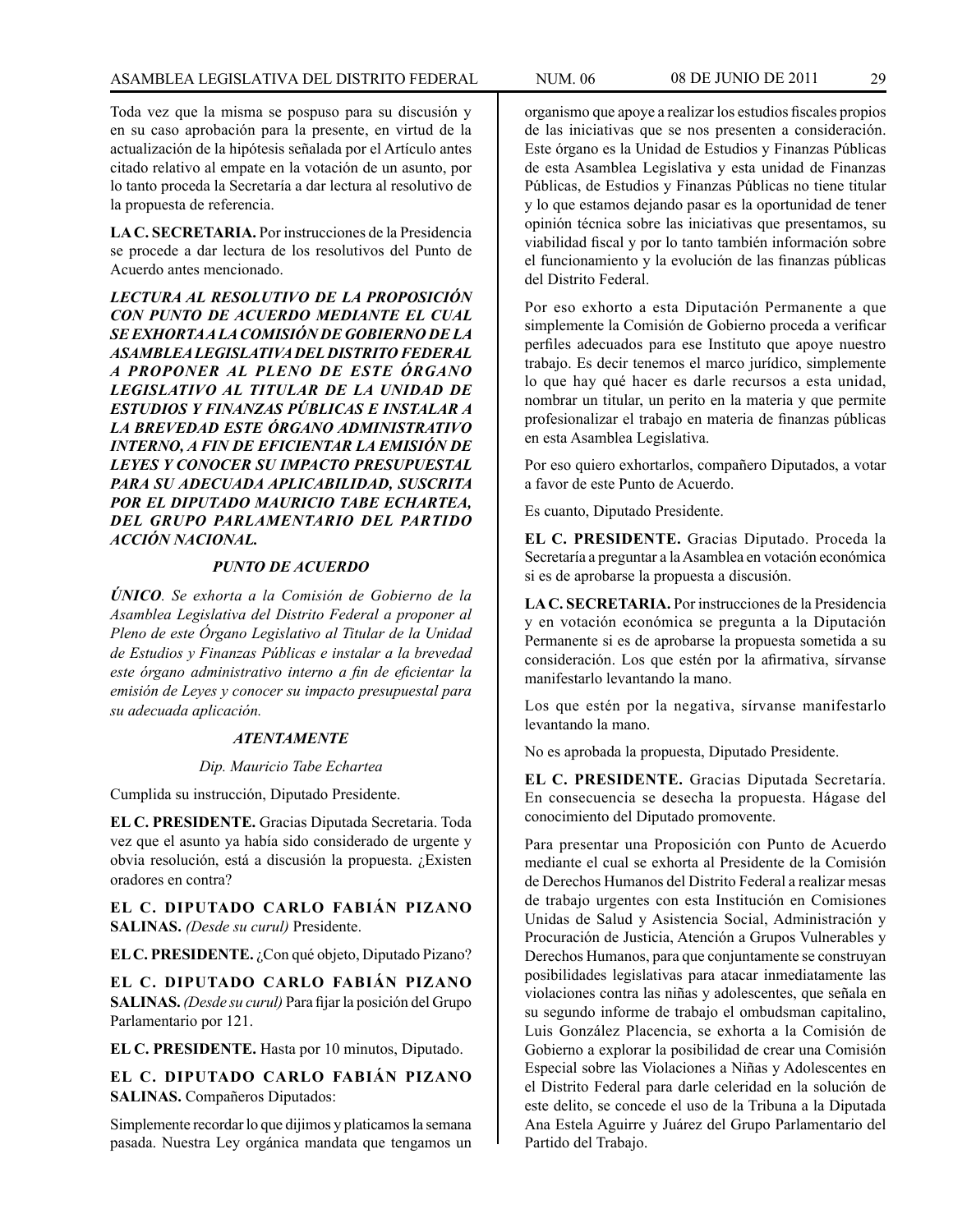**LA C. DIPUTADA ANA ESTELA AGUIRRE Y JUÁREZ**. Con su venia, Diputado Presidente.

*PROPOSICIÓN CON PUNTO DE ACUERDO*  **MEDIANTE EL CUAL SE EXHORTA AL** *PRESIDENTE DE LA COMISIÓN DE DERECHOS HUMANOS DEL DISTRITO FEDERAL A REALIZAR MESAS DE TRABAJO URGENTES CON ESTA INSTITUCIÓN EN COMISIONES UNIDAS DE SALUD Y ASISTENCIA SOCIAL, ADMINISTRACIÓN Y PROCURACIÓN DE JUSTICIA, ATENCIÓN A GRUPOS VULNERABLES Y DERECHOS HUMANOS PARA QUE CONJUNTAMENTE SE CONSTRUYAN POSIBILIDADES LEGISLATIVAS PARA ATACAR INMEDIATAMENTE LAS VIOLACIONES CONTRA LAS NIÑAS Y ADOLESCENTES QUE SEÑALA EN SU SEGUNDO INFORME DE TRABAJO EL OMBUDSMAN CAPITALINO, LUIS GONZÁLEZ PLACENCIA, SE EXHORTA A LA COMISIÓN DE GOBIERNO A EXPLORAR LA POSIBILIDAD DE CREAR UNA COMISIÓN ESPECIAL SOBRE LAS VIOLACIONES A NIÑAS Y ADOLESCENTES EN EL DISTRITO FEDERAL PARA DARLE CELERIDAD EN LA SOLUCIÓN DE ESTE DELITO, QUE PRESENTA LA DIPUTADA ANA ESTELA AGUIRRE Y JUÁREZ, DEL GRUPO PARLAMENTARIO DEL PARTIDO DEL TRABAJO.*

*Las y los que suscriben Diputada Ana Estela Aguirre y Juárez, Diputados Arturo López Candido y Juan Pablo Pérez Mejía, integrantes del Grupo Parlamentario del Partido del Trabajo, de la V Legislatura de la Asamblea Legislativa del Distrito Federal, y con fundamento en lo dispuesto por los Artículos 122 Base Primera, de la Constitución Política de los Estados Unidos Mexicanos; 36 y 42 fracciones XXV y XXX del Estatuto de Gobierno del Distrito Federal; 10 fracciones I, XXI, 17 fracción VI de la Ley Orgánica de la Asamblea Legislativa del Distrito Federal, 93 y 133 del Reglamento para el Gobierno Interior de la Asamblea Legislativa del Distrito Federal, sometemos a la consideración de los Diputados integrantes de la Diputación Permanente la siguiente: Proposición con Punto de Acuerdo de urgente y obvia resolución mediante el cual se exhorta al Presidente de la Comisión de Derechos Humanos del Distrito Federal a realizar mesas de trabajo urgentes con esta Institución en Comisiones Unidas de Salud y Asistencia Social, Administración y Procuración de Justicia, Atención a Grupos Vulnerables y Derechos Humanos para que conjuntamente se construyan posibilidades legislativas para atacar inmediatamente las Violaciones contra las Niñas y Adolescentes que señala en su Segundo Informe de Trabajo el Ombudsman Capitalino, Luis González Placencia. Segundo. Se Exhorta a la Comisión de Gobierno a explorar la posibilidad de crear una Comisión Especial sobre las Violaciones a Niñas y Adolescentes en el Distrito Federal para darle celeridad en la solución de este deudo, al tenor de los siguientes:*

# *CONSIDERANDOS*

*I. El informe anual de la Comisión de Derechos Humanos del Distrito Federal es una fuente atendible de percepciones y análisis que este órgano debe considerar para acelerar o crear puentes legislativos. Los diagnósticos tienen una calidad prudencial que no corren con las euforias electorales ni intereses partidarios. Por ello es viable establecer relaciones de tensión institucional que catalicen los trabajos legislativos y tengan su peso a la hora de establecer equilibrios de poder.*

*II. El Presidente de la Comisión de Derechos Humanos del Distrito Federal, Luis González Placencia destacó en ese documento que en la capital hay un alarmante registro de violaciones a niñas y adolescentes. Las cifras conservadoras refieren que en 2010, la CDHDF recibió más de 9 mil quejas. En siete de cada diez de las casi 8 mil que fueron concluidas se constataron violaciones a los derechos humanos. La Secretaría de Gobierno -en especial la Subsecretaría del Sistema Penitenciario-, así como la Procuraduría General de Justicia, la Secretaría de Seguridad Pública y la Secretaría de Salud, fueron las autoridades más señaladas. En ese registro oficial hay las llamadas "negras" que hablan de cuando menos 20 mil niños y niñas que son víctimas de explotación sexual por trata de personas y a través de explotación sexual. En sus declaraciones llamó la atención en el hecho que servidores y servidoras públicos obstaculizan el derecho a la información y ejercen diversas formas de discriminación.*

*III. Los señalamientos son de tal dimensión que es urgente establecer instrumentos y estrategias conjuntas entre las instituciones en donde sea factible desarrollar respuestas institucionales que ataquen esos delitos. No hay una argumentación ética que pueda desarrollarse ni anteponerse contra una alerta convocante de esta naturaleza. Por ello se conmina a las compañeras y compañeros Diputados a crear un puente entre esta institución y la Comisión de Derechos Humanos del Distrito Federal sin dilación. Ya que resulta tardado el proceso de llegar a acuerdos interinstitucionales para después materializarse en acciones contundentes.*

*Por lo anteriormente expuesto y fundado, sometemos a la consideración de esta Diputación Permanente la aprobación del siguiente:*

#### *PUNTO DE ACUERDO*

*PRIMERO. Se exhorta al Presidente de la Comisión de Derechos Humanos del Distrito Federal a realizar mesas de trabajo urgentes con esta Institución en Comisiones Unidas de Salud y Asistencia Social, Administración y Procuración de Justicia, Atención a Grupos Vulnerables y Derechos Humanos para que conjuntamente se construyan posibilidades legislativas para atacar inmediatamente las Violaciones contra las Niñas y Adolescentes que señala en su Segundo Informe de Trabajo el Ombudsman Capitalino, Luis González Placencia.*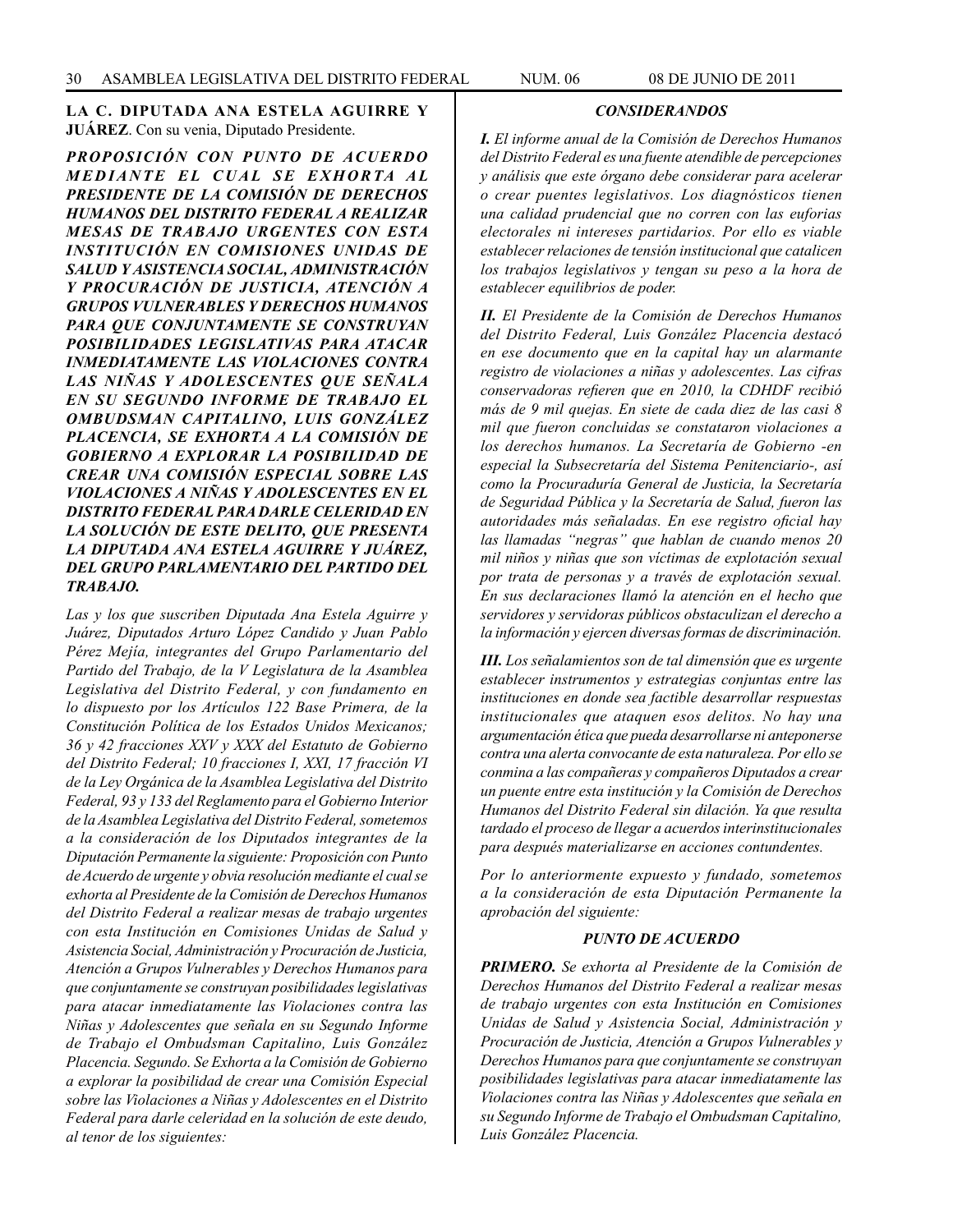*SEGUNDO. Se exhorta a la Comisión de Gobierno a Explorar la posibilidad de crear una Comisión Especial sobre las Violaciones a Niñas y Adolescentes en el Distrito Federal para darle celeridad en la solución de este delito.*

*Dado en el Recinto de la Asamblea Legislativa del Distrito Federal, a los ocho días del mes de junio del año dos mil once.*

# *ATENTAMENTE*

### *Dip. Ana Estela Aguirre y Juárez*

Es cuanto, Diputado Presidente.

**EL C. PRESIDENTE**. Gracias, Diputada. En términos de lo dispuesto por el Artículo 133 del Reglamento para el Gobierno Interior de la Asamblea Legislativa del Distrito Federal, consulte la Secretaría a la Diputación Permanente en votación económica, si la propuesta presentada por la Diputada Ana Estela Aguirre y Juárez, se considera de urgente y obvia resolución.

**LA C. SECRETARIA.** Por instrucciones de la Presidencia y en votación económica se consulta a la Diputación Permanente si la propuesta de referencia se considera de urgente y obvia resolución. Los que estén por la afirmativa, sírvanse manifestarlo levantando la mano.

Los que estén por la negativa, sírvanse manifestarlo levantando la mano.

Se considera de urgente y obvia resolución, Diputado Presidente.

**EL C. PRESIDENTE.** Está a discusión la propuesta. ¿Existen oradores en contra?

Proceda la Secretaría a preguntar a la Diputación Permanente en votación económica si es de aprobarse la propuesta a discusión.

**LA C. SECRETARIA.** Por instrucciones de la Presidencia y en votación económica se pregunta a la Diputación Permanente si es de aprobarse la propuesta sometida a su consideración. Los que estén por la afirmativa, sírvanse manifestarlo levantando la mano.

Los que estén por la negativa, sírvanse manifestarlo levantando la mano.

Aprobada la propuesta, Diputado Presidente.

**EL C. PRESIDENTE.** Gracias, Diputada. Remítase a las autoridades correspondientes para los efectos legales a que haya lugar.

Esta Presidencia informa que han sido retirados del Orden del Día los puntos enlistados en los numerales 15, 21, 42 y 43.

Esta Presidencia informa que se recibió una Proposición con Punto de Acuerdo de los Diputados José Alberto Benavides Castañeda y Adolfo Orive Bellinger, del Grupo

Parlamentario del Partido del Trabajo, por el que se exhorta a la Asamblea Legislativa del Distrito Federal y a la Secretaría de Seguridad Pública del Distrito Federal a realizar talleres de información para los encargados de los 66 Módulos de Atención Ciudadana y a los responsables de los Centros de Servicios y Atención Ciudadana de las 16 Delegaciones del Distrito Federal sobre los diversos programas ciudadanos de prevención del delito, a fin de que se difundan en dichos Módulos y en beneficio de la seguridad de los habitantes de la Ciudad de México. Con fundamento en lo dispuesto por los Artículos 50 fracciones IV y V de la Ley Orgánica de la Asamblea Legislativa del Distrito Federal, 28, 29 y 132 del Reglamento para su Gobierno Interior, se turna para su análisis y dictamen a la Comisión de Seguridad Pública.

*PROPOSICIÓN CON PUNTO DE ACUERDO POR EL QUE SE EXHORTA A LA ASAMBLEA LEGISLATIVA DEL DISTRITO FEDERAL Y A LA SECRETARÍA DE SEGURIDAD PÚBLICA DEL DISTRITO FEDERAL, A REALIZAR TALLERES DE INFORMACIÓN PARA LOS ENCARGADOS DE LOS 66 MÓDULOS DE ATENCIÓN CIUDADANA Y A LOS RESPONSABLES DE LOS CENTROS DE SERVICIOS Y ATENCIÓN CIUDADANA DE LAS 16 DELEGACIONES DEL DISTRITO FEDERAL, SOBRE LOS DIVERSOS PROGRAMAS CIUDADANOS DE PREVENCIÓN DEL DELITO, A FIN DE QUE SE DIFUNDAN EN DICHOS MÓDULOS Y EN BENEFICIO DE LA SEGURIDAD DE LOS HABITANTES DE LA CIUDAD DE MÉXICO, QUE REMITIERON LOS DIPUTADOS JOSÉ ALBERTO BENAVIDES CASTAÑEDA Y ADOLFO ORIVE BELLINGER, DEL GRUPO PARLAMENTARIO DEL PARTIDO DEL TRABAJO.*

*Los que suscriben, Diputado José Alberto Benavides Castañeda y Diputado Adolfo Orive Bellinger, integrantes del Grupo Parlamentario del Partido del Trabajo, con fundamento en lo dispuesto por los Artículos, 17 fracción VI, de la Ley Orgánica de la Asamblea Legislativa del Distrito Federal; 28 párrafo cuarto y 132 del Reglamento para el Gobierno Interior de la Asamblea Legislativa del Distrito Federal, someto a consideración de esta Honorable Soberanía la siguiente: Proposición con Punto de Acuerdo por el que se Exhorta a la Asamblea Legislativa del Distrito Federal y a la Secretaría de Seguridad Pública del Distrito Federal, a realizar talleres de información para los encargados de los 66 Módulos de Atención Ciudadana y a los responsables de los Centros de Servicios y Atención Ciudadana de las 16 Delegaciones del Distrito Federal, sobre los diversos programas ciudadanos de Prevención del Delito, a fin de que se difundan en dichos módulos y en beneficio de la Seguridad de los habitantes de la Ciudad de México.*

#### *ANTECEDENTES*

*UNO. La seguridad pública, por su naturaleza, debe ser provista por el Estado para proteger a todos los ciudadanos*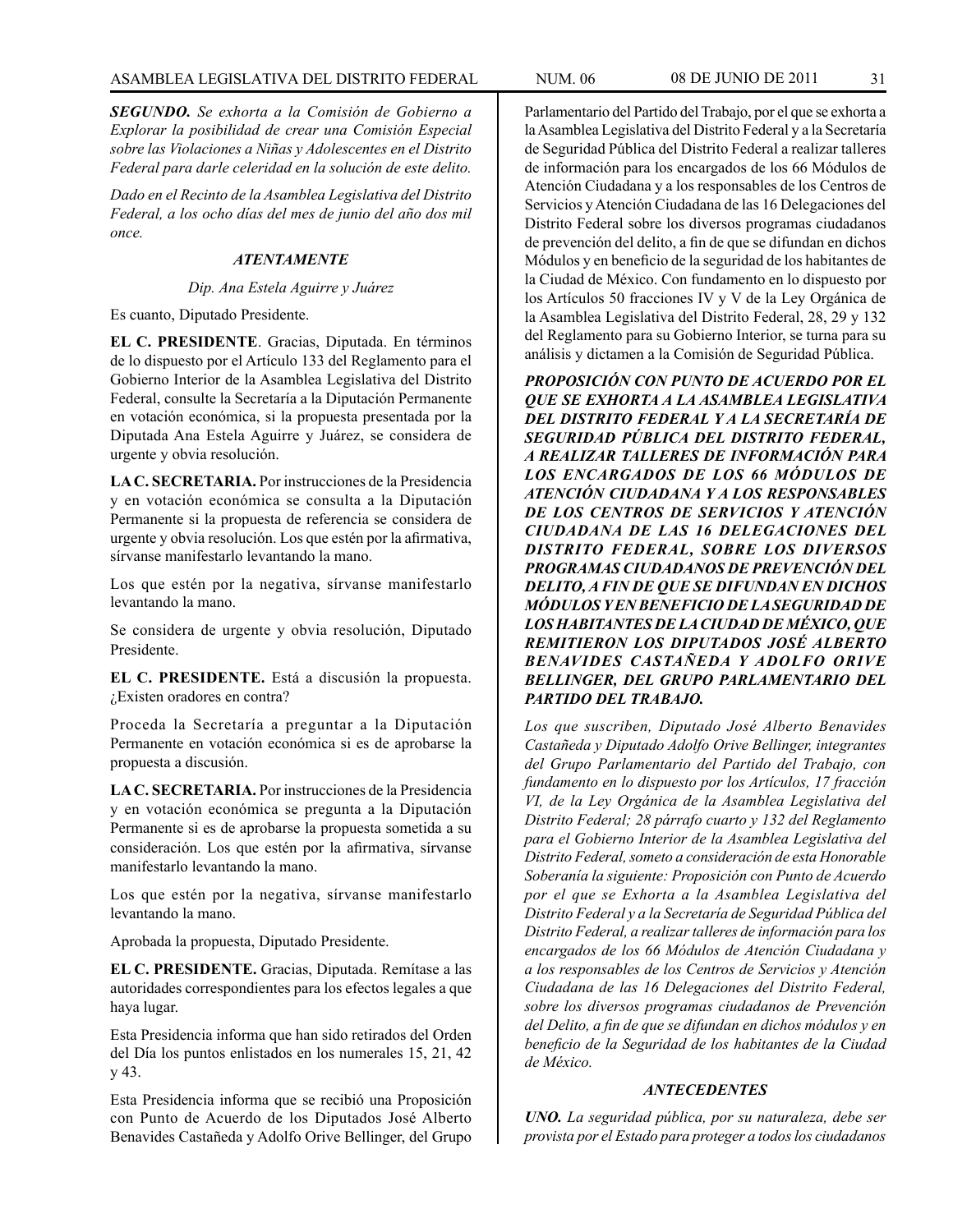*por igual y garantizar un estado de derecho. La existencia de éste permite desarrollar las actividades productivas de los ciudadanos y las empresas, fomentar un adecuado funcionamiento de la sociedad y asegurar un mayor bienestar social.*

*Uno de los problemas sociales de México que más están afectando actualmente a la ciudadanía es el de la delincuencia. En el Distrito Federal se han iniciado los cierres de empresas o la cancelación de inversiones por la inseguridad, generándose importantes costos sociales implícitos para nuestro país. Este fenómeno, no sólo lesiona el patrimonio y la integridad física de las personas, sino también conlleva un deterioro en el estado de derecho, desalienta la inversión -principalmente la de largo plazo-, debilita la base competitiva del sector productivo nacional y, por ende, disminuye el potencial de crecimiento económico del país.*

*DOS. Los delitos de homicidios dolosos, robo a transeúnte en vía pública y lesiones por disparo de arma de fuego, que han aumentado para los tres casos, en más del 10% con relación al año anterior. Es necesario crear la percepción de seguridad de los habitantes del distrito Federal, para que estos, a través de la cultura de la denuncia vean que los actos delictivos nos son impunes en su totalidad. Esto se logra promoviendo los diversos programas de seguridad que ofrece la Secretaría de Seguridad Pública.*

*TRES. Contra el delito hay dos alternativas: la prevención y la represión. Sin embargo, éstas no se excluyen, Los últimos programas contra el delito implementados con eficacia en países como Inglaterra, Estados Unidos y Canadá aseguran que hay que combinar ambas estrategias. Se puede prevenir para que potenciales ofensores no incurran en el camino del delito, o se puede prevenir para reducir las oportunidades circunstanciales de cometer actos delictivos por personas que ya son delincuentes. Una población que este informado respecto a como actuar frente a una posibilidad de crimen, reduce los índices de delincuencia, ya que los incentivos de los criminales se ven disminuidos ante una posible represalia de las autoridades.*

# *CONSIDERANDOS*

*I. Los ciudadanos tienen el derecho a sentirse seguros y protegidos en su vida diaria. En los últimos años se ha visto una laceración en la democracia debido al crimen y la violencia así como en el desarrollo económico y social de la Ciudad de México. Muchas ciudades en el país enfrentan actualmente importantes retos en temas de crimen organizado, como lo son el narcotráfico y el secuestro, corrupción, crimen juvenil y bandas delictivas. El crimen y la violencia siembran terror y ansiedad en la percepción de seguridad en la ciudadanía y detienen el desarrollo económico, haciendo poco atractivas zonas de inversión. También, reducen los beneficios de los comercios debido a la necesidad de inversión en servicios de seguridad privada* 

*para proteger a sus empleados, así como, la transportación de bienes e insumas. La baja calidad de seguridad en la población afecta a diferentes sectores y genera costos sociales directos e indirectos, económicos y políticos.*

*II. Es inminente que la autoridad redoble esfuerzos para proteger la seguridad de las personas y la propiedad de sus bienes, no sólo porque son derechos inalienables de los ciudadanos, sino también para alcanzar los beneficios sociales de un ambiente de seguridad que permita la realización de un mayor desarrollo económico y social.*

*III. El rol que juega la ciudadanía al acercarse a las autoridades de seguridad pública es influir para que los servicios respondan a las necesidades de seguridad de los ciudadanos y estos servicios se proporcionen de manera transparente, eficiente y de acuerdo a la Ley, es por esto que debe de ser una prioridad para la Secretaría de Seguridad Pública, enfocarse en la capacitación y no solo de los elementos policiales, sino también, de cada uno de los ciudadanos. El Grupo Parlamentario del Partido del Trabajo es consciente de que la sociedad civil tiene un rol fundamental durante procesos de reforma policial y se debe de incentivar la provisión a la policía por parte de la gente, con información sobre las necesidades ciudadanas y las percepciones sociales sobre la criminalidad, es decir, identificar y hacer del conocimiento público las áreas de prioridad en política pública que los ciudadanos tienen.*

*A través de los Módulos de Atención Ciudadana, se tiene acercamiento directo con la población y representa un medio para dar información acerca de la creación de programas de seguridad para que habitantes del Distrito Federal tomen mejores decisiones y así mejorar las condiciones de vida de sus familias.*

*Por lo anteriormente expuesto, someto a consideración de esta Honorable Asamblea Legislativa del Distrito Federal el siguiente:*

#### *PUNTO DE ACUERDO*

*ÚNICO. Exhorta a la Asamblea Legislativa del Distrito Federal y a la Secretaría de Seguridad Pública del Distrito Federal, a realizar talleres de información para los encargados de los 66 Módulos de Atención Ciudadana y a los responsables de los Centros de Servicios y Atención Ciudadana de las 16 Delegaciones del Distrito Federal sobre los diversos programas ciudadanos de prevención del delito, a fin de que se difundan en dichos módulos y en beneficio de la seguridad de los habitantes de la Ciudad de México.*

#### *ATENTAMENTE*

*Dip. José Alberto Benavides Castañeda*

Esta Presidencia informa que se recibieron dos Proposiciones con Punto de Acuerdo del Diputado Norberto Ascensio Solís Cruz, Grupo Parlamentario del Partido Verde Ecologista de México: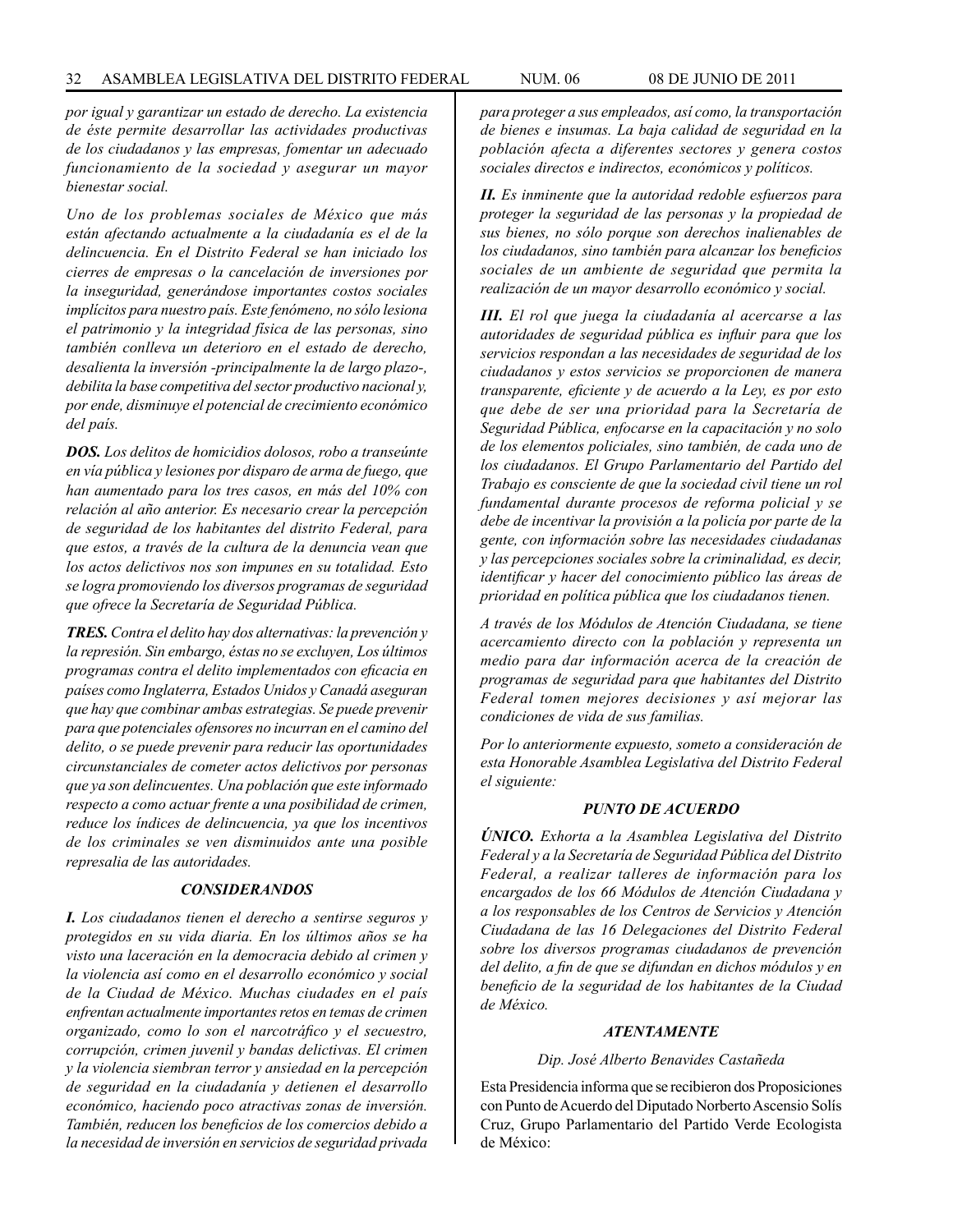La primera para solicitar que la Secretaría de Salud del Distrito Federal tome acciones urgentes para mejorar el trato y calidad de los servicios médicos que brinda a las reclusas del Centro de Rehabilitación Femenil de Santa Martha Acatitla. Con fundamento en lo dispuesto por los Artículos 50 fracciones IV y V de la Ley Orgánica de la Asamblea Legislativa del Distrito Federal, 28, 29 y 132 del Reglamento para su Gobierno Interior, se turna para su análisis y dictamen a la Comisión de Salud y Asistencia Social.

*PROPOSICIÓN CON PUNTO DE ACUERDO PARA SOLICITAR QUE LA SECRETARÍA DE SALUD DEL DISTRITO FEDERAL TOME ACCIONES URGENTES PARA MEJORAR EL TRATO Y CALIDAD DE LOS SERVICIOS MÉDICOS QUE BRINDA A LAS RECLUSAS DEL CENTRO DE REHABLITACIÓN FEMENIL DE SANTA MARTHA ACATITLA, QUE SUSCRIBE EL DIPUTADO NORBERTO ASCENCIO SOLÍS CRUZ, DEL GRUPO PARLAMENTARIO DEL PARTIDO VERDE ECOLOGISTA DE MÉXICO.*

*El suscrito Diputado Norberto Ascencio Solís Cruz, integrante del Grupo Parlamentario del Partido Verde Ecologista de México, en la Asamblea Legislativa del Distrito FederaL V Legislatura, con fundamento en lo dispuesto por los Artículos 17, fracción VI de la Ley Orgánica de la Asamblea Legislativa del Distrito Federal y 132 del Reglamento para el Gobierno Interior de la Asamblea Legislativa del Distrito Federal, someto a la consideración de este Órgano Legislativo, la siguiente Proposición con Punto de Acuerdo para solicitar que la Secretaría de Salud del Distrito Federal tome acciones urgentes para mejorar el trato y calidad de los servicios médicos que brinda a las reclusas del centro de rehabilitación femenil de Santa Marta Acatitla, bajo la siguiente:*

# *EXPOSICION DE MOTIVOS*

*El derecho a la salud debe ser garantizado por el Estado a todos los que se encuentran bajo su jurisdicción. Esta obligación esta establecida en la constitución en su Artículo cuarto y en numerosos instrumentos internacionales de los cuales destaca el Pacto de Derechos Económicos, Sociales y Culturales.*

*El derecho a la salud se enmarca dentro de los denominados derechos sociales, los cuales deben ir conquistando cada vez mayores niveles de satisfacción de conformidad con la obligación de progresividad que se desprende del Artículo segundo del mencionado Pacto. Sin embargo para las personas que se encuentran en reclusión este derecho debe ser satisfecho en forma absoluta y suficiente por el Estado.*

*En el caso de los reclusorios del Distrito Federal, esta obligación esta a cargo de la Secretaría de Salud del Distrito Federal, la cual debe garantizar que existan medicamentos suficientes para todos los reclusos y reclusas, así como dotar de la infraestructura necesaria a los centros de reclusión* 

*para poder brindar este derecho acorde con la norma oficial mexicana. Señores Diputados y Diputadas, me encuentro sumamente consternado por la situación que atraviesan las mujeres reclusas del Centro de Readaptación Femenil de Santa Marta Acatitla. Es necesario preocuparnos por la necesidad de dotar al centro femenil de Santa Marta de instalaciones apropiadas para brindar los servicios de salud tan necesarios para las reclusas. Este centro de Reclusión aún no cuenta con la Unidad Médica que a cada penitenciaria debe corresponder de conformidad con la Ley y los Reglamentos aplicables.*

*Las Unidades Médicas son administradas por la Secretaría de Salud del Distrito Federal y Santa Marta Acatitla aún carece de esta área que una vez habilitada debe contar con sala de curaciones y de urgencias, así como de central de enfermería, salas de hospitalización, farmacia, consultorios de medicina general y dental y unidades de rayos X y laboratorio. Además de ello, en cada Centro de Reclusión se debe contar con programas permanentes de prevención de enfermedades e higiene, que deben comprender, a su vez, campañas de educación sexual, tal y como lo ordena el Artículo 136 del Reglamento de los Centros de Reclusión del Distrito Federal y en ningún Reclusorio se han implementado estos programas en forma permanente.*

*Por lo anterior es necesario que todas las reclusas tengan las condiciones necesarias para que la población de presidiarías ejerzan sus derechos humanos a la salud, muchas veces no se cuenta con Unidades Médicas, debido a la falta de personal, de procedimientos adecuados y también por la falta de definición de responsabilidades precisas para cada autoridad. La situación descrita es aún más grave en el Centro de Reclusión de Santa Marta Acatitla que alberga a la mayor población de mujeres reclusas del Distrito Federal debido a que en esta aún no se ha habilitado la Unidad Médica correspondiente.*

*Este Centro de Readaptación Femenil no cuenta siquiera con una farmacia debidamente establecida y los medicamentos que logra adquirir son donaciones que reciben de particulares.*

*La insuficiencia de medicamentos en los distintos reclusorios del Distrito Federal, acaba siendo cubierta, en muchas ocasiones, por personas externas, es decir los visitantes o familiares. Sin embargo en el caso de las mujeres, se ha observado que las visitas son mucho menos frecuentes y a muchas de ellas nadie las visita. Cuando una mujer es sancionada con una pena privativa de la libertad es doblemente sancionada, una por el Estado, que aplicará la sanción que por Ley corresponda, y otra por su propia comunidad que la rechaza y la olvida. Muchas de las mujeres que habitan en el centro de reclusión de Santa Marta Acatitla han sido desterradas de sus comunidades y de sus familias y el estado de vulnerabilidad que guarda su situación es muy elevado. Por ello es imprescindible que el Estado cumpla con su obligación de garantizar en forma*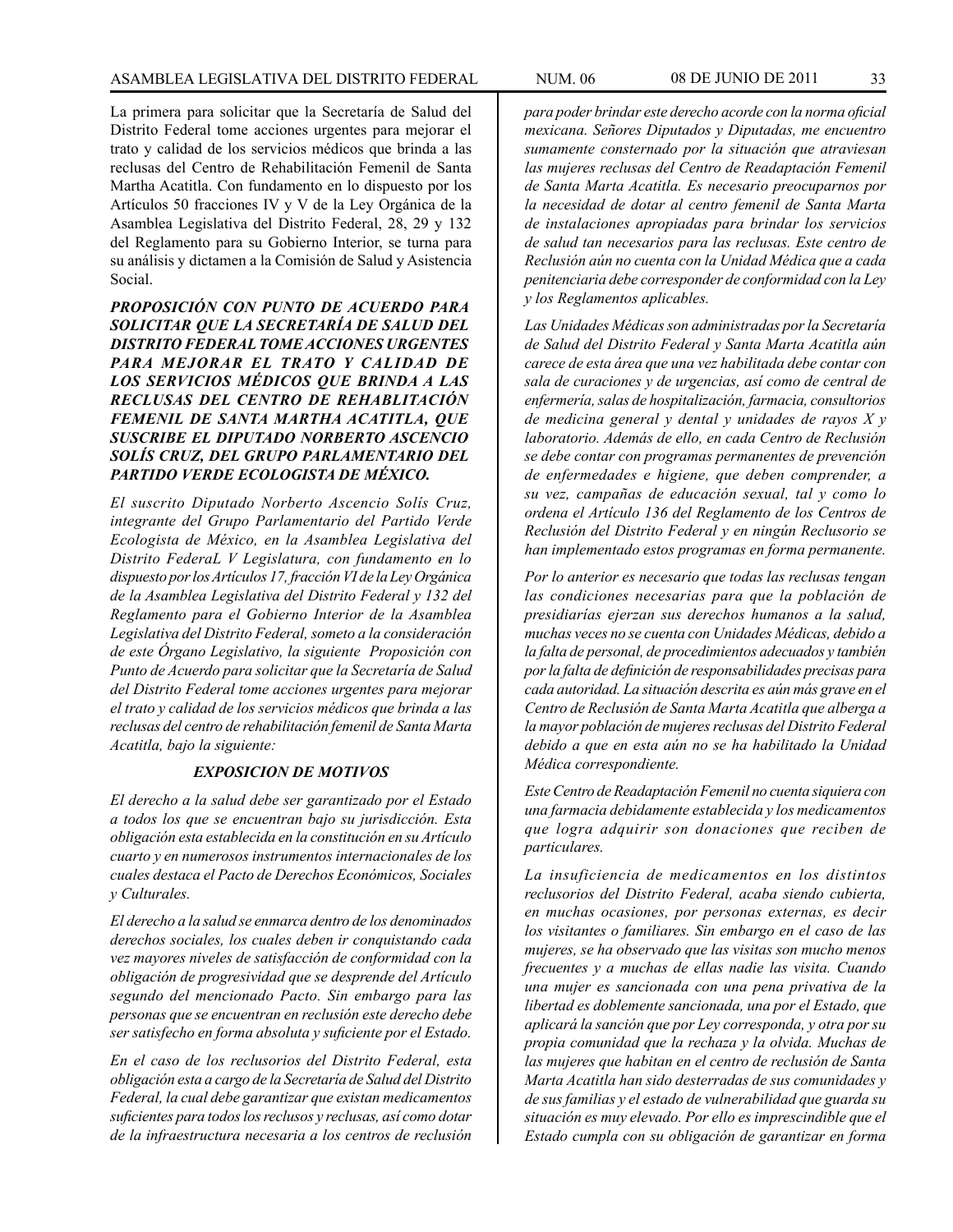*absoluta y suficiente los derechos sociales, entre los cuales se encuentra el derecho humano a la salud y que, tal y como había manifestado, deben ser cubiertos en forma total por el propio Estado tal y como lo establecen las Reglas Mínimas para el Tratamiento de los Reclusos, entre otras.*

*En el Partido Verde Ecologista de México reconocemos el esfuerzo del Doctor Mondragón y Kalb, que en forma temporal, ha intentado cubrir las necesidades de salud de las reclusas de Santa Marta, a través de Unidades Móviles, sin embargo esta medida no ha sido suficiente para brindar a las mujeres de este Centro de Reclusión un servicio digno, suficiente y oportuno.*

*Otro factor importante es que las Unidades Médicas son revisadas, de conformidad con el Sistema de Abasto, Inventarios y Control de Almacenes (SAICA), puesto en marcha por la Secretaría de Salud del Distrito Federal en mayo de 2005. Este Sistema se implementó con el objetivo de avanzar en el manejo y utilización del cuadro básico de medicamentos. El SAICA se ha instalado en las Unidades Médicas de los Reclusorios preventivos varoniles Norte, Oriente y Sur y en la Penitenciaria del Distrito Federal y tiene como objetivo la racionalización de insumos, mejorar el proceso de distribución y consumo, entre otros. El SAICA ha permitido conocer las condiciones de las existencias y necesidades de los servicios médicos en los reclusorios, y aunque cabe mencionar que no ha logrado resolver el problema, si se han logrado avances en aquellos Reclusorios en donde ha sido instalado. Por esta razón consideramos urgente habilitar la Unidad Médica de Santa Marta, junto con el Sistema de Abasto, Inventarios y Control de Almacenes.*

*Por todo lo anterior y dadas las condiciones de insalubridad que, en general, prevalecen en el Centro de Readaptación Femenil de Santa Marta Acatitla y dada la falta de infraestructura e insumos necesarios para garantizar satisfactoriamente el derecho a la salud de las reclusas, con fundamento en el Artículo 132 del Reglamento para el Gobierno Interior de la Asamblea Legislativa del Distrito Federal, sometemos a consideración del Pleno, el siguiente:*

# *PUNTO DE ACUERDO*

*PRIMERO. Se exhorta respetuosamente a la Secretaría de Salud del Distrito Federal para que tome todas las medidas necesarias para mejorar la calidad en los servicios médicos que brinda a las reclusas del Centro de Readaptación Femenil de Santa Marta Acatitla; en atención a lo cual la Secretaría deberá tomar, entre otras, las siguientes acciones:*

*I. Contar con el personal necesario para atender los servicios de salud en el Centro de Santa Marta Acatitla, incluidos los de ginecología y gineceo-obstetricia;*

*II. Asegurar el abasto suficiente y oportuno de todos los medicamentos y equipo necesarios para hacer frente a las necesidades de las reclusas en términos de salud;*

*III. Diseñar programas permanentes de prevención e higiene que incluyan educación sexual y derechos reproductivos.*

*IV. Habilitar, a la brevedad posible, la Unidad Médica del Centro Femenil de Santa Marta Acatitla, para lo cual tendrá que entregar un área equipada de conformidad con la Norma Oficial Mexicana; y*

*V. Instalar el SAICA en el Reclusorio Femenil de Santa Marta Acatitla, una vez que se cuente con la Unidad Médica correspondiente.*

*SEGUNDO. Se solicita a la Secretaría de Salud del Distrito Federal, que a la brevedad posible, proporcione datos precisos con relación a las medidas solicitadas.*

*Por el Grupo Parlamentario del Partido Verde Ecologista de México.*

*Dado en el Recinto Legislativo, a 8 días del mes de junio del dos mil once.*

#### *ATENTAMENTE*

#### *Dip. Norberto Ascencio Solís Cruz*

La segunda para exhortar al Jefe de Gobierno del Distrito Federal para que ordene el estudio, diseño y construcción de un puente peatonal a manera de circuito en la confluencia de las Avenidas Paseo de la Reforma, Hidalgo, Balderas y Calle de Zarco, crucero ubicado en la Delegación Cuauhtémoc. Con fundamento en lo dispuesto por los Artículos 50 fracciones IV y V de la Ley Orgánica de la Asamblea Legislativa del Distrito Federal, 28, 29 y 132 del Reglamento para su Gobierno Interior, se turna para su análisis y dictamen a la Comisión de Desarrollo e Infraestructura Urbana.

*CON PUNTO ACUERDO PARA EXHORTAR AL JEFE DE GOBIERNO DEL DISTRITO FEDERAL PARA QUE ORDENE EL ESTUDIO, DISEÑO Y CONSTRUCCIÓN DE UN PUENTE PEATONAL A MANERA DE CIRCUITO EN LA CONFLUENCIA DE LAS AVENIDAS PASEO DE LA REFORMA, HIDALGO, BALDERAS Y LA CALLE DE ZARCO, CRUCERO UBICADO EN LA DELEGACIÓN CUAUHTÉMOC, QUE SUSCRIBE EL DIPUTADO NORBERTO ASCENCIO SOLÍS CRUZ, DEL GRUPO PARLAMENTARIO DEL PARTIDO VERDE ECOLOGISTA DE MÉXICO.*

*El Diputado, Norberto Ascencio Solís Cruz, integrante del Grupo Parlamentario del Partido Verde Ecologista de México, en la Asamblea Legislativa del Distrito Federal, V Legislatura, con fundamento en lo dispuesto por los Artículos 17, fracción VI de la Ley Orgánica de la Asamblea Legislativa del Distrito Federal y 132 del Reglamento para el Gobierno Interior de la Asamblea Legislativa del Distrito Federal, someto a la consideración de este cuerpo legislativo, la siguiente Proposición con Punto de Acuerdo para exhortar al Jefe de Gobierno del Distrito Federal, para*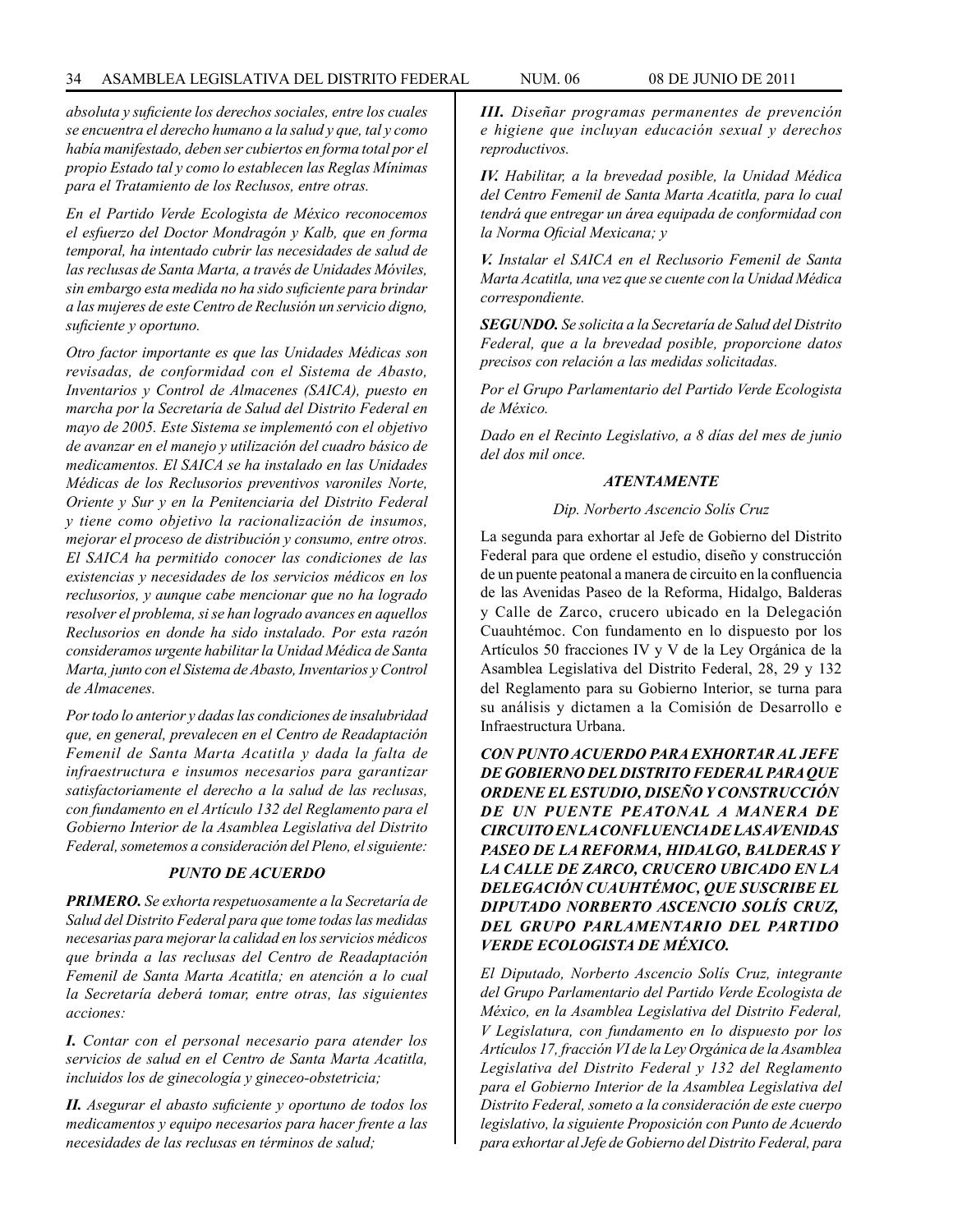*que ordene el estudio, diseño y construcción de un puente peatonal a manera de circuito en la confluencia de las Avenidas Paseo de la Reforma, Hidalgo, Balderas y la Calle de Zarco, crucero ubicado en la Delegación Cuauhtemoc, bajo la siguiente:*

# *EXPOSICIÓN DE MOTIVOS*

*Sin dudas algunas todas hemos de coincidir en que la seguridad personal del ciudadano del Distrito Federal, es objetivo fundamental y compromiso ineludible de Gobierno, muchos son los riesgos que enfrentan diariamente los habitantes de nuestra Ciudad y de entre estos peligros que cotidianamente le acechan, ocupan un lugar preponderante en las estadísticas, los accidentes derivados del trafico vehicular, especialmente los atropellamientos.*

*Para nadie es un secreto que un evento de esta naturaleza puede cambiar drásticamente la vida y las perspectivas de desarrollo de cualquier persona, las dramáticas consecuencias físicas y mentales, derivadas generalmente en diversas discapacidades, minan el futuro y las perspectivas del afectado y su familia, dificultando o cancelando el Derecho Humano al desarrollo progresivo señalado en el Artículo 12 del Pacto Internacional de Derechos Económicos, Sociales y Culturales, además de representar en lo económico, un fuerte gasto para las finanzas de la Ciudad, consecuencia de atenciones medicas, tratamientos, terapias, etc. Situaciones indeseables que debemos tratar a toda costa de evitar.*

*En nuestra Ciudad y de acuerdo al Diagnostico Espacial de los Accidentes de Transito en el Distrito Federal elaborado en el año 2009 por el Gobierno del Distrito Federal y el Gobierno Federal a instancias del Instituto de Geografía de la Universidad Nacional Autónoma d México, es en la Delegación Cuauhtemoc en la cual se presentan mas recurrentemente este tipo de percances, destacando entre los puntos mas peligrosos de esta Demarcación, el crucero que forman las Avenidas Paseo de la Reforma y Avenida Hidalgo, crucero en el cual confluyen además la Avenida Balderas y la calle de Zarco pues de acuerdo al mencionado Diagnostico, se presentan hasta 40 atropellamientos al año en este punto.* 

*Y es evidente su ya reconocida peligrosidad, pues son hasta cuarenta y ocho carriles vehiculares los que un peatón puede necesitar cruzar en dicho punto al cual recientemente se ha sumado la circulación, por demás muy forzada del Metrobús en su ruta Tena yuca - Etiopia, dado que para posibilitar la vuelta de 45 grados de sus unidades articuladas, fue necesario retirar parte de los camellones sobre Paseo de la Reforma que representaban una mínima protección, pero área de protección al fin para los transeúntes que tienen necesidad de atravesar los doce carriles de esta Avenida.*

*Son casi cien metros de carriles francos para la circulación vehicular los que se deben atravesar en este crucero para volver a una misma esquina y si esto resulta sumamente*  *riesgoso para las personas en pleno uso de sus capacidades motrices, es de imaginar lo peligroso que resulta cruzar este punto para las personas tanto de la tercera edad como aquellas con capacidades diferenciadas.*

*A lo anterior debemos sumar, la manifestación religiosa que acude a la Iglesia de San Hipólito los días 28 de cada mes en este de suyo muy conflictivo crucero ,congestionando la zona y obligando a los peatones a transitar por los arroyos vehiculares, dada la alta afluencia de visitantes en esas fechas y la infaltable presencia del comercio ambulante, el cual a pesar de poner en notorio riesgo la integridad física de los transeúntes es extrañamente tolerado por las autoridades encargadas de brindar seguridad a la ciudadanía.*

*A la vista del número de accidentes que se han verificado en este crucero, la verbena popular que se celebra cada mes y la introducción forzada del metrobús por esta zona, es inexplicable que aun no se haya considerado la construcción de un puente peatonal que brinde seguridad a los transeúntes, un puente peatonal diseñado y construido de tal manera que permita a quien lo requiera, cruzar cualquiera de estas Avenidas de manera segura, un puente que a manera de circuito como otros que ya se encuentran en algunos puntos de la Ciudad, permita acceder y descender del mismo en todas y cada una de las esquinas que se presentan en esta confluencia evitando que quien lo utiliza deba subir y bajar escaleras mas de una vez, un puente con las adecuaciones necesarias para permitir su utilización por parte de personas con capacidades diferenciadas y finalmente un puente con características Arquitectónicas modernas y dignas de las importantes Avenidas que habrá de cruzar, Paseo de la Reforma, Avenida Hidalgo, Avenida Balderas y la Calle de Zarco.*

*Por todo lo anteriormente expuesto y con fundamento en el Artículo 132 del Reglamento para el Gobierno Interior de la Asamblea Legislativa del Distrito Federal, someto a consideración del Pleno, el siguiente:*

#### *PUNTO DE ACUERDO*

*ÚNICO. Se exhorta al Jefe de Gobierno del Distrito Federal y al Secretaría de Obras también del Distrito Federal, para que en uso de sus facultades, ordene los estudios, el diseño y la construcción de un puente peatonal a manera de circuito para que brinde seguridad a quienes tienen necesidad de atravesar el crucero ubicado en la Delegación Cuauhtemoc en el que confluyen las Avenidas Paseo de la Reforma, Avenida Hidalgo, Avenida Balderas y la Calle de Zarco.*

*Dado en el Recinto Legislativo, a los 8 días del mes de Junio del dos mil once.*

# *ATENTAMENTE*

*Dip. Norberto Ascencio Solís Cruz*

Para presentar una Proposición con Punto de Acuerdo para exhortar al Jefe Delegacional, Licenciado Demetrio Javier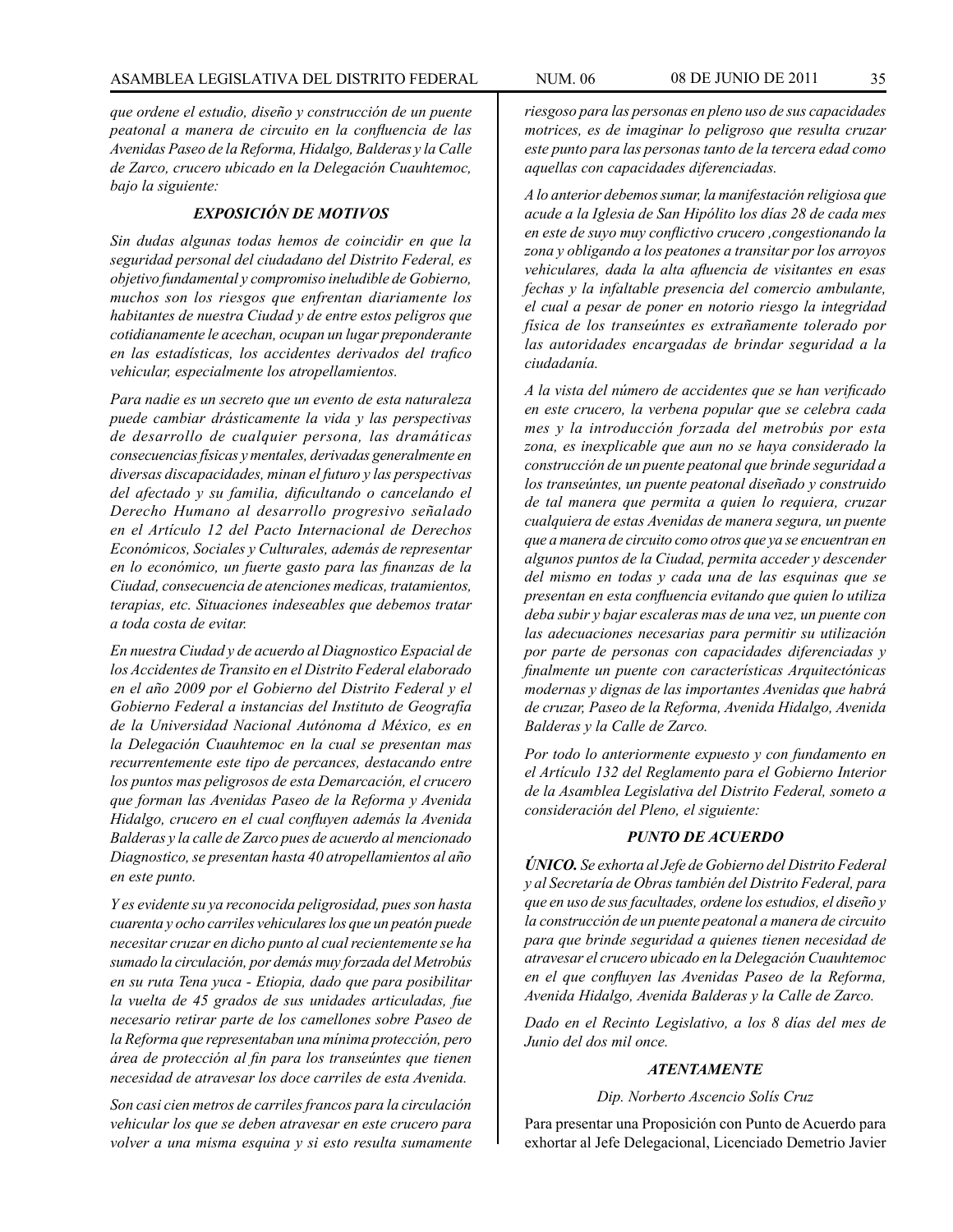Sodi de la Tijera, informe a esta Soberanía del estado actual que guarda el Programa de Rescate Urbano y de Seguridad denominado "Renace Tacuba", se concede el uso de la Tribuna al Diputado Erasto Ensástiga Santiago, a nombre del Diputado Víctor Hugo Romo Guerra, del Grupo Parlamentario del Partido de la Revolución Democrática.

Este punto se pasa al final del Orden del Día.

Para presentar una Proposición con Punto de Acuerdo para exhortar al Jefe de Gobierno del Distrito Federal a contemplar diversos puntos de agenda ecológica, se concede el uso de la Tribuna al Diputado Cristian Vargas Sánchez, a nombre propio y del Diputado Israel Betanzos Cortés, del Grupo Parlamentario del Partido Revolucionario Institucional.

**EL C. DIPUTADO ALAN CRISTIAN VARGAS SÁNCHEZ.** Con su venia, señor Presidente.

*PROPOSICIÓN CON PUNTO DE ACUERDO PARA EXHORTAR AL JEFE DE GOBIERNO DEL DISTRITO FEDERAL A CONTEMPLAR DIVERSOS PUNTOS DE AGENDA ECOLÓGICA, QUE PRESENTA EL DIPUTADO ALAN CRISTIAN VARGAS SÁNCHEZ A NOMBRE PROPIO Y DEL DIPUTADO ISRAEL BETANZOS CORTES, DEL GRUPO PARLAMENTARIO DEL PARTIDO REVOLUCIONARIO INSTITUCIONAL.*

*Diputado Presidente los que suscriben Diputados Israel Betanzos Cortes y Cristian Vargas Sánchez, integrantes del Grupo Parlamentario del PRI en esta Honorable Asamblea Legislativa del Distrito Federal, V Legislatura, con fundamento en los Artículos 122 base primera, fracción V, inciso o) de la Constitución Política de los Estados Unidos Mexicanos, 42 fracción XXX del Estatuto de Gobierno del Distrito Federal, 17 fracción VI de la Ley Orgánica de la Asamblea Legislativa del Distrito Federal y 133 del Reglamento para el Gobierno Interior de la Asamblea Legislativa del Distrito Federal, ponemos a su consideración el presente Punto de Acuerdo al tenor de los siguientes:*

#### *CONSIDERANDOS*

*Que en la Ciudad de México aún se encuentran vestigios de la mayor parte de los ecosistemas originales y precisamente la propuesta ambiental de Metrópoli 2025 se basa en restaurar y conservar el medio natural original.*

*Que la Zona Metropolitana del Valle de México tiene una superficie menor a 3 m2 de zonas verdes por habitante, una tercera parte de la recomendada internacionalmente, que es de 9 m2 .*

*Que la ocupación urbana en Suelo de Conservación es un problema que en las últimas tres décadas ha sido constante.*

*Que la dinámica de crecimiento que ha presentado la Ciudad de México, a lo largo de su historia, ha sido consecuencia de la centralización del desarrollo económico* 

*y político del país, con apropiación social del suelo y con su consecuente expansión territorial.*

*Que las Delegaciones de Milpa Alta y Tlalpan son las demarcaciones que tienen más superficie de suelo de conservación seguidos de Xochimilco, Cuajimalpa y Tláhuac, mientras que Gustavo A. Madero, Iztapalapa, Álvaro Obregón y Magdalena Contreras tienen en su conjunto el 10 por ciento de Suelo de Conservación.*

*Que la mayor superficie del suelo de conservación se encuentra al sur del Distrito Federal abarcando 87, 204 hectáreas. Y se extiende por toda la Sierra del Ajusco, el Cerro de la Estrella y la Sierra de Santa Catarina, así como en las planicies lacustre de Xochimilco-Tláhuac y Chalco.*

*Que la porción menor del suelo de conservación que se localiza al norte del Distrito Federal corresponde 1, 238 Hectáreas, distribuidas entre la Sierra de Guadalupe y el Cerro del Tepeyac.*

*Que en nuestra Ciudad, la zona que abarca el suelo de conservación es indispensable para el equilibrio ecológico y climático.*

*Que las reservas acuíferas son mantos de agua subterráneas que se extienden en áreas extensas de tierra. Hasta hace poco las reservas superficiales como ríos, lagos, manantiales y otros eran la fuente más importante de agua dulce.*

*Que en la medida que el agua superficial se ha hecho menos accesible debido a contaminación, reducción y desaparición de sus reservas, el uso de agua subterránea se ha incrementado gradualmente.*

*Que cuando la lluvia cae, parte de la misma corre superficialmente formando arroyos, riachuelos, ríos y lagos, y parte es absorbida por el suelo, la cual se infiltra gradualmente. El agua también se infiltra desde cuerpos de agua superficiales con lagos y ríos, creando reservas de agua subterráneas relativamente estables.*

*Que la pérdida de los bosques reduce la capacidad de retención de agua, en tanto que la construcción de ciudades, carreteras y otros impermeabiliza el suelo imposibilitando la recarga y recuperación de los mantos acuíferos ocasionando el desgaste de la tierra y alterando todo el ecosistema original.*

*Que la Ciudad de México se extiende sobre un área de 1,482 Km. y está localizado en la parte sur de la meseta central del país. La Ciudad de México cuenta con 9 millones de habitantes*

*Que un estudio reciente sobre la recarga del acuífero señala que el Distrito Federal cuenta con 87 000 de lo que se le denomina suelo de conservación (58% de su territorio) conformados principalmente por zonas montañosas cubiertas de bosques y áreas utilizadas en áreas agropecuarias generadoras de variados servicios ambientales.*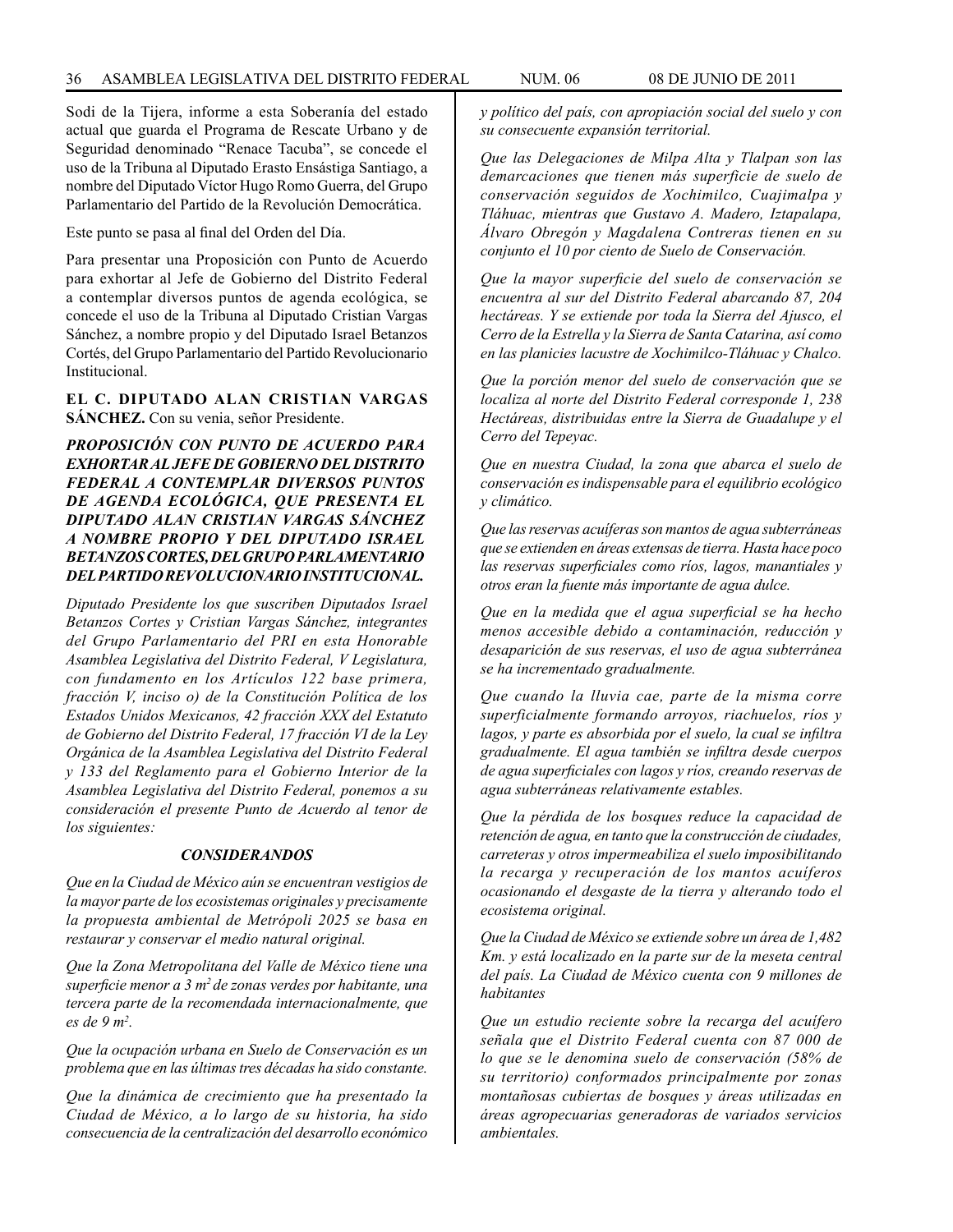# ASAMBLEA LEGISLATIVA DEL DISTRITO FEDERAL NUM. 06 08 de JUNIO de 2011 37

*Que el suelo de conservación de la Delegación Magdalena Contreras representa el 58% de su territorio y está compuesto fundamentalmente por montañas, bosques y un complejo sistema de barrancas. Estos acuíferos proveen casi el 60% de agua que consume la Ciudad de México y obtienen la mayoría de su recarga captando la lluvia que recibe esta zona.*

*De los 104 acuíferos que existen en el país con algún grado de extracción intensiva, los siete más dañados están en el valle de México.*

*Que estudios de la Comisión Nacional del Agua revelan que el acuífero de la zona metropolitana tiene una sobreexplotación superior al 200 por ciento, que pone en riesgo el abastecimiento a mediano plazo si no se detiene.*

*Que es necesario recuperar los acuíferos del valle de México a través de un programa de una agenda ecológica del Distrito Federal donde se implementen acciones y programas encaminados al saneamiento, rehusó de agua, reinyección a los acuíferos.*

*Que el riesgo de inundación de la Ciudad de México es una realidad preocupante. La sobre explotación de los mantos acuíferos es la causa principal. La Ciudad se ha hundido ya por debajo de la pendiente del llamado Gran Canal, el que fuera su principal sistema de desagüe.*

*Que en el ciclo hidrológico, el suelo de conservación tiene una elevada importancia y participación, que es igual a contrarrestar la erosión del suelo y la recarga del acuífero.*

*Que en detrimento del ambiente, el suelo de conservación ha sido afectado, por el crecimiento urbano de la Ciudad.*

*Que el Distrito Federal, como consecuencia de sus geología, presenta hundimientos, hecho que se agrava día con día por el inevitable actuar del ser humano.*

*Que es competencia de esta Asamblea Legislativa hacer propuestas a las autoridades locales, con el fin de satisfacer los intereses de los habitantes del Distrito Federal.*

*Que se requiere mejorar y optimizar la utilización y aplicación de los recursos públicos.*

*Que es evidente el grave problema que existe en nuestra Ciudad por el agotamiento de los acuíferos.*

*Que este consumo desenfrenado de agua y el agotamiento de las vías naturales de recarga natural, en un corto plazo se vislumbra una inevitable escasez del vital liquido.*

*Que en la actualidad existen opciones en la construcción de pavimentos, que permiten la infiltración del agua al subsuelo.*

*Que es necesario disminuir la cantidad de agua que se desperdicia en el drenaje.*

*Que el Ecocreto es un aditivo para la fabricación de concretos y que tiene propiedades de filtrado de líquidos, además de ser un producto ecológico y mexicano.*

*Que el Ecocreto se utiliza para la fabricación de pavimentos de concreto de tipo permeable, que son el resultado de una mezcla de granzón de cemento de tipo 1, agua y el aditivo.*

*Que este material es similar al concreto hidráulico; pero con la ventaja de ser permeable.*

*Que con la utilización del Ecocreto se permite el paso del agua de lluvia de manera inmediata al subsuelo.*

*Que además de recuperarse los acuíferos, se desaparecen charcos y baches de las calles. Por lo anteriormente expuesto se presenta el siguiente Punto de Acuerdo:*

# *ACUERDO*

*PRIMERO: Se exhorta respetuosamente al Jefe de Gobierno del Distrito Federal, a contemplar los siguientes puntos de agenda ecológica.*

*I. Crear "corredores verdes" en banquetas y camellones, haciendo las obras pertinentes para la reforestación de las mismas y la suplantación de la vegetación que por su tamaño y características dañan las banquetas, por otra de menor impacto.*

*II. Promover ante la ciudadanía a través de una campaña permanente de difusión, la plantación de por lo menos, un árbol fuera de su domicilio.*

*III. Mantener un programa permanente de reforestación de las zonas de reserva ecológica y en el Bosque de San Juan de Aragón.*

*IV. Crear un programa a largo plazo de sustitución de la carpeta asfáltica actual por ecocreto.*

*Punto de Acuerdo para Exhortar al Jefe de Gobierno del Distrito Federal, a contemplar diversos puntos de Agenda Ecológica.*

#### *ATENTAMENTE*

*Dip. Israel Betanzos Cortes Dip. Cristian Vargas Sánchez*

# Gracias.

**EL C. PRESIDENTE.** En términos de lo dispuesto por el Artículo 133 del Reglamento para el Gobierno Interior de la Asamblea Legislativa del Distrito Federal, consulte la Secretaría a la Diputación Permanente en votación económica si la propuesta presentada por el Diputado Cristian Vargas Sánchez se considera de urgente y obvia resolución.

**LA C. SECRETARIA DIPUTADA ABRIL JANNETTE TRUJILLO VÁZQUEZ.** Por instrucciones de la Presidencia y en votación económica se consulta a la Diputación Permanente si la propuesta de referencia se considera de urgente y obvia resolución. Los que estén por la afirmativa, sírvanse manifestarlo levantando la mano.

Los que estén por la negativa, sírvanse manifestarlo levantando la mano.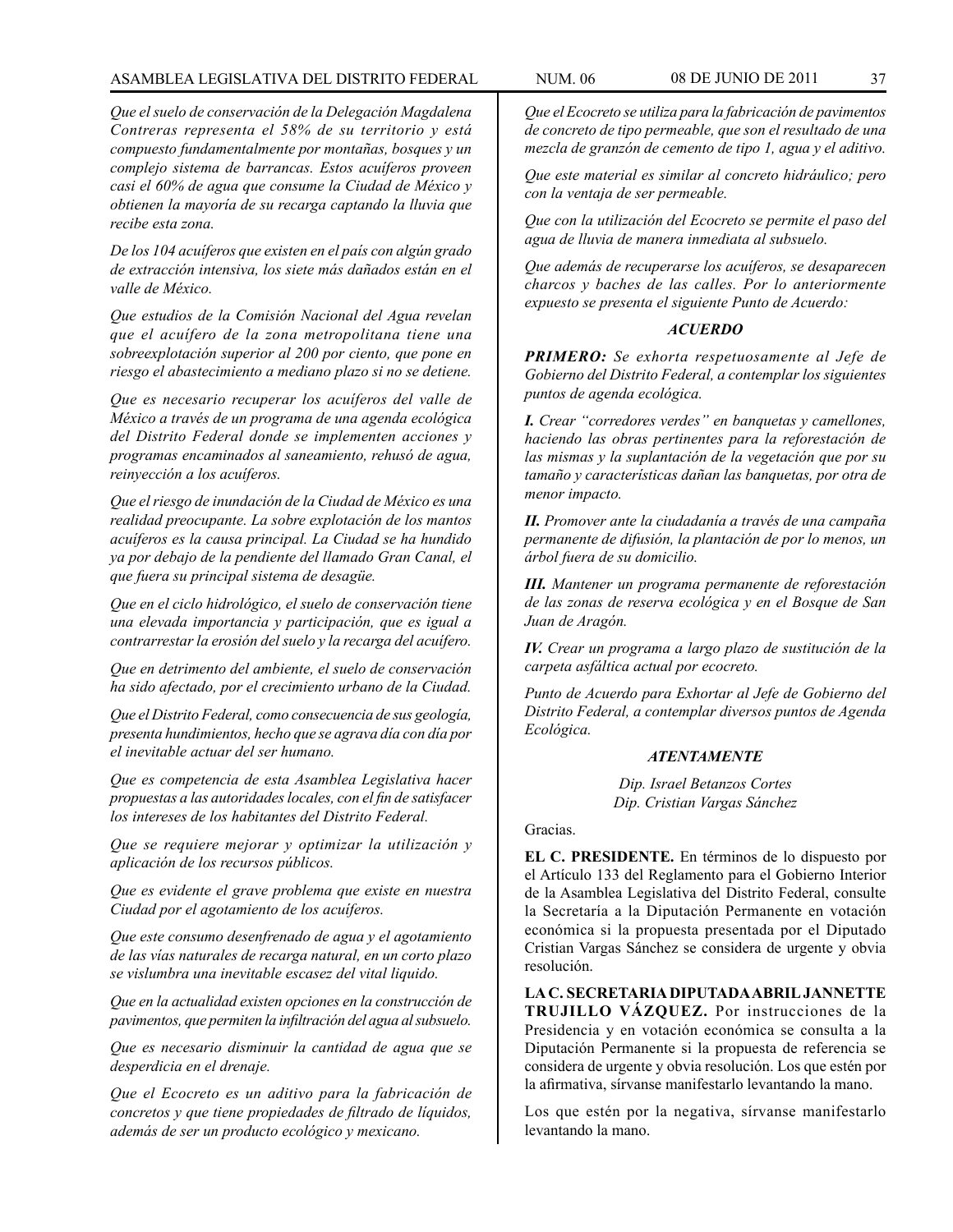Se considera de urgente y obvia resolución, Diputado Presidente.

**EL C. PRESIDENTE.** Gracias Diputada. Está a discusión la propuesta. ¿Existen oradores en contra?

Proceda la Secretaría a preguntar a la Diputación Permanente en votación económica si es de aprobarse la propuesta a discusión.

**LA C. SECRETARIA.** Por instrucciones de la Presidencia y en votación económica se pregunta a la Diputación Permanente si es de aprobarse la propuesta sometida a su consideración. Los que estén por la afirmativa, sírvanse manifestarlo levantando la mano.

Los que estén por la negativa, sírvanse manifestarlo levantando la mano.

Aprobada la propuesta, Diputado Presidente.

**EL C. PRESIDENTE.** Gracias Diputada. Remítase a las autoridades correspondientes para los efectos legales a que haya lugar.

Esta Presidencia informa que los puntos enlistados en los numerales 19, 20 y 23 serán presentados al final de la Orden del Día.

Para presentar una Proposición con Punto de Acuerdo mediante el cual se exhorta a la Comisión de Gobierno de esta Asamblea Legislativa considere la propuesta de que las ponencias presentadas en los foros públicos de este órgano de representación popular sean organizados y expuestos en un enlace específico de fácil acceso en la Página de Internet institucional que estaría a cargo del Comité de Estudios y Estadísticas sobre la Ciudad de México para que los legisladores, estudiantes, medios de información e interesados en los temas de la Ciudad puedan tener a disposición estos valiosos estudios, se concede el uso de la Tribuna a la Diputada Ana Estela Aguirre y Juárez, del Grupo Parlamentario del Partido del Trabajo.

**LA C. DIPUTADA ANA ESTELA AGUIRRE Y JUÁREZ.** Con su venia Diputado Presidente.

*PROPOSICIÓN CON PUNTO DE ACUERDO MEDIANTE EL CUAL SE EXHORTA A LA COMISIÓN DE GOBIERNO DE ESTA ASAMBLEA LEGISLATIVA CONSIDERE LA PROPUESTA DE QUE LAS PONENCIAS PRESENTADAS EN LOS FOROS PÚBLICOS DE ESTE ÓRGANO DE REPRESENTACIÓN POPULAR, SEAN ORGANIZADOS Y EXPUESTOS EN UN ENLACE ESPECÍFICO DE FÁCIL ACCESO EN LA PÁGINA DE INTERNET INSTITUCIONAL, QUE ESTARÍA A CARGO DEL COMITÉ DE ESTUDIOS Y ESTADÍSTICA SOBRE LA CIUDAD DE MÉXICO PARA QUE LOS LEGISLADORES, ESTUDIANTES, MEDIOS DE INFORMACIÓN E INTERESADOS EN LOS TEMAS DE LA CIUDAD PUEDAN TENER A DISPOSICIÓN ESTOS VALIOSOS ESTUDIOS, QUE* 

# *PRESENTA LA DIPUTADA ANA ESTELA AGUIRRE Y JUÁREZ, DEL GRUPO PARLAMENTARIO DEL PARTIDO DEL TRABAJO.*

*La y los que suscriben Diputada Ana Estela Aguirre y Juárez, y Diputados Arturo López Cándido y Juan Pablo Pérez Mejía, integrantes del Grupo Parlamentario del Partido del Trabajo, de la V Legislatura de la Asamblea Legislativa del Distrito Federal, y con fundamento en lo dispuesto por los Artículos 122 Base Primera, de la Constitución Política de los Estados Unidos Mexicanos; 36 y 42 fracciones XXV y XXX del Estatuto de Gobierno del Distrito Federal; 10 fracciones I, XXI, 17 fracción VI de la Ley Orgánica de la Asamblea Legislativa del Distrito Federal, 93 y 132 del Reglamento para el Gobierno Interior de la Asamblea Legislativa del Distrito Federal, sometemos a la consideración de los Diputados integrantes de la Diputación Permanente la siguiente: Proposición con Punto de Acuerdo mediante el cual se exhorta a la comisión de gobierno de esta Asamblea Legislativa considere la propuesta de que las ponencias presentadas en los foros públicos de este órgano de representación popular, sean organizados y expuestos en un enlace específico de fácil acceso en la página de internet institucional, que estaría a cargo del comité de estudios y estadística sobre la Ciudad de México, para que los legisladores, estudiantes, medios de información e interesados en los temas de la Ciudad puedan tener a disposición estos valiosos estudios, al tenor de los siguientes:*

#### *CONSIDERANDOS*

*1. Esta Asamblea Legislativa tiene diversas fuentes de insumos informativos. Una de ellas, es la serie de ponencias que se presentan en los foros que organizan las Comisiones y Comités de este Órgano Legislativo. Las ponencias que se vierten dentro de los Foros Legislativos son estudios y análisis hechos por investigadores, académicos, personas dedicadas a especializarse sobre temas que tienen una pertinencia temática sobre la Ciudad de México y personas que tienen una experiencia interesante y valiosa para la Ciudad.*

*2. Las ponencias de los foros de esta Asamblea, las conferencias magistrales, se van extraviando conforme pasa el tiempo o no se encuentran fácilmente disponibles para los propios Diputados ni para el público en general. Este material intelectual, que ya ha sido público por decisión del ponente, tiene la posibilidad de estar organizado convenientemente. y por estar soportado por una instancia institucional, pública y de gobierno, podría acumularse y estar a disposición de legisladores, asesores, estudiosos y medios de información.*

*3. Esta propuesta considera que el material que ya ha sido público a través de lo Foros Legislativos podría organizarse y representarse en un formato legible, público y accesible en uno de los enlaces de esta Asamblea Legislativa, salvados*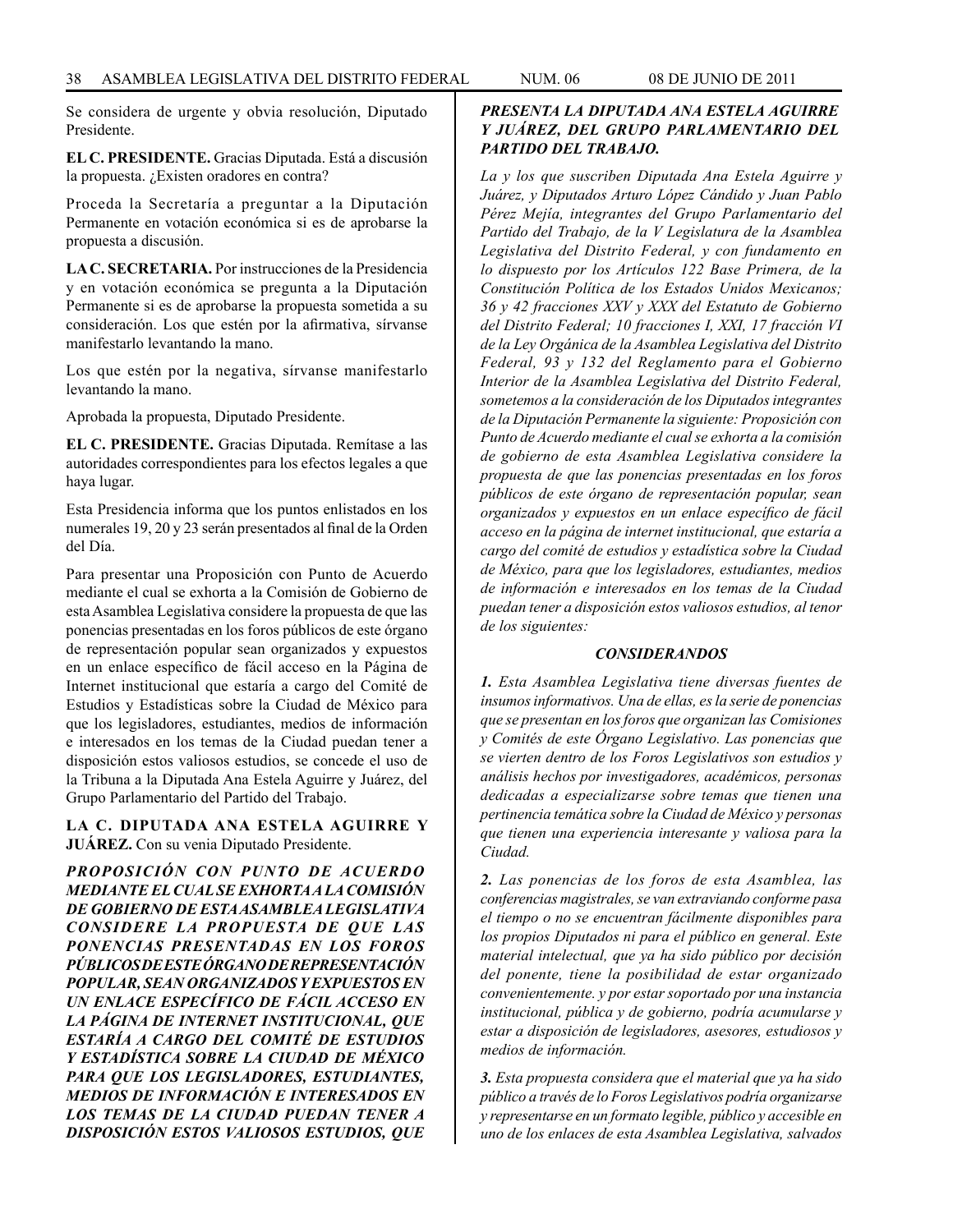*los requerimientos de los derechos de autor, tema que podría considerarse, para salvaguardar la información y su disposición pública.*

*4. Uno de los grandes avances de la democratización es la socialización de la información, del conocimiento y la liberación de sus restricciones. A sabiendas que la mayoría de los ponentes estarían de acuerdo en ceder su trabajo, pues ya los han hecho público al ser emitida la ponencia frente a la opinión pública, para ser expuesto y formar parte del capital de información de este órgano, cabe la posibilidad de inaugurar una fuente de información valiosa y nutritiva para el quehacer legislativo y sus fuentes argumentales.*

*Por lo anteriormente expuesto y fundado, sometemos a la consideración de esta Diputación*

*Permanente la aprobación del siguiente:*

# *PUNTO DE ACUERDO*

*ÚNICO. Se exhorta a la Comisión de Gobierno de esta Asamblea Legislativa considere la propuesta de que las ponencias presentadas en los foros públicos de este órgano de representación popular, sean organizados y expuestos en un enlace especifico de fácil acceso en la página de Internet Institucional, que estaría a cargo del comité de estudios y estadística sobre la Ciudad de México, para que los legisladores, estudiantes, medios de información e interesados en los temas de la Ciudad puedan tener a disposición estos valiosos estudios.*

*Dado en el Recinto de la Asamblea Legislativa del Distrito Federal, a los ocho días del mes de junio del año dos mil once.*

#### *ATENTAMENTE*

# *Dip Ana Estela Aguirre y Juárez*

Es cuanto, Diputado Presidente.

**EL C. PRESIDENTE**. Gracias, Diputada. En términos de lo dispuesto por el Artículo 133 del Reglamento para el Gobierno Interior de la Asamblea Legislativa del Distrito Federal, consulte la Secretaría a la Diputación Permanente en votación económica si la propuesta presentada por la Diputada Ana Estela Aguirre y Juárez, se considera de urgente y obvia resolución.

**LA C. SECRETARIA DIPUTADA ANA ESTELA AGUIRRE Y JUÁREZ**. Por instrucciones de la Presidencia y en votación económica se consulta a la Diputación Permanente si la propuesta de referencia se considera de urgente y obvia resolución. Los que estén por la afirmativa, sírvanse manifestarlo levantando la mano.

Los que estén por la negativa, sírvanse manifestarlo levantando la mano.

Se considera de urgente y obvia resolución, Diputado Presidente.

**EL C. PRESIDENTE**. Gracias, Diputada. Está a discusión la propuesta. ¿Existen oradores en contra?

Proceda la Secretaría a pregunta a la Diputación Permanente en votación económica, si es de aprobarse la propuesta a discusión.

**LA C. SECRETARIA**. Por instrucciones de la Presidencia y en votación económica se pregunta a la Diputación permanente si es de aprobarse la propuesta sometida a su consideración. Los que estén por la afirmativa, sírvanse manifestarlo levantando la mano.

Los que estén por la negativa, sírvanse manifestarlo levantando la mano.

Aprobada la propuesta, Diputado Presidente.

**EL C. PRESIDENTE**. Gracias, Diputada. Remítase a las autoridades correspondientes para los efectos legales a que haya lugar.

Para presentar una Proposición con Punto de Acuerdo para que la Asamblea Legislativa del Distrito Federal exhorte al Gobierno del Distrito Federal, y a los 16 jefes delegacionales para intensificar sus acciones de promoción y cumplimiento en la Ciudad de México del Plan Mundial para el decenio de acción para la seguridad vial 2011-2020 y para planear, presupuestar, construir e inaugurar el 11 de mayo del 2012 en cada una de las 16 Demarcaciones territoriales del Distrito Federal un centro de educación vial, se concede el uso de la Tribuna al Diputado Leonel Luna Estrada, a nombre propio y del Diputado Héctor Guijosa Mora, del Grupo Parlamentario del Partido de la Revolución Democrática.

**EL C. DIPUTADO LEONEL LUNA ESTRADA**. Con su permiso, Diputado Presidente. A nombre del Diputado Héctor Guijosa Mora y del de la voz, presento esta Proposición con Punto de Acuerdo de urgente y obvia resolución.

*PROPOSICIÓN CON PUNTO DE ACUERDO PARA QUE LA ASAMBLEA LEGISLATIVA DEL DISTRITO FEDERAL EXHORTE AL GOBIERNO DEL DISTRITO FEDERAL (GDF) Y A LA Y LOS 16 JEFES DELEGACIONALES PARA INTENSIFICAR SUS ACCIONES DE PROMOCIÓN Y CUMPLIMIENTO, EN LA CIUDAD DE MÉXICO, DEL PLAN MUNDIAL PARA EL DECENIO DE ACCIÓN PARA LA SEGURIDAD VIAL 2011-2020 Y PARA PLANEAR, PRESUPUESTAR, CONSTRUIR E INAUGURAR EL 11 DE MAYO DE 2012, EN CADA UNA DE LAS 16 DEMARCACIONES TERRITORIALES DEL DISTRITO FEDERAL, UN CENTRO DE EDUCACIÓN VIAL, QUE PRESENTA EL DIPUTADO LEONEL LUNA ESTRADA A NOMBRE PROPIO Y DEL DIPUTADO HÉCTOR GUIJOSA MORA, DEL GRUPO PARLAMENTARIO DEL PARTIDO DE LA REVOLUCIÓN DEMOCRÁTICA.*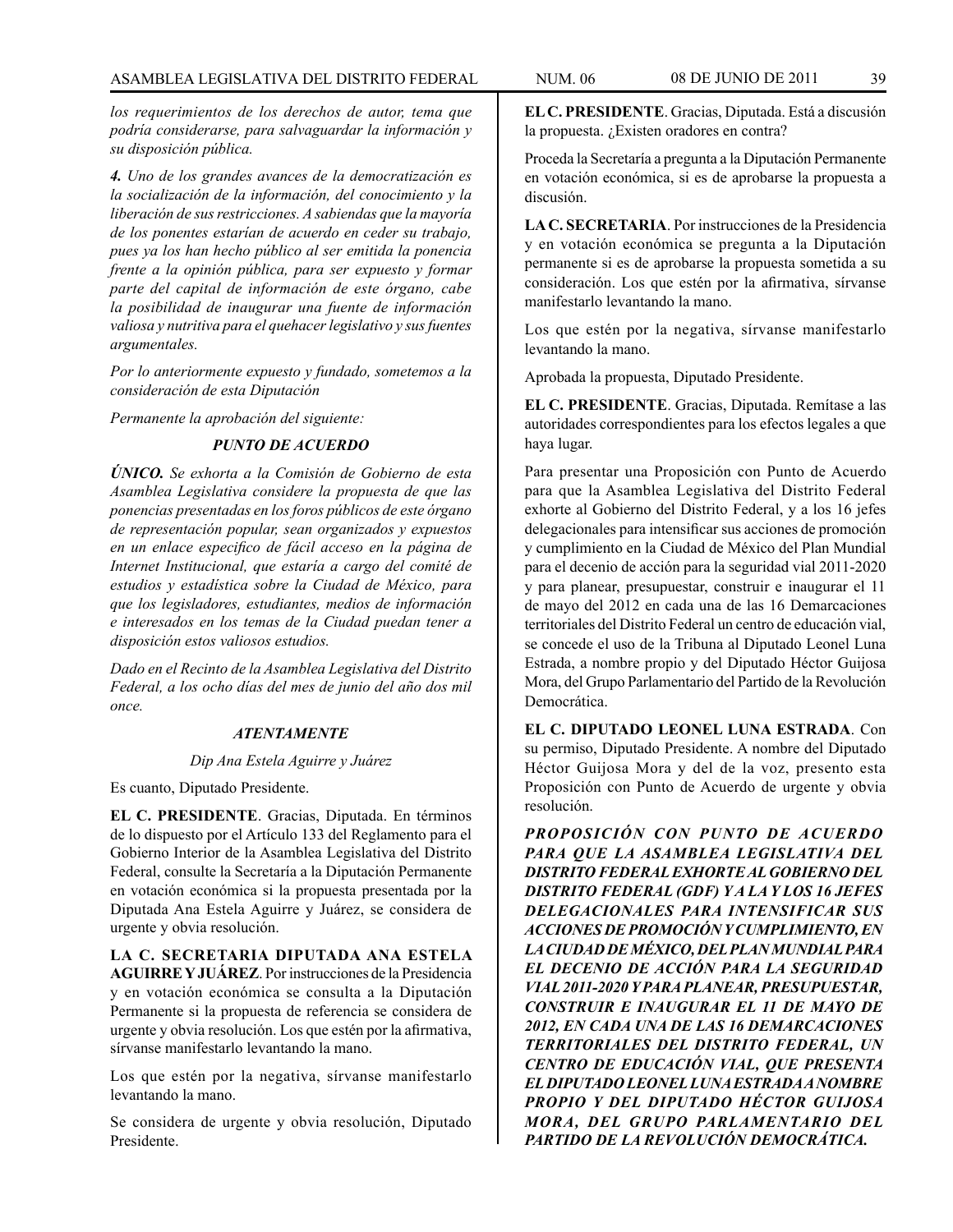*Los suscritos, Diputado Héctor Guijosa Mora y Diputado Leonel Luna Estrada, integrantes del Grupo Parlamentario del Partido de la Revolución Democrática (PRD) de esta H. Asamblea Legislativa del Distrito Federal, V Legislatura, con fundamento en lo dispuesto por los Artículos 122, Apartado C, Base Primera, Fracción V, Incisos g), h), i), j), k) y o), de la Constitución Política de los Estados Unidos Mexicanos; 42 Fracciones XI), XII), XIII), XIV, XV y XXX, del Estatuto de Gobierno del Distrito Federal; 10, 7°, 10 Fracciones I, II, III, IV, VI, VII, XIX, XX, XXI, XXIX, XXX, XXXI y XXXV, 11, 12, 13, 17, 18, 19, 59, 60 Fracción II, 61, 62 Fracción XXXI, 63, 64, 67 y 68, de la Ley Orgánica de la Asamblea Legislativa del Distrito Federal; 10, 20, 30, 28, 29, 30, 31, 32, 33, 34, 35, 36, 37, 38, 39, 40, 41,48, 92 Numeral 10,93, 121 y 133 del Reglamento para el Gobierno Interior de la Asamblea Legislativa del Distrito Federal; y 1°, 2°, 3°, 4°, 5°, 6°, 7°, 8°, 9°, 10, 11, 12, 13, 54, 15, 16, 17, 18, 28, 29, 30, 31, 32, 33, 34, 35, 36, 37, 38, 39, 40, 41, 42, 43, 44, 45, 46, 47, 48, 49, 50, 51, 52, 53, 54, 55, 56, 57, 58, 59, 60, 61, 62, 63 y 67 del Reglamento Interior de las Comisiones de la Asamblea Legislativa del Distrito Federal, sometemos respetuosamente a la consideración del Pleno de esta Soberanía, la siguiente: Proposición con Punto de Acuerdo de urgente y obvia resolución para que la Asamblea Legislativa del Distrito Federal exhorte al Gobierno del Distrito Federal (GDF) y a la y los 16 Jefes Delegacionales para intensificar sus acciones de promoción y cumplimiento, en la Ciudad de México, del "Plan Mundial para el Decenio de Acción para la Seguridad Vial 2011- 2020" y para planear, presupuestar, construir e inaugurar el 11 de mayo de 2012, en cada una de las 16 demarcaciones territoriales del distrito federal, un centro de educación vial, al tenor de los siguientes:*

# *CONSIDERANDOS*

*I. Que, la Asamblea General de la Organización de las Naciones Unidas (ONU), en su 74a Sesión Plenaria, celebrada el 2 de marzo de 2010, emitió la resolución aprobada por la asamblea general 64/255. Mejoramiento de la Seguridad Vial en el Mundo1 , en la cual reconoció que:*

*"(...) La mortalidad por colisiones en accidentes de tránsito tiene una enorme incidencia en todo el mundo y que cada año resultan heridas de veinte a cincuenta millones de personas a consecuencia de accidentes de tránsito no mortales, muchas de ellas con secuelas de discapacidad permanente,"*

*II. Que, con esa resolución la ONU también observó que:*

*"(...) Este importante problema de salud pública tiene una amplia gama de consecuencias sociales y económicas que, de no encararse, pueden afectar al desarrollo sostenible de los países y obstaculizar los progresos hacia la consecución de los Objetivos de Desarrollo del Milenio"*

*III. Que, la ONU igualmente reconoció que:*

*"(...) La publicación de la Organización Mundial de la Salud titulada Informe Sobre la Situación Mundial de la Seguridad Vial: es hora de pasar a la acción, en que se evalúa por primera vez la situación de la seguridad vial a nivel mundial y se pone de relieve que la mitad de las personas que fallecen como consecuencia de accidentes de tránsito son usuarios vulnerables de las vías de tránsito y que son relativamente pocos los países del mundo que tienen una legislación completa para hacer frente a los principales* 

*factores de riesgo para la seguridad vial," IV. Que, por estas y otras muchas razones expuestas en la resolución aprobada por la asamblea general 64/255. Mejoramiento de la seguridad vial en el mundo proclamó:*

*"(...) El período 2011-2020 "Decenio de Acción para la Seguridad Vial", con el objetivo de estabilizar y, posteriormente, reducir las cifras previstas de víctimas mortales en accidentes de tránsito en todo el mundo aumentando las actividades en los planos nacional, regional y mundial;*

*V. Que, el Secretario General de la ONU, Señor Ban Kimoon, exhortó: "a los Estados Miembros, los organismos internacionales, las organizaciones de la sociedad civil, las empresas y los líderes comunitarios a garantizar que el Decenio produzca mejoras auténticas. Para dar un paso en esta dirección, los gobiernos deberían dar a conocer sus planes nacionales para el Decenio cuando este se ponga en marcha a nivel mundial el 11 de mayo de 2011. "*

*VI. Que, el plan mundial para el decenio de acción para la seguridad vial 2011-2020, vigente, en su Apartado "3. ¿Por qué un Decenio de Acción para la Seguridad Vial?", explica con claridad, solidez y precisión su razón de ser:*

*"3. ¿Por qué un Decenio de Acción para la Seguridad Vial?*

*La Comisión para la Seguridad Vial Mundial hizo un llamamiento a favor de un Decenio de Acción para la Seguridad Vial en su informe de 2009. La propuesta ha sido respaldada por una amplia gama de personalidades, así como por el Grupo de colaboración de las Naciones Unidas para la seguridad vial. El Secretario General de las Naciones Unidas, en su informe de 2009 presentado a la Asamblea General, alentaba a los Estados Miembros a que apoyaran los esfuerzos para establecer dicho Decenio, que brindaría una oportunidad para realizar actividades coordinadas y a largo plazo en apoyo de la seguridad vial a nivel local, nacional y regional.*

*Los asociados clave para la seguridad vial en el mundo convienen en que es el momento oportuno para acelerar las inversiones en la seguridad vial en los países de ingresos bajos y medianos, y para formular estrategias y programas de seguridad vial sostenibles que redefinan la relación entre las vías de tránsito y las personas, estimulen el uso del transporte público y modifiquen también la forma de medir los avances nacionales en las políticas de transporte.*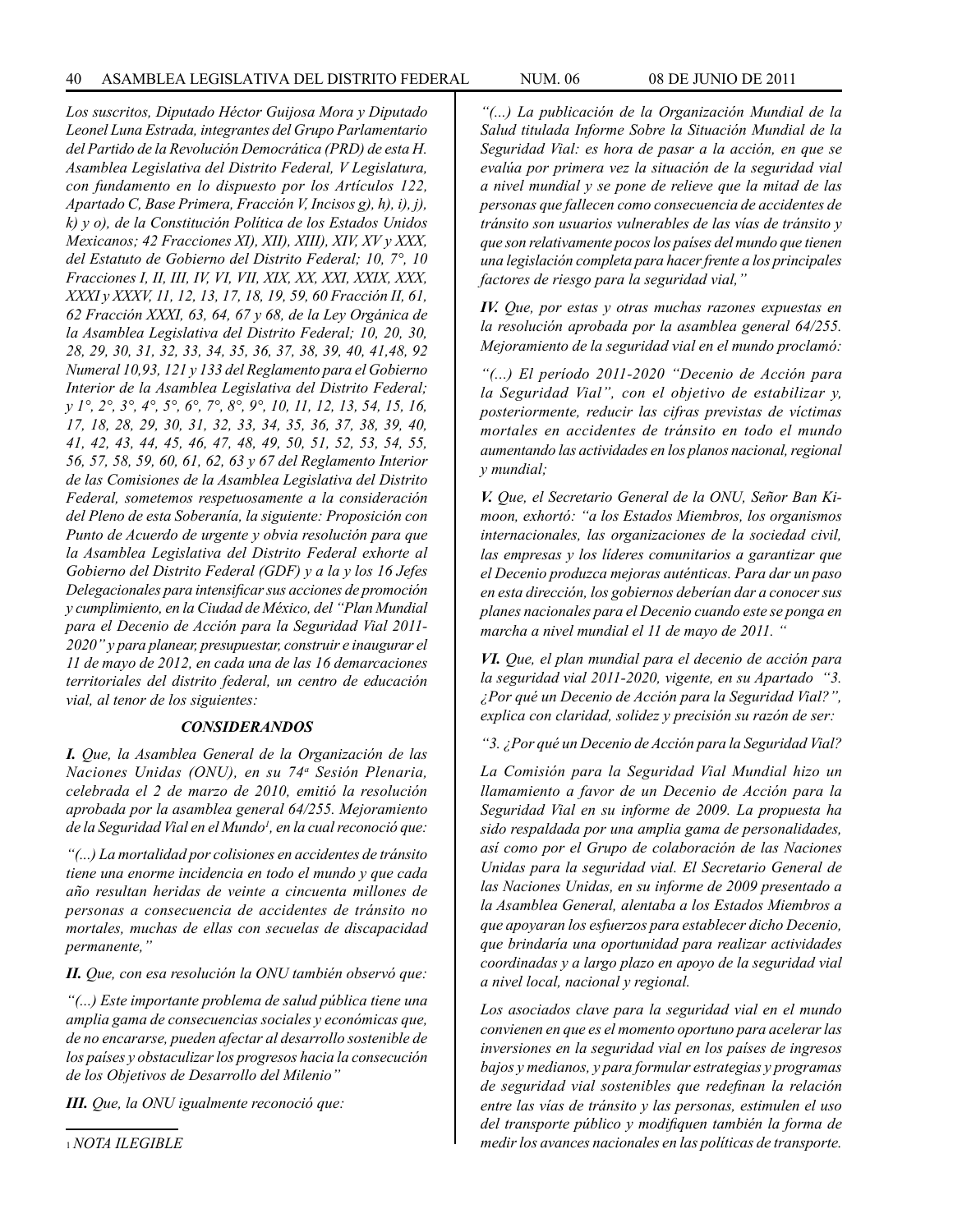*Se conocen los principales factores de riesgo y las medidas correctivas eficaces para hacerles frente.*

*Se han establecido estructuras de colaboración para reunir a los actores internacionales clave, los financiadores y la sociedad civil, y existe un mecanismo de financiación para apoyar la aceleración de las inversiones y las actividades. Los elementos clave que aún siguen faltando son recursos suficientes y voluntad política.*

*Un Decenio ofrecería un marco temporal para tomar medidas destinadas a alentar el compromiso político y la asignación de recursos tanto a nivel nacional como mundial. Los donantes podrían utilizar el Decenio como estímulo para integrar la seguridad vial en sus programas de asistencia.*

*Los países de ingresos bajos y medianos pueden utilizarlo para acelerar la adopción de programas de seguridad vial eficaz y rentable, en tanto que los países de ingresos altos pueden aprovecharlo para mejorar sus resultados en materia de seguridad vial, así como para compartir sus experiencias y conocimientos con los demás.*

*En marzo de 2010, la resolución de la Asamblea General de las Naciones Unidas proclamó el período 2011-2020 como el Decenio de Acción para la Seguridad Vial (A/64/255) con el objetivo de estabilizar y, posteriormente, reducir las cifras previstas de víctimas mortales en accidentes de tránsito en todo el mundo, aumentando las actividades en los planos nacional, regional y mundial. La resolución pide a los Estados Miembros que /leven a cabo actividades en materia de seguridad vial, particularmente en los ámbitos de la gestión de la seguridad vial, la infraestructura viaria, la seguridad de los vehículos, el comportamiento de los usuarios de las vías de tránsito, la educación para la seguridad vial y la atención después de los accidentes. Si bien apoya el seguimiento periódico de los progresos hacia la consecución de las metas mundiales relacionadas con el Decenio, señala que las metas nacionales relativa cada esfera de actividades deberían ser fijadas por cada Estado Miembro. La resolución pide que la Organización Mundial de la Salud y las comisiones regionales de las Naciones Unidas, en cooperación con otros asociados del Grupo de colaboración de las Naciones Unidas para la seguridad vial y otros interesados, preparen un Plan mundial para el Decenio como documento orientativo que facilite la consecución de sus objetivos. "*

*VII. Que, en México, el Gobierno Federal anuncio que nuestro país si participaría en el Decenio de Acción para la Seguridad Vial 2011-2020, en estos términos:*

*"México se sumó a la Iniciativa del Decenio de Acción de la Organización de las Naciones Unidas para alcanzar la meta de que en 10 años se reduzca a la mitad el número de muertes y de discapacidades por accidentes viales en el mundo, en la llamada Década de la Seguridad Vial".2*

*VIII. Que, el 12 de mayo de 2011, el Gobierno Federal de México realizó un evento para formalizar, el Lanzamiento de la Estrategia de Seguridad Vial 2011-2020, mediante la firma de un acuerdo entre los titulares de la Secretaría de Comunicaciones y Transportes y la Secretaría de Salud:*

*"El acuerdo busca avanzar en ejes tan importantes como la gestión de la seguridad vial, el desarrollo de infraestructura y vehículos más seguros, la concientización de los usuarios y la mejora en la atención médica a quienes sufren accidentes". 3*

*IX. Que, en México se observan altos índices de accidentes de tránsito y, en consecuencia, de personas muertas, heridas y discapacitadas, que además de los graves daños a la estabilidad y estructura de las familias, provocan grandes pérdidas económicas y sociales, así como fuertes impactos negativos a los servicios públicos de salud.*

*"Veinticuatro mil personas mueren al año en México por accidentes de tránsito. México es el séptimo país en donde más muertes ocurren por accidentes de tránsito y el tercero a nivel regional. Cuarenta mil personas quedan con discapacidad permanente, aseguró el secretario de Salud, José Ángel Córdova".4*

*X. Que, la XLI Reunión Ordinaria de la Conferencia Nacional de Gobernadores (CONAGO), celebrada el 27 de mayo de 2011, en Monterrey, Nuevo León, se sumó al Decenio de Acción para la Seguridad Vial 2011-2020:*

*"La Conago aprobó por unanimidad trabajar con la Secretaría de Salud federal para reducir en un 50 por ciento la mortalidad y lesiones por accidentes viales, dentro del Decenio de Acciones por la Seguridad Vial. Durante Sesión plenaria de la 41 Reunión de la Conago, desarrollada en el parque Fundidora de esta capital, el secretario de Salud, José Ángel Córdova Villalobos, expuso la importancia de revertir este problema de salud que en México genera gastos por 126 mil millones de pesos, equivalentes al uno por ciento del Producto Interno Bruto (PIB)".5*

*XI. Que, en el Perfil Estatal del Distrito Federal del Centro Nacional para la Prevención de Accidentes, la "Tasa de Mortalidad Nacional por Accidentes de Tránsito, 2008" se ubicaba en 16.0°10 y la Tasa de Mortalidad por Accidentes de Tránsito en el Distrito Federal, 2008, era de 12.1 °10, es decir, 4.8°10 decesos en Accidentes de Tránsito más 7.35°10 decesos por Atropellamiento.*

<sup>2</sup> *Secretaría de Salud. Comunicado de Prensa Conjunto 31 de mayo de 2011. http://portalsalud.gob.mx/redirector?lipo=06n\_ seccion=boletines6sección-2011-05-11-5181.html*

<sup>3</sup> *Presidencia de la República. Lanzamiento de la Estrategia de Seguridad Vial 2011-2020. 12 de mayo de 2011, http://www.presidencia.gob.mx/2011/05/lanzamiento-de-la-estrategia-nacional-de-seguridad-vial2011-2020/*

<sup>4</sup> *Portal Web de la Secretaría de Salud del D.F. Se inicia el Decenio de Acción para la Seguridad Vial 2011-2020. http://www. salud.df.gob.mx/ssdl/index2.php/page=com\_contenido.pdf-1801-513*

<sup>5</sup> *Publimetro. Se suma Conago al Decenio por la Seguridad Vial, impulsado por Salud. Nora de Liliana Juárez González. Enviada. Placido Meléndez Rodríguez. Corresponsal. http://www.publimetro.com.mx/noticias/se-suma-conago-al-decencio-por-laseguirdad-vial-impulsado-por-salud/ (Ilegible).*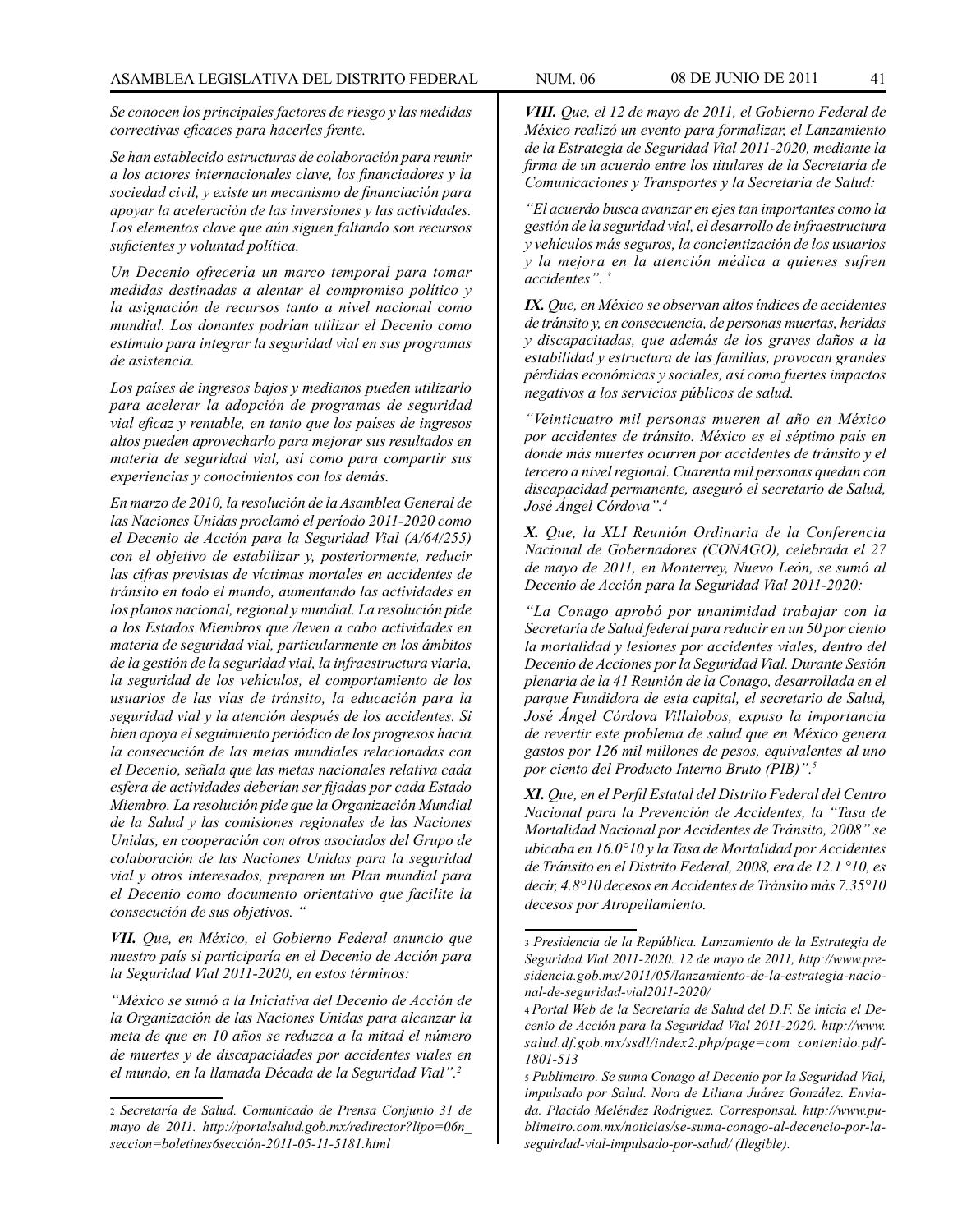# 42 ASAMBLEA LEGISLATIVA DEL DISTRITO FEDERAL NUM. 06 08 de JUNIO de 2011

*XII. Que, en dicho Perfil Estatal del Distrito Federal en el rubro "Principales Causas de Muerte, 2004 a 2010", los decesos por "Accidente de Tráfico de Vehículo de Motor" ocupan las posiciones novena o décima, durante la todos esos años, entre todas las demás causas.*

*XIII. Que, todas estas estadísticas de decesos, heridos y discapacitados por accidentes de tránsito exigen acciones urgentes de todas las autoridades. Por lo anteriormente expuesto, con fundamento en el Artículo 133 del Reglamento para el Gobierno Interior de la Asamblea Legislativa del Distrito Federal, sometemos a la consideración de esta Soberanía, la siguiente*

*Proposición de Urgente y Obvia Resolución con el siguiente:*

# *PUNTO DE ACUERDO*

*ÚNICO: La Asamblea Legislativa del Distrito Federal aprueba exhortar al Gobierno del Distrito Federal (GDF) y a la y los 16 Jefes Delegacionales para intensificar sus acciones de promoción y cumplimiento, en la Ciudad de México, del "Plan Mundial para el Decenio de Acción para la Seguridad Vial 2011- 2020" y para planear, presupuestar, construir e inaugurar el 11 de mayo de 2012, en cada una de las 16 demarcaciones territoriales del Distrito Federal, un Centro de Educación Vial.*

# *ATENTAMENTE*

*Dip. Héctor Guijosa Mora Dip. Leonel Luna Estrada*

Es cuanto, Diputado Presidente.

**EL C. PRESIDENTE.** Gracias, Diputado. En términos de lo dispuesto por el Artículo 133 del Reglamento para el Gobierno Interior de la Asamblea Legislativa del Distrito Federal, consulte la Secretaría a la Diputación Permanente en votación económica si la propuesta presentada por el Diputado Leonel Luna Estrada se considera de urgente y obvia resolución.

**LA C. SECRETARIA DIPUTADA ABRIL JANNETTE TRUJILLO VÁZQUEZ.** Por instrucciones de la Presidencia y en votación económica se consulta a la Diputación Permanente si la propuesta de referencia se considera de urgente y obvia resolución. Los que estén por la afirmativa, sírvanse manifestarlo levantando la mano.

Los que estén por la negativa, sírvanse manifestarlo levantando la mano.

Se considera de urgente y obvia resolución, Diputado Presidente.

**EL C. PRESIDENTE.** Gracias, Diputada. Está a discusión la propuesta. ¿Existen oradores en contra?

Proceda la Secretaría a preguntar a la Diputación Permanente en votación económica si es de aprobarse la propuesta a discusión.

**LA C. SECRETARIA.** Por instrucciones de la Presidencia y en votación económica se pregunta a la Diputación Permanente si es de aprobarse la propuesta sometida a su consideración. Los que estén por la afirmativa, sírvanse manifestarlo levantando la mano.

Los que estén por la negativa, sírvanse manifestarlo levantando la mano.

Aprobada la propuesta, Diputado Presidente.

**EL C. PRESIDENTE.** Gracias, Diputada. Remítase a las autoridades correspondientes para los efectos legales a que haya lugar.

Para presentar una Proposición con Punto de Acuerdo por medio del cual respetuosamente se le solicita al Secretario de Gobierno, Licenciado José Ángel Ávila Pérez; y a la Secretaria de Desarrollo Económico, Licenciada Laura Velázquez Alzúa, ambos del Distrito Federal, un informe pormenorizado de los establecimientos mercantiles que cuentan con la autorización para funcionar y cerrar hasta las 5:00 horas, se concede el uso de la Tribuna a la Diputada Lizbeth Eugenia Rosas Montero, a nombre propio y del Diputado José Luis Muñoz Soria, del Grupo Parlamentario del Partido de la Revolución Democrática.

**LA C. DIPUTADA LIZBETH EUGENIA ROSAS MONTERO.** Con su venia, Diputado Presidente.

*PROPOSICIÓN CON PUNTO DE ACUERDO POR MEDIO DEL CUAL RESPETUOSAMENTE SE LE SOLICITA AL SECRETARIO DE GOBIERNO LICENCIADO JOSÉ ÁNGEL ÁVILA PÉREZ Y A LA SECRETARIA DE DESARROLLO ECONÓMICO, LICENCIADA LAURA VELÁZQUEZ ALZÚA AMBOS DEL DISTRITO FEDERAL, UN INFORME PORMENORIZADO DE LOS ESTABLECIMIENTOS*  **MERCANTILES QUE CUENTAN CON LA** *AUTORIZACIÓN PARA FUNCIONAR Y CERRAR HASTA LAS 5:00 HORAS, QUE PRESENTA LA DIPUTADA LIZBETH EUGENIA ROSAS MONTERO A NOMBRE DEL DIPUTADO JOSÉ LUIS MUÑOZ SORIA, DEL GRUPO PARLAMENTARIO DEL PARTIDO DE LA REVOLUCIÓN DEMOCRÁTICA.*

*El suscrito, Diputado José Luis Muñoz Soria, del Grupo Parlamentario del Partido de la Revolución Democrática, con fundamento en lo establecido en los Artículos 17 fracciones VI y VII; 18 fracción VII, de la Ley Orgánica y 133 del Reglamento para el Gobierno Interior, ambos de la Asamblea Legislativa del Distrito Federal, someto a consideración de este Honorable Pleno, la Proposición con Punto de Acuerdo al rubro citado para su urgente y obvia resolución, al tenor de los siguientes:*

# *CONSIDERACIONES:*

*1. El 20 de enero de 2011, es publicada en la Gaceta Oficial del Distrito Federal, la Ley de Establecimientos Mercantiles del Distrito Federal. Todo después de la larga discusión y*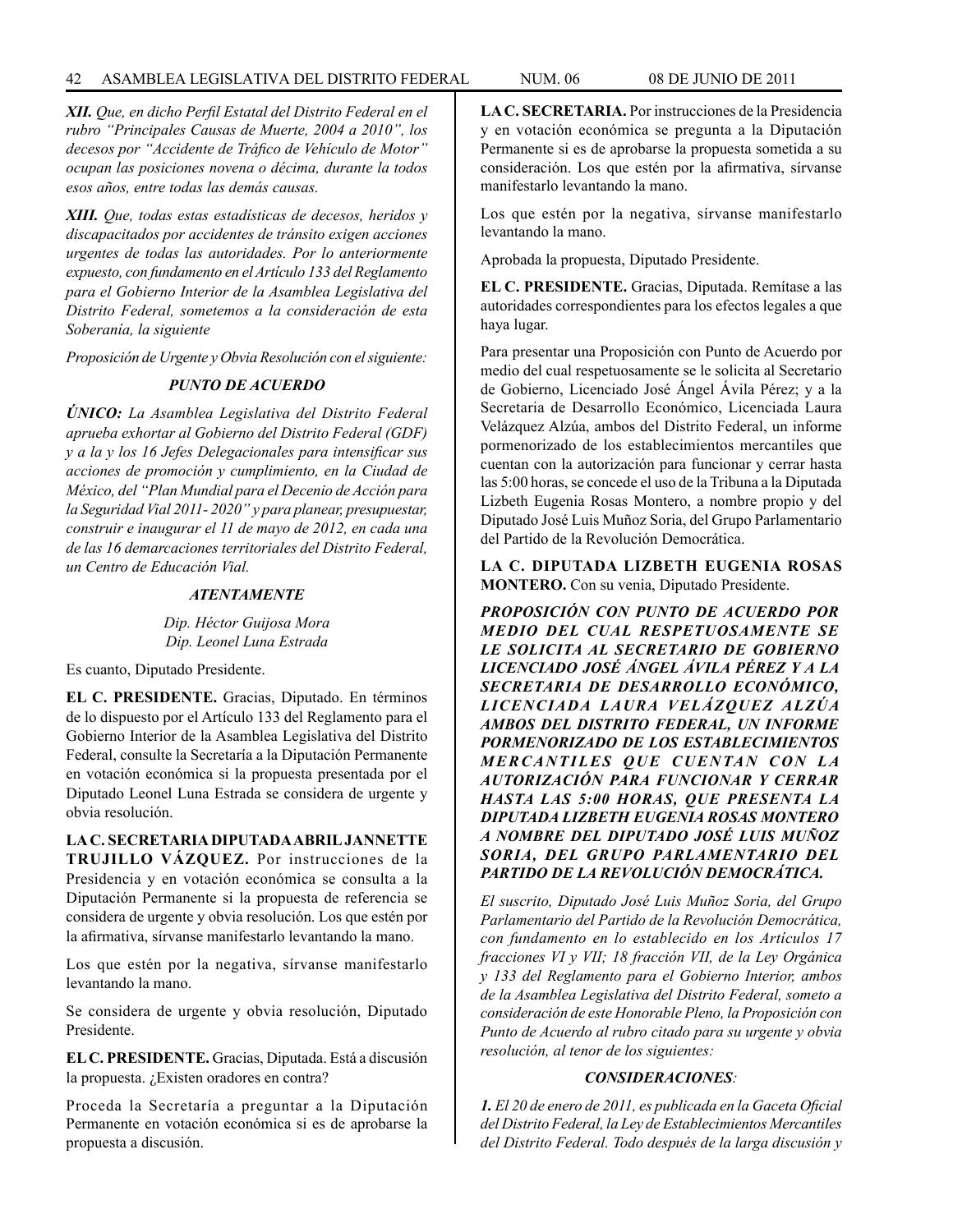*aportaciones de las Diputadas y Diputados integrantes de los diferente Grupos Parlamentarios.*

*2. La facilidad para realizar los tramites y así iniciar la operación de establecimientos mercantiles y la pronta respuesta de la autoridad por medio de un sistema, era uno de otros tantos elementos por destacar de la Ley.*

*Asimismo la obligatoriedad de los titulares de los establecimientos mercantiles de alto impacto de contar con elementos de seguridad acreditados por la Secretaría de Seguridad Pública del Distrito Federal y con arcos o detectores portátiles de metales.*

*También se estableció la posibilidad de ampliar el horario de funcionamiento de los establecimientos mercantiles de alto impacto, cumpliendo con determinados requisitos como le señala la Ley de Establecimientos Mercantiles, en el Artículo 27:*

*Artículo 27. Los giros de Impacto Zonal tendrán los horarios de servicio a partir de las 11 :00 horas a las 3:00 horas del día siguiente y el horario de venta de bebidas alcohólicas será a partir de las 11 :00 horas a las 2:30 horas.*

*De domingo a miércoles el horario de funcionamiento y de venta de bebidas alcohólicas será de una hora menos al especificado con anterioridad.*

*A. Los titulares de los giros de impacto zonal podrán ampliar su horario de funcionamiento y venta de bebidas alcohólicas, dos horas más de lo establecido en los párrafos anteriores, siempre y cuando cumplan de manera permanente, además de las obligaciones y prohibiciones señaladas en la presente Ley, con los siguientes requisitos:*

*I. Contar con arcos detectores de metales o detectores portátiles, en cada uno de los accesos para clientes del establecimiento;*

*II. Contar con al menos un para médico de guardia de las 11:00 horas a las 05:00 del día siguiente, debidamente acreditado por la Secretaría de Salud del Distrito Federal;*

*III. Desarrollar un plan de acción social a favor del consumo responsable de bebidas alcohólicas, entendiéndose éste como las medidas de difusión que establecerá el establecimiento mercantil para prevenir el consumo excesivo de alcohol, así como las consecuencias negativas de conducir en estado de ebriedad;*

*IV. Nombrar expresamente al o los dependientes del Establecimiento Mercantil por medio del Sistema, el titular podrá cambiar, al o los dependientes nombrados por lo menos tres días antes de que surta efecto dicho cambio, El o los dependientes serán solidariamente responsables del cumplimiento de la sanción o sanciones de que se traten; y*

*V. Esta obligado a contratar elementos de seguridad acreditados por la Secretaría de Seguridad Pública del Distrito Federal, quienes deberán primordialmente* 

*vigilar se lleve a cabo lo establecido en la fracción VIII del apartado B del Artículo 10 fracción de la presente Ley.*

*3. En Ley en comento y de referencia encontramos que le corresponde al Secretario de Gobierno, integrar publicar y mantener actualizado el padrón de establecimientos mercantiles del Distrito Federal, el cual deberá de contener por lo menos los siguientes rubros: Nombre del establecimiento mercantil, dirección, nombre del dueño o representante legal, fecha de apertura, tipo de permiso, horario permitido, y si se permite o no la venta de bebidas alcohólicas, resultado y fecha de las últimas tres verificaciones y nombre del verificador.*

*4. En lo concerniente a la Secretaría de Desarrollo Económico, enuncia que le corresponde implementar el sistema en coordinación con los Titulares de los Órganos Políticos-Administrativos, mismo por el que se ingresaran los Avisos y Permisos.*

*Por lo antes expuesto, solicito respetuosamente a las Diputadas y Diputados, sea considerado este Punto de Acuerdo, como de urgente y obvia resolución.*

*ÚNICO. Proposición con Punto de Acuerdo, por medio del cual Respetuosamente se le Solicita al Secretario de Gobierno, Lic. José Ángel Ávila Pérez y a la Secretaria del Desarrollo Económico, Lic. Laura Velázquez Alzúa, ambos del Distrito Federal, en un termino no mayor a 15 días hábiles contados apartir de la notificación del presente; un informe que deberá contar por lo menos con el nombre del titular del establecimiento mercantil, denominación o razón social, fecha del tramite de ampliación de horario y cuantas verificaciones administrativas se le han realizado y fecha de la última, lo anterior de los establecimientos mercantiles que cuentan con la autorización para funcionar y cerrar hasta la 5:00 horas, de conformidad con el Artículo 27 de la Ley de Establecimientos Mercantiles del Distrito Federal.*

#### *ATENTAMENTE*

*Dip. José Luis Muñoz Soria Dip. Lizbeth Eugenia Rosas Montero*

Es cuanto, Diputado Presidente.

**EL C. PRESIDENTE.** Gracias Diputada. En términos de lo dispuesto por el Artículo 133 del Reglamento para el Gobierno Interior de la Asamblea Legislativa del Distrito Federal consulte la Secretaría la Diputación Permanente en votación económica si la propuesta presentada por la Diputada Lizbeth Eugenia Rosas Montero se considera de urgente y obvia resolución.

**LA C. SECRETARIA.** Por instrucciones de la Presidencia y en votación económica se consulta a la Diputación Permanente si la propuesta de referencia se considera de urgente y obvia resolución. Los que estén por la afirmativa, sírvanse manifestarlo levantando la mano.

Los que estén por la negativa, sírvanse manifestarlo levantando la mano.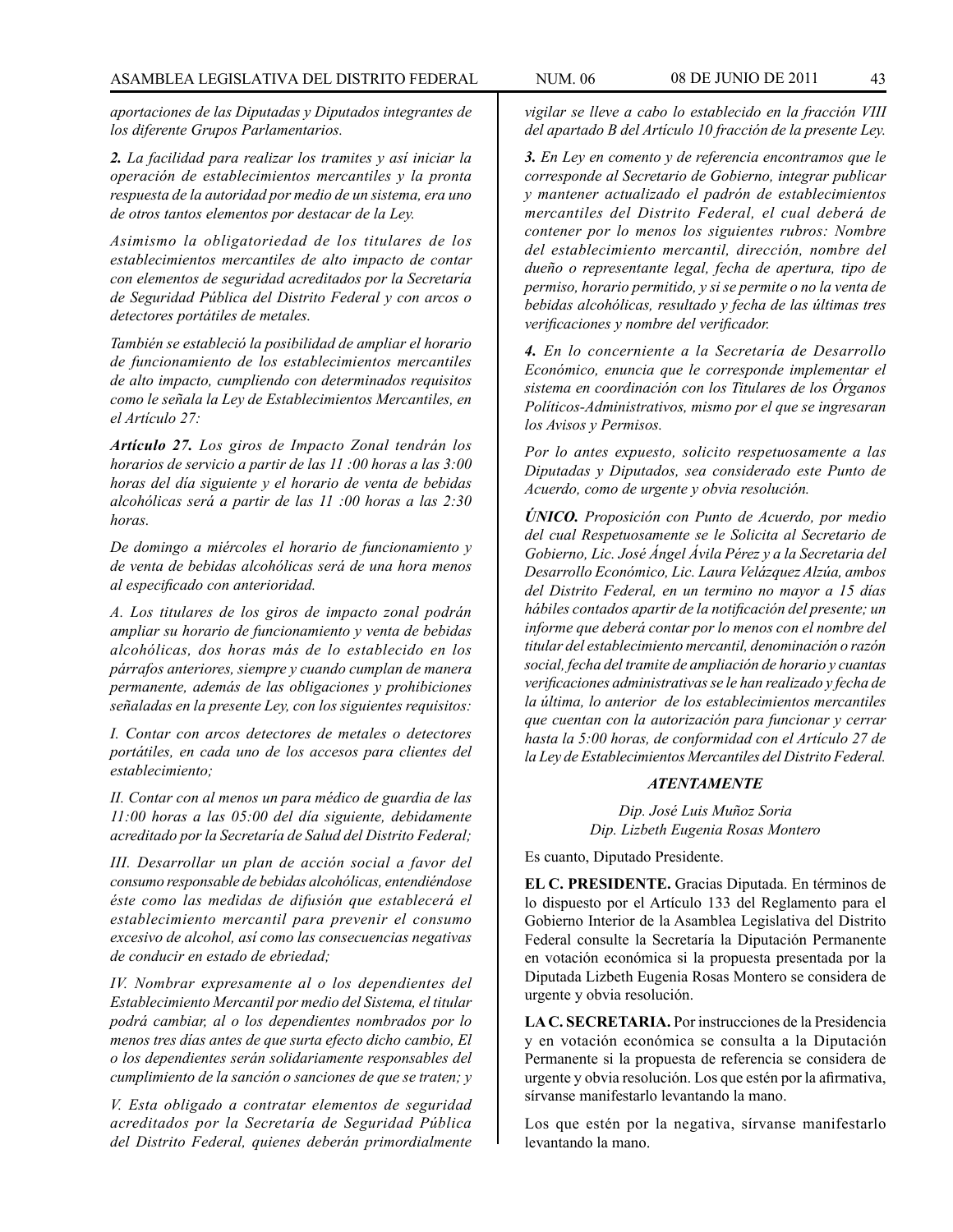Se considera de urgente y obvia resolución, Diputado Presidente.

**EL C. PRESIDENTE.** Gracias Diputada. Está a discusión la propuesta. ¿Existen oradores en contra?

Proceda la Secretaría a preguntar a la Diputación Permanente en votación económica si es de aprobarse la propuesta a discusión.

**LA C. SECRETARIA.** Por instrucciones de la Presidencia y en votación económica se pregunta a la Diputación Permanente si es de aprobarse la propuesta sometida a su consideración. Los que estén por la afirmativa, sírvanse manifestarlo levantando l a mano.

Los que estén por la negativa, sírvanse manifestarlo levantando la mano.

Aprobada la propuesta, Diputado Presidente.

**EL C. PRESIDENTE.** Gracias Diputada Secretaría. Remítase a las autoridades correspondientes para los efectos legales a que haya lugar.

Para presentar una Proposición con Punto de Acuerdo por el cual se exhorta a la Titular de la Delegación de Iztapalapa para que informe los criterios utilizados para nombrar a su actual Coordinadora de Protección Civil y la documentación que avale lo establecido en el Artículo 7 Bis de la Ley de Protección Civil para el Distrito Federal, se concede el uso de la Tribuna al Diputado Guillermo Sánchez Torres, a nombre propio y del Diputado Horacio Martínez Meza, del Grupo Parlamentario del Partido de la Revolución Democrática.

**EL C. DIPUTADO GUILLERMO SÁNCHEZ TORRES.** Con su venia, Diputado Presidente.

*PROPOSICIÓN CON PUNTO DE ACUERDO POR EL CUAL SE EXHORTA A LA TITULAR DE LA DELEGACIÓN DE IZTAPALAPA PARA QUE INFORME LOS CRITERIOS UTILIZADOS PARA NOMBRAR A SU ACTUAL COORDINADORA DE PROTECCIÓN CIVIL Y LA DOCUMENTACIÓN QUE AVALE LO ESTABLECIDO EN EL ARTÍCULO 7- BIS DE LA LEY DE PROTECCIÓN CIVIL PARA EL DISTRITO FEDERAL, QUE PRESENTA EL DIPUTADO GUILLERMO SÁNCHEZ TORRES A NOMBRE DEL DIPUTADO HORACIO MARTÍNEZ MEZA, DEL GRUPO PARLAMENTARIO DEL PARTIDO DE LA REVOLUCIÓN DEMOCRÁTICA.*

*El que suscribe Diputado Horacio Martínez Meza, a través del Diputado Guillermo Sánchez Torres, con fundamento en lo dispuesto por los Artículos 17, fracción VI y 18, fracción VII de la Ley Orgánica de la Asamblea Legislativa del Distrito Federal; y 133 del Reglamento para el Gobierno Interior de la Asamblea Legislativa del Distrito Federal, someto a consideración de esta Honorable Asamblea la presente Proposición con Punto de Acuerdo de urgente*  *y obvia resolución, por el que se exhorta a la Titular de la Delegación Iztapalapa para que informe los criterios utilizados para nombrar a su actual Coordinadora de Protección Civil y la documentación que avale lo establecido en el Artículo 7-bis de la Ley de Protección Civil para el Distrito Federal, conforme a las siguientes:*

# *CONSIDERACIONES*

*El Distrito Federal, junto con los Estados de México, Hidalgo y Tlaxcala, integran lo que se conoce como Región XIII Valle de México, la cual comprende una superficie administrativa de 16, 504 km2 y se subdivide en*  las subregiones Valle de México con 9,947 km<sup>2</sup> y Tula con *6, 557 km2 .*

*El Valle de México tiene una población en la Zona Metropolitana de aproximadamente 18.6 millones de habitantes, de los cuales 8.7 corresponden al Distrito Federal.*

*La principal fuente de abastecimiento de agua potable para esta Ciudad es subterránea, de ahí que se utilizan alrededor de 81.9 m3 x seg., de los cuales 64 corresponden a uso público urbano, 12 al agrícola y 4 al industrial. Se infiltran 31.6 m3 x seg. y se extraen del acuífero 59.5 m3 x seg., lo que representa el aproximadamente 72% del agua que abastece a la Ciudad.*

*Aquí, la excesiva concentración de la población y de actividades productivas ha provocado una permanente demanda del recurso hidráulico, la cual ante los problemas de sobreexplotación de los mantos acuíferos que se inició a mediados del siglo XIX y se intensificó en las décadas de 1940 y 1950 han venido generando hundimientos anuales hasta de 0.50 miaño en el centro de la Ciudad de México, la aparición de grietas en algunas zonas de la Ciudad particularmente en las zona Oriente y Poniente, aunado al hecho de provocar severos daños a la infraestructura urbana.*

*La formación de los suelos en el Valle de México, particularmente en el caso de la Delegación Iztapalapa se asienta sobre suelos de distinta naturaleza: en sus partes topográficas más bajas se depositan estratos arcillosos de gran espesor que son los que definen la Zona de Lago. Gran parte de esta planicie transcurre al norte y poniente del territorio delegacional.*

*Entre el Cerro de la Estrella y la Sierra de Santa Catarina existe una gran depresión rellena también por depósitos arcillosos profundos que da origen a una franja transicional muy pronunciada la cual contrasta con la transición suave del poniente del Valle.*

*Pero entre la parte norte de la Sierra de Santa Catarina y la ladera sureste del Cerro del Peñón del Marqués se desarrolla una explanada que, en la superficie aunque es más o menos plana, existen una serie de micro valles intermontanos que de alguna manera reflejan la disposición*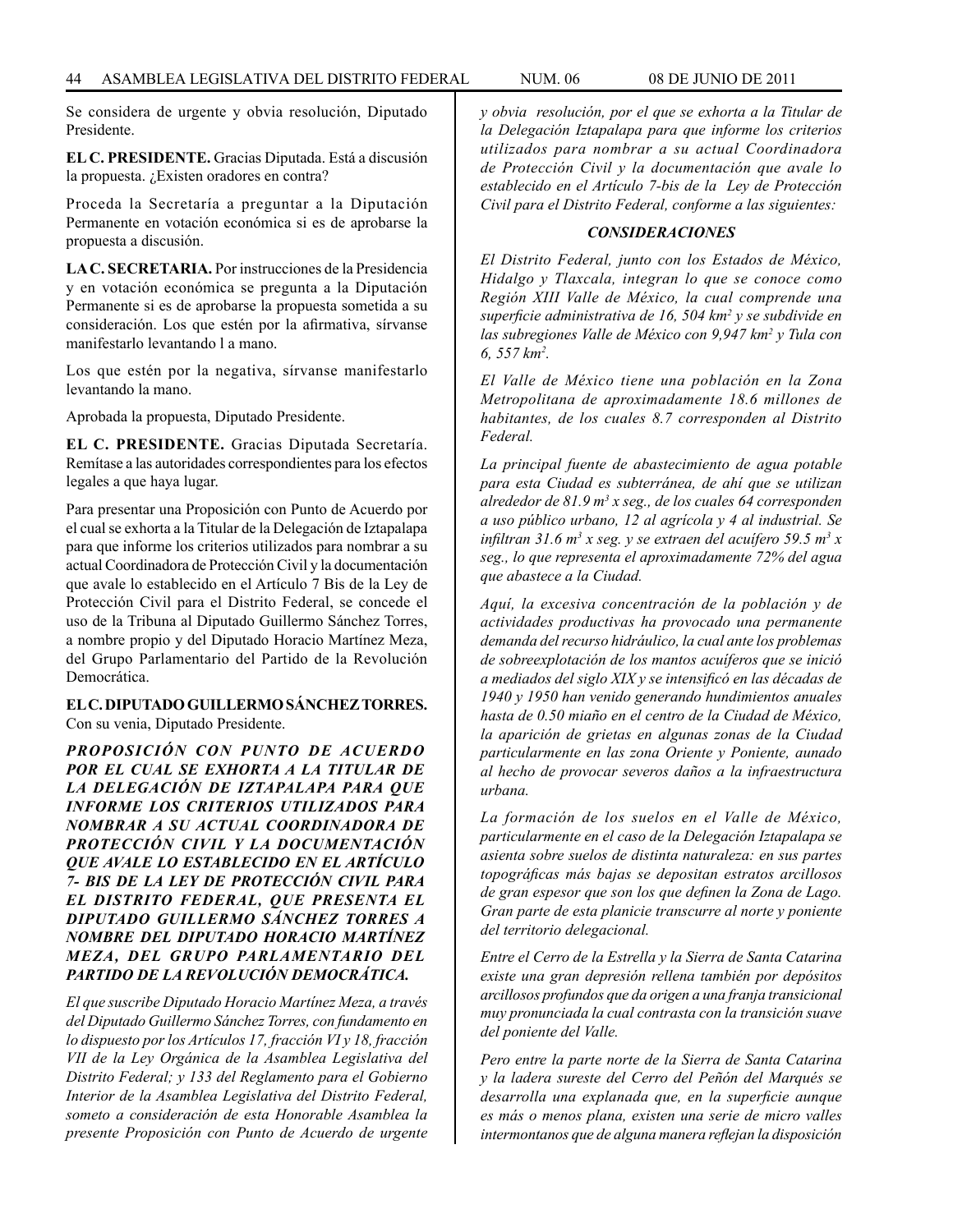*estratigráfica y horizonte basal, dando paso así a una estratigrafía atípica de la zona de lago, en esta explanada se presenta una zona de intenso fracturamiento superficial.*

*En medio de estas circunstancias geológicas, desde mediados del siglo XIX el incesante crecimiento de la Ciudad de México obligó el inicio de la perforación de pozos para el abastecimiento de agua potable, misma que se fue intensificando hasta alcanzar, a mediados del siglo XX, niveles de sobre explotación.*

*Simultáneamente a esta extracción fueron detectándose hundimientos en la superficie del suelo en toda la región baja (planicie lacustre de la Cuenca). Bajo esa lógica, la correlación entre extracción de agua de los acuíferos mediante pozos y el desarrollo de estos hundimientos, que por su extensión se denominan regionales, así como su impacto sobre las infraestructuras delegacionales y domiciliarias, se ha venido estudiando con mayor atención en los últimos años.*

*En ese sentido, vemos que el patrón de respuesta del suelo ante estas solicitaciones de origen hidrodinámico consiste en un abatimiento de la presión piezométrica que provoca incrementos de esfuerzos efectivos en la masa de suelo, los que a su vez inducen procesos de consolidación que en la superficie del terreno se manifiestan como hundimientos y más tarde como grietas.* 

*En la Delegación Iztapalapa se registran estos hundimientos regionales en las zonas bajas en las que abundan suelos arcillosos cuyas magnitudes y velocidades varían según su cercanía o lejanía de los afloramientos rocosos.* 

*Por ello, cada año la Delegación Iztapalapa sufren del hundimiento del suelo el cual, en los últimos años, ha tenido un registro de hasta 40 cm, lo cual provoca graves problemas cuando llega la temporada de lluvias, ya que sus calles y Avenidas de mayor circulación se ven afectadas gravemente, las cuales conectan a su vez con carreteras federales y de cuota a otros municipios aledaños al Valle de México.*

*Como consecuencia, se han generado innumerables grietas por deshidratación, las cuales se manifiestan en el suelo a nivel superficial y éstas se originan por la acción de fuerzas de tensión en la superficie por extracción del agua del subsuelo, por lo que la problemática de grietas se va generando de manera ininterrumpida, lo que de manera natural incrementa la gravedad de la problemática, toda vez que al Delegación Iztapalapa está atravesada por dos grandes fallas geológicas, las cuales se presentan en el subsuelo a nivel profundo, tienen su origen hace miles de años y se encuentran en constante movimiento por la acción dinámica de las placas tectónicas, lo que representa un riesgo aun mayor.*

*Como resultado de lo anterior, vemos que las grietas y hundimientos se deben principalmente a la extracción*  *de agua del subsuelo y a procesos geológicos que se desarrollan en la Delegación, agravando los problemas de hundimiento del subsuelo dañando viviendas y servicios públicos en esta demarcación.*

*Por esta razón es importantísimo el hecho de que quien sea el o la titular del área de Protección Civil de la demarcación debe de tener experiencia probada en la materia, a efecto de garantizar la seguridad y tranquilidad de los habitantes de la demarcación.*

*Bajo esa lógica, la normatividad vigente en materia de protección civil, la cual es la Ley de Protección Civil para el Distrito Federal establece en el Artículo 7-Bis que "El titular de la Unidad de Protección Civil deberá acreditar una experiencia de por lo menos tres años en la materia de protección civil".*

*Lo cual pone de manifiesto que la actual propuesta de la Jefa Delegacional en Iztapalapa, la C. María del Carmen Bustamante Castañares, no cumple con lo establecido en la normatividad vigente en el Distrito Federal en materia de Protección Civil para ocupar el cargo de Coordinadora de Protección Civil en Iztapalapa, ya que hasta hace apenas unos cuantos días se desempañaba como Coordinadora de Mercados y Vía Pública, en la misma demarcación política.*

*Cabe resaltar que, aun cuando es de reconocer la trayectoria profesional de la C. María del Carmen Bustamante como funcionaria en los ámbitos administrativos y legislativos, para el caso que nos ocupa no es así, toda vez que la Leyes muy clara y dada la problemática tan severa que atraviesa la Delegación en materia de grietas y protección civil en general a diferencia de otras Delegaciones, es necesario nombrar en el cargo al funcionario o funcionaria que verdaderamente tenga la experiencia probada en el área a efecto de garantizar mejores resultados en la atención y solución de la problemática.*

*Por lo anteriormente expuesto y fundado, someto a consideración del Pleno de esta Soberanía, el siguiente:*

# *PUNTO DE ACUERDO*

*ÚNICO. Que esta Honorable Asamblea Legislativa exhorte a la titular de la Delegación Iztapalapa para que informe, en un plazo de tres días contados a partir de la notificación de la presente, sobre los criterios utilizados para nombrar a su actual Coordinadora de Protección Civil y la documentación que avale lo establecido en el Artículo 7-Bis de la Ley de Protección Civil para el Distrito Federal.*

*Dado en el Recinto Legislativo de la Asamblea Legislativa del Distrito Federal, a los 8 días del mes de Junio de dos mil once.*

# *ATENTAMENTE*

*Dip. Horacio Martínez Meza Dip. Guillermo Sánchez Torres*

Es cuanto, Diputado Presidente.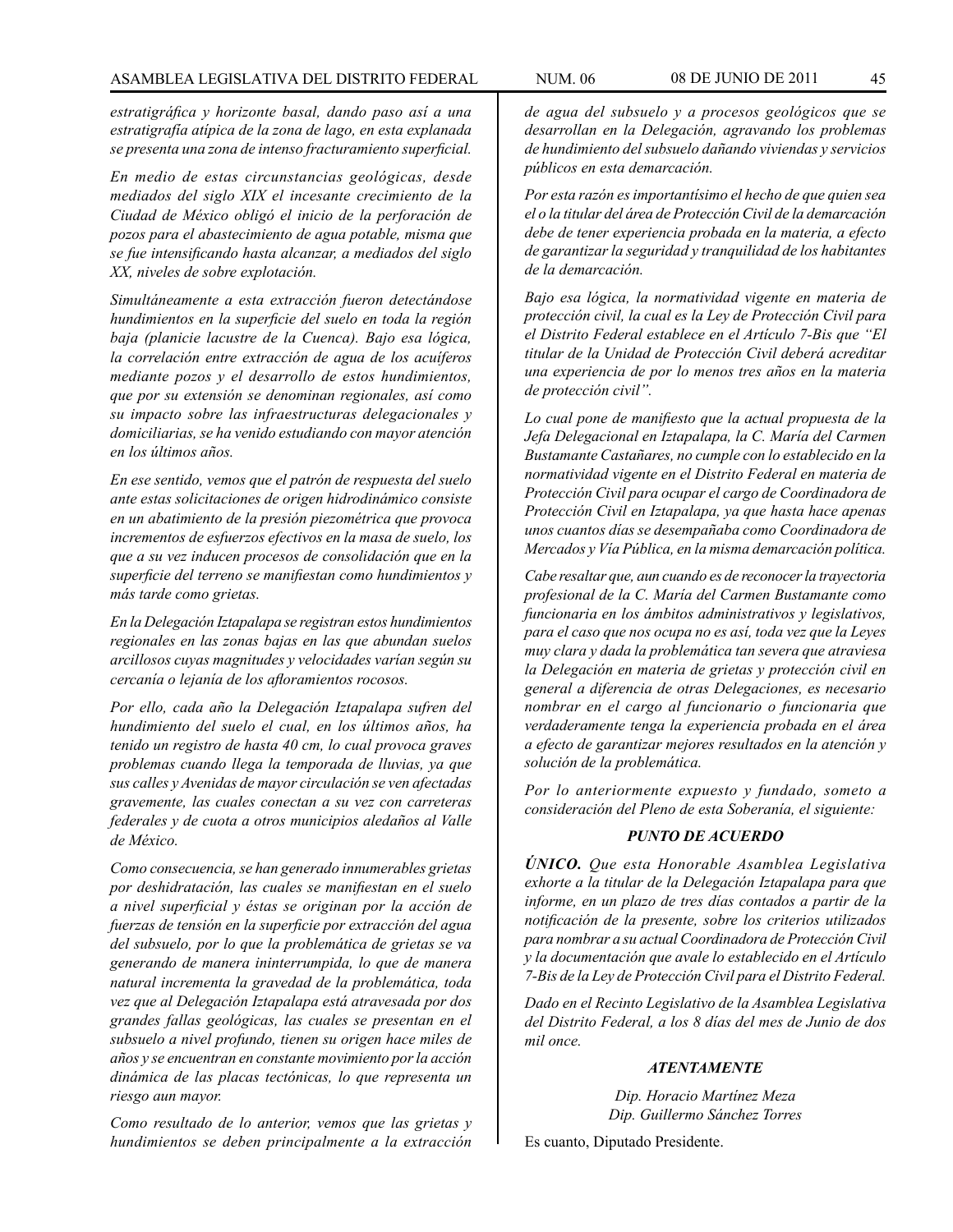**EL C. PRESIDENTE**. Gracias, Diputado. En términos de lo dispuesto por el Artículo 133 del Reglamento para el Gobierno Interior de la Asamblea Legislativa del Distrito Federal, consulte la Secretaría a la Diputación Permanente en votación económica si la propuesta presentada por el Diputado Guillermo Sánchez Torres se considera de urgente y obvia resolución.

**LA C. SECRETARIA**. Por instrucciones de la Presidencia y en votación económica se consulta a la Diputación Permanente si la propuesta de referencia se considera de urgente y obvia resolución. Los que estén por la afirmativa, sírvanse manifestarlo levantando la mano.

Los que estén por la negativa, sírvanse manifestarlo levantando la mano.

Se considera de urgente y obvia resolución, Diputado Presidente.

**EL C. PRESIDENTE**. Gracias, Diputada. Está a discusión la propuesta. ¿Existen oradores en contra?

Proceda la Secretaría a preguntar a la Diputación Permanente en votación económica, si es de aprobarse la propuesta a discusión.

**LA C. SECRETARIA**. Por instrucciones de la Presidencia y en votación económica se pregunta a la Diputación Permanente si es de aprobarse la propuesta sometida a su consideración. Los que estén por la afirmativa, sírvanse manifestarlo levantando la mano.

Los que estén por la negativa, sírvanse manifestarlo levantando la mano.

Aprobada la propuesta, Diputado Presidente.

**EL C. PRESIDENTE**. Gracias, Diputada Secretaria. Remítase a las autoridades correspondientes para los efectos legales a que haya lugar.

Esta Presidencia informa que han sido retirados del Orden del Día los puntos enlistados en los numerales 19, 20, 33, 40, 41 y 45.

Para presentar una Proposición con Punto de Acuerdo para exhortar al Licenciado Fernando José Aboitiz Saro, Titular de la Secretaría de Obras y Servicios del Gobierno del Distrito Federal, con la finalidad de que gire sus apreciables instrucciones a quien corresponda para restituir las tapas que han sido robadas de los registros ubicados a lo largo del carril lateral de la línea 3 del Metrobús, con dirección Tenayuca a Etiopía, se concede el uso de la Tribuna al Diputado Jorge Palacios Arroyo, del Grupo Parlamentario de Acción Nacional.

**EL C. DIPUTADO JORGE PALACIOS ARROYO**. Con su venia, Diputado Presidente.

*PROPOSICIÓN CON PUNTO DE ACUERDO PARA EXHORTAR AL LIC. FERNANDO JOSÉ ABOITIZ SARO, TITULAR DE LA SECRETARÍA DE OBRAS* 

*Y SERVICIOS DEL GOBIERNO DEL DISTRITO FEDERAL, CON LA FINALIDAD DE QUE GIRE SUS APRECIABLES INSTRUCCIONES A QUIEN CORRESPONDA, PARA RESTITUIR LAS TAPAS QUE HAN SIDO ROBADAS DE LOS REGISTROS UBICADOS A LO LARGO DEL CARRIL LATERAL DE LA LÍNEA 3 DEL METROBÚS CON DIRECCIÓN TENAYUCA-ETIOPIA, QUE PRESENTA EL DIPUTADO JORGE PALACIOS ARROYO, DEL GRUPO PARLAMENTARIO DEL PARTIDO ACCIÓN NACIONAL.*

*El suscrito, Diputado Jorge Palacios Arroyo de la Asamblea Legislativa del Distrito Federal, V Legislatura, integrante del Grupo Parlamentario del Partido Acción Nacional, con fundamento en lo dispuesto por los Artículos 11, 17 fracción VI, 18 fracción VII de la Ley Orgánica; 93, 98 y 132 del Reglamento para el Gobierno Interior, ambos de la Asamblea Legislativa del Distrito Federal, someto a la consideración del Pleno de la Diputación Permanente de esta Honorable Asamblea Legislativa, para que sea turnado a la comisión correspondiente, la siguiente: Proposición con Punto de Acuerdo para exhortar al Lic. Fernando José Aboitiz Saro, Titular de la Secretaría de Obras y Servicios del Gobierno del Distrito Federal, con la finalidad de que gire sus apreciables instrucciones a quien corresponda, para restituir las tapas que han sido robadas de los registros ubicados a lo largo del carril lateral de la Línea 3 del Metrobus con dirección Tenayuca-Etiopia, al tenor de los siguientes:*

# *ANTECEDENTES*

*1. El entorno urbano es uno de los aspectos con mayor importancia para generar una calidad de vida mas apropiada, dentro de la cual, los habitantes formen parte de un entorno agradable y sean parte de un conjunto de valores naturales, socia les y cuItura les existentes en un lugar y un momento determinado.*

*2. Sin embargo, en la actualidad existen cientos de registros de la red sanitaria en la Ciudad de México, que se encuentran sin su respectiva tapa de acero, el robo de estas tapas se ha convertido en un delito común, porque bandas de delincuentes organizados se han dedicado al robo para su comercialización en los negocios de chatarra.*

*3. A lo largo del carril lateral de la Línea 3 del Metrobús que va de Tenayuca hasta Etiopía, es común poder constatar que en el sistema de drenaje, desagües pluviales y los registros de la red de aguas negras, muchos de esos pozos que contaban con su tapa de acero estén a cielo abierto y ahora con las precipitaciones que llegan a presentarse la basura se introduce y causa con ello un daño, tapando las coladeras con basura.*

*4. Es común constatar que al no contar con las tapas de las coladeras, la basura de bolsas y envases de plásticos que son arrojados en la vía pública directamente se van por los*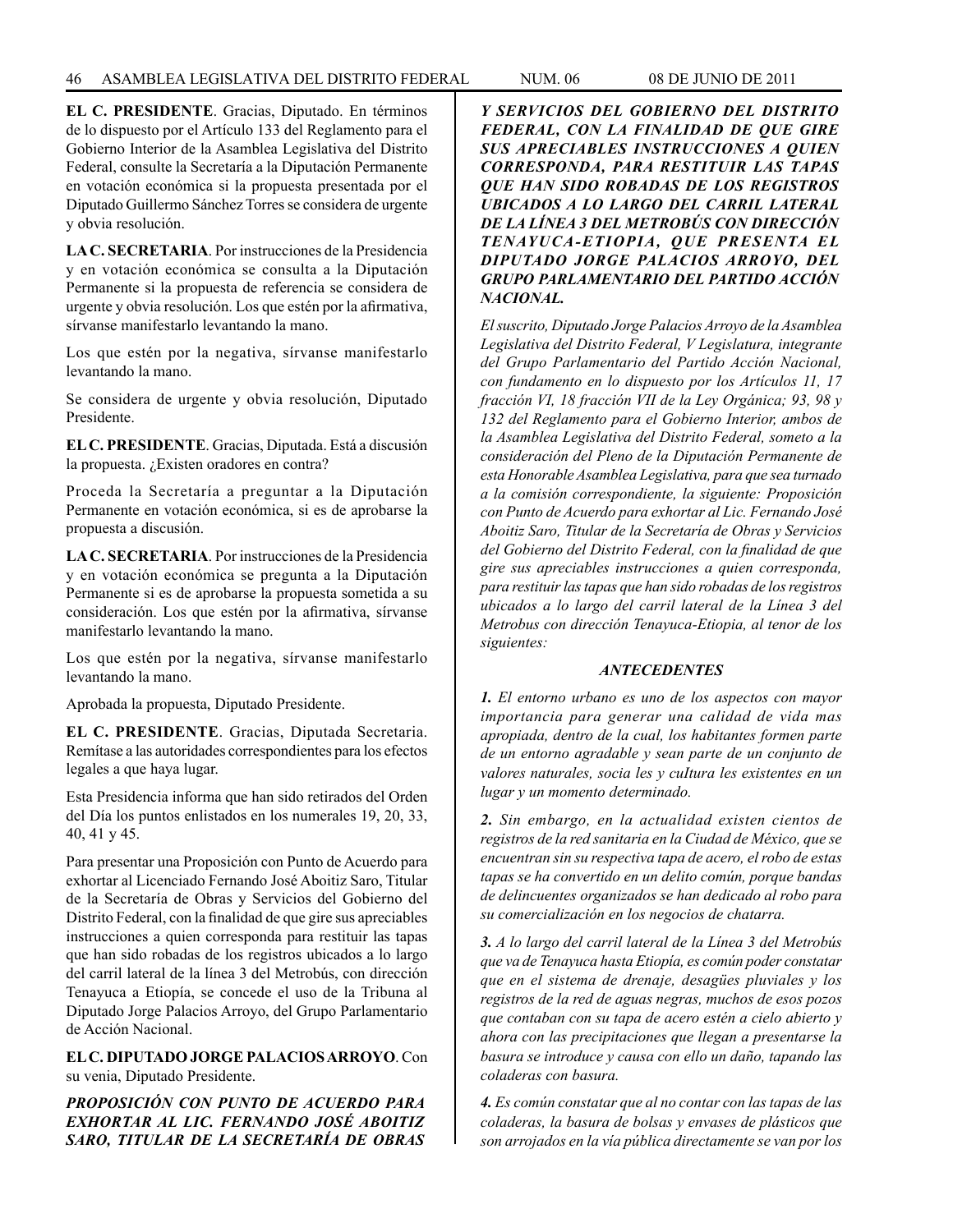*registro, causando un daño severo a la red de drenaje, pero este no es el único problema que se genera con el robo de las coladeras, sino que también los conductores sufren serias averías en los neumáticos de sus automóviles, trayendo consigo un perjuicio a su propiedad y un riesgo a su seguridad y bienestar al conducir por las calles o Avenidas, las cuales no cuentan con las tapas de las coladeras.*

*5. Las propias autoridades, han reconocido que este problema ha crecido en los últimos años como consecuencia del alto valor que ha adquirido el acero entre las empresas que se dedican a su reciclaje. Por este motivo cada vez más coladeras pluviales, rejillas de pozos de tormenta, así como brocales y arcos que se colocan en los drenajes ubicados en banquetas y Avenidas de la Ciudad están siendo arrancadas de sus sitios para ser comercializadas como fierro viejo de deshecho.*

*6. Por lo anterior es indispensable que se restituyan las tapas de las coladeras en las siguientes ubicaciones:*

| $N^o$            | <i><b>Ubicación</b></i>                                                               |
|------------------|---------------------------------------------------------------------------------------|
| $\mathcal{I}$ .  | Calzada Vallejo, frente al número 1361, casi esquina<br>con calle Uranio              |
| 2.               | Calzada Vallejo, casi esquina con Río de los<br>Remedios                              |
| 3.               | Calzada Vallejo, frente al número 1046                                                |
| $\overline{4}$ . | Calzada Vallejo, entre calle Poniente 134 y calle<br>Azcapotzalco - La Villa          |
| 5.               | Calzada Vallejo, esquina con calle Poniente 128                                       |
| б.               | Calzada Vallejo, entre calle Poniente 128 y calle<br>Poniente 122                     |
| 7.               | Calzada Vallejo, esquina con calle Laminadores                                        |
| 8.               | Calzada Vallejo, frente del al número 579, entre<br>calles Fundidores y calle Mineros |
| 9.               | Calzada Vallejo, esquina con calle Moldeadores                                        |
| 10.              | Calzada Vallejo, esquina con calle 23                                                 |
| II.              | Av. Guerrero, esquina con calle Pesado                                                |
| 12.              | Av. Guerrero, esquina con calle Marte                                                 |
| 13.              | Av. Guerrero, esquina con calle Luna                                                  |
| 14.              | Av. Guerrero, esquina con la calle Carlos Meneses                                     |

# *CONSIDERANDOS*

*PRIMERO. Que la premisa de cualquier gobierno es proteger la vida y bienestar de los ciudadanos.*

*SEGUNDO. Que el Artículo 13 fracción VII de la Ley Orgánica de la Asamblea Legislativa del Distrito Federal, dispone que es una obligación de los Diputados, representar los intereses de los ciudadanos y promover y gestionar la* 

*solución de los problemas y necesidades colectivas ante las autoridades competentes.*

*TERCERO. Que de conformidad con el Artículo 42 del Estatuto de Gobierno del Distrito Federal, La Asamblea Legislativa es competente y tiene facultades para legislar, regular la prestación y la concesión de los servicios, como lo es la regulación del servicio de alcantarillado.*

*CUARTO. Para los efectos de la Ley de Obras Públicas del Distrito Federal, se considera obra el mantenimiento, conservación, rehabilitación, reacondicionamiento, operación, reparación y limpieza de bienes no considerados en la Ley aplicable en la materia relativa a Adquisiciones, Arrendamientos y Servicios en el Distrito Federal, equipos e instalaciones cuyo objetivo sea la impartición de un servicio público a cargo de cualquier dependencia, órgano desconcentrado, Delegación o entidad; lo anterior al Artículo 3 fracción IV de la Ley en comento.*

*QUINTO. Señala el Artículo 3 de la Ley de Aguas del Distrito Federal, que es de utilidad pública el mantenimiento, rehabilitación, construcción, operación y ampliación de las obras de abastecimiento de agua potable, drenaje, alcantarillado y tratamiento de aguas residuales.*

*Por lo anteriormente expuesto, fundado y motivado, someto a consideración del Pleno de la Diputación Permanente de esta Honorable Asamblea Legislativa del Distrito Federal, el siguiente:*

# *PUNTO DE ACUERDO*

*ÚNICO. Se exhorta al Lic. Fernando José Aboitiz Saro, Titular de la Secretaría de Obras y Servicios del Gobierno del Distrito Federal, con la finalidad de que gire sus apreciables instrucciones a quien corresponda, para restituir las tapas que han sido robadas de los registros ubicados a lo largo del carril lateral de la Línea 3 del Metrobus con dirección Tenayuca-Etiopia.*

*Recinto Legislativo a 8 de junio, 2011.*

# *ATENTAMENTE*

*Dip. Jorge Palacios Arroyo*

Es cuanto, Diputado Presidente.

**EL C. PRESIDENTE.** Gracias, Diputado. Con fundamento en lo dispuesto por los Artículos 50 fracciones IV y V de la Ley Orgánica de la Asamblea Legislativa del Distrito Federal, 28 y 132 del Reglamento para su Gobierno Interior, se turna para su análisis y dictamen a la Comisión de Uso y Aprovechamiento de Bienes y Servicios Públicos.

Esta Presidencia informa que se recibió una propuesta para exhortar a la Secretaria de Desarrollo Económico, Licenciada Laura Velázquez Alzúa y al Jefe Delegacional en Azcapotzalco, Licenciado Enrique Vargas Anaya, a fin de que de manera conjunta no se autorice la concesión a un nuevo tianguis que se pretende establecer los días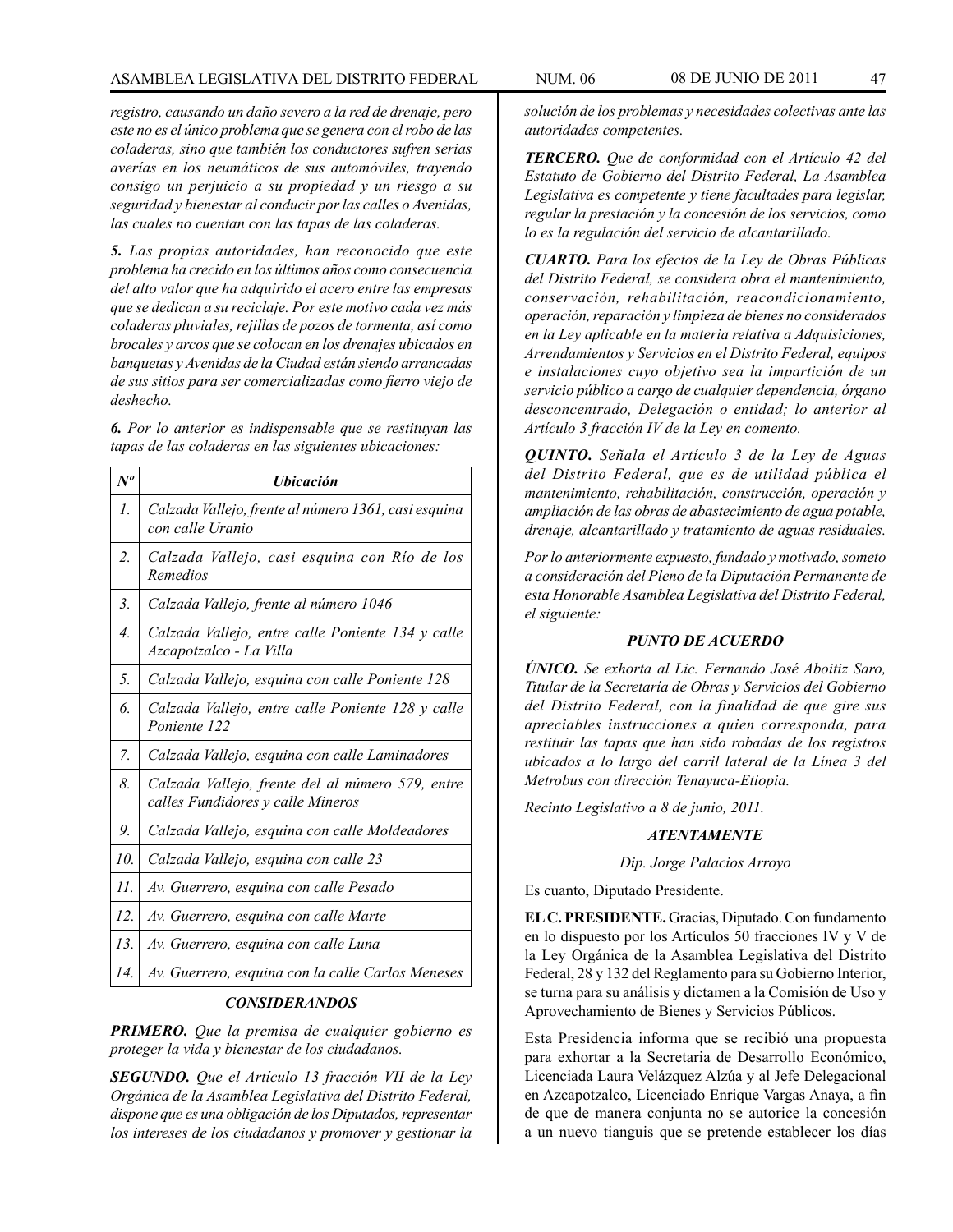domingo sobre Avenida Rafael Buelna, entre Tlahuica y Amuzgo, de la Colonia Nueva Tezozomoc, en la Delegación Azcapotzalco, en virtud de que el establecimiento de un nuevo tianguis diferente al que regularmente se instala los días viernes, afectará al comercio establecido de dicha colonia, suscrita por el Diputado Jorge Palacios Arroyo, del Grupo Parlamentario del Partido Acción Nacional. Con fundamento en lo dispuesto por los Artículos 50 fracciones IV y V de la Ley Orgánica de la Asamblea Legislativa del Distrito Federal, 28, 29 y 132 del Reglamento para su Gobierno Interior, se turna para su análisis y dictamen a las Comisiones Unidas de Abasto y Distribución de Alimentos y de Fomento Económico.

*PROPOSICIÓN CON PUNTO DE ACUERDO PARA EXHORTAR A LA SECRETARIA DE DESARROLLO ECONÓMICO, LIC. LAURA VELÁZQUEZ ALZÚA Y AL JEFE DELEGACIONAL EN AZCAPOTZALCO, LIC. ENRIQUE VARGAS ANAYA, A FIN DE QUE DE MANERA CONJUNTA NO SE AUTORICE LA CONCESIÓN A UN NUEVO TIANGUIS QUE SE PRETENDE ESTABLECER LOS DÍAS DOMINGO SOBRE AV. RAFAEL BUELNA ENTRE TLAHUICA Y AMUZGO DE LA COL. NUEVA TEZOZOMOC EN LA DELEGACIÓN AZCAPOTZALCO, EN VIRTUD DE QUE EL ESTABLECIMIENTO DE UN NUEVO TIANGUIS DIFERENTE AL QUE REGULARMENTE SE INSTALA LOS DÍAS VIERNES AFECTARÁ AL COMERCIO ESTABLECIDO DE DICHA COLONIA, QUE SUSCRIBE EL DIPUTADO JORGE PALACIOS ARROYO, DEL GRUPO PARLAMENTARIO DEL PARTIDO ACCIÓN NACIONAL.*

*El suscrito, Diputado Jorge Palacios Arroyo de la Asamblea Legislativa del Distrito Federa l, V Legislatura, integrante del Grupo Parlamentario del Partido Acción Nacional, con fundamento en lo dispuesto por los Artículos 11, 17 fracción VI, 18 fracción VII de la Ley Orgánica; y 132 del Reglamento para el Gobierno Interior, ambos de la Asamblea Legislativa del Distrito Federal, someto a la consideración del Pleno de esta Honorable Asamblea Legislativa, para que sea turnado a la comisión correspondiente, la siguiente: Proposición con Punto de Acuerdo para exhortar a la Secretaria de Desarrollo Económico, Lic. Laura Velazquez Alzúa y al Jefe Delegacional en Azcapotzalco, Lic. Enrique Vargas Anaya; a fin de que de manera conjunta, no se autorice la concesión a un nuevo tianguis que se pretende establecer los días domingo sobre Av. Rafael Buelna entre Tlahuica y Amuzgo de la Col. Nueva Tezozomoc en la Delegación Azcapotzalco; en virtud de que el establecimiento de un nuevo tianguis diferente al que regularmente se instala los días viernes afectara al comercio establecido de dicha Colonia, al tenor de los siguientes:*

# *ANTECEDENTES*

*1. Desde tiempos muy remotos ha sobresalido el comercio en los mercados informales o no fijos denominados comúnmente* 

*como tianguis; que se establecían en determinando días en los centros de las plazas para comprar o vender diversos productos que se agrupaban por calles: verduras, hierbas medicinales, frijol, maíz, algodón, aves, peces, obsidiana, loza, hachas y minerales.*

*El "tianguis" es el mexicanismo utilizado para designar un mercadillo público mexicano ambulante que se instala en las calles de una Ciudad. Es conocido, en algunos lugares del norte, como mercado sobre ruedas. De manera no oficial se dice que el tianguis más grande del mundo se encuentra en la Colonia San Felipe de Jesús, al norte de la Ciudad de México.*

*Los tianguis son generadores de empleo, abastecedores de productos básicos y puntos de reunión para la sociedad. En el caso de Azcapotzalco, la importancia económica y social de los tianguis data de épocas prehispánicas.*

*2. En el Distrito Federal, existen más de 1000 tianguis de los cuales poco más de 36 se encuentra ubicados en la Delegación Azcapotzalco, brindando los servicios de comercio de la canasta básica de las familias mexicanas, o en su caso venta de autos, refacciones, relativos a festividades del día de muertos y navideñas, entre otras.*

*Si bien es cierto, los tianguis son instalados en un día específico a las afueras de los mercados públicos, en el caso de la Colonia nueva Tezozomoc, el tianguis se instala sobre Av. Rafael Buelna entre Tlahuica y Amuzgos de la Delegación Azcapotzalco los días viernes; sin embargo en fechas recientes pasadas los locatarios establecidos de esta Colonia, han manifestado su inconformidad ante un nuevo mercado que se instala los días domingo en esta misma ubicación y que afecta al comercio de los locatarios establecidos ya que las ventas se reducen y los problemas de la basura aumentan.*

*Los habitantes de dicha Colonia que cuentan con locales comerciales establecidos, manifiestan que les representa un grave problema la instalación de un nuevo tianguis ya que la Colonia ya cuenta con uno que se establece los días viernes que brinda el servicio necesario para la distribución de diversos productos y que sin embargo, la instalación de un nuevo tianguis atentaría contra su patrimonio por la reducción significativa de sus ingresos por la caída de sus ventas además de una mayor generación de desechos sólidos y la obstrucción del libre transito vehicular y peatonal; es por ello que se solicita que no se autoricen los permisos necesarios para la instalación de un nuevo tianguis en la Colonia Nueva Tezozomoc los días domingos en la Delegación Azcapotzalco.*

#### *CONSIDERANDOS*

*PRIMERO. Que de conformidad con el Artículo 42 del Estatuto de Gobierno del Distrito Federal, la Asamblea Legislativa es competente y tiene facultades para legislar, regular la prestación y la concesión de los servicios públicos, como es el caso de los mercados, y en lo particular de los que se encuentran dentro de la Delegación Política de Azcapotzalco.*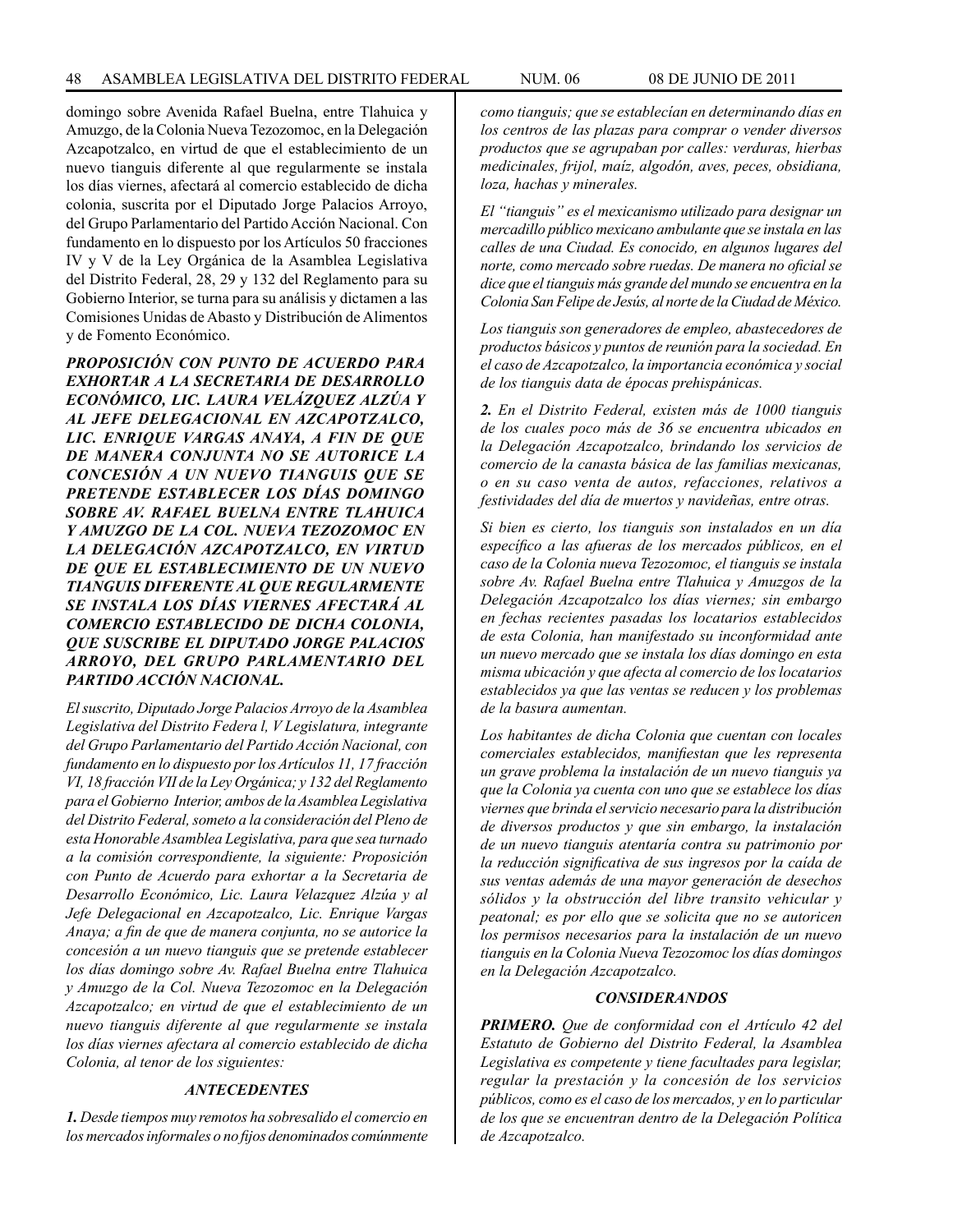*SEGUNDO. Qué de acuerdo a la Ley Orgánica de la Administración Pública del Distrito Federal en su Artículo 25, fracciones I y II, establece que la Secretaría de Desarrollo Económico le corresponde el despacho de las materias relativas al desarrollo y regulación de las actividades económicas en los sectores agropecuario, industrial, comercial y de servicios, tales como el de establecer las políticas y programas generales en materia de desarrollo, promoción y fomento económico, así como formular, conducir, coordinar y evaluar los programas sectoriales y delegacionales correspondientes y formular y ejecutar los programas específicos en materia agropecuaria, industrial, de comercio exterior e interior, abasto, servicios, desregulación económica y desarrollo tecnológico;*

*TERCERO. Que de conformidad con lo dispuesto en el Artículo 2 de la Ley Orgánica de la Administración Pública del Distrito Federal, la Delegación es un Órgano Político Administrativo desconcentrado con autonomía funcional en acciones de gobierno.*

*CUARTO. Que de conformidad con el Artículo 39 fracción XXXIV, sobre la atribución concedida al Jefe Delegacional de Azcapotzalco, Licenciado Enrique Vargas Anaya, para construir, rehabilitar, mantener y, en su caso, administrar, los mercados públicos de conformidad con la normatividad que al efecto expida la Dependencia competente.*

*Por lo anteriormente expuesto, fundado y motivado, someto a consideración del Pleno de esta H. Asamblea Legislativa del Distrito Federal, el siguiente:*

# *PUNTO DE ACUERDO*

*ÚNICO. Proposición con Punto de Acuerdo para exhortar a la Secretaria de Desarrollo Económico, Lic. Laura Velazquez Alzúa y al Jefe Delegacional en Azcapotzalco, Lic. Enrique Vargas Anaya; a fin de que de manera conjunta, no se autorice la concesión a un nuevo tianguis que se pretende establecer los días domingo sobre Av. Rafael Buelna entre Tlahuica y Amuzgo de la Col. Nueva Tezozomoc en la Delegación Azcapotzalco; en virtud de que el establecimiento de un nuevo tianguis diferente al que regularmente se instala los días viernes afectara al comercio establecido de dicha Colonia.*

*Recinto Legislativo, Junio 08, 2011.*

#### *ATENTAMENTE*

# *Dip. Jorge Palacios Arroyo*

Para presentar una Proposición con Punto de Acuerdo para exhortar al Licenciado Marcelo Luis Ebrard Casaubon para que de acuerdo a sus respectivas atribuciones y competencias publique a la brevedad el Reglamento de la Ley de Publicidad Exterior del Distrito Federal, se concede el uso de la Tribuna al Diputado Jorge Palacios Arroyo, del Grupo Parlamentario del Partido Acción Nacional.

**EL C. DIPUTADO JORGE PALACIOS ARROYO.** Con su venia, Diputado Presidente.

*PROPOSICIÓN CON PUNTO DE ACUERDO PARA EXHORTAR AL LIC. MARCELO LUIS EBRARD CASAUBON PARA QUE DE ACUERDO A SUS RESPECTIVAS ATRIBUCIONES Y COMPETENCIAS, PUBLIQUE A LA BREVEDAD EL REGLAMENTO DE LA LEY DE PUBLICIDAD EXTERIOR DEL DISTRITO FEDERAL, QUE PRESENTA EL DIPUTADO JORGE PALACIOS ARROYO, DEL GRUPO PARLAMENTARIO DEL PARTIDO ACCIÓN NACIONAL.*

*El suscrito, Diputado Jorge Palacios Arroyo de la Asamblea Legislativa del Distrito Federal, V Legislatura, integrante del Grupo Parlamentario del Partido Acción Nacional, con fundamento en lo dispuesto por los Artículos 11, 17 fracción VI, 18 fracción VII de Ley Orgánica; 93, 98 y 132 del Reglamento para el Gobierno Interior, ambos de la Asamblea Legislativa d Distrito Federal, someto a la consideración del Pleno de la Diputación Permanente de esta Honorable Asamblea Legislativa, para que sea turnado a la comisión correspondiente, la siguiente: Proposición con Punto de Acuerdo para exhortar al Lic. Marcelo Luis Ebrard Casaubon para que de acuerdo a sus respectivas atribuciones y competencias, publique a la brevedad el Reglamento de la Ley de Publicidad Exterior del Distrito Federal, al tenor de los siguientes:*

#### *ANTECEDENTES*

*1. La Ley de Publicidad Exterior, fue publicada en la Gaceta Oficial del Distrito Federal el 20 de agosto del año 2010.*

*2. La Ley de Publicidad Exterior, Ley clara que protege a la industria, marco una pauta para evitar la saturación publicitaria, previendo castigos para quien la incumpla, desde el 1 de julio del a o 2010 a la fecha se han retirado miles de vallas que estaban colocadas de forma irregular en domicilios particulares, esto a lo largo de las 16 Delegaciones que conforman el Distrito Federal.*

*3. Esta Ley de Publicidad Exterior del Distrito Federal, entró en vigor a fin de garantizar la protección, conservación, recuperación y enriquecimiento del paisaje urbano de la Ciudad, ya que existían irregularidades que tienen un gran impacto sobre el entorno urbano, puesto que es uno de los aspectos con mayor importancia para generar una calidad de ida mas apropiada, dentro de la cual, los habitantes formen parte de un entorno agradable y sean parte de un conjunto de valores naturales, sociales y culturales existen s n un lugar y un momento determinado.*

*4. Dada la importancia de esta Ley, es indispensable contar con todos aquéllos instrumentos normativos que sustenten su aplicación para crear un estado de orden, en donde prevalezcan los derechos de los ciudadanos, por lo que resulta muy necesario contar con el Reglamento de la Ley en comento, ya que a casi un año de su publicación en la Gaceta Oficial del Distrito Federal, éste no ha sido publicado por el Jefe de Gobierno del Distrito Federal.*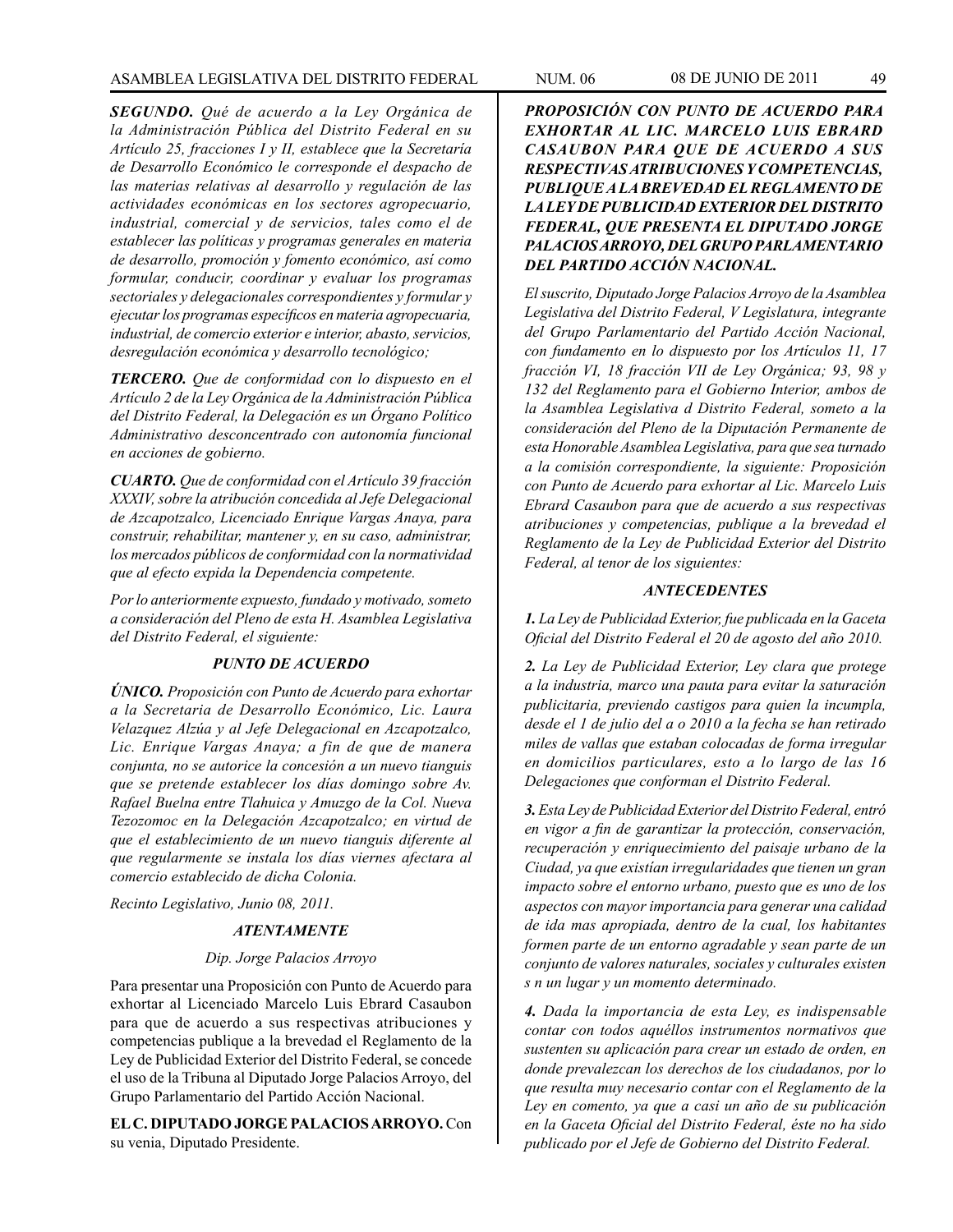*5. Es por lo anteriormente expuesto que resulta muy importante insistir en la publicación del Reglamento de la Ley de Publicidad Exterior del Distrito Federal, dado que de acuerdo a la misma Ley, el Reglamento no debía exceder en su publicación más de 90 días.* 

#### *CONSIDERANDOS*

*PRIMERO. Que la premisa de cualquier gobierno es proteger la vida y bienes r de los ciudadanos.*

*SEGUNDO. Que el Artículo 13 fracción VII de la Ley Orgánica de la Asamblea Legislativa del Distrito Federal, dispone que es una obligación de los Diputados, representar los intereses de los ciudadanos y promover y gestionar la solución de los problemas y necesidades colectivas ante las autoridades competentes.*

*TERCERO. Que de conformidad con el Artículo 42 del Estatuto de Gobierno d Distrito Federal, La Asamblea Legislativa es competente y tiene facultades para legislar, regular la prestación y la concesión de los servicios.*

*CUARTO. Es obligación del Jefe de Gobierno del Distrito Federal, promulgar, publicar y ejecutar las Leyes y decretos que expida la Asamblea Legislativa, proveyendo en la esfera administrativa a su exacta observancia, mediante la expedición de Reglamentos, decretos y acuerdos, así como formular proyectos de Reglamentos sobre Leyes del Congreso de la Unión relativas al Distrito Federal y vinculadas con las materias de su competencia, y someterlos a la consideración del Presidente de la República; lo anterior de acuerdo a I Artículo 67, fracciones II y IV del Ede Gobierno*

*QUINTO. De acuerdo al Artículo décimo tercero de los transitorios de la Ley de Publicidad Exterior, el Ejecutivo del Distrito Federal deberá expedir el Reglamento de la presente Ley, en un plazo que no deberá exceder a los noventa días naturales contados a partir de la expedición de la misma.*

*Por lo anteriormente expuesto, fundado y motivado, someto a consideración del Pleno de la Diputación Permanente de esta Honorable Asamblea Legislativa del Distrito Federal, el siguiente:*

#### *PUNTO DE ACUERDO*

*ÚNICO. Se exhorta al Lic. Marcelo Luis Ebrard Casaubon para que de acuerdo a sus respectivas atribuciones y competencias, publique a la brevedad el Reglamento de la Ley de Publicidad Exterior del Distrito Federal.*

*Recinto Legislativo a 8 de junio, 2011.*

#### *ATENTAMENTE*

*Dip. Jorge Palacios Arroyo*

Es cuanto, Diputado Presidente.

**EL C. PRESIDENTE.** Gracias, Diputado. Con fundamento en lo dispuesto por los Artículos 50 fracciones IV y V de la Ley Orgánica de la Asamblea Legislativa del Distrito Federal, 28 y 132 del Reglamento para su Gobierno Interior, se turna para su análisis y dictamen a la Comisión de Normatividad Legislativa, Estudios y Prácticas Parlamentarias.

Para presentar una Proposición con Punto de Acuerdo a través del cual la Diputación Permanente de la Asamblea Legislativa del Distrito Federal exhorta al Jefe de Gobierno del Distrito Federal, Licenciado Marcelo Ebrard Casaubon, y al Secretario del Trabajo y Fomento al Empleo, Licenciado Benito Mirón Lince, para que presupuesten recursos suficientes para la Ciudad Cooperativa, se concede el uso de la Tribuna a la Diputada Ana Estela Aguirre y Juárez, a nombre propio y de los Diputados José Arturo López Cándido y Juan Pablo Pérez Mejía, del Grupo Parlamentario del Partido del Trabajo.

**LA C. DIPUTADA ANA ESTELA AGUIRRE Y JUÁREZ.** Con su venia, Diputado Presidente.

*PROPOSICIÓN CON PUNTO DE ACUERDO A TRAVÉS DEL CUAL LA DIPUTACIÓN PERMANENTE DE LA ASAMBLEA LEGISLATIVA DEL DISTRITO FEDERAL EXHORTA AL JEFE DE GOBIERNO DEL DISTRITO FEDERAL, LIC. MARCELO EBRARD CASAUBON Y AL SECRETARIO DEL TRABAJO Y FOMENTO AL EMPLEO, LIC. BENITO MIRÓN LINCE, PARA QUE PRESUPUESTEN RECURSOS SUFICIENTES PARA LA CIUDAD COOPERATIVA, QUE PRESENTA LA DIPUTADA ANA ESTELA AGUIRRE Y JUÁREZ A NOMBRE PROPIO Y DE LOS DIPUTADOS JOSÉ ARTURO LÓPEZ CÁNDIDO Y JUAN PABLO PÉREZ MEJÍA, DEL GRUPO PARLAMENTARIO DEL PARTIDO DEL TRABAJO.*

*Los que suscriben José Arturo López Cándido, Ana Estela Aguirre y Juárez y Juan Pablo Pérez Mejía, en nuestra calidad de Diputados Locales de la V Legislatura de la Asamblea Legislativa del Distrito Federal, integrantes del Grupo Parlamentario del Partido del Trabajo, con fundamento en lo dispuesto por los Artículos 17 fracción VI de la Ley Orgánica de la Asamblea Legislativa Distrito Federal, 84 y 133 del Reglamento para el Gobierno Interior de la Asamblea Legislativa del Distrito Federal, sometemos a la consideración de la Diputación Permanente de esta Soberanía la Proposición con Punto de Acuerdo a través del cual la Diputación Permanente de la Asamblea Legislativa del Distrito Federal exhorta al Jefe de Gobierno del Distrito Federal, Lic. Marcelo Ebrard Casaubon y al Secretario del Trabajo y Fomento al Empleo, Lic. Benito Mirón Lince, para que presupuesten recursos suficientes para la Ciudad cooperativa, al tenor de los siguientes:*

#### *CONSIDERANDOS*

*PRIMERO. Un diario de circulación nacional difundió que "El proyecto "estrella" en materia de empleo que anunció en 2008 el Gobierno capitalino, con el cual transformaría a la Capital en la "Ciudad Cooperativa", está en el abandono", La nota señala que hay irregularidades presupuestales desde el año 2009 para terminar la construcción de dos*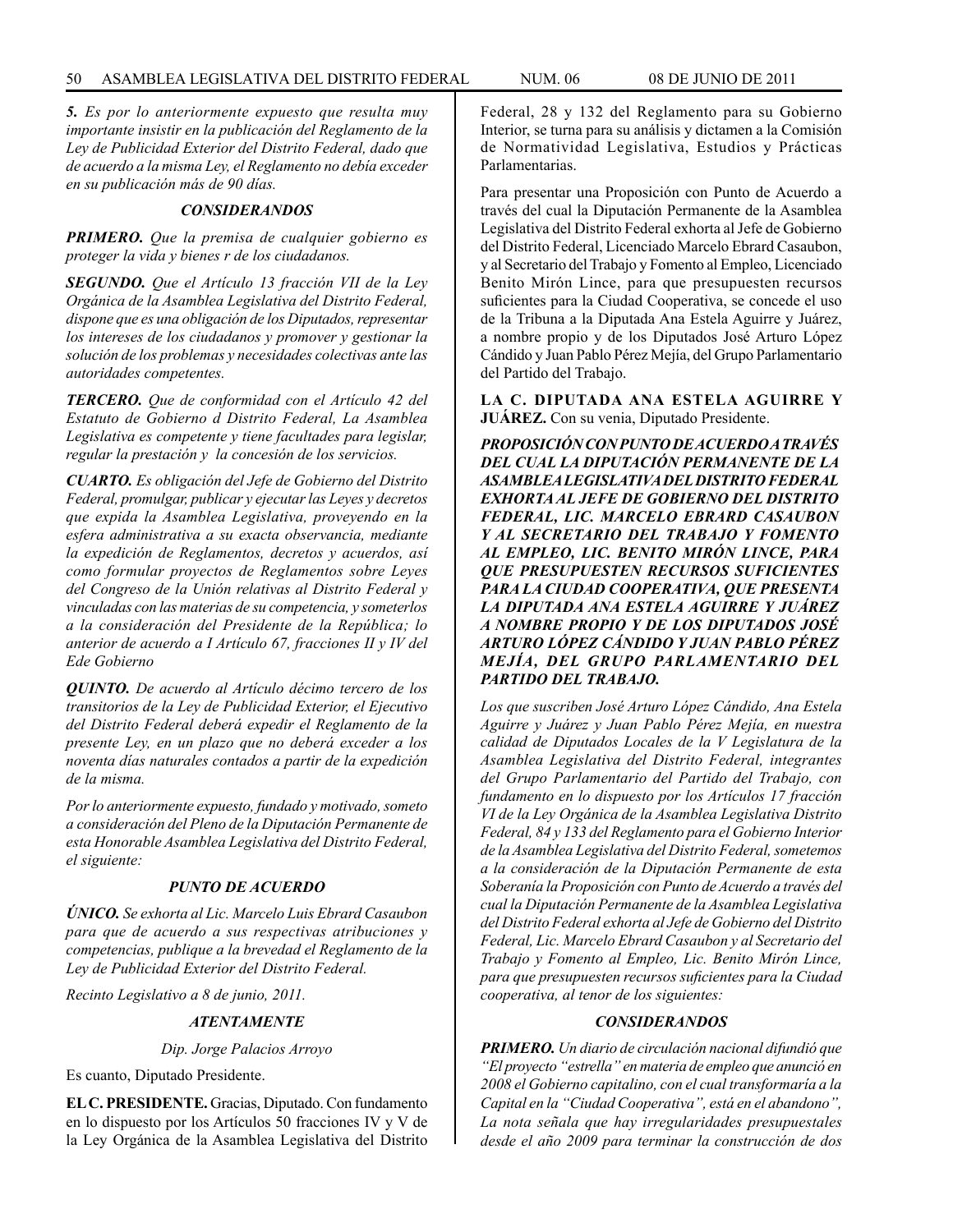# ASAMBLEA LEGISLATIVA DEL DISTRITO FEDERAL NUM. 06 08 de JUNIO de 2011 51

*grandes centros cooperativos, uno en la Delegación Gustavo A, Madero y otro en Azcapotzalco, que alojarían a decenas de empresas sociales que darían mil 400 empleos directos y 800 indirectos, Este proyecto fue lanzado en julio de 2008, cuando el titular de la Secretaría de Trabajo local, Benito Mirón Lince, anunció la construcción de las dos naves industriales, una de 4 mil 900 metros cuadrados y otra de 3 mil 755. Según la investigación periodística" en cada una las naves habría una planta productiva, un centro de capacitación, comedor, salón de usos múltiples y guardería, todo administrado por cooperativas formadas por personas de escasos recursos"*

*El titular de la Secretaría de Trabajo declaró que esta modalidad entraría en operaciones a mediados del 2009, con una inversión global de 150 millones de pesos, y calificó el proyecto como una apuesta del GDF frente al reto de la pobreza.*

*Sin embargo, continúa la nota, durante tres años consecutivos la Asamblea Legislativa se ha rehusado a otorgar recursos a la Secretaría para concluir el proyecto, el cual lleva un avance promedio de 50 por ciento en cada nave.*

*Actualmente, la nave de la GAM -ubicada en las viejas instalaciones de la Ruta 100, en la Colonia La Pastora- va a la mitad de su construcción y el abandono es evidente: el monstruo de metal blanco trunco, aloja en las noches a delincuentes, tiene muros caídos y es habitado por ratas, según se observó en un recorrido. El dinero se acabó en 2009 y desde entonces el inmueble está lleno de polvo y maleza. Hasta ahí la nota.*

*SEGUNDO. El año 2012 es Año del Internacional del Cooperativismo. La Asamblea Legislativa ha emitido Puntos de Acuerdo para fomentar esta opción laboral y cultural.*

*TERCERO. Resultaría incongruente abandonar un proyecto que tiene una viabilidad democrática y de protección laboral que tiene tal grado de avance por lo que es necesario darle continuidad a un proyecto que a todas luces es factible, posible y éticamente realizable.*

*Por lo expuesto, someto a consideración de esta Honorable Asamblea Legislativa del Distrito Federal, la siguiente Proposición con Punto de Acuerdo:*

*ÚNICO. la Diputación Permanente de esta Soberanía la Proposición con Punto de Acuerdo a través del cual la Diputación Permanente de la Asamblea Legislativa del Distrito Federal exhorta al Jefe de Gobierno del Distrito Federal, Lic. Marcelo Ebrard Casaubon y al Secretario del Trabajo y Fomento al Empleo, Lic. Benito Mirón Lince, para que presupuesten recursos suficientes para la Ciudad cooperativa, durante el año 2012 y que a la brevedad concluyan las obras anunciadas en las Delegaciones Azcapotzalco y Gustavo A. Madero.* 

# *ATENTAMENTE*

*Dip. Ana Estela Aguirre y Juárez*

Es cuanto, Diputado Presidente.

**EL C. PRESIDENTE.** Gracias Diputada. En términos de lo dispuesto por el Artículo 133 del Reglamento para el Gobierno Interior de la Asamblea Legislativa del Distrito Federal, consulte la Secretaría a la Diputación Permanente en votación económica si la propuesta presentada por la Diputada Ana Estela Aguirre y Juárez se considera de urgente y obvia resolución.

**LA C. SECRETARIA DIPUTADA ANA ESTELA AGUIRRE Y JUÁREZ.** Por instrucciones de la Presidencia y en votación económica se consulta a la Diputación Permanente si la propuesta de referencia se considera de urgente y obvia resolución. Los que estén por la afirmativa, sírvanse manifestarlo levantando la mano.

Los que estén por la negativa, sírvanse manifestarlo levantando la mano.

Se considera de urgente y obvia resolución, Diputado Presidente.

**EL C. PRESIDENTE.** Gracias Diputada. Está a discusión la propuesta. ¿Existen oradores en contra?

Proceda la Secretaría a preguntar a la Diputación Permanente en votación económica si es de aprobarse la propuesta a discusión.

**LA C. SECRETARIA.** Por instrucciones de la Presidencia y en votación económica se pregunta a la Diputación Permanente si es de aprobarse la propuesta sometida a su consideración. Los que estén por la afirmativa, sírvanse manifestarlo levantando la mano.

Los que estén por la negativa, sírvanse manifestarlo levantando la mano.

Aprobada la propuesta, Diputado Presidente.

**EL C. PRESIDENTE.** Gracias Diputada Secretaria. Remítase a las autoridades correspondientes para los efectos legales a que haya lugar.

Para presentar una Proposición con Punto de Acuerdo para exhortar al Doctor Mario Delgado Carrillo, Titular de la Secretaría de Educación del Distrito Federal, así como al Jefe Delegacional de Azcapotzalco, Licenciado Enrique Vargas Anaya, a fin de que en conjunta colaboración sean colocadas barreras de protección en las entradas y salidas de las escuelas de nivel preescolar y primarias oficiales de la Delegación Azcapotzalco, para evitar el paso peatonal de los estudiantes al arroyo vehicular a la entrada y salida de las escuelas, se concede el uso de la Tribuna al Diputado Jorge Palacios Arroyo, del Grupo Parlamentario del Partido Acción Nacional.

**EL C. DIPUTADO JORGE PALACIOS ARROYO.** Con su venia Diputado Presidente.

*PROPOSICIÓN CON PUNTO DE ACUERDO PARA EXHORTAR AL DOCTOR MARIO DELGADO CARRILLO, TITULAR DE LA SECRETARÍA DE EDUCACIÓN DEL DISTRITO FEDERAL, ASÍ COMO AL JEFE DELEGACIONAL EN AZCAPOTZALCO,*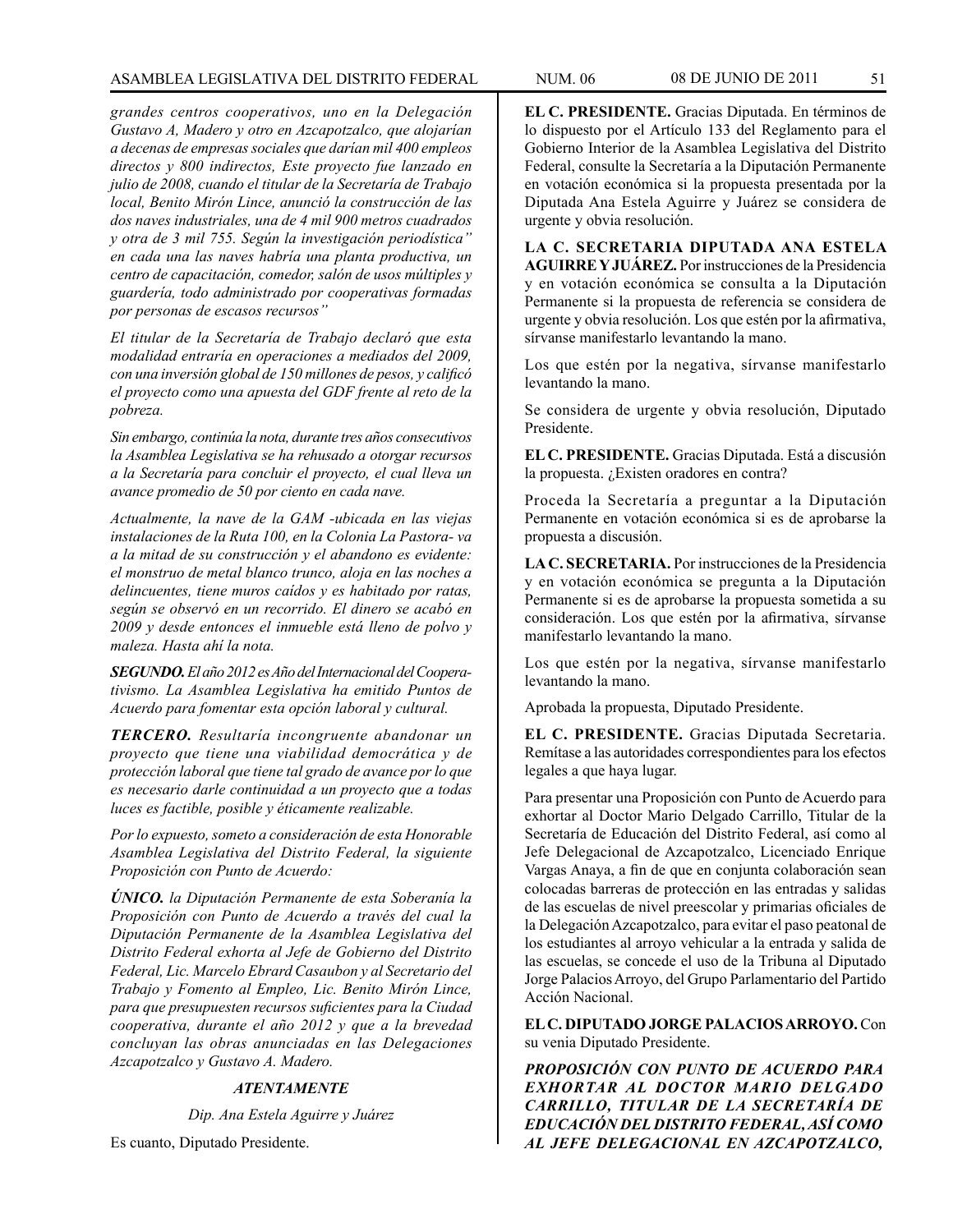*LIC. ENRIQUE VARGAS ANAYA, A FIN DE QUE EN CONJUNTA COLABORACIÓN SEAN COLOCADAS BARRERAS DE PROTECCIÓN EN LAS ENTRADAS Y SALIDAS DE LAS ESCUELAS DE NIVEL PRE-ESCOLAR Y PRIMARIAS OFICIALES DE LA DELEGACIÓN AZCAPOTZALCO, PARA EVITAR EL PASO PEATONAL DE LOS ESTUDIANTES AL ARROYO VEHICULAR A LA ENTRADA Y SALIDA DE LAS ESCUELAS, QUE PRESENTA EL DIPUTADO JORGE PALACIOS ARROYO, DEL GRUPO PARLAMENTARIO DEL PARTIDO ACCIÓN NACIONAL.*

*El suscrito Diputado, Jorge Palacios Arroyo, de la Asamblea Legislativa del Distrito Federal, V Legislatura, integrante del Grupo Parlamentario del Partido Acción Nacional, con fundamento en lo dispuesto por los Artículos 17 fracción VI de la Ley Orgánica y 132 del Reglamento para el Gobierno Interior de la Asamblea Legislativa del Distrito Federal, someto a consideración de esta Honorable Asamblea legislativa, para que sea turnada a la Comisión correspondiente, la presente: Proposición con Punto de Acuerdo para exhortar al Doctor Mario Delgado Carrillo, Titular de la Secretaría de Educación del Distrito Federal, así como al Jefe Delegacional en Azcapotzalco, Lic. Enrique Vargas Anaya, a fin de que en conjunta colaboración sean colocadas barreras de protección en las entradas y salidas de las escuelas de nivel pre-escolar y primarias oficiales de la Delegación Azcapotzalco, para evitar el paso peatonal de los estudiantes al arroyo vehicular a la entrada y salida de las escuelas, al tenor de los siguientes:*

#### *ANTECEDENTES*

*1. De acuerdo a datos expedidos por la Secretaría de Educación Pública, en la Ciudad de México existen 1162 escuelas oficiales de nivel primaria y 2,746 a nivel preescolar ya sean inmuebles propios, rentados, ex profeso o adaptados en diversas demarcaciones del Distrito Federal.*

*En las escuelas primarias y de preescolar o kinder se debe contar con medidas generales de seguridad, limpieza, mantenimiento, calidad educativa, así como un ambiente saludable para los alumnos que asisten a dicha institución y los empleados que en ella laboran.* 

*2. De acuerdo al portal de internet de la Secretaría de Salud del Distrito Federal el titular de la Secretaría, Armando Ahued, manifestó que una de las 10 principales causas de lesiones y muertes en la Ciudad de México son los atropellamientos, por lo que es necesario poner énfasis en la labor preventiva y no quitar el dedo del renglón.*

*Indicó que en coordinación con la Secretaría de Seguridad Pública Jacal se elaboró un mapa de los lugares con mayor incidencia de accidentes, con el propósito de que la Secretaría de Obras y Servicios coloque señalamientos viales y se eviten desgracias. El funcionario apuntó que los accidentes fuera de una escuela indican que algo falta;* 

*es por ello que la colocación de barreras de protección o señalización ayudarán a combatir accidentes lamentables fuera de las escuelas.* 

*3. Las barreras de protección son estructuras de acero que impiden el paso de 105 peatones a áreas vehiculares, delimitando la circulación de personas en las banquetas de áreas escolares, debido a que hay muchas escuelas construidas en vías principales o secundarias con altos aforos vehiculares. La finalidad es brindar protección a 105 alumnos en la entrada y salida de los planteles escolares.*

*Las barreras son construidas mediante tubería metálica de tipo estructural para garantizar su durabilidad y la seguridad de los escolares.*

*4. Dicho lo cual, es importante contar con barreras de protección que brinden la ordenada entrada y salida de estudiantes y así mismo que impidan que los escolares, padres de familia, Maestros y personal escolar, puedan sufrir accidentes vehiculares por la invasión de personas a la carpeta asfáltica.* 

#### *CONSIDERANDOS*

*PRIMERO. Que de conformidad con el Artículo 42 del Estatuto de Gobierno del Distrito Federal, la Asamblea Legislativa es competente y tiene facultades para legislar, regular la prestación y la concesión de los servicios públicos.* 

*SEGUNDO. De acuerdo a lo estipulado en el Artículo 13 fracción XVII de la Ley de Educación del Distrito Federal, la Secreta ria de Educación Pública tienen la atribución de fortalecer y desarrollar la infraestructura de los servicios educativos a través de la construcción, mantenimiento, rehabilitación y equipamiento de espacios educativos.* 

*TERCERO. Que es obligación de la Secretaría de Educación del Distrito Federal vigilar que se dé mantenimiento y proporcione equipo básico a (as escuelas públicas de la entidad, conforme al Artículo 31 de (a Ley de Educación Pública del distrito Federal.*

*CUARTO. Que la premisa del Gobierno del Distrito es proteger la vida y bienestar de los estudiantes, niños y niñas de educación preescolar, primaria, secundaria y educación especial, tal y como Jo establece el Programa Integral de Mantenimiento de Escuelas (PIME), que establece un conjunto de actividades encaminadas y orientadas al mejoramiento de las condiciones físicas de los inmuebles públicos de educación básica.* 

*QUINTO. Que es responsabilidad del Gobierno del Distrito Federal que todos (os servicios educativos que se ofrezcan en esta entidad sean de buena calidad en instalaciones apropiadas, con contenidos acordes a las necesidades de la Ciudad en cada uno de los tipos, niveles y modalidades; con los recursos didácticos y metodológicos pertinentes para facilitar la formación armónica e integral de los estudiantes de nivel primaria, de acuerdo al Artículo 118 de la Ley de Educación del Distrito Federal.*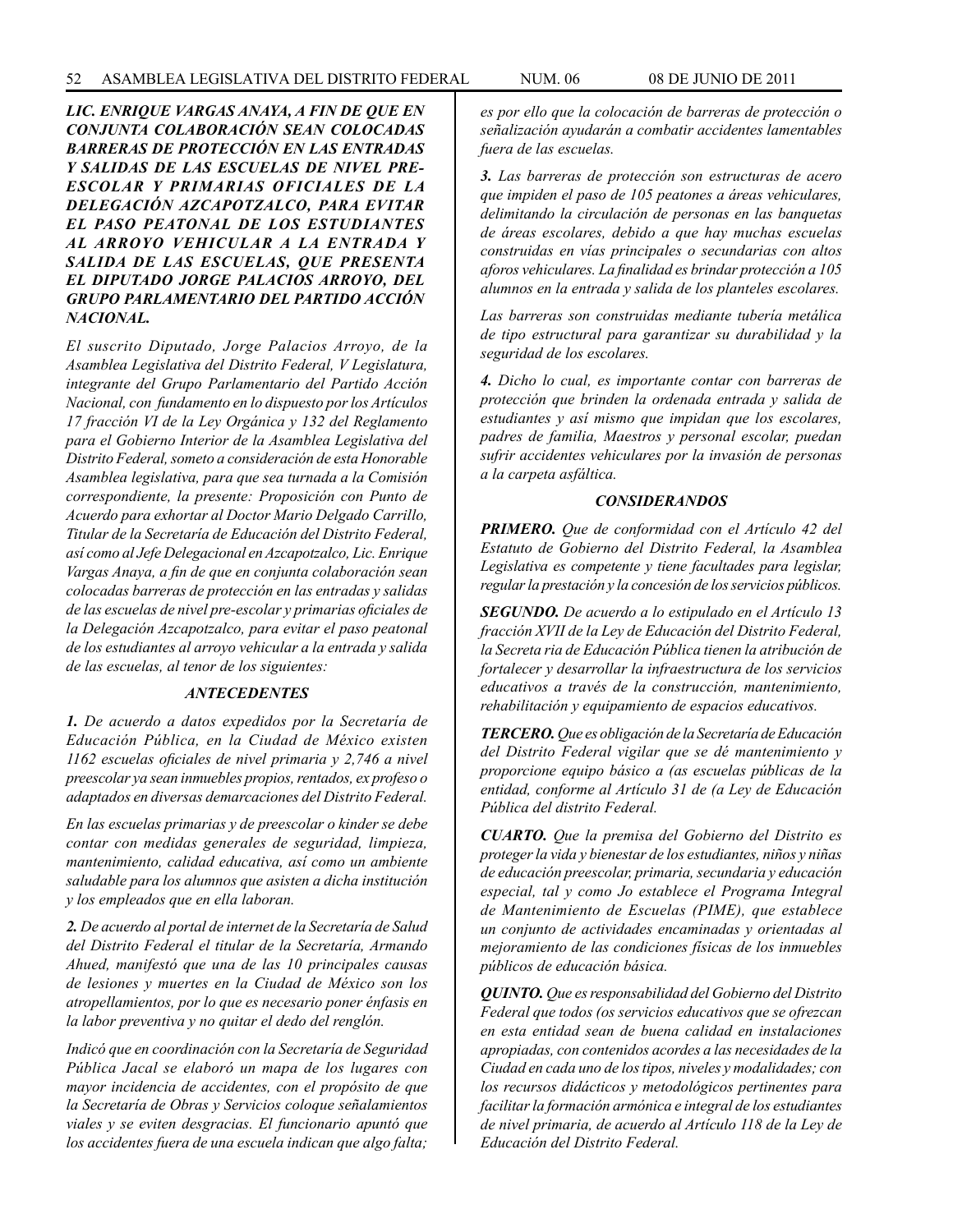*SEXTO. Que el Artículo 119 fracción V de la Ley de Educación del Distrito Federal, establece que la Secretaría de Educación del Distrito Federal deberá satisfacer las necesidades de la población y garantizar una buena calidad en materia educativa a nivel primaria, por lo que mantendrá y rehabilitará permanentemente los edificios escolares, sus anexos y el equipo educativo.*

*SEPTIMO. Que es deber del titular de la Secretaría de Educación del Distrito Federal, Dr. Mario Miguel Carrillo Huerta y de los Jefes Delegacionales del Distrito Federal, trabajar en coordinación a Fin de rehabilitar, mantener, atender y vigilar el adecuado funcionamiento de las escuelas que se encuentran dentro del Distrito Federal.* 

*OCTAVO. Que de conformidad con lo dispuesto en el Artículo 2 de la Ley Orgánica de la Administración Pública del Distrito Federal, la Delegación es un Órgano Político Administrativo desconcentrado con autonomía funcional en acciones de gobierno. Lo anterior, faculta al Jefe Delegacional en Azcapotzalco a ejecutar acciones de gobierno tendientes a solucionar los problemas que aquejan a la ciudadanía como es el caso de rehabilitación de escuelas publicas oficiales nivel preescolar y primaria.* 

*NOVENO. Que la Ley Orgánica de la Administración Pública del Distrito Federal establece en el Artículo 39 fracción XXXI, que los órganos políticos-administrativos serán los encargados de rehabilitar, construir y mantener escuelas, bibliotecas, museos y demás centros de servicio social, cultural y deportivo a su cargo.*

*Por lo anteriormente expuesto, someto a la consideración de esta Diputación Permanente, el siguiente:*

# *PUNTO DE ACUERDO*

*PRIMERO. Proposición con Punto de Acuerdo para exhortar al Doctor Mario Delgado Carrillo, Titular de la Secretaría de Educación del Distrito Federal, así como al Jefe Delegacional en Azcapotzalco, Lic. Enrique Vargas Anaya, a fin de que en conjunta colaboración sean colocadas barreras de protección en las entradas y salidas de las escuelas de nivel pre-escolar y primarias oficiales de la Delegación Azcapotzalco, para evitar el paso peatonal de los estudiantes al arroyo vehicular a la entrada y salida de las escuelas.*

*SEGUNDO. Exhortar a esta H. Asamblea Legislativa a fin de que se autorice la ampliación del presupuesto asignado a la Delegación Azcapotzalco, con el propósito de implementar dichas barreras de protección.* 

*Recinto Legislativo a Junio 08, 2011.*

#### *ATENTAMENTE*

*Dip. Jorge Palacios Arroyo*

Es cuanto, Diputado Presidente.

**EL C. PRESIDENTE**. Gracias, Diputado. Con fundamento en lo dispuesto por los Artículos 50 fracciones IV y V de la Ley orgánica de la Asamblea Legislativa del Distrito Federal, 28 y 132 del Reglamento para su Gobierno Interior, se turna para su análisis y dictamen a la Comisión de Uso y Aprovechamiento de Bienes y Servicios Públicos.

Para presentar una Proposición con Punto de Acuerdo por el que se exhorta al Ingeniero Manuel González González, Jefe Delegacional en Xochimilco, a que informe sobre el proceso de instalación del establecimiento mercantil bajo el sistema de autoservicio, ubicado en el circuito Martínez de Castro del pueblo de San Mateo Xalpa, se concede el uso de la Tribuna a la Diputada Lizbeth Eugenia Rosas Montero, a nombre de la Diputada Lourdes Amaya Reyes, del Grupo Parlamentario del Partido de la Revolución Democrática.

### **LA C. DIPUTADA LIZBETH EUGENIA ROSAS MONTERO**. Con su venia, Diputado Presidente.

*PROPOSICIÓN CON PUNTO DE ACUERDO POR EL QUE SE EXHORTA AL INGENIERO MANUEL GONZÁLEZ GONZÁLEZ, JEFE DELEGACIONAL EN XOCHIMILCO A QUE INFORME SOBRE EL PROCESO DE INSTALACIÓN DEL ESTABLECIMIENTO MERCANTIL BAJO EL SISTEMA DE AUTOSERVICIO BODEGA AURRERA EXPRESS EN EL CIRCUITO MARTÍNEZ DE CASTRO DEL PUEBLO DE SAN MATEO XALPA, QUE PRESENTA LA DIPUTADA LIZBETH EUGENIA ROSAS MONTERO A NOMBRE DE LA DIPUTADA MARÍA DE LOURDES AMAYA REYES, DEL GRUPO PARLAMENTARIO DEL PARTIDO DE LA REVOLUCIÓN DEMOCRÁTICA.*

*Las que suscriben Diputadas María de Lourdes Amaya Reyes y Lizbeth Eugenia Rosas Montero, integrantes del Grupo Parlamentario del Partido de la Revolución Democrática, por mi propio derecho y con fundamento en lo dispuesto por los Artículos 13 fracción I, II y III y 17 fracción VI y VII de la Ley Orgánica de la Asamblea Legislativa del Distrito Federal, y 133 del Reglamento para el Gobierno Interior de la Asamblea Legislativa del Distrito Federal; tengo a bien formular la presente Proposición con Punto de Acuerdo por el que se exhorta al Ingeniero Manuel González González, Jefe Delegacional en Xochimilco a que informe sobre el proceso de instalación del establecimiento mercantil bajo el sistema de autoservicio Bodega Aurrera Express en el circuito Martínez de Castro del Pueblo de San Mateo Xalpa; al tenor de las siguientes:*

#### *CONSIDERACIONES*

*El pasado 14 de abril, se discutió y aprobó en esta Asamblea Legislativa la "Iniciativa con proyecto de Decreto por el que se adiciona una norma "29 mejoramiento de las condiciones de equidad y competitividad para el abasto público", a los Programas Delegacionales y Parciales de Desarrollo Urbano del Distrito Federal, misma que fue publicada el pasado 20 de mayo en la Gaceta Oficial del Distrito Federal, entrando en vigor al día siguiente de su publicación.*

*De acuerdo a los considerandos de la Iniciativa, se busca que la competencia entre los distintos establecimientos para el abasto popular se realice "... en un marco de mayor equidad económica, fomentando que la localización de los nuevos*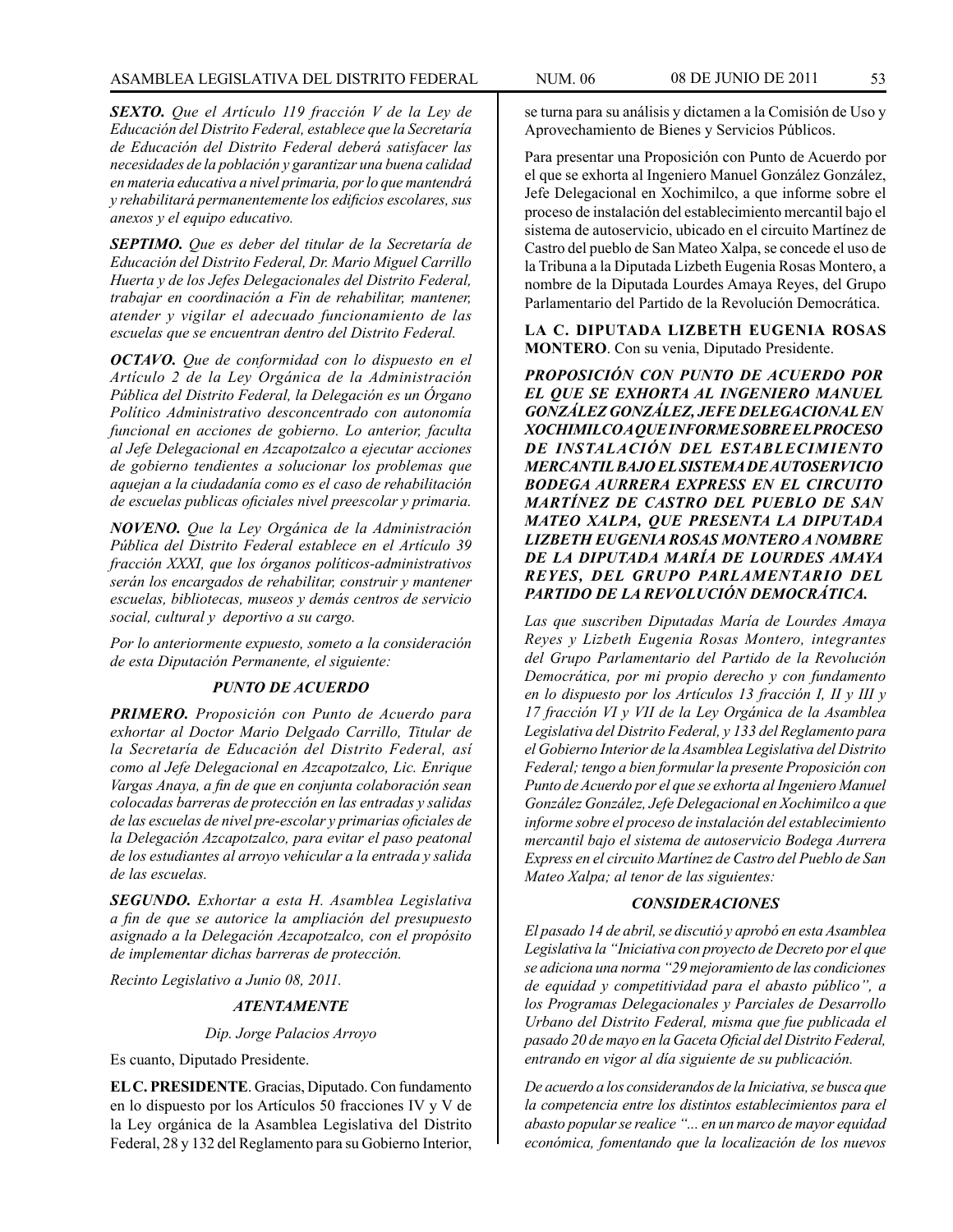*emplazamientos comerciales de abasto, se sitúen en aquellos espacios de la Ciudad cuya vocación urbana y económica garanticen una sana competencia sin afectar los centros de barrio y la actividad económica de los mercados públicos".* 

*En días recientes, la que suscribe, recibió una denuncia de vecinal, firmada por ciudadanos tanto del Pueblo de San Mateo Xalpa como de Santiago Tepalcatlalpan, sobre la instalación de una "Bodega Aurrera Express", en la Calle Circuito Martínez de Castro, del Pueblo de San Mateo Xalpa.*

*El Pueblo de San Mateo Xalpa, cuenta con una superficie de 43 hc. de acuerdo a datos del Programa Delegacional de Desarrollo Urbano vigente y esta considerado dentro de los seis poblados prehispánicos que han conservado sus características originales en la Delegación.*

*Si bien el Pueblo no cuenta con un mercado público establecido, se han generado zonas de comercio estratégicas para la población, que han permitido la subsistencia y el desarrollo económico de sus habitantes, una de ellas se encuentra ubicada en las inmediaciones del Reclusorio Sur, en el llamado Circuito Martínez de Castro. La ubicación del Reclusorio Sur, ha permitido que en los alrededores se instalen tiendas de abarrotes, cocinas económicas, tortillerías, panaderías, recauderías y una serie de pequeños comercios familiares.*

*De acuerdo a lo que marca el Plano de Divulgación del Programa Delegacional de Desarrollo Urbano de la Delegación Xochimilco vigente, el Circuito Martínez de Castro del Pueblo de San Mateo Xalpa, cuenta con un uso de suelo de HR, HRB y HRC, por lo que de acuerdo a lo aprobado por la Norma 29, no se cuenta con uno de los requisitos para la instalación de un establecimiento mercantil de "autoservicios" en la zona antes mencionada, pues dicha norma establece una zonificación HM, indicada en el Plano de Delegacional de Desarrollo Urbano correspondiente.* 

*Por lo anteriormente expuesto y fundado, someto a consideración del Pleno de esta Soberanía, el siguiente:*

#### *PUNTO DE ACUERDO*

*ÚNICO. Se exhorta al Ingeniero Manuel González González, Jefe Delegacional en Xochimilco a que informe sobre el proceso de instalación del establecimiento mercantil bajo el sistema de autoservicio Bodega Aurrera Express en el circuito Martínez de Castro del pueblo de San Mateo Xalpa.*

*Dado en el Recinto Legislativo de la Asamblea legislativa de Distrito Federal, a los ocho días del mes de junio de dos mil once.*

# *ATENTAMENTE*

*Dip. Lizbeth Eugenia Rosas Montero*

Firma este Punto de Acuerdo la Diputada Lourdes Amaya y la de la voz.

Es cuanto, Diputado Presidente.

**EL C. PRESIDENTE.** Gracias, Diputada. En términos de lo dispuesto por el Artículo 133 del Reglamento para el Gobierno Interior de la Asamblea Legislativa del Distrito Federal, consulte la Secretaría a la Diputación Permanente en votación económica si la propuesta presentada por la Diputada Lizbeth Eugenia Rosas Montero se considera de urgente y obvia resolución.

**LA C. SECRETARIA DIPUTADA ABRIL JANNETTE TRUJILLO VÁZQUEZ.** Por instrucciones de la Presidencia y en votación económica se consulta a la Diputación Permanente si la propuesta de referencia se considera de urgente y obvia resolución. Los que estén por la afirmativa, sírvanse manifestarlo levantando la mano.

Los que estén por la negativa, sírvanse manifestarlo levantando la mano.

Se considera de urgente y obvia resolución, Diputado Presidente.

**EL C. PRESIDENTE.** Gracias, Diputada. Está a discusión la propuesta. ¿Existen oradores en contra?

Proceda la Secretaría a preguntar a la Diputación Permanente en votación económica si es de aprobarse la propuesta a discusión.

**LA C. SECRETARIA.** Por instrucciones de la Presidencia y en votación económica se pregunta a la Diputación Permanente si es de aprobarse la propuesta sometida a su consideración. Los que estén por la afirmativa, sírvanse manifestarlo levantando la mano.

Los que estén por la negativa, sírvanse manifestarlo levantando la mano.

Se aprueba la propuesta, Diputado Presidente.

**EL C. PRESIDENTE.** Gracias, Diputada Secretaria. Remítase a las autoridades correspondientes para los efectos legales a que haya lugar.

Esta Presidencia informa que se recibieron las siguientes Proposiciones con Punto de Acuerdo del Diputado Raúl Antonio Nava Vega, del Grupo Parlamentario del Partido Verde Ecologista de México:

Para exhortar al Titular de la Secretaría de Seguridad Pública, Doctor Manuel Mondragón y Kalb, para que dote a los elementos policíacos de uniformes acordes a las temperaturas que se viven en la Ciudad de México. Con fundamento en lo dispuesto por los Artículos 50 fracciones IV y V de la Ley Orgánica de la Asamblea Legislativa del Distrito Federal, 28, 29 y 132 del Reglamento para su Gobierno Interior, se turna para su análisis y dictamen a la Comisión de Seguridad Pública.

*PROPOSICIÓN CON PUNTO DE ACUERDO PARA EXHORTAR AL TITULAR DE LA SECRETARÍA DE SEGURIDAD PÚBLICA, DR. MANUEL MONDRAGÓN Y KALB PARA QUE DOTE A LOS ELEMENTOS POLICÍACOS DE UNIFORMES ACORDES A LAS TEMPERATURAS QUE SE VIVEN*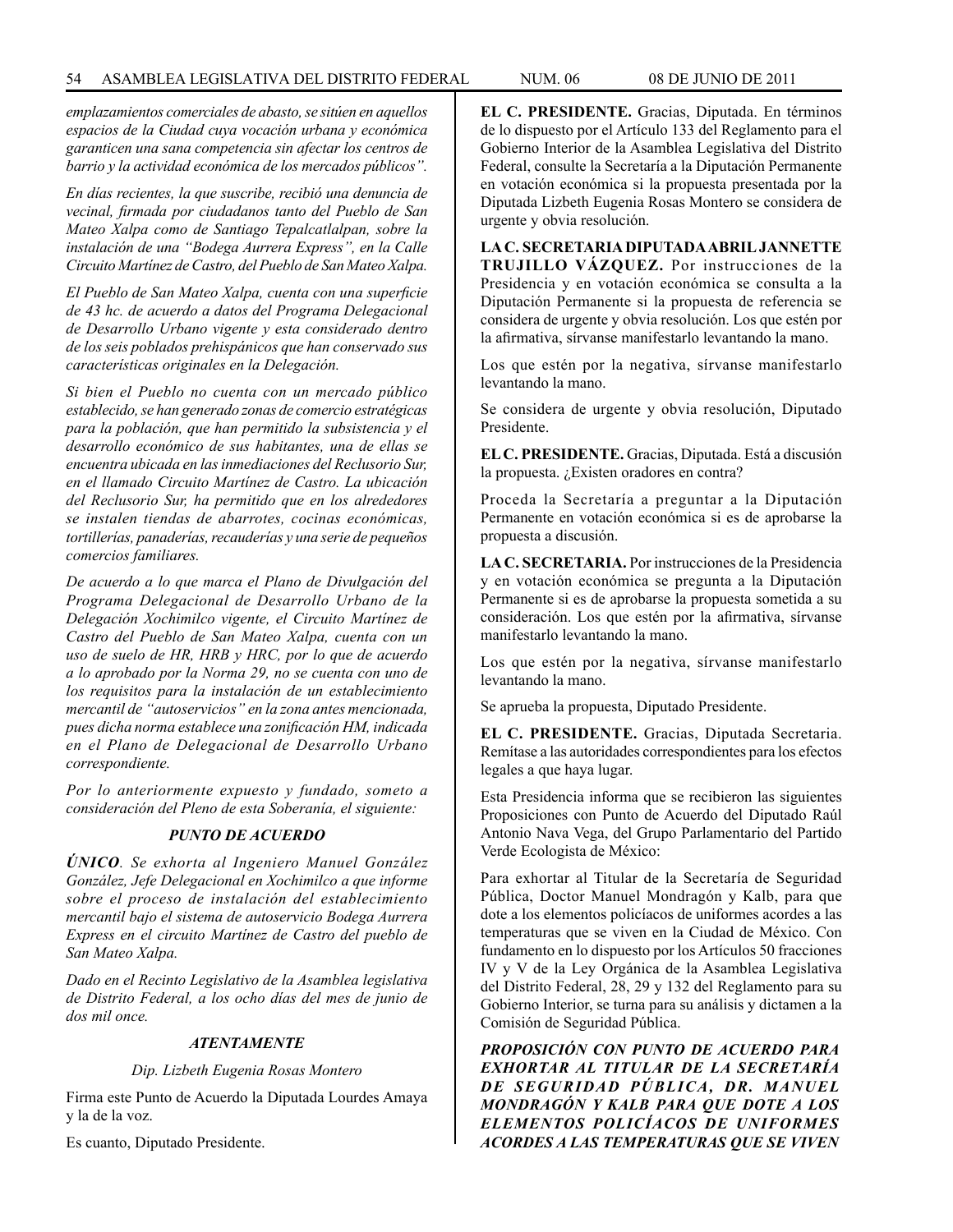# *EN LA CIUDAD DE MÉXICO, QUE SUSCRIBE EL DIPUTADO RAÚL ANTONIO NAVA VEGA, DEL GRUPO PARLAMENTARIO DEL PARTIDO VERDE ECOLOGISTA DE MÉXICO.*

*Proposición con Punto de Acuerdo para exhortar al titular de la Secretaría de Seguridad Pública, Dr. Manuel Mondragón y Kalb para que dote a los elementos policíacos de uniformes acordes a las temperaturas que se viven en la Ciudad de México, de conformidad con lo dispuesto por los Artículos 17, fracción VI de la Ley Orgánica de la Asamblea Legislativa del Distrito Federal y 132 del Reglamento para el Gobierno Interior de la Asamblea Legislativa del Distrito Federal, someto a la consideración de esta Asamblea Legislativa, la siguiente: Proposición con Punto de Acuerdo para exhortar al titular de la Secretaría de Seguridad Pública, Dr. Manuel Mondragón y Kalb para que dote a los elementos policíacos de uniformes acordes a las temperaturas que se viven en la Ciudad de México, bajo los siguientes:*

#### *ANTECEDENTES*

*1. En días pasados la sensación térmica de calor en la capital se ha incrementado por lo que se han registrado altas temperaturas durante el día que van desde los 30 hasta 33 grados centígrados.*

*2. Especialistas del Instituto Politécnico Nacional advierten que la ola de calor persistirá hasta el mes de junio, por lo que se esperan temperaturas superiores a los 30 grados centígrados en la Ciudad de México.*

*3. El meteorólogo politécnico Antonio Vázquez Cárdenas, recordó que desde hace tiempo se modificaron las estaciones del año que en décadas pasadas estaban bien definidas, sin embargo hoy en dio esto no sucede, por lo que al conjugarse factores como la actividad industrial, la falta de vientos y los contaminantes emitidos a la atmósfera que propician temperaturas superiores a los 30 grados centígrados en la Ciudad de México, clima que los capitalinos resienten porque no están acostumbrados a ello, pero pueden adecuar su vestimenta para minimizar el efecto de las temperaturas.*

*4. En la Ciudad de México hace algunas décadas las estaciones del año estaban bien definidas y se contaba con amplias áreas verdes que hoy son insuficientes, porque se ha incrementado la mancha urbana, así como los habitantes y vehículos en Ciudad.*

*5. En un comunicado, la Secretaría de Protección Civil del Distrito Federal informa que debido a las altas temperaturas que se están dando, es importante hidratarse, vestir ropa ligero y evitar exponerse o los rayos del sol por tiempo prolongado.*

*6. Los elementos de la Secretaría de Seguridad Pública no pueden atender estas importantes recomendaciones, toda vez que deben cumplir con un uniforme que generalmente esta hecho de una tela muy gruesa y deben estar por horas exponiéndose a los rayos del sol.*

*7. La Secretaría de Protección Civil expuso que las temperaturas sufridas en la Ciudad son debido a un fenómeno conocido como "isla de calor" por lo que la percepción es mayor.*

*8. A pesar de la temperatura que durante la última semana ha superado 30 grados centígrados, Protección Civil del DF aseguró que aún no se han presentado atenciones médicas por el llamado golpe de calor, sin embargo para evitar algún tipo de emergencia relacionada con la exposición prolongada a los rayos solares o por deshidratación, es conveniente que el Dr. Manuel Mondragón y Kalb proporciones uniformes a los elementos policíacos acordes a las temperaturas de la Ciudad.*

*Fundan el siguiente Punto de Acuerdo los siguientes:* 

#### *CONSIDERANDOS:*

*PRIMERO. Para la Ciudad de México es de suma importancia que los elementos policíacos cuenten con uniformes adecuados ante las altas temperaturas que se registran en el Distrito Federal, para evitar golpes de calor.*

*SEGUNDO. Los elementos policíacos en especial los policías de tránsito, los denominados metropolitanos y auxiliares se exponen ante el inclemente sol por más de siete horas continuas, sin la oportunidad de cubrirse a la sombra, con uniformes de tela gruesa, de gabardina y en el caso de los metropolitanos y auxiliares con botas largas.*

*TERCERO. Es inhumano obligar a esos elementos a trabajar en esas condiciones, cuando se han alcanzado temperaturas de hasta 33 grados centígrados.*

*CUARTO. El Secretorio de Seguridad Público del Distrito Federal, debe procurar que las condiciones en los que realizan los elementos policíacos sus labores, sean los más óptimas, ya que esto podría repercutir en lo salud de sus elementos y sobre todo en lo calidad del trato o la ciudadanía.*

*QUINTO. En lo aproximadamente Ciudad 10 mil de México se ubican elementos de tránsito y metropolitanos que tienen entre sus funciones vigilar y apoyar o controlar el orden en las vialidades, por lo que al estar expuestos o las altas temperaturas con sus uniformes. Pueden sufrir cansancio, agotamiento, debilidad, mareos, dolores o colambres musculares, vértigo, dolor de cabeza, visión borrosa, pulso acelerado, desmayos, fiebre alto. Crisis convulsivo, pérdida del estado de alerto y en casos avanzadas algún golpe de calor que podría causarles la muerte.*

*SEXTO. Es prioridad del Secretario de Seguridad Publica del Distrito Federal, que distribuya entre los cuerpos de seguridad capitalinos, uniformes acordes a las temperaturas que se registran en la capi tal del país, las cuales por lo anteriormente expresado seguirán aumentando y según los especialistas son históricas.*

*SÉPTIMO. Es importante mencionar que en estados de la República en los que las temperaturas son incluso mas*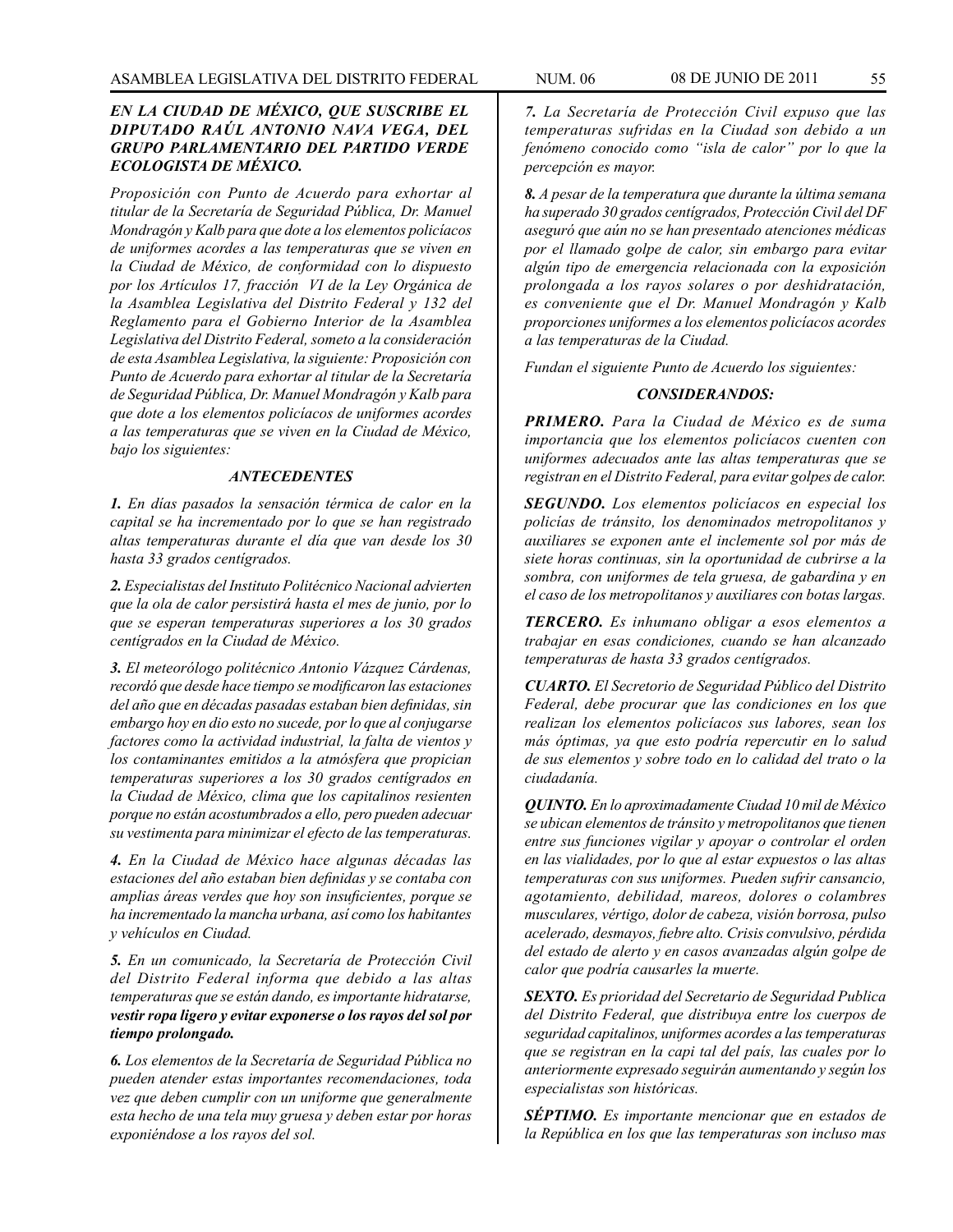*elevadas como en los Estados de Yucatán y Quintana Roo, ya han cambiado el uniforme de los policías para que sean adecuados a las temperaturas que se viven en esas entidades.*

*OCTAVO. La Secretaría de Seguridad Pública del Distrito Federal tiene la obligación de dotar a sus elementos de uniformes acordes con las temperaturas para garantizar la salud de los mismos y que sigan trabajando en mejores condiciones, toda vez que en la Ciudad de México se han registrado muy altas temperaturas y si el clima tan caluroso ha sido agresivo para cualquier capitalino que tiene la oportunidad de vestir de acuerdo a su necesidad imaginemos como lo es para los elementos policíacos que tienen que portar los uniformes de la Secretaría de Seguridad Pública que son de tela gruesa y de color azul marino.*

*En este sentido, el presente Punto de Acuerdo tiene como objeto que la Secretaría de Seguridad pública, a través del Dr. Manuel Mondragón y Kalb, proporcione a los elementos policíacos principalmente a los de tránsito como a los metropolitanos uniformes que se adecuen a las altas temperaturas registradas en la Ciudad.* 

*Por lo anterior y con fundamento en lo dispuesto por el Artículo 132 del Reglamento para el Gobierno Interior de la Asamblea Legislativa del Distrito Federal, someto a consideración del Pleno, el siguiente:*

#### *PUNTO DE ACUERDO*

*ÚNICO. Exhortar al titular de la Secretaría de Seguridad Pública, Dr. Manuel Mondragón y Kalb para que dote a los elementos policíacos de uniformes acordes a las temperaturas que se viven en la Ciudad de México.*

*Dado en el Salón de Sesiones, a los 8 días del mes de Junio del año dos mil once.*

# *POR EL GRUPO PARLAMENTARIO DEL PARTIDO VERDE ECOLOGISTA DE MÉXICO*

#### *Dip. Raúl Antonio Nava Vega*

Para solicitar al Secretario de Gobierno del Distrito Federal, Licenciado José Ángel Ávila Pérez, para que analice si el Programa *Muévete en Bici* es viable para que se realice sobre los carriles centrales de la Avenida Paseo de la Reforma en la Ciudad de México. Con fundamento en lo dispuesto por los Artículos 50 fracciones IV y V de la Ley Orgánica de la Asamblea Legislativa del Distrito Federal, 28, 29 y 132 del Reglamento para su Gobierno Interior, se turna para su análisis y dictamen a la Comisión de Transporte y Vialidad.

*PROPOSICIÓN CON PUNTO DE ACUERDO PARA SOLICITAR AL SECRETARIO DE GOBIERNO DEL DISTRITO FEDERAL, LICENCIADO JOSÉ ÁNGEL ÁVILA PÉREZ PARA QUE ANALICE SI EL PROGRAMA "MUÉVETE EN BICI" ES VIABLE QUE SE REALICE SOBRE LOS CARRILES CENTRALES* 

# *DE LA AVENIDA PASEO DE LA REFORMA EN LA CIUDAD DE MÉXICO, QUE SUSCRIBE EL DIPUTADO RAÚL ANTONIO NAVA VEGA, DEL GRUPO PARLAMENTARIO DEL PARTIDO VERDE ECOLOGISTA DE MÉXICO.*

*Proposición con Punto de Acuerdo para solicitar al Secretario de Gobierno del Distrito Federal, Licenciado José Ángel Ávila Pérez para que analice si el programa Muévete en Bici es viable que se realice sobre los carriles centrales de la Avenida Paseo de la Reforma en la Ciudad de México, de conformidad con lo dispuesto por los Artículos 17, fracción VI de la Ley Orgánica de la Asamblea Legislativa del Distrito Federal y 132 del Reglamento para el Gobierno Interior de la Asamblea Legislativa del Distrito Federal, someto a la consideración de esta Asamblea Legislativa, la siguiente Proposición con Punto de Acuerdo para solicitar al Secretario de Gobierno del Distrito Federal, Licenciado José Ángel Ávila Pérez para que analice si el programa "Muévete en Bici" es viable que se realice sobre los carriles centrales de la Avenida Paseo de la Reforma en la Ciudad de México, bajo los siguientes:*

#### *ANTECEDENTES:*

*1. En meses pasados el Gobierno de la Ciudad ha implementado programas como "Muévete en Bici" y "Muévete y Métete en cintura" programas que sin lugar a dudas benefician a la población pues coincidimos en la necesidad de mejorar nuestro medio ambiente y que los ciudadanos de esta Ciudad cuente con una mejor salud.*

*2. El Jefe de Gobierno del Distrito Federal, Marcelo Ebrard Casaubon y la Secretaria del Medio Ambiente, Martha Delgado Peralta coordinan el programa Muévete en bici, programa con el que se pretende alentar entre la población el uso de la bicicleta como medio de transporte alternativo.* 

*3. La cicloestación además de ofrecer renta de bicicletas, ofrece servicios de taller para reparaciones menores, venta de refrigerios, productos naturales, entre otros, y organiza visitas guiadas en bicicleta por el Bosque de Chapultepec y principales Avenidas como Paseo de la Reforma.* 

*4. El Programa es un proyecto integral que tiene por objeto mejorar la calidad de vida de los habitantes de la Ciudad, a través de la creación de Parques Lineales y Ciclovías, impulsando el uso de la bicicleta como medio de transporte viable y sustentable, que alienta a la población a nuevas formas de convivencia e inclusión social y que coadyuva a la promoción de actividades deportivas y saludables.* 

*5. Toda vez que el programa pretende la creación de Ciclovías y mientras estas no se encuentren habilitadas los días domingos se ve paralizada una de las principales A venidas de esta Ciudad como lo es Paseo de la Reforma, y si se analiza que uno de los beneficios sociales de este programa es mejorar la calidad de vida de los habitantes y de fomentar el uso de la Bicicleta para no contaminar, se debe analizar si es viable que sea sobre los carriles centrales del Paseo de la Reforma.*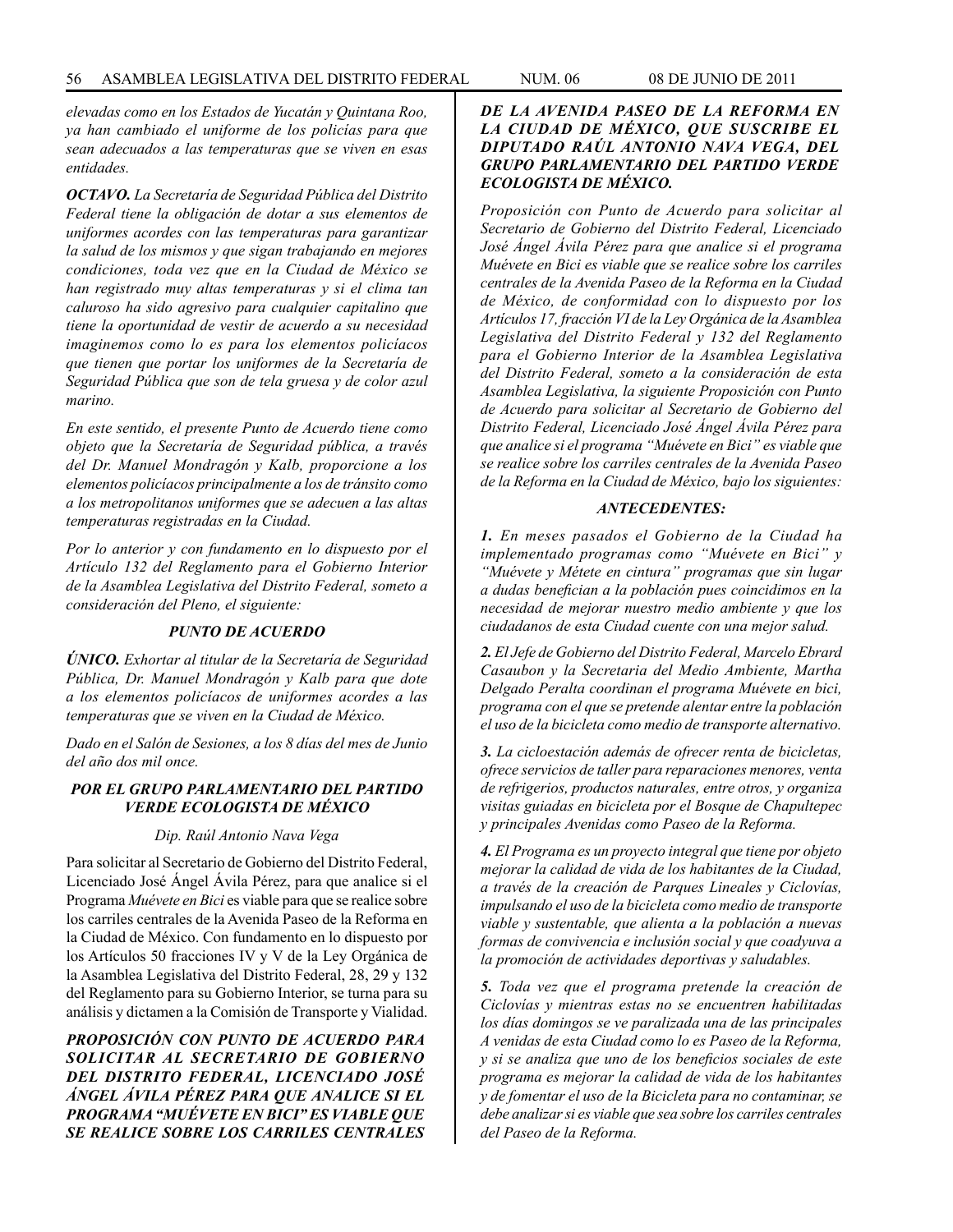*6. El Jefe de Gobierno anunció que como parte de este Programa se realizará los últimos domingos de cada mes el "Cierre Dominical" en el tramo de la Avenida Paseo de la Reforma que va desde el Auditorio Nacional hasta el Ángel de la Independencia, en donde se cerrará el tránsito vehicular en un solo sentido de esta Avenida, con un horario de 8:00 a 13:00 hrs, con la intención de que los ciudadanos salgan a pasear en bicicleta, patines, triciclos, sillas de ruedas, carriolas y disfruten de un espacio de convivencia en uno de las zonas de mayor interés turístico y cultural de la Ciudad.* 

*7. El Jefe de Gobierno destocó que ofrecer a la ciudadanía espacios para la recreación y convivencia no solamente es una medida de inclusión social, sino que permitirá fomentar hábitos más sanos que induzcan a la realización de actividades deportivas y de recreación al aire libre, promoviendo una vida mas sana.*

*Fundan el siguiente Punto de Acuerdo los siguientes:*

# *CONSIDERANDOS*

*PRIMERO. Para la Ciudad de México es de suma importancia mantener el orden dentro de sus principales Avenidas y más aún cuando estas son vialidades transitadas por vehículos, por lo que se debe analizar la viabilidad de cerrar los carriles centrales de las principales avenidas vehiculares como lo es Paseo de la Reforma.*

*SEGUNDO. El Gobierno capitalino tiene la obligación y de acuerdo a uno de los objetivos del programa "Muévete en Bici" a garantizar un medio ambiente más sano, por lo que al cerrar los carriles centrales de la Avenida Paseo de la Reforma se hace un congestionamiento vehicular en los carriles laterales del mismo provocando que los vehículos estén más tiempo encendidos y en ocasiones parados contaminando más el área donde se supone la gente esta buscando un beneficio a su salud.*

*TERCERO. Se debe de proporcionar la viabilidad para todos los capitalinos, en todos los sectores tanto a los que se encuentran usando la bicicleta así como a los vehículos que tienen la necesidad de pasar por esta importante Avenida.* 

*CUARTO. Por todo lo que representa el Programa, el Gobierno del Distrito Federal se debe comprometer a realizar las acciones que mejoren la calidad del mismo.* 

*QUINTO. Se debe proporcionar un acceso seguro y conveniente para las bicicletas como para los vehículos, por lo que todas las políticas, programas y normas deben analizarse y actualizarse a las necesidades de la población, para crear un espacio más amigable para el uso de la bicicleta.*

*SEXTO. Se deberá promover que los cierres dominicales no se en los carriles centrales sino en las Avenidas laterales, para que el desplazamiento y la zona sea mas amigable para todos los usuarias.*

*SÉPTIMO. Al realizarse el cambio del cierre de carriles se permite que los vehículos no contaminen y se pueden autorizar vueltas a distancias considerables para que no se estén interrumpiendo los carriles laterales que serian los usados por los ciudadanos que siguen el programa.*

*OCTAVO. No olvidemos que el Secretario de Gobierno es el responsable de vigilar y establecer el orden entre estos sectores de la población.*

*NOVENO. Es un deber la Secretaría de Gobierno el analizar si al invertir los carriles de para el uso de las Bicicletas y el uso de automóviles se puede tener un mejor resultado del programa.* 

*En este sentido, el presente Punto de Acuerdo tiene como objeto que el Secretario de Gobierno cumpla el Licenciado José Ángel Ávila Pérez analice la viabilidad de hacer el cambio de cierre de carriles sobre Avenida Paseo de la Reforma.*

*Por lo anterior y con fundamento en lo dispuesto por el Artículo 132 del Reglamento para el Gobierno Interior de la Asamblea Legislativa del Distrito Federal, someto a consideración del Pleno, el siguiente:*

# *PUNTO DE ACUERDO*

*ÚNICO. Se solicita al Secretario de Gobierno del Distrito Federal, Licenciado José Ángel Ávila Pérez para que analice si el programa "Muévete en Bici" es viable que se realice sobre los carriles centrales de la Avenida Paseo de la Reforma en la Ciudad de México.*

*Dado en el Salón de Sesiones, a los 8 días del mes de Junio del año dos mil once.*

# *POR EL GRUPO PARLAMENTARIO DEL PARTIDO VERDE ECOLOGISTA DE MÉXICO*

# *Dip. Raúl Antonio Nava Vega*

Para presentar una Proposición con Punto de Acuerdo por el que se exhorta a la Secretaría de Desarrollo Urbano y Vivienda del Distrito Federal que remita un informe detallado y pormenorizado respecto de las obras que actualmente se encuentran en proceso de construcción en las colonias Roma, Polanco, Anáhuac y Chapultepec Morelos, ubicadas en la Delegación Miguel Hidalgo, se concede el uso de la Tribuna al Diputado Carlo Fabián Pizano Salinas, a nombre de la Diputada Lía Limón García, del Grupo Parlamentario del Partido Acción Nacional.

**EL C. DIPUTADO CARLO FABIÁN PIZANO SALINAS.** Con su venia, Diputado Presidente.

*PROPOSICIÓN CON PUNTO DE ACUERDO POR EL QUE SE EXHORTA A LA SECRETARÍA DE DESARROLLO URBANO Y VIVIENDA DEL DISTRITO FEDERAL QUE REMITA UN INFORME DETALLADO Y PORMENORIZADO RESPECTO DE LAS OBRAS QUE ACTUALMENTE SE ENCUENTRAN EN*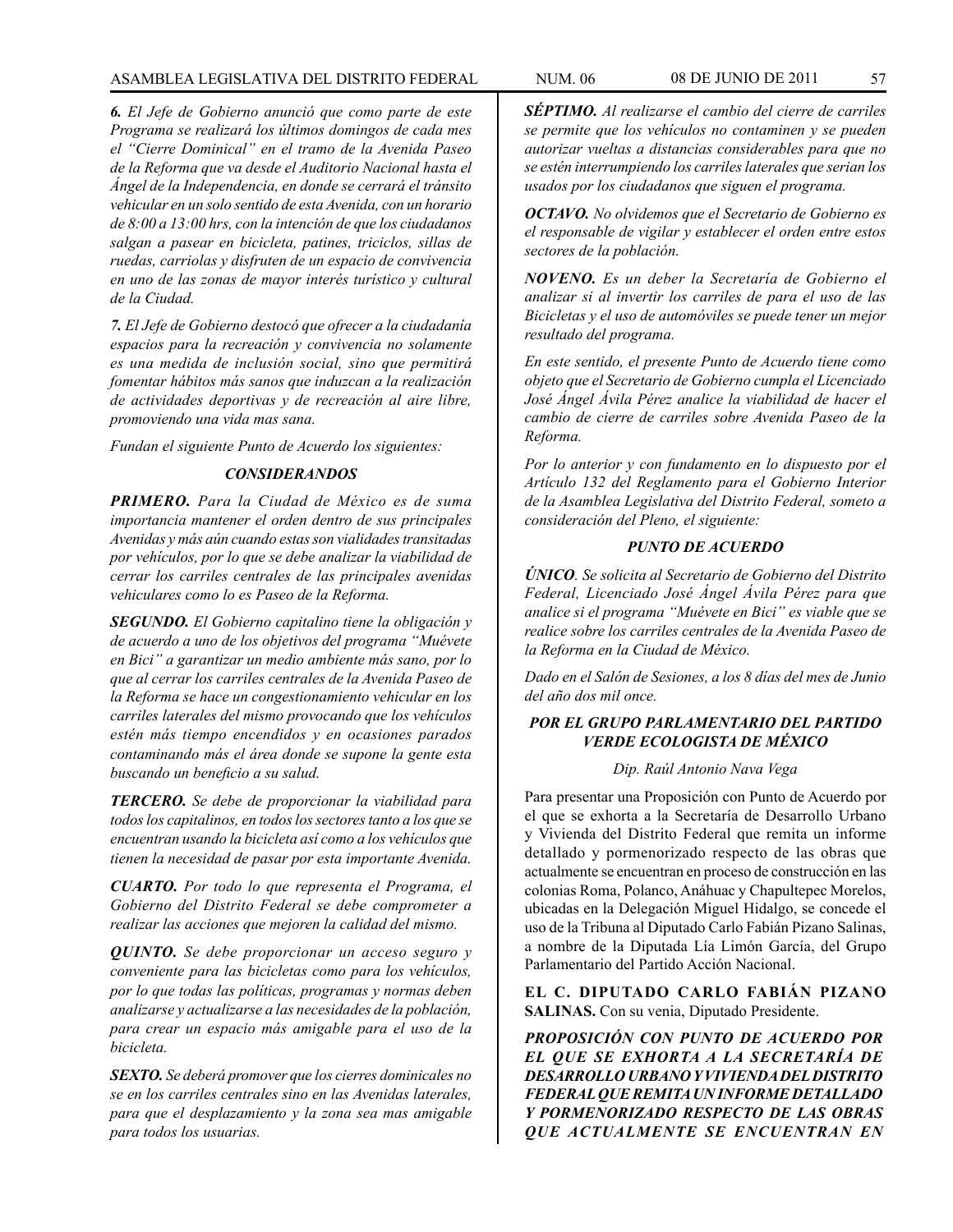# *PROCESO DE CONSTRUCCIÓN EN LAS COLONIAS ROMA, POLANCO, ANÁHUAC Y CHAPULTEPEC MORELOS, UBICADAS EN LA DELEGACIÓN MIGUEL HIDALGO, QUE PRESENTA EL DIPUTADO CARLO FABIÁN PIZANO SALINAS A NOMBRE DE LA DIPUTADA LÍA LIMÓN GARCÍA DEL GRUPO PARLAMENTARIO DEL PARTIDO ACCIÓN NACIONAL.*

*Los suscritos Diputados integrantes del Grupo Parlamentario del Partido Acción Nacional, con fundamento en lo dispuesto por los Artículos 17 fracción VI de la Ley Orgánica y 133 del Reglamento para el Gobierno Interior, ambos de la Asamblea Legislativa del Distrito Federal, someto a consideración de esta Honorable Diputación Permanente por obvia y urgente resolución la siguiente Proposición con Punto de Acuerdo por el que se exhorta a la Secretaría de Desarrollo Urbano y Vivienda del Distrito Federal que remita un informe detallado y pormenorizado respecto de las obras que actualmente se encuentran en proceso de construcción en las Colonias Roma, Polanco, Anáhuac y Chapultepec Morelos, ubicadas en la Delegación Miguel Hidalgo, al tenor de los siguientes:*

# *ANTECEDENTES*

*1. En el mes de enero del año 2011, se hizo público a través de diversos medios de comunicación, que existen construcciones de obras en el Distrito Federal amparadas con documentación apócrifa, principalmente con la presentación de certificados de usos de suelo falsos.*

*2. Que del año 2004 a 2010 en el Distrito Federal se han presentado mil 663 denuncias por la construcción de obras que violan normas de uso de suelo y de desarrollo urbano.6*

*3. Derivado de ello, la Procuraduría Ambiental y de Ordenamiento Territorial (PAOT) y la Secretaría de Desarrollo Urbano y Vivienda (SEDUVI) presentaron 14 denuncias ante la Procuraduría General de Justicia del Distrito Federal (PGJDF), debido al uso de documentos apócrifos por parte de particulares con el fin de iniciar construcciones en diferentes demarcaciones de la Ciudad de México.* 

*4. En el Distrito Federal se conocen más de 50 casos de construcción de obras amparadas con documentos apócrifos, esto ocurre principalmente en Delegaciones tales como Álvaro Obregón, Magdalena Contreras, Tlalpan, Miguel Hidalgo y Benito Juárez.*

*5. El Instituto de Verificación Administrativa (INVEA DF) ha realizado 23 verificaciones por uso de suelo en diferentes construcciones del Distrito Federal, de las cuales en 17 casos se han colocado sellos de suspensión ya que los documentos de uso de suelo de los años 1991 y 1992 contienen graves anomalías.*

# *CONSIDERANDOS*

*PRIMERO. Que en el mes de enero del año 2011, se dieron a conocer diversas anomalías en la documentación con la que se debe contar para realizar obras de construcción, transgrediendo los programas Delegacionales de Desarrollo Urbano, determinándose que se han usado documentos apócrifos para la obtención de los mismos, así lo demuestran declaraciones realizada por la Procuradora Ambiental Maestra Diana Ponce Nava, quien manifestó: 7*

*"En las investigaciones encontramos como un fenómeno recurrente que los desarrolladores presentan documentos apócrifos, en particular certificados de uso de suelo falsos con fechas de 1990 o 1991, cuya veracidad no es cotejada por las Delegaciones con la Secretaría de Desarrollo Urbano y Vivienda (Seduvi) y, así, dan por buenas las manifestaciones de construcción presentadas por los constructores".*

*SEGUNDO. Que bajo tal precedente, se realizaron diversas solicitudes de información a la Secretaría de Desarrollo Urbano y Vivienda del Distrito Federal, relativo a permisos y autorizaciones de las siguientes construcciones que actualmente se realizan en la Delegación Miguel Hidalgo:* 

| <b>DIRECCIÓN</b>                                                                                     | <b>FOLIO DE</b><br>SOLICITUD |
|------------------------------------------------------------------------------------------------------|------------------------------|
| Aristóteles No. 319 Col. Polanco                                                                     | 0105000073811                |
| La Martine No 113 col. Polanco                                                                       | 0105000073911                |
| Laguna de términos junto al número<br>521 Col. Anáhuac entre Lago de<br>Guzmán y Lago Patzcuaro      | 0105000074011                |
| Laguna de términos junto al número<br>365 Col. Anáhuac entre Lago de<br>Xochimilco y Marina Nacional | 0105000074011                |
| Lago Patzcuaro Nº 53 Col. Anahuac<br>entre de Términos y San Cristóbal                               | 0105000074111                |
| La Martine $N^{\circ}$ 153 Col. Chapultepec<br>Morelos                                               | 0105000074212                |
| La Martine $N^{\circ}$ 141 Col. Chapultepec<br><i>Morelos</i>                                        | 0105000074311                |
| La Martine N° 138 Col. Chapultepec<br><b>Morelos</b>                                                 | 0105000074411                |
| La Martine Nº 113 Col. Polanco                                                                       | <i>0105000074511</i>         |
| Galileo Nº 88 Col. Polanco                                                                           | <i>0105000074611</i>         |
| Horado N° 1211 Col. Polanco                                                                          | <i>0105000074711</i>         |

*Que la información solicitada respecto de los predios anteriores fue la siguiente:*

*a) Manifestación de obra.*

*b) Fecha de expedición.*

*e) Fecha de vencimiento.*

*d) Director de la Obra.*

<sup>6</sup> *http://tlalpan.info/trafica-seduvi-con-folios-falsos-Delegaciones. Consultado en fecha 30 mayo de 2011*

<sup>7</sup> *Diario A.M. Queretaro. http://www.amgueretaro.com/npais. php?id-3839. Consultado en fecha 30 mayo de 2011.*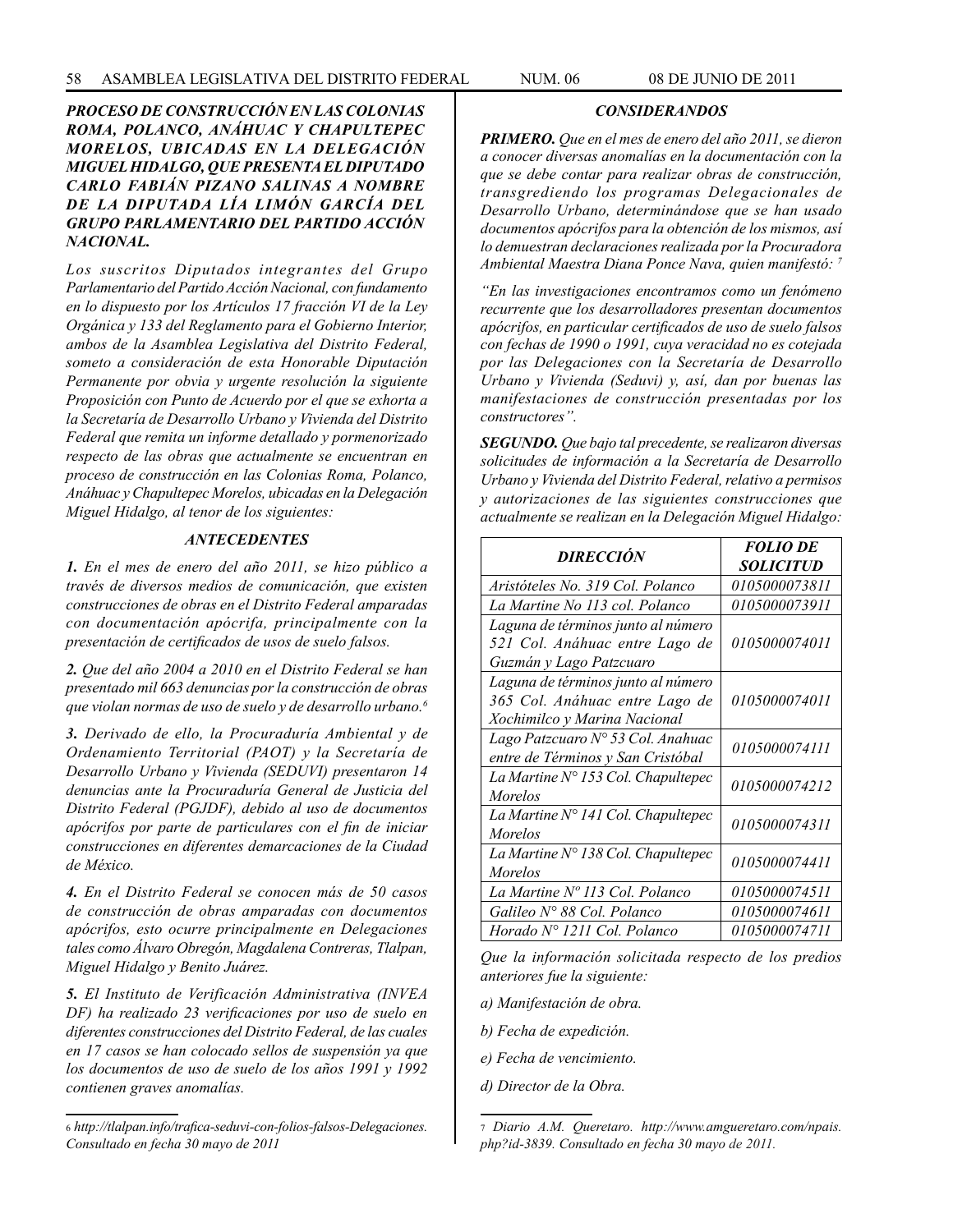*e) Registro de Manifestación de construcción.*

*f) Número de licencia de construcción.*

*TERCERO. Que a las solicitudes de información referidas en el considerando anterior se dio como respuesta la siguiente:* 

*"En lo referente a su petición de licencia de construcción, comúnico usted que del año 1998 a la fecha, esta Secretaría no tiene información en relación a las Licencias de Construcción, sin embargo está bajo nuestro resguardo el archivo correspondiente a los trámites que se gestionaban en las Oficinas de los Colegio de Ingenieros Civiles y Arquitectos de México, sin que se tenga una base de datos, archivo que está organizado por número de folio consecutivo y año, conforme al numeral 50 de la Ley de Procedimiento Administrativo del Distrito Federal, sin diferenciar que tipo de licencias de construcción, Delegación, domicilio o Director Responsable de Obra, por lo que a efecto de coadyuvar en la búsqueda de lo requerido, se le solicita proporcionar el Folio y año del ingreso del trámite, con fundamento en el Artículo 47, párrafo quinto de la Ley de Transparencia y Acceso a la Información Pública del Distrito Federal…".*

*Por lo anterior, no tenemos certeza jurídica de que las construcciones que actualmente se realizan en los domicilios mencionados y ubicados en la demarcación Miguel Hidalgo, cumplan con los requisitos ya que dichas construcciones carecen de la placa en la que deben constar los datos identificación de la obra, situación que deja a los vecinos en estado de indefensión ante las presuntas obras llevadas a cabo de forma irregular sin contar con permisos correspondientes y que merman su calidad de vida;* 

*CUARTO. Que es ilógica la respuesta proporcionada por la Oficina de Información Publica de SEDUVI, ya que no es posible que un ciudadano común tenga a su alcance el folio y año de ingreso de los tramites de las construcciones que se llevan a cabo en las zonas cercanas a su domicilio, sobre todo cuando mismos son objeto de la solicitud de información, tal situación hace pensar que la Secretaría no cumple con sus deberes de transparencia, violando la normatividad en la materia y sin justificar plenamente su negativa a informar;* 

*QUINTO. Que derivado de las notas periodísticas, así como de diversas denuncias ciudadanas, se tiene conocimiento de que en el Distrito Federal existen gran cantidad de obras de construcción que se realizan sin cumplir con permisos, licencias, manifestaciones de obra y demás requisitos, o en su caso basados en documentación falsa, afectando con ello la calidad de vida de las personas que habitan en las zonas aledañas a las construcciones que se realizan,* 

*SEXTO. Que asimismo, en la Delegación Miguel Hidalgo se encuentran otras construcciones, respecto de las cuales se han presentado solicitudes de información a fin de conocer*  *si las mismas cuentan con la documentación establecida en la normatividad, mismas construcciones que se localizan en las siguientes direcciones:*

*1. Anatole France No. 171, Colonia Polanco Sección IV.*

*2. Emilio Castelar No. 195, Colonia Polanco.*

*3. Ombues No. 81, Col. Bosques de las Lomas.*

*4. Goldsmith número 49 y 53 en la Colonia Polanco Sección III.*

*5. Juan de la Barrera Número 32, Colonia Condesa.*

*En las que se encuentran construcciones que se presume son irregulares por no cumplir con la documentación requerida, por lo que mediante el presente punto acuerdo;*

*SÉPTIMO. Que esta Asamblea Legislativa, debe realizar la función pública en beneficio de sus representados, tal como lo dispone el Artículo 17 en sus fracciones VI y VII, y 18 fracción VII de la Ley Orgánica de la Asamblea Legislativa del Distrito Federal, y de conformidad con los considerandos del presente punto acuerdo y toda vez que los vecinos de la Delegación Miguel Hidalgo han manifestado inconformidad con diversas construcciones que se realizan en la demarcación, esta Diputación debe representar los intereses de los ciudadanos promoviendo la gestión de necesidades colectivas.*

*Por lo anteriormente expuesto, someto a consideración de esta Diputación Permanente, el siguiente:*

# *PUNTO DE ACUERDO*

*PRIMERO. Se exhorta a la Secretaría de Desarrollo Urbano y Vivienda del Distrito Federal que remita un informe detallado y pormenorizado que contenga:*

*A) Manifestación de obra.*

*S) Fecha de expedición.*

*C) Fecha de vencimiento.*

*D) Director de la Obra.*

*E) Registro de Manifestación de construcción.*

*F) Número de licencia de construcción.*

*Respecto de todas y cada una de las construcciones que se encuentran en Delegación Miguel Hidalgo, específicamente en las siguientes direcciones:*

*- Aristóteles N° 319 col. Polanco.*

*- La Martine N° 113 col. Polanco.*

*- Laguna de términos junto al número 521 col. Anahuac entre Guzmán y Lago Patzcuaro.*

*- Laguna de términos junto al número 365 col. Anahuac entre Lago Xochimilco y Marina Nacional.*

*- Lago Patzcuaro N° 53 col Anahuac entre Laguna de Términos y San Cristóbal.*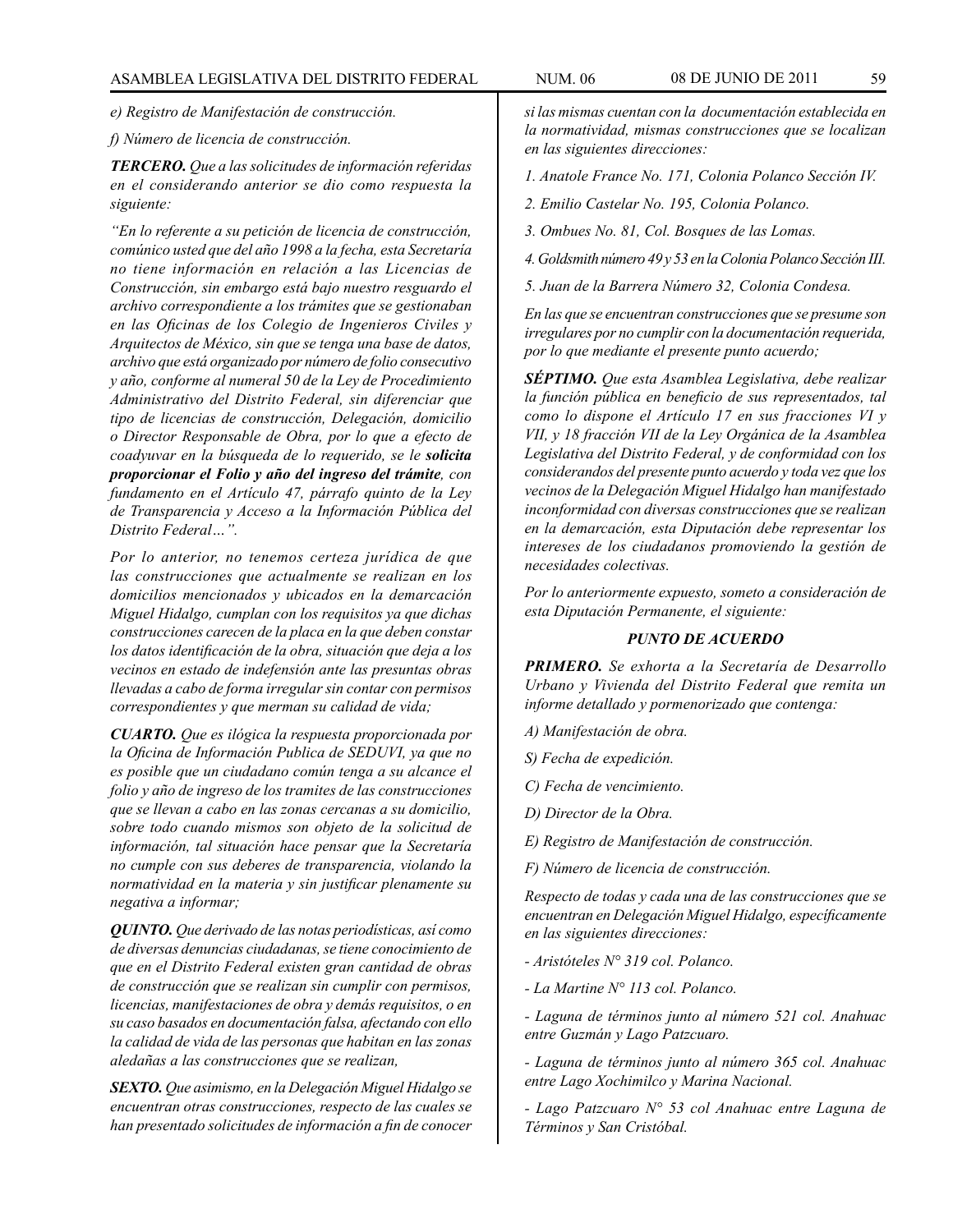*- La Martine N° 153 col. Chapultepec Morelos.*

- *La Martine N° 141 col. Chapultepec Morelos.*
- *La Martine N° 138 col. Chapultepec Morelos.*
- *La Martine N° 113 col. Polanco.*
- *Horacio N° 1211 col. Polanco.*
- *Anatole France No. 171, Colonia Polanco Sección IV.*
- *Emilio Castelar No. 195, Colonia Polanco.*
- *Ombues No. 81, Col. Bosques de las Lomas.*
- *Goldsmith número 49 y 53 en la Colonia Polanco Sección III.*

*- Juan de la Barrera Número 32, Colonia Condesa.*

*SEGUNDO. Se solicita al Instituto de Acceso a la Información Pública del Distrito Federal a que exhorte a la Secretaría de Desarrollo Urbano y Vivienda del Distrito Federal que de contestación a las solicitudes de información con número de folio: 0105000073811, 0105000074211, 0105000073911, 0105000074311, 0105000074011, 0105000074411, 0105000074 11, 0105000074611, 0105000074711, respecto a la información de las construcciones que se llevan a cabo en los siguientes predios: Aristóteles N° 319 col. Polanco, La Martine col. Polanco, Laguna de términos junto al número 521 col. Anahuac entre Lago de Guzmán y Lago Patzcuaro, Laguna de términos junto al número 365 col. Anahuac entre Lago de Xochimilco y Marina Nacional, Lago Patzcuaro N° 53 col. Anahuac entre Laguna de Términos y San Cristóbal, La Martine N° 153 Col. Chapultepec Morelos, La Martine N° 141 Col. Chapultepec Morelos y La Martine N° 138 Chapultepec Morelos, La Martine N° 113 col. Polanco y Horacio N° 1211 Polanco.*

# *FIRMAN LOS DIPUTADOS INTEGRANTES DEL GRUPO PARLAMENTARIO DEL PARTIDO ACCIÓN NACIONAL*

*Dip. Lía Limón García Dip. Carlo Fabián Pizano Salinas Dip. Jorge Palacios Arroyo Dip. Juan Carlos Zárraga Sarmiento*

Es cuanto, Diputado Presidente.

**EL C. PRESIDENTE.** Gracias, Diputado. En términos de lo dispuesto por el Artículo 133 del Reglamento para el Gobierno Interior de la Asamblea Legislativa del Distrito Federal, consulte la Secretaría a la Diputación Permanente en votación económica si la propuesta presentada por el Diputado Carlo Fabián Pizano Salinas se considera de urgente y obvia resolución.

**LA C. SECRETARIA.** Por instrucciones de la Presidencia y en votación económica se consulta a la Diputación Permanente si la propuesta de referencia se considera de urgente y obvia resolución. Los que estén por la afirmativa sírvanse manifestarlo levantando la mano.

Los que estén por la negativa sírvanse manifestarlo levantando la mano.

Se considera de urgente y obvia resolución, Diputado Presidente.

**EL C. PRESIDENTE.** Gracias, Diputada. Está a discusión la propuesta. ¿Existen oradores en contra?

Proceda la Secretaría a preguntar a la Diputación Permanente en votación económica si es de aprobarse la propuesta a discusión.

**LA C. SECRETARIA.** Por instrucciones de la Presidencia y en votación económica se pregunta a la Diputación Permanente si es de aprobarse la propuesta sometida a su consideración. Los que estén por la afirmativa sírvanse manifestarlo levantando la mano.

Los que estén por la negativa sírvanse manifestarlo levantando la mano.

Aprobada la propuesta, Diputado Presidente.

**EL C. PRESIDENTE.** Gracias Diputada. Remítase a las autoridades correspondientes para los efectos legales a que haya lugar.

Para presentar una Proposición con Punto de Acuerdo para exhortar al Ingeniero Ramón Aguirre Díaz, Director General del Sistema de Aguas de la Ciudad de México, para que de acuerdo a sus atribuciones y competencias gire sus apreciables instrucciones a quien corresponda a fin de concluir a la brevedad las obras que quedaron inconclusas en la Calzada de Santiago Ahuizotla, entre Calzada de La Naranja y Calle de Camino de Nextengo, Colonia Santiago Ahuizotla, en la Delegación Azcapotzalco, se concede el uso de la Tribuna al Diputado Jorge Palacios Arroyo, del Grupo Parlamentario del Partido Acción Nacional.

**EL C. DIPUTADO JORGE PALACIOS ARROYO.** Con su venia, Diputado Presidente.

*PROPOSICIÓN CON PUNTO DE ACUERDO PARA EXHORTAR AL ING. RAMÓN AGUIRRE DÍAZ, DIRECTOR GENERAL DEL SISTEMA DE AGUAS DE LA CIUDAD DE MÉXICO, PARA QUE DE ACUERDO A SUS ATRIBUCIONES Y COMPETENCIAS GIRE SUS APRECIABLES INSTRUCCIONES A QUIEN CORRESPONDA A FIN DE CONCLUIR A LA BREVEDAD LAS OBRAS QUE QUEDARON INCONCLUSAS EN LA CALZADA DE SANTIAGO AHUIZOTLA ENTRE CALZADA DE LA NARANJA Y CALLE DE CAMINO A NEXTENGO COLONIA SANTIAGO AHUIZOTLA EN LA DELEGACIÓN AZCAPOTZALCO, QUE PRESENTA EL DIPUTADO JORGE PALACIOS ARROYO, DEL GRUPO PARLAMENTARIO DEL PARTIDO ACCIÓN NACIONAL.*

*El suscrito, Diputado Jorge Palacios Arroyo de la Asamblea Legislativa del Distrito Federal, V Legislatura, integrante*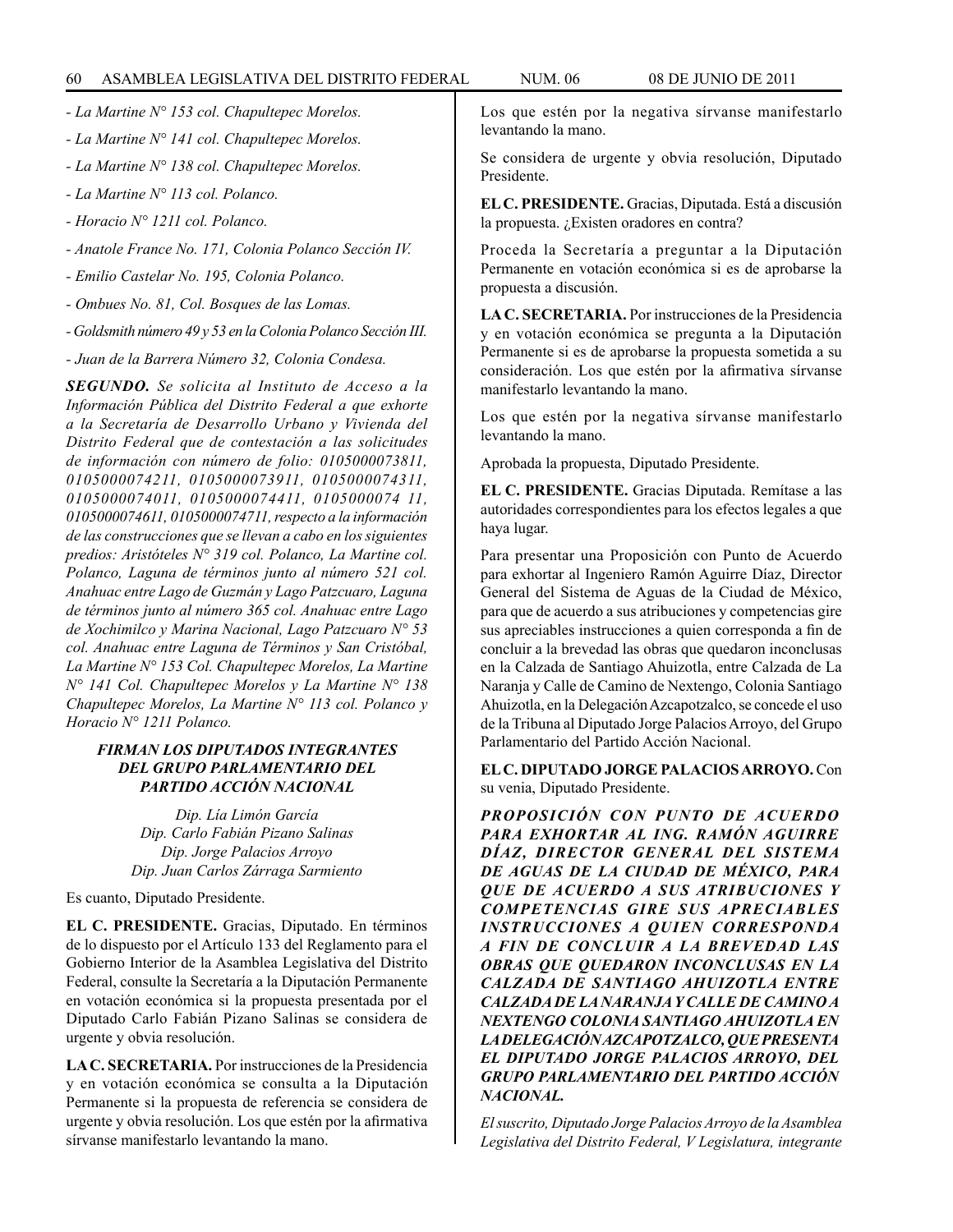*del Grupo Parlamentario del Partido Acción Nacional, con fundamento en lo dispuesto por los Artículos 11, 17 fracción VI, 18 fracción VII de la Ley Orgánica; 93, 98 Y 132 del Reglamento para el Gobierno Interior, ambos de la Asamblea Legislativa del Distrito Federal, someto a la consideración del Pleno de la Diputación Permanente de esta Honorable Asamblea Legislativa, para que sea turnado a la comisión correspondiente, la siguiente: Proposición con Punto de Acuerdo para exhortar al Ing. Ramón Aguirre Díaz, Director General del Sistema de Aguas de la Ciudad de México, para que de acuerdo a sus atribuciones y competencias gire sus apreciables instrucciones a quien corresponda a fin de concluir a la brevedad las obras que quedaron inconclusas en la calzada de Santiago Ahuizotla entre calzada de La Naranja y calle de Camino a Nextengo Colonia Santiago Ahuizotla en la Delegación Azcapotzalco, al tenor de los siguientes:*

#### *ANTECEDENTES*

*1. Hace seis meses, en la Colonia Santiago Ahuizotla, ubicada en la Delegación Azcapotzalco, se inicio una obra para el cambio del colector en la red de alcantarillado de esta Colonia, así como de la red primaria de agua potable sobre la Calzada de Santiago Ahuizotla entre Calzada de la Naranja y calle de Camino a Nextengo.* 

*2. Sin embargo, actualmente las obras no han finalizado y el trabajo ha quedado inconcluso, lo cual ha traído como consecuencia que en la Calzada Santiago Ahuizotla entre Calzada de la Naranja y calle de Camino a Nextengo, se registre un asentamiento en la cepa en donde se efectuaron estos trabajos, debido a que la Promotora y Constructora Mogut S.A. de C.V., contratada por el Sistema de Aguas de la Ciudad de México, no realizó el relleno y compactación de cepas adecuado para este tipo de obra, ocasionando hundimientos a todo lo largo de la calle.* 

*3. Se informa que la depresión tiene dimensiones de 2 por 2.5 metros y con una profundidad de 1.5 metros, lo cual trae un grave riesgo para los automovilistas que transitan por ahí, así como las personas que hacen de esa vía su camino diario.* 

*4. Por otra parte, los vecinos de la Colonia Santiago Ahuizotla, se han visto afectados y solicitan que finalicen lo antes posible las obras de manera adecuada, ya que los montones de tierra, las zanjas y e l mal estado de la calle ponen en peligro su seguridad, salud y bienestar.*

*5. Es muy importante tomar las medidas necesarias para subsanar las fallas de la obra en comento, puesto que el 3 de agosto del año 2010, dos trabajadores murieron y tres mas resultaron lesionados a l quedar atrapados bajo un talud de tierra en zanjas de alrededor de cinco metros de profundidad, que fueron cavadas para obras de drenaje profundo en la calle de Quetzala esquina Calzada de la Naranja, en la misma Colonia Santiago Ahuizotla, obras que de igual manera fueron realizadas por la Promotora Constructora Mogut S.A. de C. V.*

*6. Es por lo anterior que el Ing. Ramón Aguirre Díaz, gire sus apreciables instrucciones a quien corresponda para que la obra llevada a cabo en la Calzada Santiago Ahuizotla , sea concluida a la brevedad y con ello salvaguardar la calidad de vida de los ciudadanos de la Delegación Azcapotzalco , así como su seguridad, en especial de los vecinos de la Colonia Santiago Ahuizotla.*

# *CONSIDERANDOS*

*PRIMERO. Que la premisa de cualquier gobierno es proteger la vida y bienestar de los ciudadanos.*

*SEGUNDO. Que el Artículo 13 fracción VII de la Ley Orgánica de la Asamblea Legislativa del Distrito Federal, dispone que es obligación de los Diputados, representar los intereses de los ciudadanos y promover y gestionar la solución de los problemas y necesidades colectivas ante las autoridades competentes.* 

*TERCERO. Que de conformidad con el Artículo 42 del Estatuto de Gobierno del Distrito Federal, La Asamblea Legislativa es competente y tiene facultades para legislar, regular la prestación y la concesión de los servicios públicos, como lo es el caso de las obras públicas.*

*CUARTO. Que de acuerdo con el arto 3 de la Ley de Obras Publicas del Distrito Federal, apartado A fracción III y V, se considera obra pública el despalme, desmonte y mejoramiento de suelos; así como el suministro de materiales, mobiliario y equipos que se vayan a incorporar a obras nuevas, a las de rehabilitación o aquéllas que se construyan para su mejoramiento, cuya adquisición quede exceptuada de lo establecido por la Ley de Adquisiciones para el Distrito Federal.* 

*QUINTO. Que de acuerdo con el Artículo 9 de la Ley de Obras Publicas del Distrito Federal, cuando en la construcción de una obra pública, una dependencia, Delegación, órgano desconcentrado o entidad sea el encargado de la planeación, programación y presupuestación, y otra dependencia, Delegación, órgano desconcentrado o entidad sea el encargado de la ejecución quedará en cada uno la responsabilidad que le corresponda en dicha obra, de conformidad con el ámbito de su competencia.*

*SEXTO. El Sistema de Aguas de la Ciudad de México es un Órgano Desconcentrado de la Administración Pública del Distrito Federal, adscrito a la Secretaría del Medio Ambiente, cuyo objeto principal es la operación de la infraestructura hidráulica y la prestación del servicio público de agua potable, drenaje y alcantarillado, así como el tratamiento y reuso de aguas residuales, que fungirá como auxiliar de la Secretaría de Finanzas en materia de servicios hidráulicos conforme a lo dispuesto en el Código Financiero del Distrito Federal, lo anterior de acuerdo a la Ley de Aguas del Distrito Federal. Por lo anteriormente expuesto, someto a la consideración de esta Asamblea Legislativa del Distrito Federal, el siguiente:*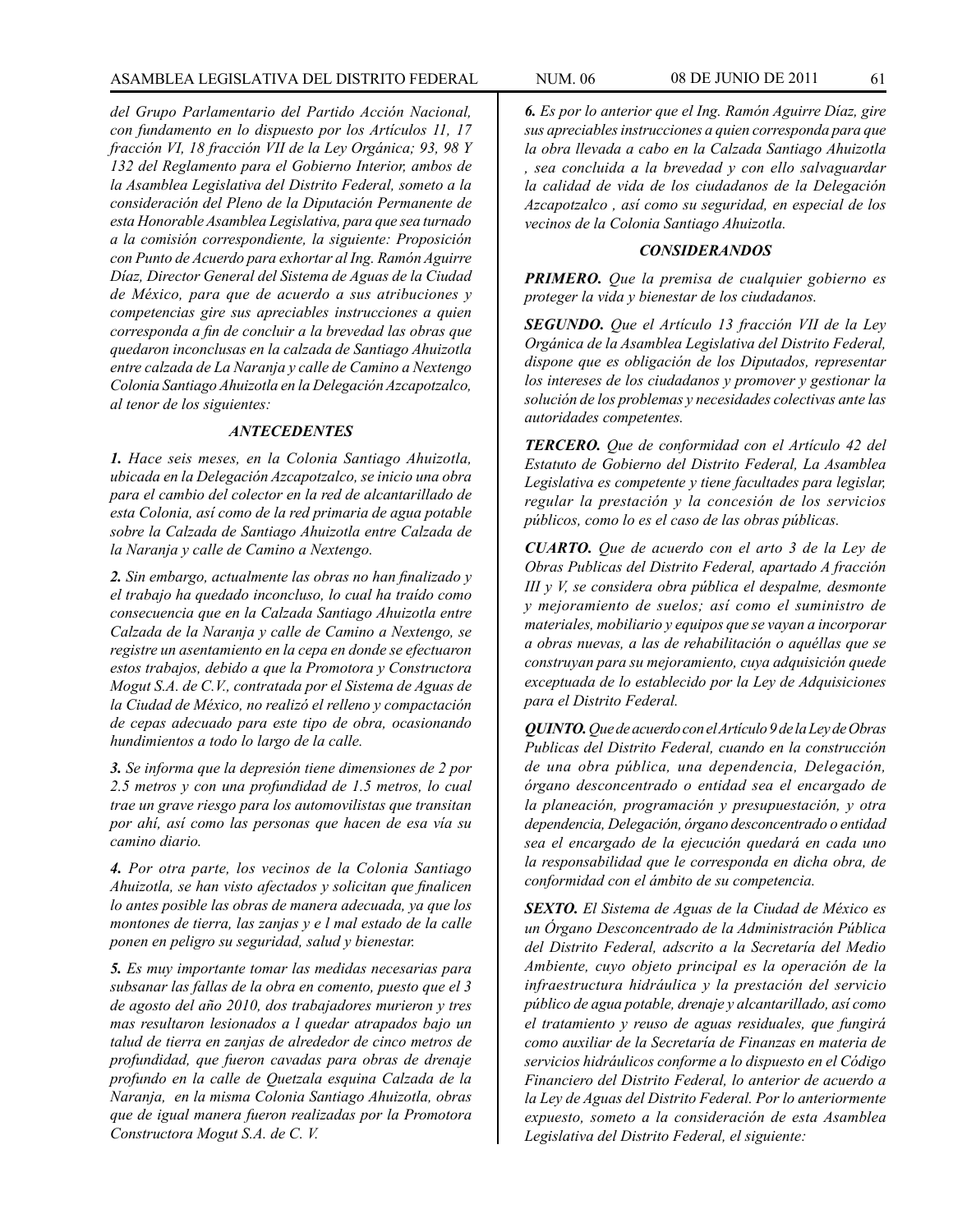# *PUNTO DE ACUERDO*

*ÚNICO. Se exhorta al Ing. Ramón Aguirre Díaz, Director General del Sistema de Aguas de la Ciudad de México, para que de acuerdo a sus atribuciones y competencias gire sus apreciables instrucciones a quien corresponda a fin de concluir a la brevedad las obras que quedaron inconclusas en la calzada de Santiago Ahuizotla entre calzada de La Naranja y calle de Camino a Nextengo Colonia Santiago Ahuizotla en la Delegación Azcapotzalco.*

*Recinto Legislativo a 8 de junio, 2011.*

# *ATENTAMENTE*

#### *Dip. Jorge Palacios Arroyo*

Es cuanto, Diputado Presidente.

**EL C. PRESIDENTE.** Gracias Diputado. Con fundamento en lo dispuesto por los Artículos 50, fracciones IV y V de la Ley Orgánica de la Asamblea Legislativa del Distrito Federal, 28, 29 y 132 del Reglamento para su Gobierno Interior, se turna para su análisis y dictamen a la Comisión de Desarrollo e Infraestructura Urbana.

Esta Presidencia informa que se recibió la siguiente Proposición con Punto de Acuerdo del Diputado Leobardo Juan Urbina Mosqueda, del Grupo Parlamentario del Partido Revolucionario Institucional, para exhortar a la Secretaría del Medio Ambiente del Distrito Federal a fin de que en el ámbito de sus atribuciones y facultades implemente un programa de supervisión y verificación de emisiones de contaminantes a todos los vehículos adscritos a las diferentes dependencias centralizadas y descentralizadas del Gobierno del Distrito Federal. Con fundamento en lo dispuesto por los Artículos 50, fracciones IV y V de la Ley Orgánica de la Asamblea Legislativa del Distrito Federal, 28, 29 y 132 del Reglamento para su Gobierno Interior, se turna para su análisis y dictamen a la Comisión de Preservación del Medio Ambiente, Protección Ecológica y Cambio Climático.

*PROPOSICIÓN CON PUNTO DE ACUERDO PARA EXHORTAR A LA SECRETARIA DEL MEDIO AMBIENTE DEL DISTRITO FEDERAL A FIN DE QUE EN EL ÁMBITO DE SUS ATRIBUCIONES Y FACULTADES IMPLEMENTE UN PROGRAMA DE SUPERVISIÓN Y VERIFICACIÓN DE EMISIONES DE CONTAMINANTES A TODOS LOS VEHÍCULOS ADSCRITOS A LAS DIFERENTES DEPENDENCIAS CENTRALIZADAS Y DESCENTRALIZADAS DEL GOBIERNO DEL DISTRITO FEDERAL, QUE SUSCRIBE EL DIPUTADO LEOBARDO JUAN URBINA MOSQUEDA, DEL GRUPO PARLAMENTARIO DEL PARTIDO REVOLUCIONARIO INSTITUCIONAL.*

*Con fundamento en lo dispuesto por los Artículos 122 Base Primera de la Constitución Política de los Estados Unidos Mexicanos, 17 fracción VI de la Ley Orgánica, y de los Artículos 93 y 132 del Reglamento para el Gobierno Interior, ambos de la Asamblea Legislativa del Distrito* 

*Federal, el suscrito Diputado Leobardo Juan Urbina Mosqueda, somete a consideración de este H. Órgano Legislativo la siguiente Proposición con Punto de Acuerdo al tenor de los siguientes:*

#### *CONSIDERANDOS*

*Que la prestación de los servicios públicos en el Distrito Federal corresponde originalmente a la administración pública de dicha entidad, la cual está integrada por diferentes Dependencias e Instituciones centralizadas y descentralizadas que atienden las demandas de la población en diferentes materias.* 

*Que dentro de éstos servicios se encuentran el de recolección de basura o desechos sólidos, el de seguridad pública, el de alumbrado público, el de desazolve y mantenimiento del sistema de drenaje, el de pavimentación y reencarpetamiento asfáltico, servicios de emergencia, el transporte público que opera el gobierno de manera directa entre otros.*

*Que para lograr este propósito, las dependencias del Gobierno del Distrito Federal, requieren de la utilización de una gran flota vehicular con la que realizan diversas y especificas acciones, mismas que se llevan acabo todos los días; destacándose por su impacto las acciones relacionadas con la recolección de basura, el encarpetamiento asfáltico, el desazolve del sistema de drenaje y la operación de la Red de Transporte Público (RTP), en cuyos trabajos cotidianos se utilizan un gran número de vehículos automotores que producen una elevada cantidad de contaminantes sin ninguna supervisión o verificación de autoridad alguna.* 

*A mayor abundamiento, cabe destacar que para nadie es desconocido que las maniobras que realizan estos vehículos en las vialidades, tanto primarias como secundarias de toda la Ciudad, provocan una alteración al tránsito vehicular. Pero además, de una manera muy destacada, se advierte que una gran cantidad de estas unidades se encuentran en pésimas condiciones físico-mecánicas de operación, además de que los operadores actúan con una gran prepotencia e impunidad bajo el argumento único y exclusivo de que son vehículos de gobierno.*

*Por otra parte, es importante señalar que la Secretaría del Medio Ambiente del Distrito Federal cuenta con un área de supervisión al transporte para verificar las condiciones de emisiones de contaminantes, que realiza sus actividades únicamente enfocadas al transporte particular o, en su caso, al transporte público concesionado. Sin embargo, en realidad no se sabe ni se conoce que se supervise, se sancione y se retiren de la circulación vehículos oficiales adscritos a cualquier dependencia de gobierno, sin importar la actuación de sus operadores.*

*Como consecuencia de lo anterior y por tratarse de un tema que involucra la salud pública, de manera primordial en el tema de la emisión de contaminantes, es que resulta impostergable que la Autoridad competente,*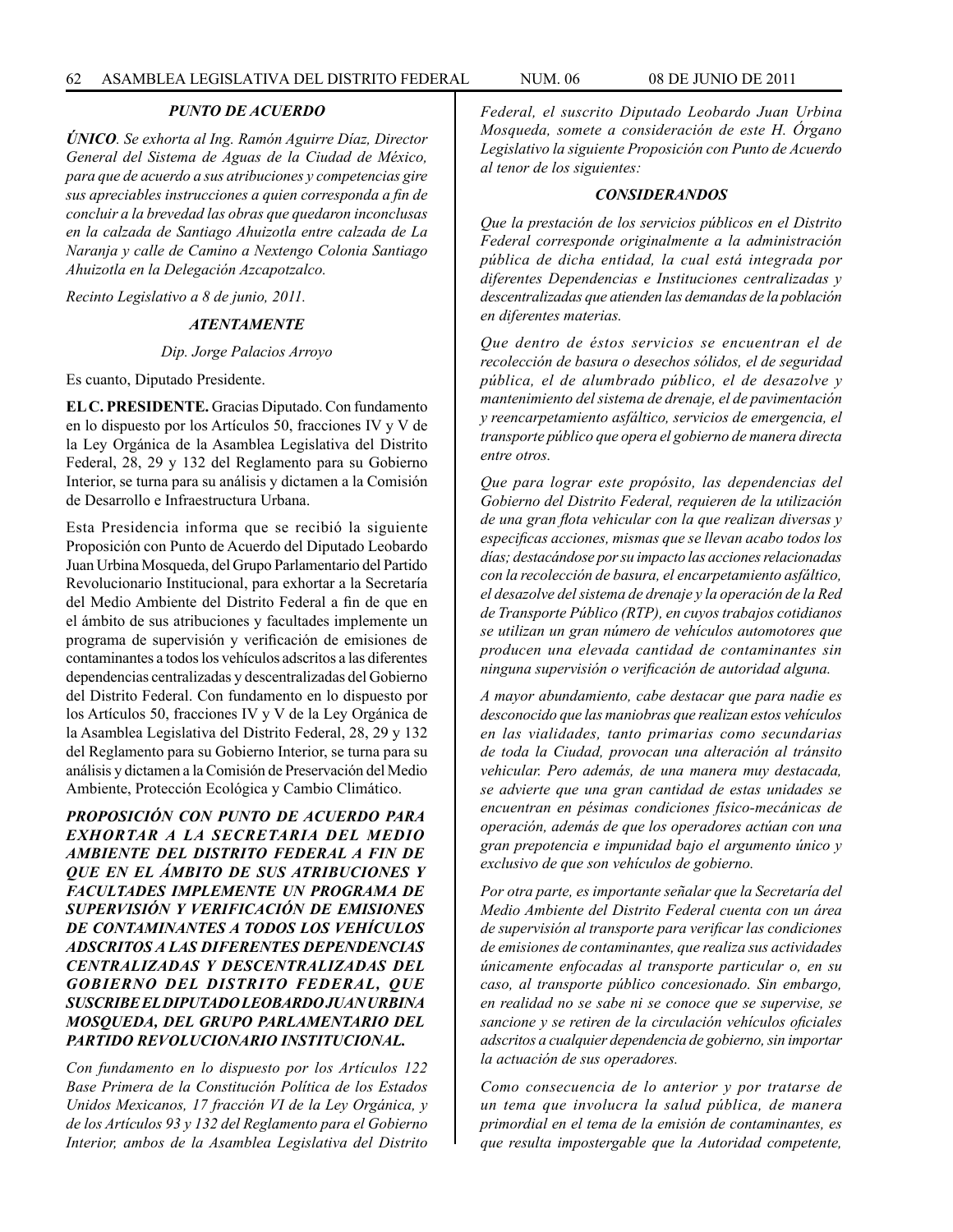#### ASAMBLEA LEGISLATIVA DEL DISTRITO FEDERAL NUM. 06 08 DE JUNIO DE 2011 63

*en este caso la Secretaría del Medio Ambiente del Distrito Federal, implemente de manera inmediata un programa de supervisión, verificación, sanción y retiro específico de unidades pertenecientes a cualquier Dependencia del Gobierno del Distrito Federal y, de la misma manera, informe a esta Asamblea Legislativa los resultados de dicha acción.*

*Por lo anteriormente expuesto, se pone a consideración del Pleno de la Asamblea Legislativa el siguiente:*

# *PUNTO DE ACUERDO*

*ÚNICO. Proposición con Punto de Acuerdo para exhortar al Secretario del Medio Ambiente del Distrito Federal a fin de que en el ámbito de sus atribuciones y facultades, implemente un programa de supervisión y verificación de emisiones de contaminantes a todos los vehículos adscritos a las diferentes dependencias centralizadas y descentralizadas del gobierno del Distrito Federal.*

*Dado en la Ciudad de México, en el Recinto Legislativo de Donceles, a los \_\_ días del mes de \_\_ de 2011.*

# *ATENTAMENTE*

#### *Dip. Leobardo Juan Urbina Mosqueda*

Para presentar una Proposición con Punto de Acuerdo relativo a la Central de Abastos del Distrito Federal, se concede el uso de la Tribuna a la Diputada Alicia Virginia Téllez Sánchez, del Grupo Parlamentario del Partido Revolucionario Institucional.

**LA C. DIPUTADA ALICIA VIRGINIA TÉLLEZ SÁNCHEZ**. Con su permiso, Diputado Presidente.

*PROPOSICIÓN CON PUNTO DE ACUERDO RELATIVO A LA CENTRAL DE ABASTO DEL DISTRITO FEDERAL, QUE PRESENTA LA DIPUTADA ALICIA VIRGINIA TÉLLEZ SÁNCHEZ, DEL GRUPO PARLAMENTARIO DEL PARTIDO REVOLUCIONARIO INSTITUCIONAL.*

*La de la voz Diputada Alicia Téllez Sánchez, integrante del Grupo Parlamentario del Partido Revolucionario Institucional, con fundamento en lo dispuesto por los Artículos 13 fracción II; 17 fracción VI; 46, 50 fracciones IV y VIII; 58 fracciones I, II, X y XVII de la Ley Orgánica de la Asamblea Legislativa del Distrito Federal y 81, 82, 84 y 133 del Reglamento para el Gobierno Interior de la Asamblea Legislativa del Distrito Federal, someto a la consideración de este Honorable cuerpo legislativo la siguiente Proposición con Punto de Acuerdo, al tenor de los siguientes:*

# *ANTECEDENTES*

*La Central de Abastos del Distrito Federal, fue inaugurada el 22 de noviembre de 1982, teniendo un diseño hexagonal, cuyo eje central mide 2 mil 250 metros, con el fin de tener varias entradas y salidas y de esta manera evitar el* 

*congestiona miento de los tráiler y camiones que entregar y llevan productos que se comercializan en dicho espacio, y que busco dar solución al problema de la Merced la cual hasta los años 70' s del siglo pasado fue el principal centro de distribución de alimentos.* 

*Por su parte el 7 de julio de 1981 por Decreto Presidencial se creó el Fideicomiso Central de Abasto de la Ciudad de México con una vigencia de 99 años, lo anterior de conformidad con la Ley General de Títulos y Operaciones de Crédito, siendo en la actualidad el Gobierno del Distrito Federal a través de la Secretaría de Desarrollo Económico, así como diversos participantes adheridos al fideicomiso los que tienen carácter de fideicomitentes y fideicomisarios, y el Banco Santander Mexicano es la Institución Fiduciaria.*

*Lo anterior se robustece al tenor de los siguientes:*

# *CONSIDERACIONES*

*PRIMERO. Que el Artículo 10 de la Ley Orgánica de la Asamblea Legislativa del Distrito Federal, son atribuciones de esta Soberanía, entre otras: recibir y analizar los informes trimestrales que le envíe el Jefe de Gobierno del Distrito Federal, sobre la ejecución y cumplimiento de los presupuestos y programas aprobados, y citar a los servidores públicos de la Administración para que informen al Pleno, a la Diputación Permanente o a las comisiones cuando se discutan asuntos de su competencia.*

*SEGUNDO. Que el Artículo 13 de la Ley Orgánica de la Asamblea Legislativa del Distrito Federal, en sus fracciones VI y VII, establecen de manera textual:*

*"Artículo 13. En materia de Administración Pública, corresponde a la Asamblea Legislativa del Distrito Federal;*

*VI. Supervisar y fiscalizar a la administración pública del Distrito Federal; y*

*VII. Solicitar a la Administración Pública del Distrito federal para el mejor desempeño de sus funciones, la información y documentación que considere necesaria. "*

*TERCERO. Que la central de Abasto de la Ciudad de México, comercializa diariamente 30 mil toneladas de productos alimentarios, lo que representa el 80% de los alimentos que consumimos los habitantes del Distrito Federal y alrededor del 60% del consumo de la Zona metropolitana del Valle de México. De igual forma, la Central de Abastos del Distrito Federal, tiene como atribución entre otras el fijar el precio de los productos hortofrutícolas que llegan de 22 Estados de la República, mismos que además de ser consumidos en el Distrito Federal y zona Metropolitana también los alimentos que se consumen en otros Estados.*

*CUARTO. Que la red de distribución de este espacio de comercio, a la fecha, de acuerdo a datos de la página web de la Central de Abastos de la Ciudad de México, se atiende a más de 1,500 puntos de venta, entre mercados*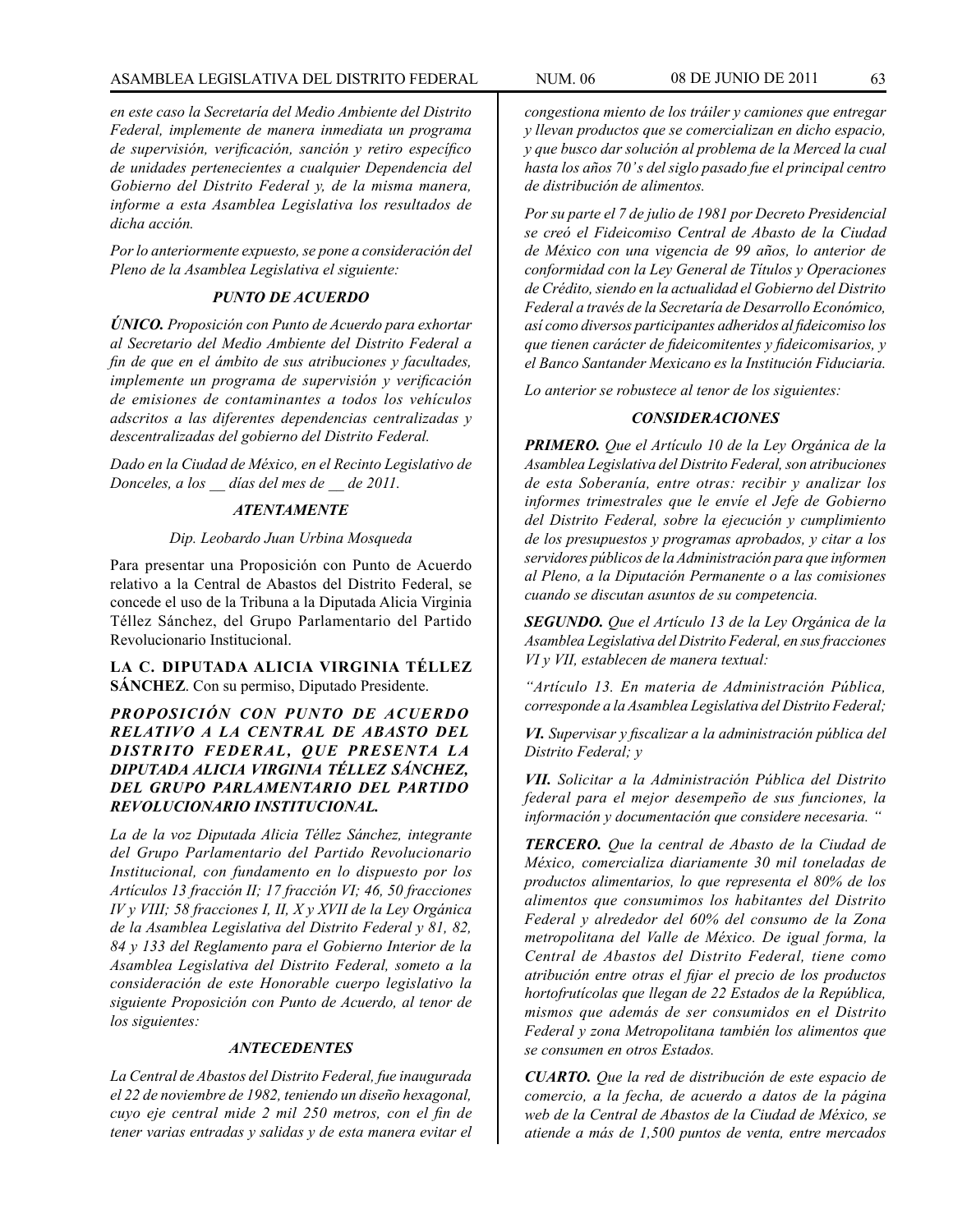*públicos, itinerantes y tianguis, 380 establecimientos de 15 cadenas de autoservicio, así como un amplio universo de concentraciones comerciales.*

*QUINTO. Que a la Central de Abastos de la Ciudad de México, llegan empresas que proveen de mercancías a los comerciantes de mayoreo, medio mayoristas y surten alimentos a restaurantes, hoteles, tiendas de barrio, y en menor escala pero también se atiende la venta al menudeo principalmente para consumo familiar, en donde se pueden conseguir alimentos con un ahorro de hasta el 60%, lo que representa sin duda alguna un gran apoyo a los habitantes de la Ciudad de México y su zona conurbana.*

*SEXTO. Que de acuerdo a la información de la página Web de la Central de Abastos del Distrito Federal, cuenta con una Dirección de Administración y Finanzas, área que se encarga entre otras cuestiones:*

*Instrumentar los lineamientos y políticas de control de Ingresos y egresos. Proponer proyecciones financieras y coordinar estudios para mantener y mejorar la situación financiera: Coordinar programas de inversión para el fortalecimiento del Fondo Fiduciario; Establecer políticas para la recuperación de la cartera vencida; Establecer y coordinar el adecuado control del sistema de inventarios y almacenaje de los bienes del FICEDA y su actualización conforme a las normas y procedimientos en la misma;* 

*Establecer y supervisar la operación de los sistemas de registro y control de personal del FICEDA, así como verificar que los movimientos (altas y bajas), incidencias, asistencia y prestaciones sociales, entre otros, si realicen de acuerdo con las normas establecidas;*

*Coordinar las relaciones entre empresa y sindicado gestionando los asuntos derivados de las mismas, así como participar en la elaboración y revisión del contrato colectivo de trabajo y demás normas laborales del organismo, difundirlas entre el personal y vigilar su cumplimiento;"*

*SEPTIMO. Que según la página web de la Central de Abastos de la Ciudad de México, la misma cuenta con 327 hectáreas que representan 51 veces el espacio del zócalo capitalino, se ubican sectores especializados que generan un movimiento económico anual superior a los 8 mil millones de dólares, cantidad de dinero que representa una gran derrama y fuente de recursos económicos de la Ciudad de México, de ahí la necesidad que como legisladores conozcamos en que se inviertes los recursos económicos que se generan en dicho espacio.* 

*Diputadas y Diputados, como podemos observar, la Central de Abastos de la Ciudad de México, además de ser el espacio natural que sirve para garantizar el abasto de alimentos del Distrito Federal y la zona metropolitana, además de ser una gran opción para la compra de alimentos de consumo básico de ahí la importancia de contar con información puntual sobre el monto de los recursos recibidos y que se generan, así como el destino, uso y proyectos para mejorar* 

*este que es el más importante centro de distribución de alimentos por más de 28 años.* 

*De ahí que a través del presente Punto de Acuerdo lo que se está solicitando es la comparecencia del Director y Administrador General de la Central de Abastos de la Ciudad de México Ingeniero Raymundo Collins Flores, ante la Comisión de Presupuesto y Cuenta Pública del Distrito Federal.*

*Por lo expuesto someto a la consideración de esta Honorable Asamblea Legislativa del Distrito Federal el siguiente:*

### *PUNTO DE ACUERDO*

*ÚNICO. La Diputación Permanente de esta V Legislatura de la Asamblea Legislativa del Distrito Federal, cita a comparecer al Ingeniero Raymundo Collins Flores, Director y Administrador General de la Central de Abastos de la Ciudad de México y solicita a la Comisión de Presupuesto y Cuenta Pública, para que instrumente a la brevedad dicha comparecencia, a efecto de que rinda un informe pormenorizado sobre los trabajos que se están realizando en cuanto al mejoramiento de la infraestructura, saneamiento de los espacios, en salubridad pública, recursos recibidos por el Gobierno del Distrito Federal, Secretaría de Economía, Fideicomiso de la Central de Abastos de la Ciudad de México, y autogenerados, el monto ejercido al día de hoy y proyección a erogar para el Ejercicio Fiscal 2011 .*

*Dicha reunión de trabajo se desarrollará en la forma y términos que la Presidencia de la Comisión de Presupuesto y Cuenta Pública lo establezca y de conformidad con lo que establece el Reglamento Interior de las Comisiones de la Asamblea Legislativa del Distrito Federal.*

*Salón de Sesiones de esta Soberanía, a los 8 días del mes de junio de dos mil 2011.*

#### *ATENTAMENTE*

*Dip .Alicia Virginia Téllez Sánchez*

Es cuanto, Diputado Presidente.

**EL C. PRESIDENTE**. Gracias, Diputada. En Términos de lo dispuesto por el Artículo 133 del Reglamento para el Gobierno Interior de la Asamblea Legislativa del Distrito Federal, consulte la Secretaría a la Diputación Permanente en votación económica, si la propuesta presentada por la Diputada Alicia Virginia Téllez Sánchez, se considera de urgente y obvia resolución.

**LA C. SECRETARIA.** Por instrucciones de la Presidencia y en votación económica se consulta a la Diputación Permanente si la propuesta de referencia se considera de urgente y obvia resolución. Los que estén por la afirmativa, sírvanse manifestarlo levantando la mano.

Los que estén por la negativa, sírvanse manifestarlo levantando la mano.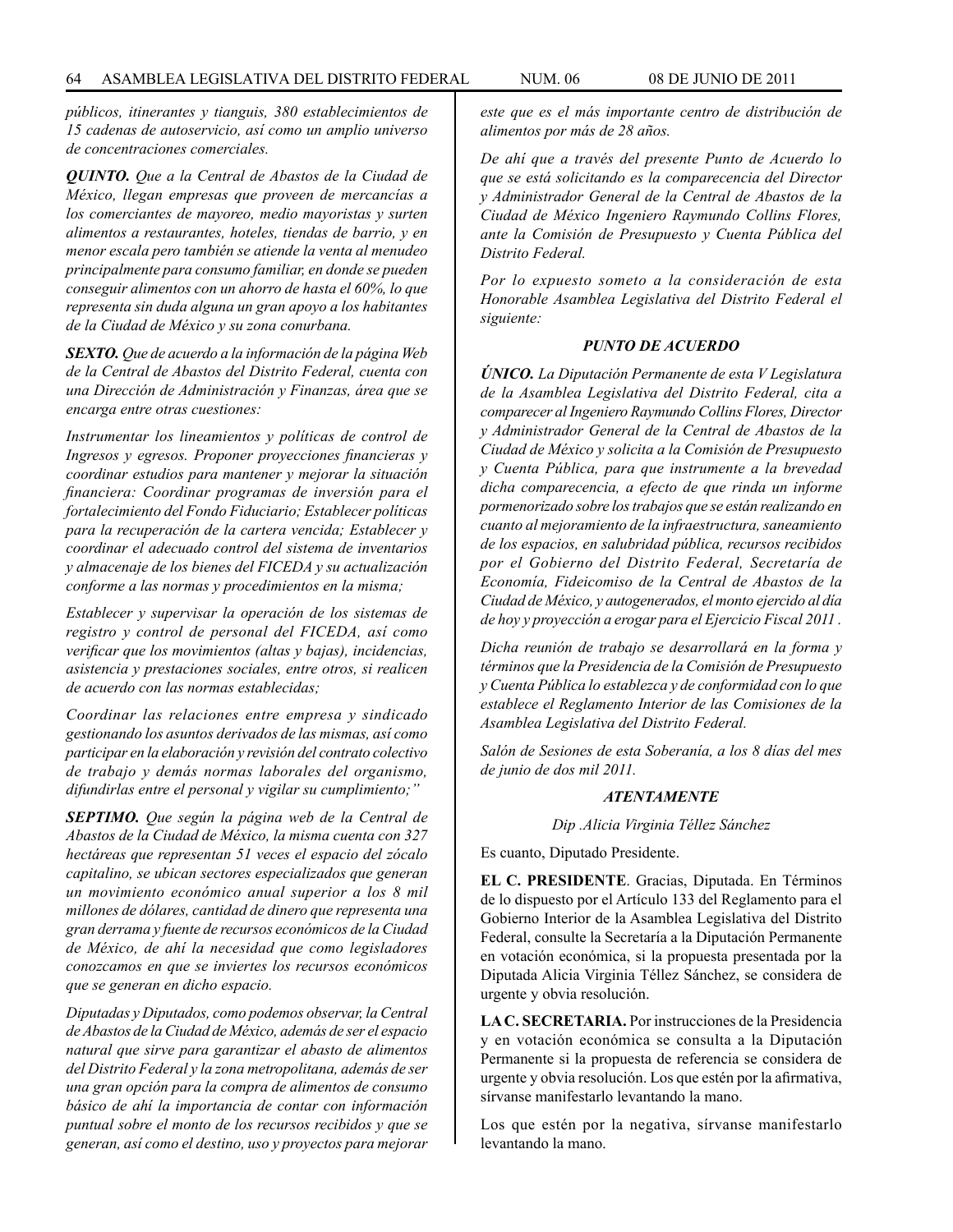No se considera de urgente y obvia resolución, Diputado Presidente.

**EL C. PRESIDENTE.** Gracias, Diputada Secretaria. En virtud de no considerarse de urgente y obvia resolución, se turna por la Presidencia para su análisis y dictamen a la Comisión de Presupuesto y Cuenta Pública.

Para presentar una Proposición con Punto de Acuerdo para exhortar a la Titular de la Secretaría de Medio Ambiente del Distrito Federal, Licenciada Martha Delgado Peralta, para que dé cabal cumplimiento a lo estipulado en el Artículo Tercero Transitorio de las reformas publicadas el 26 de noviembre de 2010 en la Ley de Residuos Sólidos del Distrito Federal referente a las bolsas de plástico, se concede el uso de la Tribuna a la Diputada Lizbeth Eugenia Rosas Montero, a nombre del Diputado Leonel Luna Estrada y de diversos Diputados integrantes de distintos Grupos Parlamentarios.

**LA C. DIPUTADA LIZBETH EUGENIA ROSAS MONTERO.** Con su venia, Diputado Presidente.

# *DEL GRUPO PARLAMENTARIO DEL PARTIDO REVOLUCIONARIO INSTITUCIONAL.*

*PROPOSICIÓN CON PUNTO DE ACUERDO PARA EXHORTAR A LA TITULAR DE LA SECRETARÍA DEL MEDIO AMBIENTE DEL DISTRITO FEDERAL, LIC. MARTHA DELGADO PERALTA, PARA QUE DÉ CABAL CUMPLIMIENTO A LO ESTIPULADO EN EL ARTÍCULO TERCERO TRANSITORIO DE LAS REFORMAS PUBLICADAS EL 26 DE NOVIEMBRE DE 2010 EN LA LEY DE RESIDUOS SÓLIDOS DEL DISTRITO FEDERAL, REFERENTE A LAS BOLSAS DE PLÁSTICO, QUE PRESENTA LA DIPUTADA LIZBETH EUGENIA ROSAS MONTERO A NOMBRE DEL DIPUTADO LEONEL LUNA ESTRADA A NOMBRE PROPIO Y DE DIVERSOS DIPUTADOS INTEGRANTES DE DIFERENTES GRUPOS PARLAMENTARIOS.*

*Proposición con Punto de Acuerdo para exhortar a la titular de la Secretaría del Medio Ambiente del Distrito Federal, Lic. Martha Delgado Peralta, para que dé cabal cumplimiento a lo estipulado en el Artículo Tercero Transitorio de las reformas publicadas el 26 de noviembre de 2010 en la Ley de Residuos Sólidos del Distrito Federal, referente a las bolsas de plástico, de conformidad con lo dispuesto por los Artículos 17, fracción VI de la Ley Orgánica de la Asamblea Legislativa del Distrito Federal y 133 del Reglamento para el Gobierno Interior de la Asamblea Legislativa del Distrito Federal, someto a la consideración de esta Asamblea Legislativa, la siguiente Proposición con Punto de Acuerdo de urgente y obvia resolución para exhortar a la titular de la Secretaría del Medio Ambiente del Distrito Federal, Lic. Martha Delgado Peralta, para que dé cabal cumplimiento a lo estipulado en el Artículo Tercero Transitorio de las reformas publicadas el 26 de noviembre de 2010 en la Ley de Residuos Sólidos del Distrito Federal, referente a las bolsas de plástico, bajo los siguientes:*

*ANTECEDENTES*

*Artículo 6°. Corresponde a la Secretaría del Medio Ambiente el ejercicio de las siguientes facultades:*

*…*

*XI. Establecer, los criterios y normas para la producción y el consumo sustentable de productos plásticos incluyendo el poliestireno expandido, los cuales deberán atender a las características específicas requeridas para cada producto y sujetarse a lineamientos técnicos y científicos, basados en un proceso de análisis de las tecnologías vigentes: éstos deberán emitirse considerando la opinión de los productores y distribuidores.* 

*Los criterios y normas que emita la Secretaría deberán considerar los principios de reducción, reciclaje y reutilización en el manejo de las bolsas de plástico.*

*DICHOS CRITERIOS Y NORMAS GARANTIZARÁN QUE EL CICLO DE VIDA DE LAS BOLSAS DE PLÁSTICO NO SEA MAYOR A DIEZ AÑOS, PROCURANDO LA UTILIZACIÓN DE MATERIALES PROVENIENTES DE RECURSOS RENOVABLES, COMO LOS BIOPOLÍMEROS PARA SU PRONTA BIODEGRADACIÓN EN LOS DESTINOS FINALES. Las bolsas de cualquier otro material no plástico, que garanticen su reutilización y reciclaje no estarán sujetas a este plazo. En el caso de las bolsas que cuenten con un aditivo que sea incompatible con el reciclaje, estas deberán garantizar tener un ciclo de vida menor a cinco años:*

*2. Con fecha 21 de Octubre de 2010, también se aprobó un Artículo Tercero Transitorio, mismo que a continuación se transcribe:*

# *TRANSITORIO*

*TERCERO. La Secretaría contará con un plazo de seis meses contados a partir de la entrada en vigor del presente decreto para emitir los criterios y las normas a los que se refiere la fracción XI del Artículo 6° del presente Decreto; dichos criterios y normas entraran en vigor doce meses después de su publicación.*

*3. Con fecha 26 de Noviembre de 2010. se publicó en la "Gaceta Oficial del Distrito Federal" las reformas realizados a la Ley de Residuos Sólidos del Distrito Federal, por las que se obliga a la SECRETARÍA DEL MEDIO AMBIENTE A QUE EN UN PLAZO DE SEIS MESES contados a partir de la entrada en vigor del Decreto, emitiera los criterios y normas para la producción y el consumo sustentable de productos plásticos incluyendo el poliestireno expandido, los cuales deberán atender las*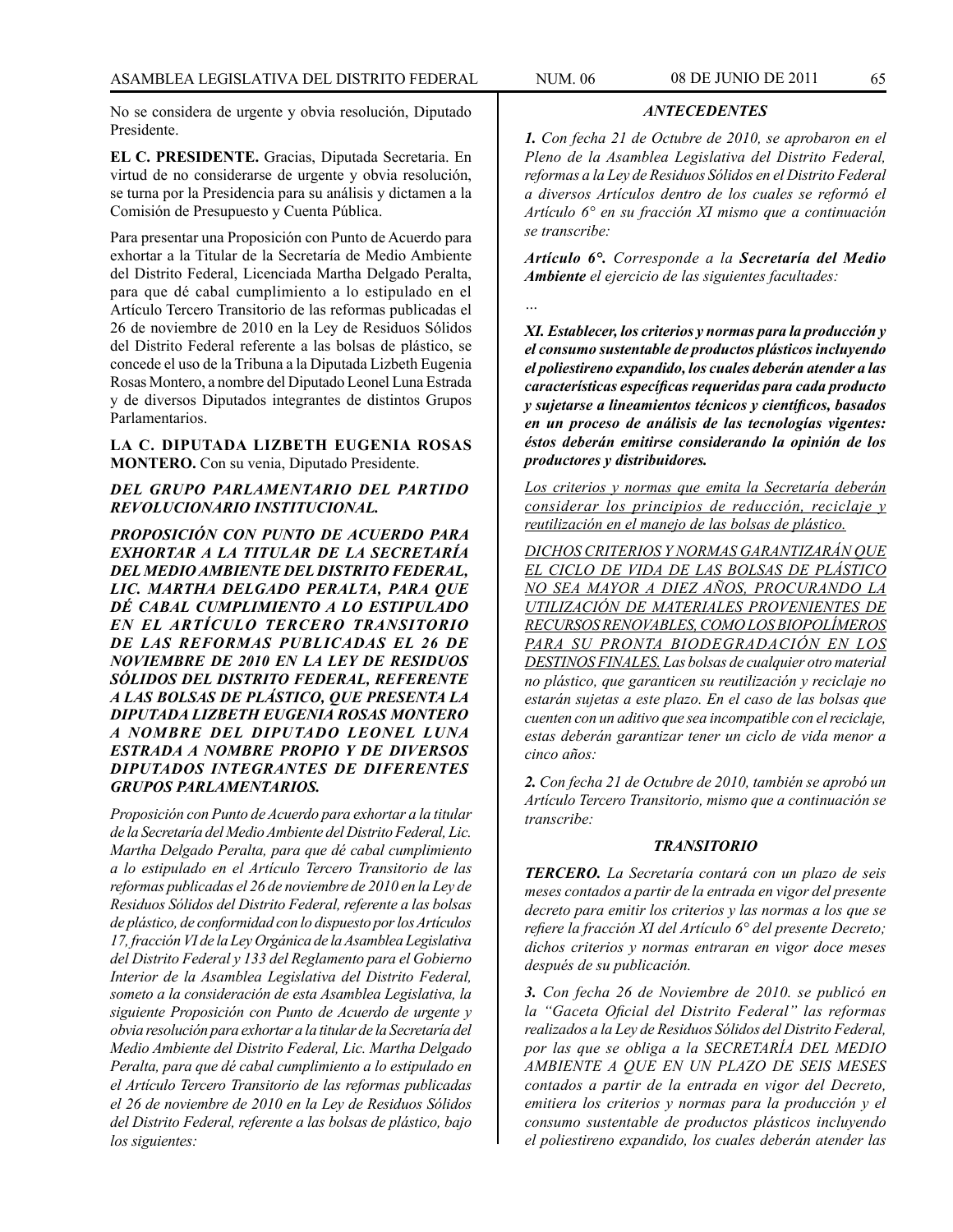*características especificas requeridas para cada producto y sujetarse a lineamientos técnicos y científicos, basados en un proceso de análisis de las tecnologías vigentes: estos deberán emitirse considerando la opinión de los productores y distribuidores.*

*4. Con fecha 26 de Mayo de 2011, se venció el plazo que tenía la SECRETARÍA DEL MEDIO AMBIENTE PARA EMITIR DICHOS CRITERIOS Y NORMAS para la producción y el consumo sustentable de productos plásticos.* 

*Fundan el siguiente Punto de Acuerdo los siguientes:* 

#### *CONSIDERANDOS*

*PRIMERO. La Secretaría del Medio Ambiente, y la Subdirección de Normatividad de la Secretaría del Medio Ambiente del Distrito Federal, son responsables por la omisión de emitir los criterios y normas a los que se refiere la fracción XI del Artículo 6° de la Ley de Residuos Sólidos del Distrito Federal, de conformidad con lo establecido en el transitorio tercero de las reformas aprobadas el 21 de Octubre de 2010.*

*SEGUNDO. En virtud de que los servidores públicos referidos, no cumplieron con lo dispuesto en las reformas realizadas a la Ley de Residuos Sólidos del Distrito Federal, que lleva acabo la Asamblea Legislativa del Distrito Federal, mismas que fueron publicadas en la Gaceta Oficial del Distrito Federal el 26 de Noviembre de 2010.*

*TERCERO. Es menester recordar que el Artículo 4° de la Constitución Política de los Estados Unidos Mexicanos, determina el derecho elevado a garantía constitucional, de toda persona de gozar de un medio ambiente adecuado para su desarrollo y bienestar. Por otra parte encontramos que el Artículo 25 en sus párrafos sexto y octavo, destaca que se apoyará e impulsará, bajo criterios de equidad social y productividad, a las empresas de los sectores social y privado de lo economía, sujetándolos a las modalidades que dicte el interés público y al uso, en beneficio general, de los recursos productivos, cuidando su conservación y el medio ambiente; en tal sentido la Ley alentará y protegerá la actividad económica que realicen los particulares y proveerá las condiciones para que el desenvolvimiento del sector privado contribuya al desarrollo económico nacional.*

*CUARTO. Que dadas estas primicias constitucionales, podemos sostener que es importante coadyuvar a proteger la actividad productiva de los particulares, salvaguardando en todo momento el interés público y lo conservación del medio ambiente, por ello es necesario que en la generación de los bienes y servicios, se tenga presente alcanzar un equilibrio entre los aspectos económico, social y ambiental, para transitar de este modo hacia la sustentabilidad en el manejo de los residuos sólidos.*

*QUINTO. Todo vez que el Plan Nocional de Desarrollo 2007-2012 establece como su eje 4 la sustentabilidad ambiental, definiendo a la misma como la administración eficiente y racional de los recursos naturales, de manera tal*  *que sea posible mejorar el bienestar de la población actual, sin comprometer la calidad de vida de las generaciones futuras. Asimismo, determina que uno de los principales retos que enfrento México, es incluir al medio ambiente como uno de los elementos de la competitividad y el desarrollo económico y social, sólo así se puede alcanzar un desarrollo sustentable. Desafortunadamente, los esfuerzos de conservación de los recursos naturales y ecosistemas suelen verse obstaculizados por un circulo vicioso que incluye pobreza, agotamiento de los recursos naturales y deterioro ambiental.*

*SEXTO. En este contexto, resulta importante tomar en cuenta el espíritu de las reformas que en su momento fueron aprobadas por la Asamblea Legislativa del Distrito Federal, siendo este minimizar el impacto que tienen los Artículos denominados bolsas de camiseta en el medio ambiente, a través del establecimiento de criterios y normas que permitan que el ciclo de vida de las mismas no sea mayor a 10 años haciendo que su producción sea sustentable.*

*En este sentido, el presente Punto de Acuerdo tiene como objeto que la Secretaría del Medio Ambiente, a través de la Licenciada Martha Delgado Peralta, publique los criterios y normas a los que se obliga en el Artículo tercero transitorio de las reformas aprobadas y publicadas el 26 de Noviembre de 2010.*

*Por lo anterior y con fundamento en lo dispuesto por el Artículo 133 del Reglamento para el Gobierno Interior de la Asamblea Legislativa del Distrito Federal, sometemos a su consideración del Pleno, el siguiente:*

# *PUNTO DE ACUERDO DE URGENTE Y OBVIA RESOLUCION*

*ÚNICO. Exhortar a la titular de la Secretaría del Medio Ambiente del Distrito Federal, Lic. Martha Delgado Peralta, para que dé cabal cumplimiento a lo estipulado en el Artículo Tercero Transitorio de las reformas publicadas el 26 de noviembre de 2010 en la Ley de Residuos Sólidos del Distrito Federal, referente a los productos plásticos.*

*Dado en el Salón de Sesiones, a los 8 días del mes de junio del año dos mil once.*

# *SIGNAN EL PRESENTE PUNTO DE ACUERDO LOS SIGUIENTES DIPUTADOS*

*Dip. Leonel Luna Estada (PRD) Dip. Lizbeth Eugenia Rosas Montero (PRD) Dip. José Alberto Couttolenc Güemez (PVEM) Dip. Juan Carlos Zárraga Sarmiento (PAN)*

Es cuanto, Diputado Presidente.

**EL C. PRESIDENTE.** Gracias, Diputada. En términos de lo dispuesto por el Artículo 133 del Reglamento para el Gobierno Interior de la Asamblea Legislativa del Distrito Federal, consulte la Secretaría a la Diputación Permanente en votación económica si la propuesta presentada por la Diputada Lizbeth Eugenia Rosas Montero se considera de urgente y obvia resolución.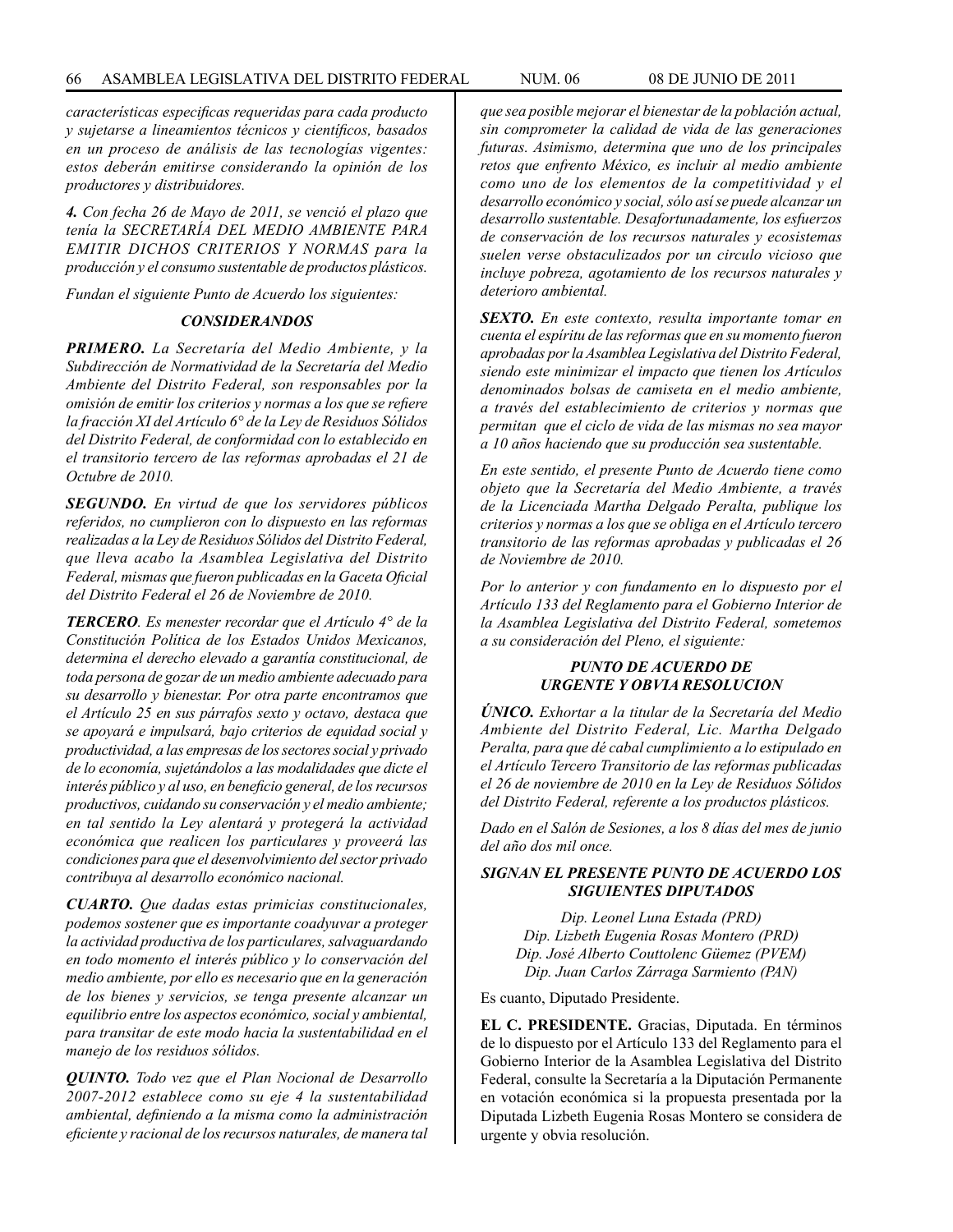**LA C. SECRETARIA.** Por instrucciones de la Presidencia y en votación económica se consulta a la Diputación Permanente si la propuesta de referencia se considera de urgente y obvia resolución. Los que estén por la afirmativa sírvanse manifestarlo levantando la mano.

Los que estén por la negativa sírvanse manifestarlo levantando la mano.

Se considera de urgente y obvia resolución, Diputado Presidente.

**EL C. PRESIDENTE.** Gracias, Diputada. Está a discusión la propuesta. ¿Existen oradores en contra?

El Diputado Juan Carlos Zárraga, hasta por 10 minutos.

**EL C. DIPUTADO JUAN CARLOS ZÁRRAGA SARMIENTO.** Con su venia, Diputado Presidente.

Más que para hablar en contra, es para ver si la promovente nos acepta una precisión en el resolutivo del Punto de Acuerdo. Yo firmé el Punto de Acuerdo y ahorita que escuché la lectura de la Diputada me doy cuenta que ella en el resolutivo se refiere a las bolsas de plástico.

Me voy a permitir leer, para fundar mi observación, la fracción XI del Artículo 6º de la Ley de Residuos Sólidos, que a la letra dice: *Son facultades de la Secretaría: Establecer los criterios y normas para la producción y el consumo sustentable de productos plásticos*. La fracción XI del Artículo 6º se está refiriendo a productos plásticos, no nada más a bolsas de plástico.

Entonces, en congruencia el exhorto y leo el Artículo tercero transitorio, dice: *La Secretaría contará con un plazo de 6 meses contados a partir de la entrada en vigor del presente decreto para emitir los criterios y las normas a los que se refiere la fracción XI del Artículo 6º del presente decreto. Dichos criterios y normas entrarán en vigor 12 meses después de su publicación*.

¿Qué quiere decir eso? Que el Transitorio está pidiendo a la Secretaría del Medio Ambiente que publique criterios y normas para producción y consumo sustentable de todos los productos plásticos, no única y exclusivamente de las bolsas de plástico.

En ese sentido yo le solicitaría a la Diputada promovente, a la cual yo le firmé el Punto de Acuerdo, que se pudiera hacer esa precisión nada más, tendría que decir productos plásticos en lugar de bolsas de plástico, para ser congruentes con lo que está ya publicado en la Ley.

Es cuanto, Diputado Presidente.

**EL C. PRESIDENTE.** Gracias, Diputado. Diputada Lizbeth Eugenia Rosas, ¿acepta la propuesta del Diputado Zárraga?

**LA C. DIPUTADA LIZBETH EUGENIA ROSAS MONTERO.** *(Desde su curul)* Sí.

**EL C. PRESIDENTE.** La acepta en sus términos. Gracias.

¿Existen oradores en pro?

Proceda la Secretaría a preguntar a la Diputación Permanente en votación económica si es de aprobarse la propuesta a discusión, con la propuesta hecha por el Diputado Juan Carlos Zárraga.

**LA C. SECRETARIA.** Por instrucciones de la Presidencia y en votación económica se pregunta a la Diputación Permanente si es de aprobarse la propuesta sometida a su consideración, con la propuesta hecha por el Diputado Juan Carlos Zárraga. Los que estén por la afirmativa sírvanse manifestarlo levantando la mano.

Los que estén por la negativa sírvanse manifestarlo levantando la mano.

Aprobada la propuesta, Diputado Presidente.

**EL C. PRESIDENTE.** Gracias, Diputada. Remítase a las autoridades correspondientes para los efectos legales a que haya lugar.

Para presentar un pronunciamiento sobre la matanza de estudiantes del 10 de junio de 1971, se concede el uso de la Tribuna a la Diputada Ana Estela Aguirre y Juárez, del Grupo Parlamentario del Partido del Trabajo.

**LA C. DIPUTADA ANA ESTELA AGUIRRE Y JUÁREZ.** A nombre del Diputado José Arturo López Cándido y en el mío propio traemos este:

# *PRONUNCIAMIENTO SOBRE LA MATANZA DE ESTUDIANTES DEL 10 DE JUNIO DE 1971.*

*Hay sucesos que describen de un tajo la naturaleza de los gobiernos. 10 de junio de 1971. 120 jóvenes asesinados, con la participación y usufructo de recursos e instituciones públicas. Es de sobra conocido que a partir del año 2002 se hicieron públicos y accesibles cientos de legajos de documentos oficiales que están depositados en el Archivo General de la Nación situado en el antiguo penal de Lecumberri, justo donde estuvieron encarcelados los líderes del movimiento estudiantil del 68.*

*Este hecho permitió que este caso al igual que otros relacionados con las desapariciones forzadas pudieran reabrirse y que el Ministerio Público contara con pruebas que involucran a altos exfuncionarios del gobierno de México y a exmilitares en la matanza del 10 de junio de 1971.*

*Las investigaciones de la Fiscalía Especial han demostrado que por instrucciones gubernamentales durante el Jueves de Corpus a los halcones se les dotó de un equipo de radiocomunicación y se les abrió una frecuencia que era utilizada por la Secretaría de Comunicaciones y Transportes.*

*También está documentado que la Secretaría de Gobernación recibió noticias minuto a minuto de lo que ocurría, tanto en la manifestación como en los distintos hospitales a donde llevaron a los heridos y hasta donde llegaron algunos halcones a rescatar a compañeros lesionados y también a asesinar a manifestantes heridos.*

*El jueves 22 de julio del 2004 la Fiscalía Especial para Movimientos Sociales y Políticos y del Pasado solicitó órdenes de detención contra el ex Presidente Luis*